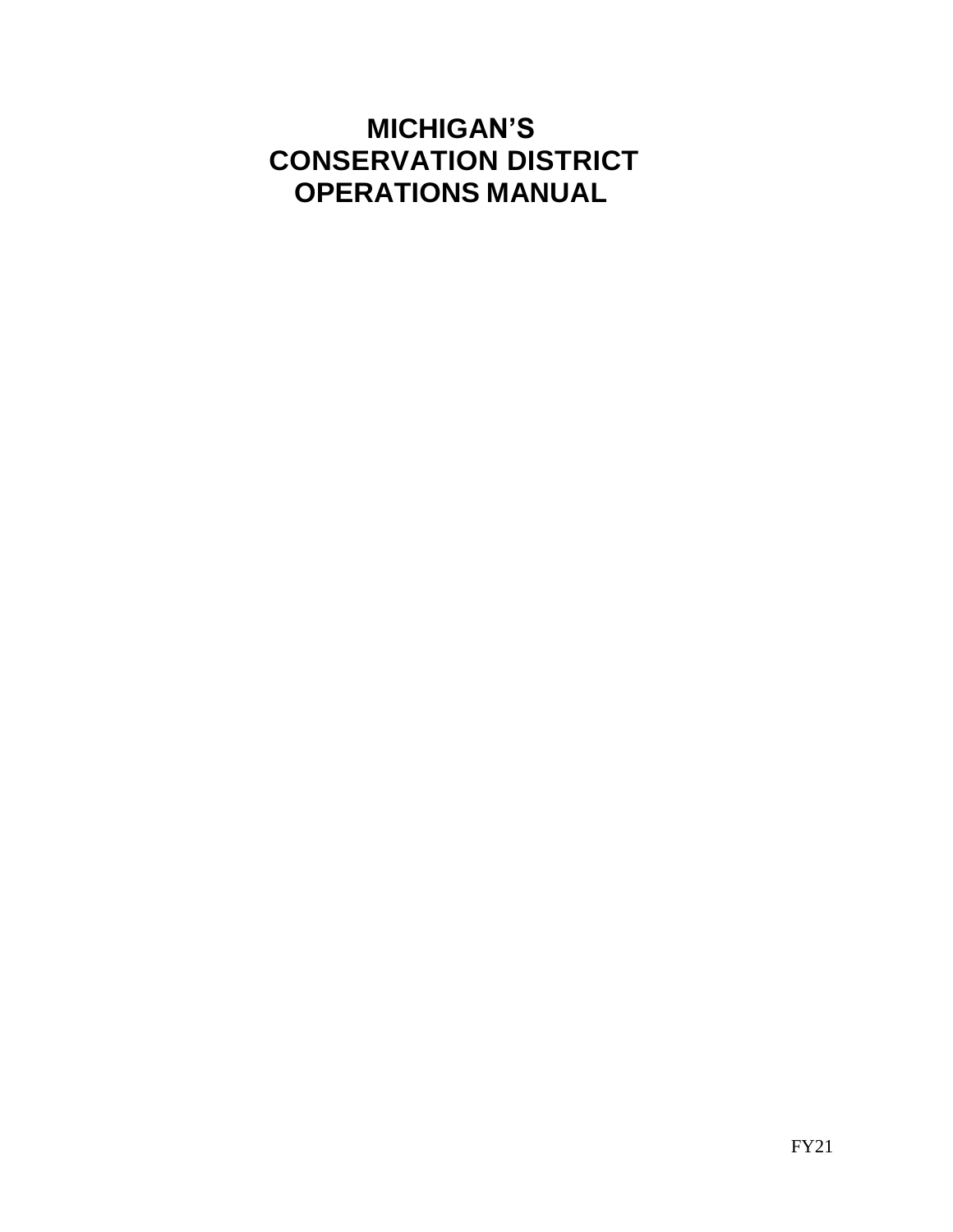#### **PREFACE**

Michigan's Conservation District Operations Manual has been developed to fulfill the need for directors and employees to have a handbook that focuses on major personnel issues, highlights Michigan's specific rules and regulations, provides guidance on district operations and planning, and is easy to use. Obviously not all personnel issues are addressed, and not all issues are discussed in depth.

This manual is NOT an employee handbook NOR a collection of model personnel policies. It is a "think book" to give background and directions on which directors and managers can write policies that fit their unique needs. In a few places, suggested wording for policies are provided, and some of the text can be easily converted to policy.

Every effort has been made to make this manual as useful as possible. This reference is a very basic resource for you as an employer. References and samples are provided to help you be more effective employers, comply with current laws, and provide a mutually beneficial working environment. Specific details and questions not answered in this handbook may be answered by some of the listed resources.

This handbook is available on the MDARD website [\(https://www.michigan.gov/mdard/\),](https://www.michigan.gov/mdard/)) where it will be updated as needed. Many examples can be easily downloaded, customized, and used by your district. Only a few of the forms are the authoritative, official forms.

VERY IMPORTANT NOTE: This handbook is not legal advice. It has not been prepared by an attorney. However, its contents have been reviewed and edited by knowledgeable staff and partners. Please consult your own counsel or personnel management professional for specific questions. Additionally, when updates or changes to applicable laws occur, MDARD will provide further guidance.

**Feedback from this updated manual will be taken year-round by submitting requests to the Conservation Programs Unit secretary at [MDA-ESD-CDOps@michigan.gov.](mailto:MDA-ESD-CDOps@michigan.gov) MDARD will update this manual annually or more frequently as needed.**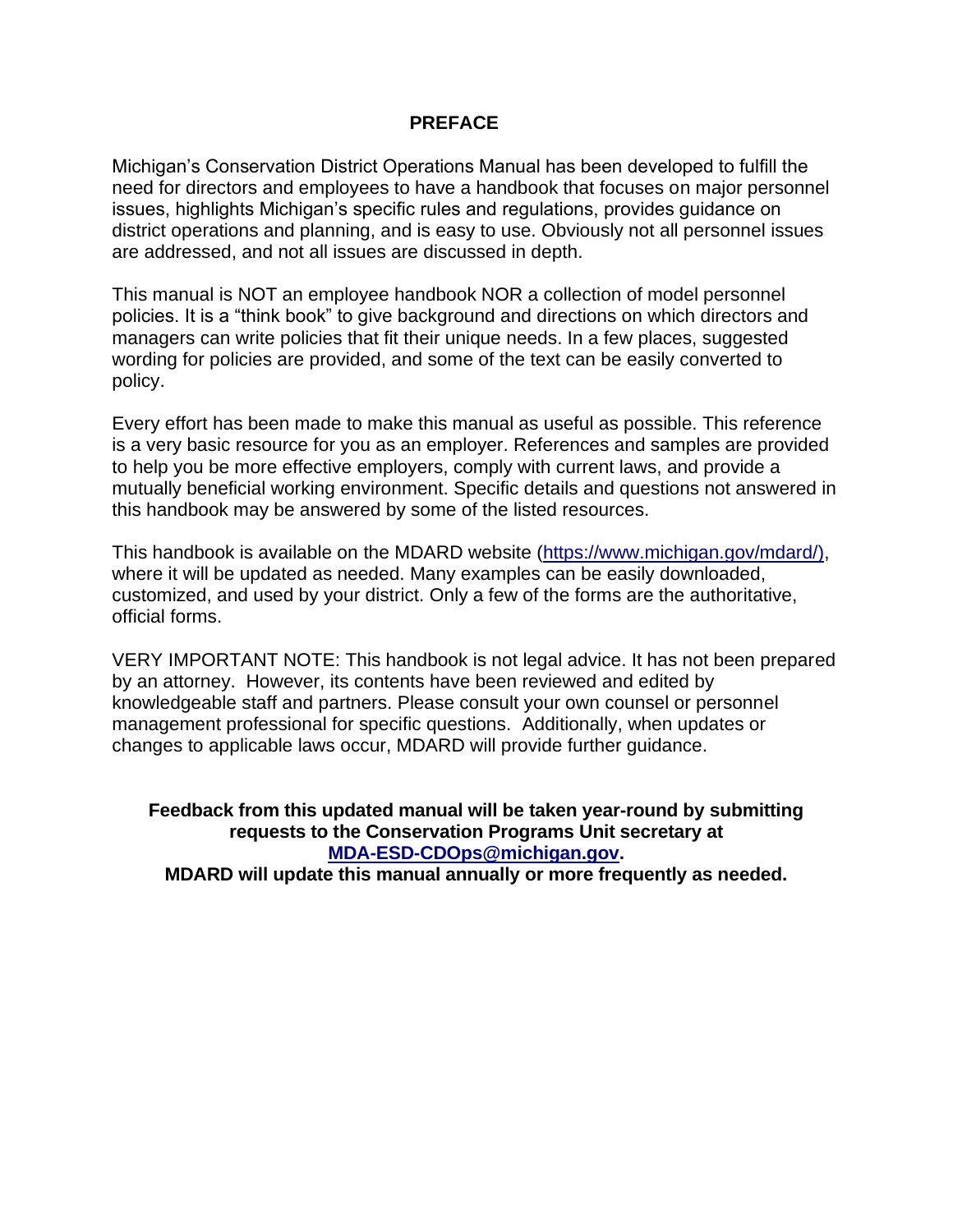# **TABLE OF CONTENTS**

| CHAPTER ONE: INTRODUCTION TO MICHIGAN'S CONSERVATION DISTRICTS1                                                                                                                                                              |     |
|------------------------------------------------------------------------------------------------------------------------------------------------------------------------------------------------------------------------------|-----|
|                                                                                                                                                                                                                              |     |
| CHAPTER THREE: WORKING PARTNERSHIPS AT THE LOCAL LEVEL13                                                                                                                                                                     |     |
| CHAPTER FOUR: DISTRICT DIRECTORS' DUTIES & RESPONSIBILITIES17                                                                                                                                                                |     |
| <b>CHAPTER FIVE: CONSERVATION DISTRICT PLANNING AND IMPLEMENTATION22</b>                                                                                                                                                     |     |
|                                                                                                                                                                                                                              |     |
|                                                                                                                                                                                                                              |     |
|                                                                                                                                                                                                                              |     |
| CHAPTER NINE: CONSERVATION DISTRICT ACCOUNTING PROCEDURES39                                                                                                                                                                  |     |
|                                                                                                                                                                                                                              |     |
|                                                                                                                                                                                                                              |     |
| CHAPTER TWELVE: BOARD DEVELOPMENT, SUCCESSION AND RECRUITMENT56                                                                                                                                                              |     |
|                                                                                                                                                                                                                              |     |
|                                                                                                                                                                                                                              |     |
| <b>CHAPTER FIFTEEN: REPORTING REQUIREMENTS, RECORD RETENTION, AND DISPOSAL</b>                                                                                                                                               |     |
|                                                                                                                                                                                                                              |     |
| CHAPTER SEVENTEEN: TECHNOLOGY INFORMATION FOR DISTRICTS86                                                                                                                                                                    |     |
| <b>REFERENCES</b>                                                                                                                                                                                                            | .88 |
| APPENDIX C: SAMPLE MOU BETWEEN CONSERVATION DISTRICTS100                                                                                                                                                                     |     |
| APPENDIX F: ACCOUNTING TERMS FOR CONSERVATION DISTRICT DIRECTORS114<br>APPENDIX G: MDARD'S CONSERVATION DISTRICT DIRECTOR ELECTION DOCUMENTS117<br>APPENDIX I: FAQ - TAX EXEMPTION AND ACCEPTING CHARITABLE CONTRIBUTIONS124 |     |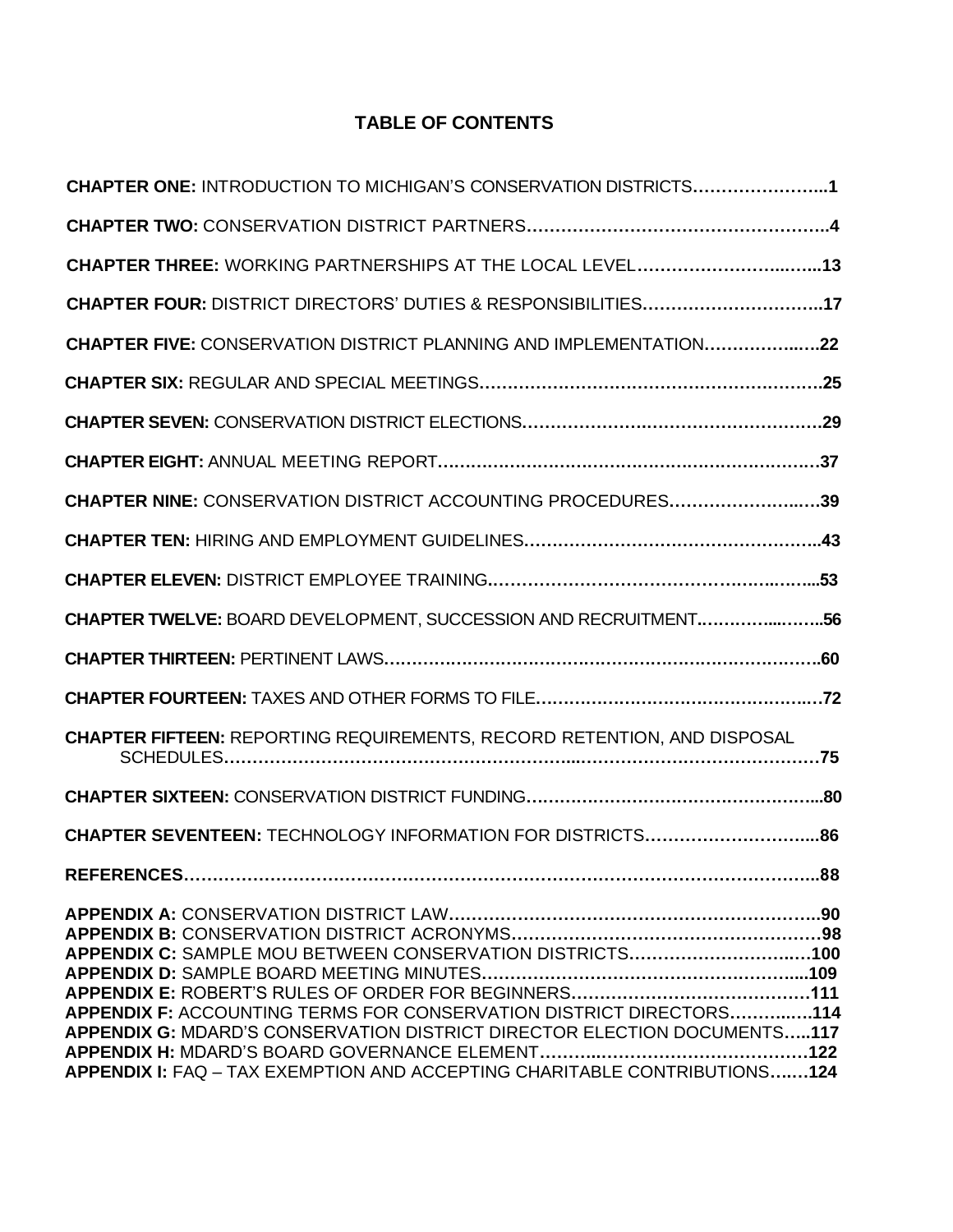#### **CHAPTER ONE INTRODUCTION TO MICHIGAN'S CONSERVATION DISTRICTS**

### **Section 1: Conservation Districts and How They Operate**

A conservation district is a governmental subdivision of this state, and a public body corporate and political, organized by the people within the district boundaries under provisions of the *Soil Conservation District Law*, which is part of the Natural Resources and Environmental Protection Act (NREPA) Public Act 451 of 1994, as amended. It is a locally controlled resource management agency, created by concerned landowners and administered by publicly elected boards of directors. It has since been amended and is now Public Act 463 of 1998 (hereafter referred to as CD Law, see Appendix A).

The locally elected five-member board of directors makes all decisions regarding the district's programs and activities. The directors employ a district manager (also referred to as executive director or district administrator) who oversees all day-to-day activities including the hiring and management of qualified staff necessary to implement the district's programs and carry out its mission. The guiding philosophy of conservation districts is that decisions on conservation issues should be made at the local level, by local people, with technical assistance provided by government.

# **Section 2: The Purpose of Conservation Districts**

Conservation districts are local providers of natural resource management services that help citizens implement conservation on their land and protect the environment for a cleaner, healthier, and economically stronger Michigan. The primary goal of a conservation district is to address the most critical local resource concerns. Common examples include:

- Reduce soil erosion and control sedimentation in waters of the state
- Encourage conversion of all mismanaged land to a productive use
- Encourage use of effective methods of surface and groundwater management
- Facilitate land use and land-use changes based on land capabilities and user goals
- Enhance and protect the basic ability of land to produce food and fiber
- Promote the maintenance of aesthetic values of land and its related resources
- Assist landowners in controlling non-point sources of pollution to surface water, groundwater, and air

### **Section 3: How Conservation Districts are Funded**

District funding may come from a variety of sources including state budget appropriations, federal, state, and local grant-funded programs, county and other local governmental appropriations, and locally initiated and conducted fundraising activities. Directors are responsible for developing funding sources for the conservation district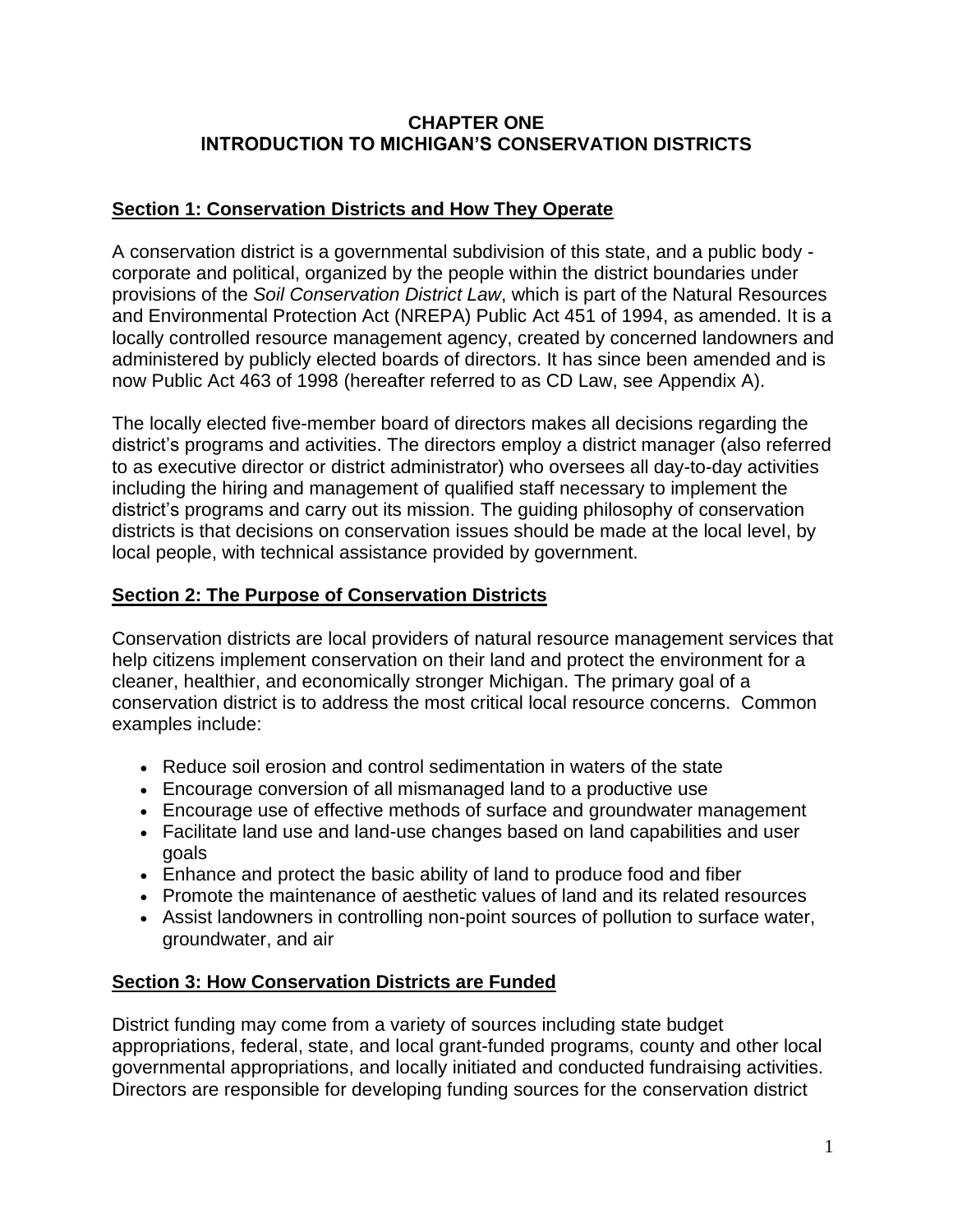operations and for implementing programs that focus on solving natural resource issues. For more detailed information regarding funding sources for districts, refer to Chapter Sixteen.

# **Section 4: How Conservation District Programs are Conducted**

To effectively carry out its programs, a conservation district should:

- Establish a mission statement (see Chapter Five)
- Conduct a conservation needs assessment (formerly referred to as the natural resource assessment), every five years, to identify the local community's top natural resource concerns (see Chapter Five)
- Develop a five-year long-range plan, based on feedback from the conservation needs assessment, that includes a calendar of actions and annual goals leading to the accomplishment of the long-range plan's overall goals (see Chapter Five)
- Develop an annual business plan (formerly the annual plan of work) each year based on the goals of the five-year long-range plan (see Chapter Five)
- Use directors, staff, technical personnel, cooperating agencies, and partner organizations in planning and implementing various phases of the district's programs

# **Section 5: How Conservation District Programs and Services are Delivered**

A resident of the district typically receives assistance delivered through interaction with district staff resulting in a recommended solution to a specific problem or developing a conservation plan for the given scenario. Districts may offer financial assistance to residents through grants from local, state, and federal partners. To receive assistance:

- A resident requests assistance from the district
- District staff reviews the request, and assistance is assigned based on program relevance and technical skills of the staff and funding availability
- Technical personnel review problems with the resident and develop recommendations
- The resident, in cooperation with technicians, selects a preferred course of action
- The resident implements recommendations with assistance from the district, where needed and available
- Implementation of recommendations is voluntary on the part of the resident who bears most, or all the costs incurred

# **Section 6: Conservation Districts in Michigan**

Currently, Michigan has 75 conservation districts, which are generally organized along county boundaries. They are represented by the Michigan Association of Conservation Districts (MACD) whose mission is "working to strengthen Michigan's Conservation Districts through leadership, information and representation." MACD supports its members at the state level by working with legislators, cooperating agencies, and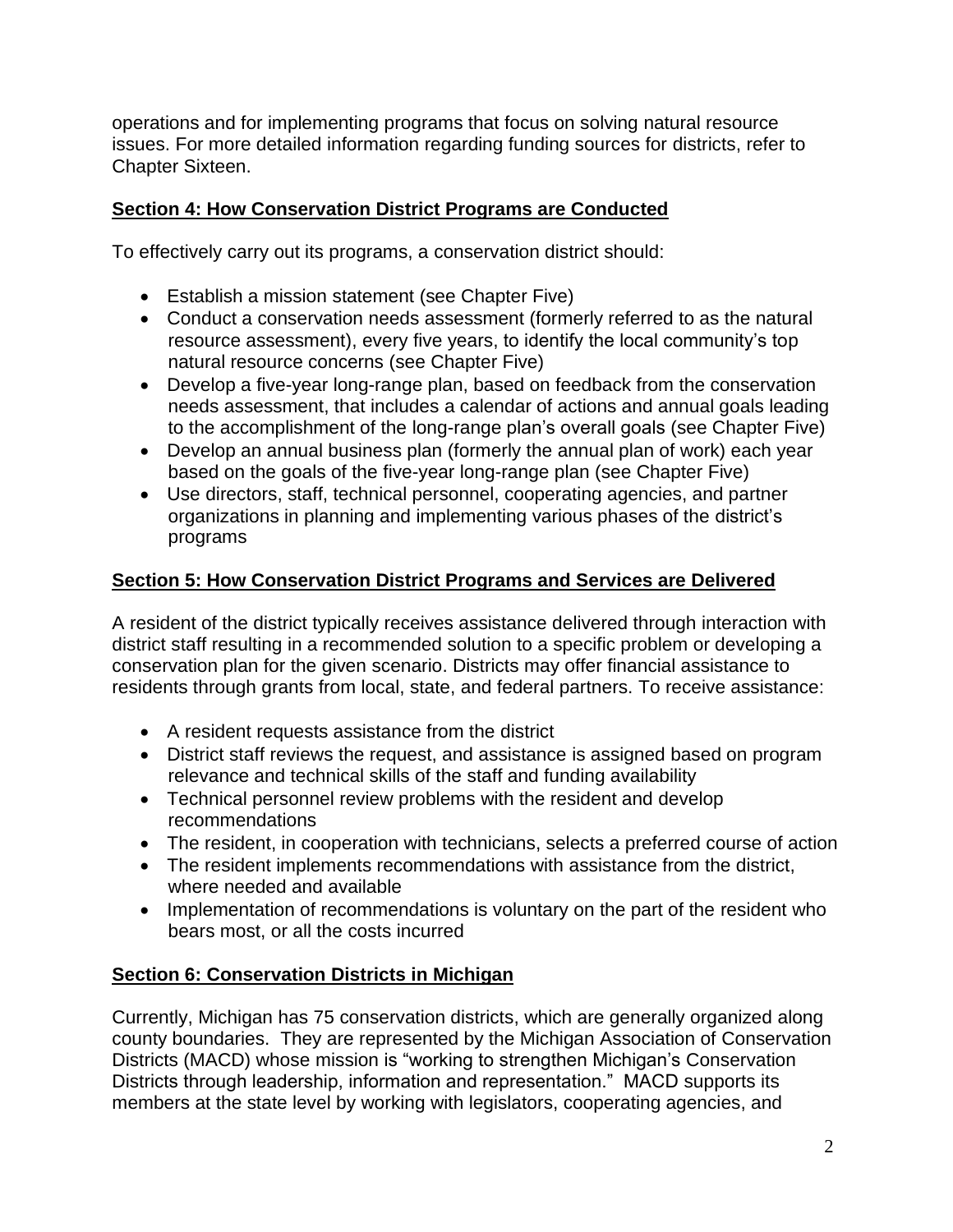special interest groups that affect the care and management of Michigan's natural resources, especially on private lands. For more information regarding MACD, refer to Chapter Two or visit their website at [www.macd.org.](http://www.macd.org/)

Adherence to the following guidelines are encouraged to remain a viable conservation district in Michigan:

- Conduct a conservation needs assessment once every five years
- Develop or revise a five-year long-range plan every five years
- Develop or revise an annual business plan annually
- Pass an appropriations act at the beginning of each fiscal year
- Post and adhere to a regular schedule of board meetings
- Hold annual meetings and election of officers (see Chapter Seven)
- Post office hours at the district's entrance and on answering machines
- Conduct a biennial Generally Accepted Auditing Standards (GAAS) audit

#### **Section 7: Conservation Districts in Other States**

Approximately 3,000 conservation districts operate throughout the United States. These entities of local government are responsible for conducting programs like those used in Michigan. They are represented by the National Association of Conservation Districts (NACD) whose mission is "to promote the wise and responsible use of natural resources for all lands by representing locally-led conservation districts and their associations through grassroots advocacy, education, and partnerships." As the national voice for all conservation districts, the NACD supports voluntary, incentivedriven natural resource conservation programs that benefit all citizens. For more information regarding the NACD, refer to Chapter Two or visit their website at [www.nacdnet.org.](http://www.nacdnet.org/)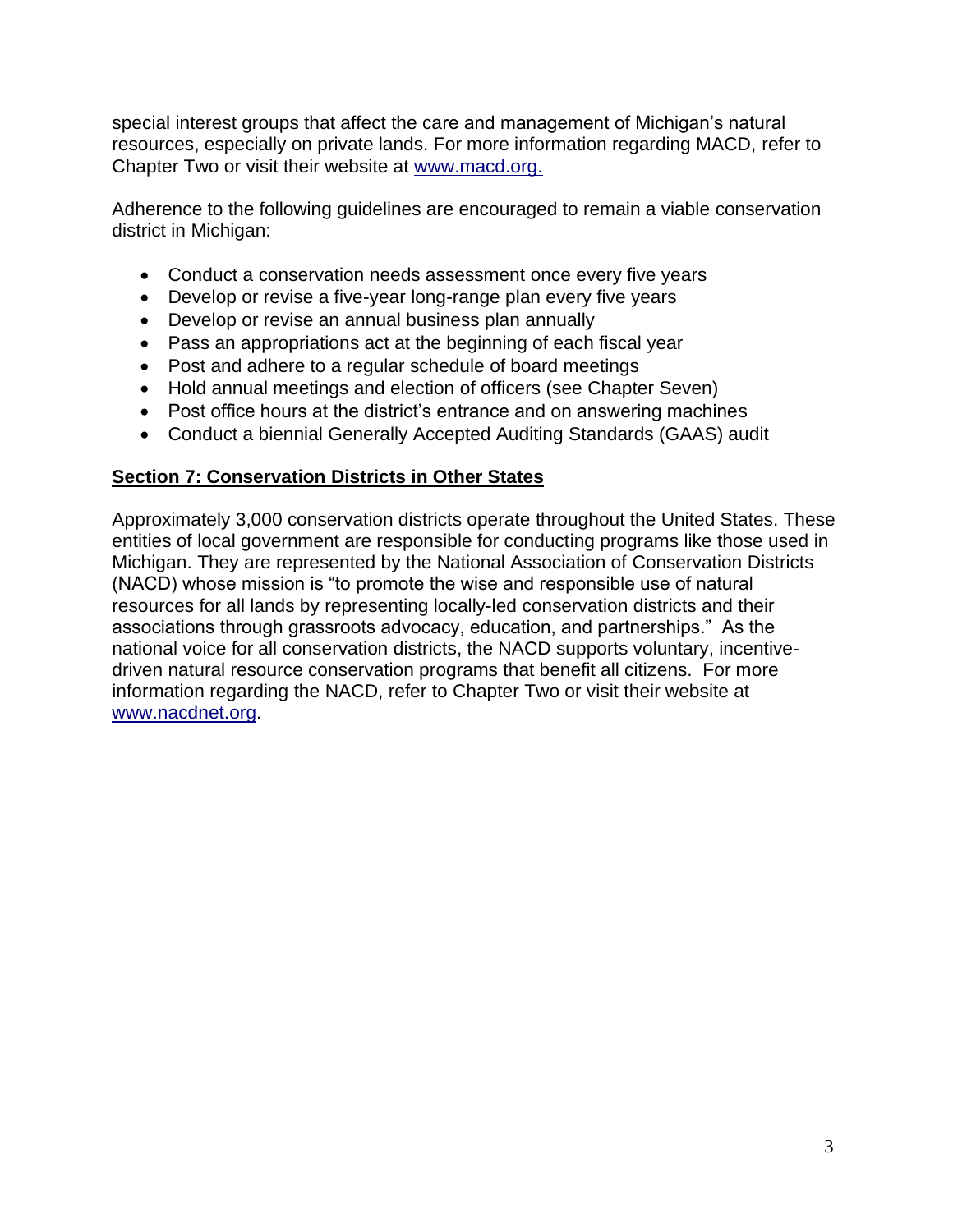#### **CHAPTER TWO CONSERVATION DISTRICT PARTNERS**

### **Section 1: The Importance of Partnerships**

Conservation districts have the responsibility to address soil, water and related natural resource concerns within their respective district boundaries. With outside assistance, their ability to tackle local concerns is greatly enhanced through cooperation with other local, state and federal agencies to deliver educational, technical and financial assistance. By exploring opportunities to fully partner with organizations of similar interests, districts can more effectively initiate, market and deliver programs of merit to local landowners, public officials, and the general public.

Conservation districts collaborate with many partners, including the Michigan Conservation Partnership, which consists of the Michigan Association of Conservation Districts (MACD), Conservation District Employees of Michigan (CDEM), Michigan Department of Agriculture and Rural Development (MDARD), and Natural Resources Conservation Service (NRCS). This Partnership has a common commitment to protecting and enhancing Michigan's natural resources and conservation values by promoting, supporting, and advocating for voluntary private lands conservation. As a strong conservation partnership, conservation districts and these partners bring staff skills, strengths, energy, and passion together with a common goal of assistance, education, and advocacy.

Refer to Appendix B for a complete list of acronyms conservation districts will learn to recognize.

### **Section 2: Governmental Partners**

#### *USDA Natural Resources Conservation Service*

The United States Department of Agriculture (USDA) NRCS, established in 1933 in response to the Dust Bowl, is a federal agency that implements natural resource conservation practices on private lands. Initially focusing on soil erosion and other farm resource needs, NRCS has expanded to focus on many other private land conservation practices. NRCS employs District Conservationists (DC), soil conservationists, soil scientists, biologists, foresters, and engineers to assist with conservation planning and implementation.  NRCS can also provide federal cost share funding for landowner projects through the Farm Bill. With the conservation districts guiding conservation priorities, this funding can be allocated to implement prioritized projects. NRCS DCs, many of whom work in co-located offices, work directly with their conservation district(s) to provide technical standards and guidance on conservation problems.

See Chapter Three for specifics on this partnership and expectations on roles of colocated vs. non-co-located Districts, respectively. For more information on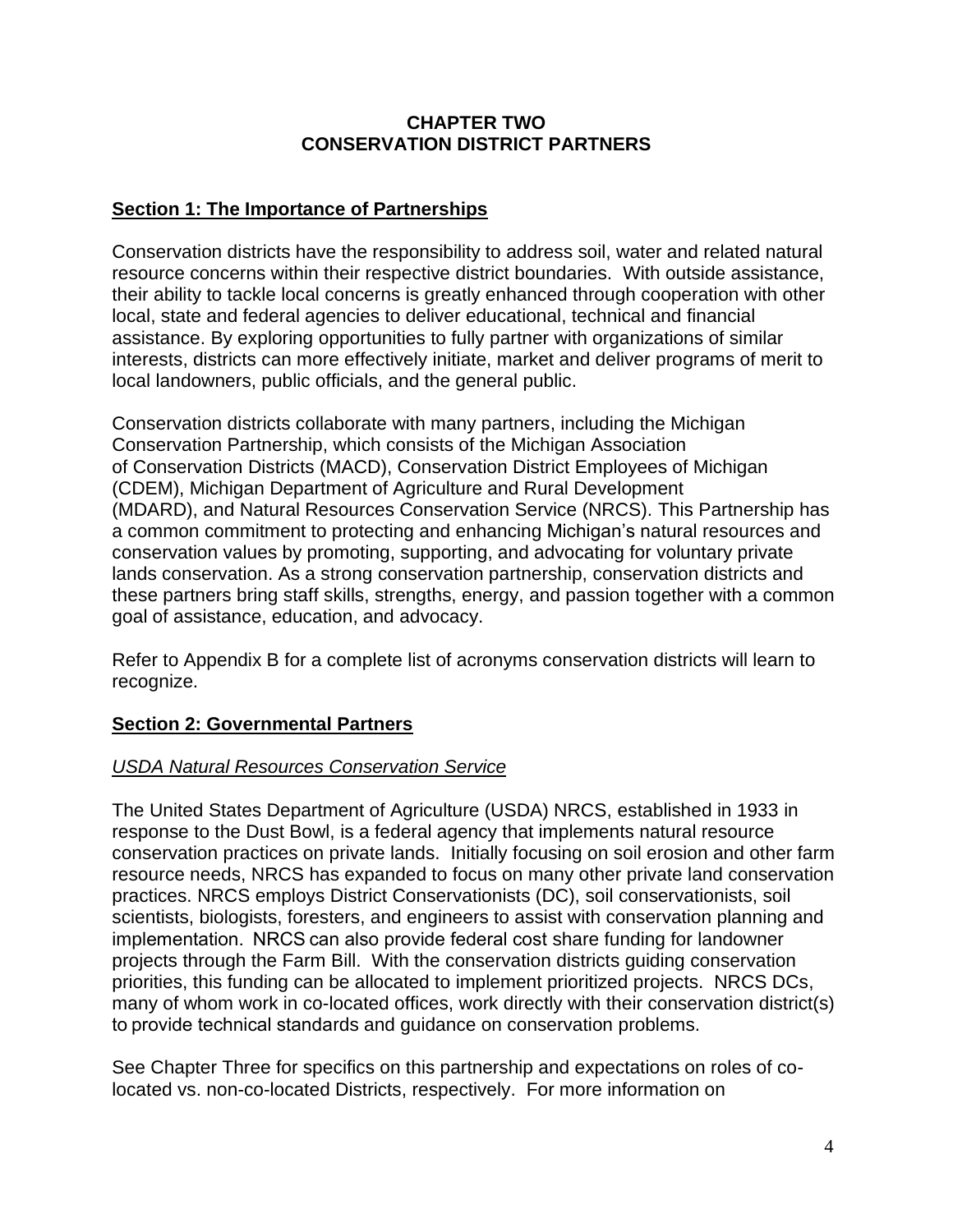Michigan NRCS, visit their website at: <https://www.nrcs.usda.gov/wps/portal/nrcs/mi/home/>

### *USDA Farm Service Agency*

The USDA Farm Service Agency (FSA) is a federal agency that oversees several voluntary programs which address many farming and ranching-related conservation issues, including:

- Drinking water protection
- Reducing soil erosion
- Preserving and restoring forests, wetlands, and wildlife habitat
- Aiding farmers whose farms are damaged by natural disasters

FSA accomplishes these goals through several conservation programs that provide cost share funds to landowners. FSA assists the district boards with the establishment of the local work group (see Chapter Three), which develops & prioritizes resource issues for submission for funding under federal USDA programs.

For up-to-date information on FSA programs, visit their website at: <https://www.fsa.usda.gov/>

#### *Michigan Department of Agriculture and Rural Development*

MDARD is comprised of six divisions that use a customer-driven, solution-oriented approach to cultivate and expand new economic opportunities for the food and agricultural sector; safeguard the public's food supply; inspect and enforce sound animal health practices; control and eradicate plant pests and diseases threatening the \$104.7 billion food and agriculture system; preserve the environment by which the farming community makes their living and feeds consumers; and protect consumers by enforcing laws relating to weights and measures. These six divisions include:

- Animal Industry
- Environmental Stewardship
- Pesticide and Plant Pest Management
- Agriculture Development
- Food and Dairy
- Laboratory

Conservation districts are the primary mechanism by which MDARD's Environmental Stewardship Division (ESD) delivers conservation programs to private landowners. MDARD assists conservation districts to operate in a manner consistent with applicable laws and provides program delivery support. Conservation districts annually deliver over \$6 million in MDARD programs, including the:

- Michigan Agriculture Environmental Assurance Program (MAEAP)
- Forestry Assistance Program (FAP)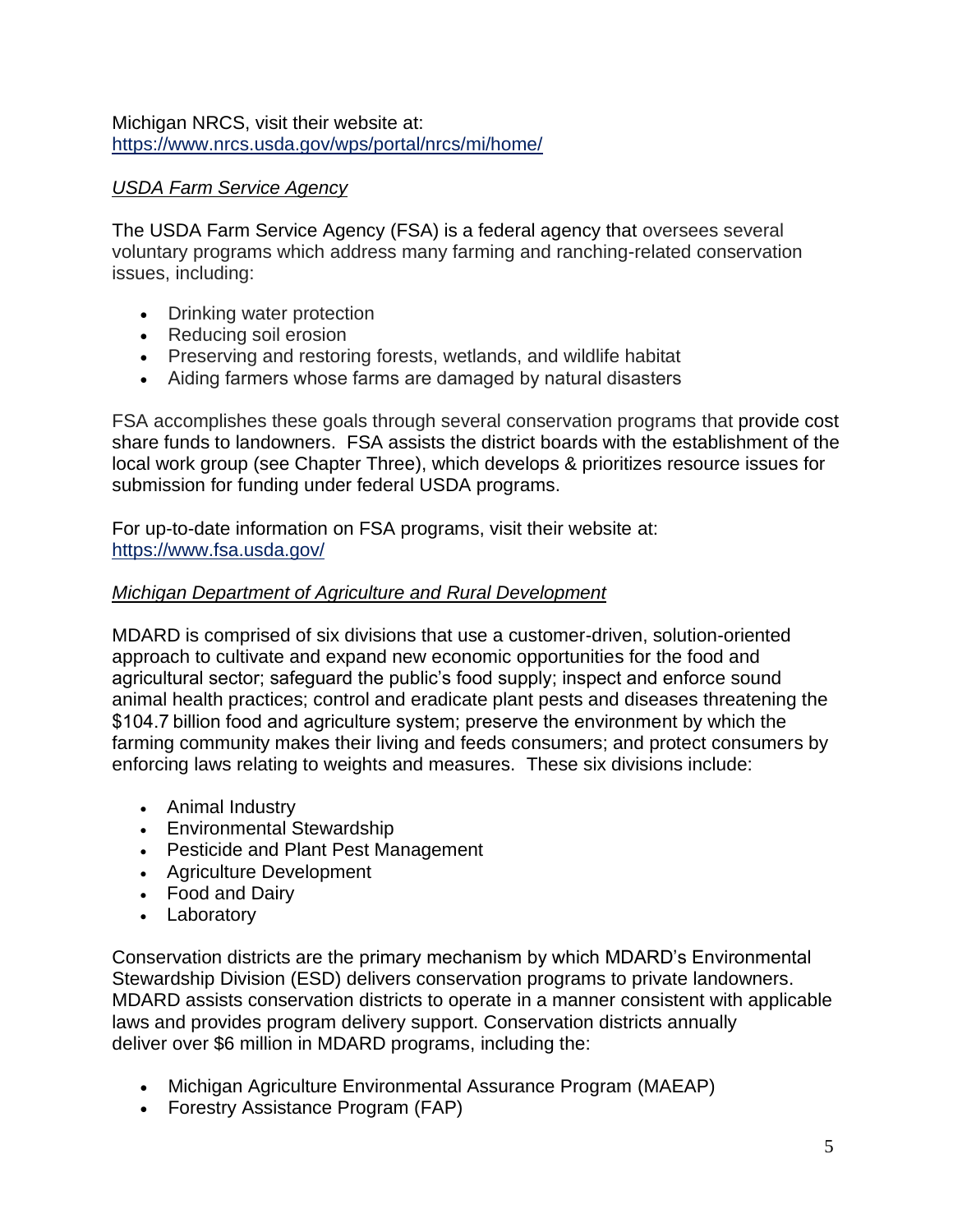- Conservation Technical Assistance Initiative (CTAI)
- Michigan Produce Safety (PS) Program
- Michigan Pheasant Restoration Initiative (PRI)

See Chapter Three for specifics on this partnership. For more information on MDARD visit their website at: <https://www.michigan.gov/mdard/>

#### *Michigan Department of Environment, Great Lakes, and Energy*

The Michigan Department of Environment, Great Lakes, and Energy's (EGLE) mission is to protect Michigan's environment and public health by managing air, water, land, and energy resources. EGLE is responsible for enforcement of many natural resource and environmental regulations including wetlands, surface water quality, and soil erosion and sedimentation control (SESC). EGLE is comprised of nine divisions:

- Air Quality
- Drinking Water and Environmental Health
- Materials Management
- Oil, Gas, and Minerals
- Remediation and Redevelopment
- Water Resources
- Environmental Support
- Finance
- Information Management

as well as the Offices of the Great Lakes, Climate and Energy, Clean Water Public Advocate, Environmental Justice Public Advocate, Legislative Affairs, and Public Information and the Environmental Investigation Section. EGLE's Water Resources Division (WRD) administers the federal Section 319 Nonpoint Source Management Program which restores waters impaired by nonpoint source pollution and protects high quality waters from degradation. WRD awards Section 319 watershed program grants to conservation districts to conduct non-point source pollution control programs on a watershed basis.

EGLE's WRD also has oversight responsibility for the SESC program. Part 91 of the Natural Resources and Environmental Protection Act (NREPA) provides for the control of soil erosion and protects adjacent properties and the waters of the state from sedimentation. Counties are mandated by statute to administer and enforce Part 91 by appointing a county enforcing agency (CEA) to review soil erosion and sedimentation control plans, issue permits, and take enforcement actions when necessary to ensure compliance with Part 91; the CEA is often the local conservation district (see Chapter Thirteen).

For more information on EGLE, visit their website at: <https://www.michigan.gov/egle>

#### *Michigan Department of Natural Resources*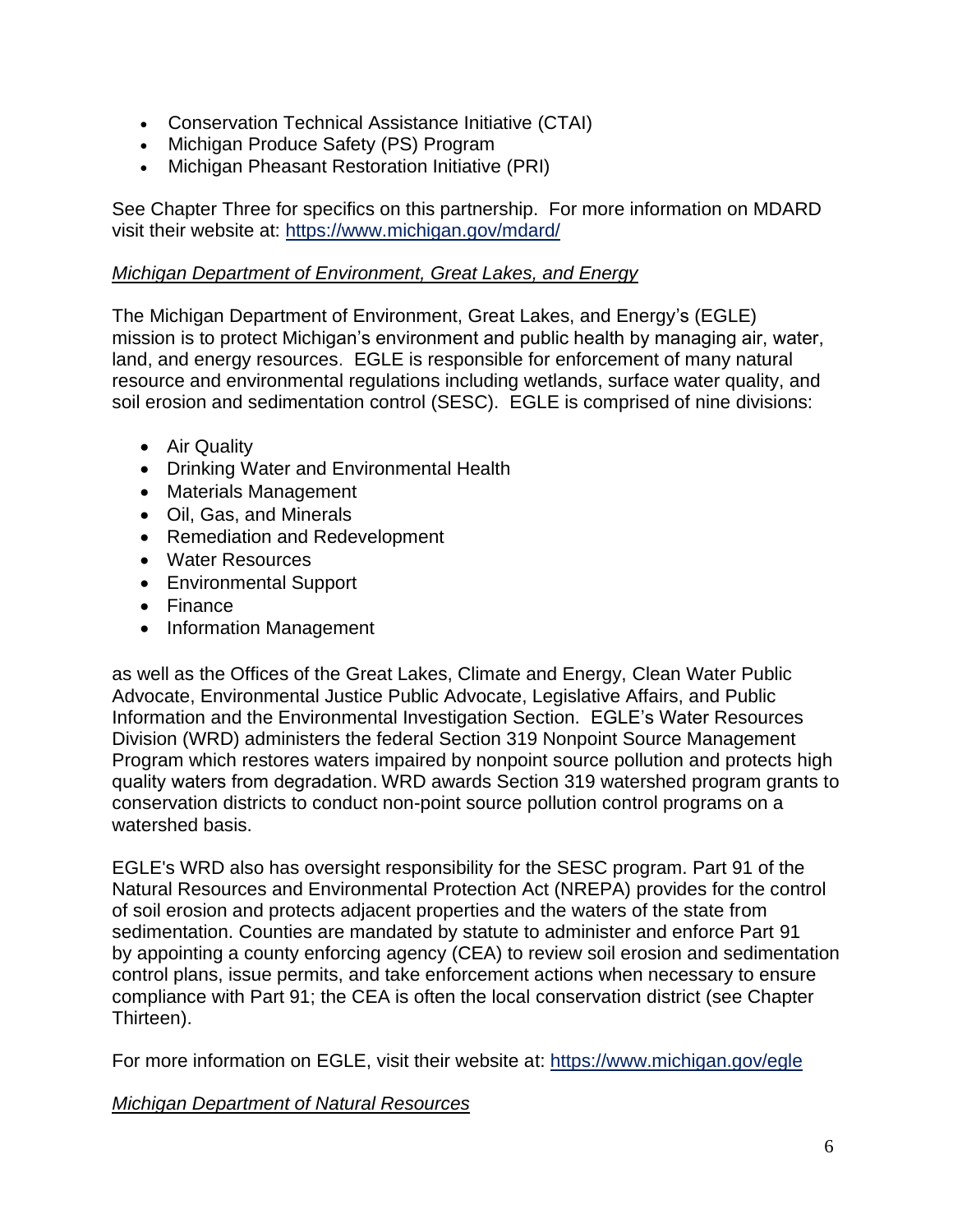The Michigan Department of Natural Resources (MDNR) strives to protect natural and cultural resources, ensure sustainable recreation use and enjoyment, enable strong natural resource-based economies, improve and build strong relationships and partnerships, and foster effective business practices and good governance. MDNR administers grants that make communities healthier, safer, and more vibrant and enable local partners to promote projects that provide recreational opportunities, enhance wildlife habitat, and ensure public safety.  MDNR is comprised of seven divisions committed to the conservation, protection, management, use, and enjoyment of the state's natural and cultural resources for current and future generations:

- Fisheries
- Law Enforcement
- Parks and Recreation
- Forest Resources
- Wildlife
- Finance and Operations
- Marketing and Outreach

as well as the Offices of Public Information and Legislative and Legal Affairs and the Michigan History Center.

For more information on MDNR, visit their website at: [www.michigan.gov/dnr](http://www.michigan.gov/dnr)

#### *County Drain Commissioners*

County drain commissioners are county-level officials responsible for administering laws involving flood protection, stormwater management, and soil erosion. Duties performed may include establishing, improving, and maintaining county drains; reviewing construction stormwater drainage plans; maintaining lake levels; ensuring compliance with stormwater regulatory programs; and operating and maintaining sanitary sewer systems. Greater populated counties generally have an elected county drain commissioner whereas the county road commission is often the responsible authority in less populated counties. Conservation districts have often entered into agreements with their county drain commissioner relative to drain maintenance activities and inspections.

The Michigan Association of County Drain Commissioners (MACDC) is the professional association for county drain and water resources commissioners. MACDC is dedicated to the protection of the health, safety, and welfare of Michigan's citizens, while also seeking to protect and restore Michigan's water resources. They accomplish these goals by promoting collaboration, continuing education, and professional development.

For more information on MACDC, visit their website at: <https://macdc.us/>

### *Conservation Districts*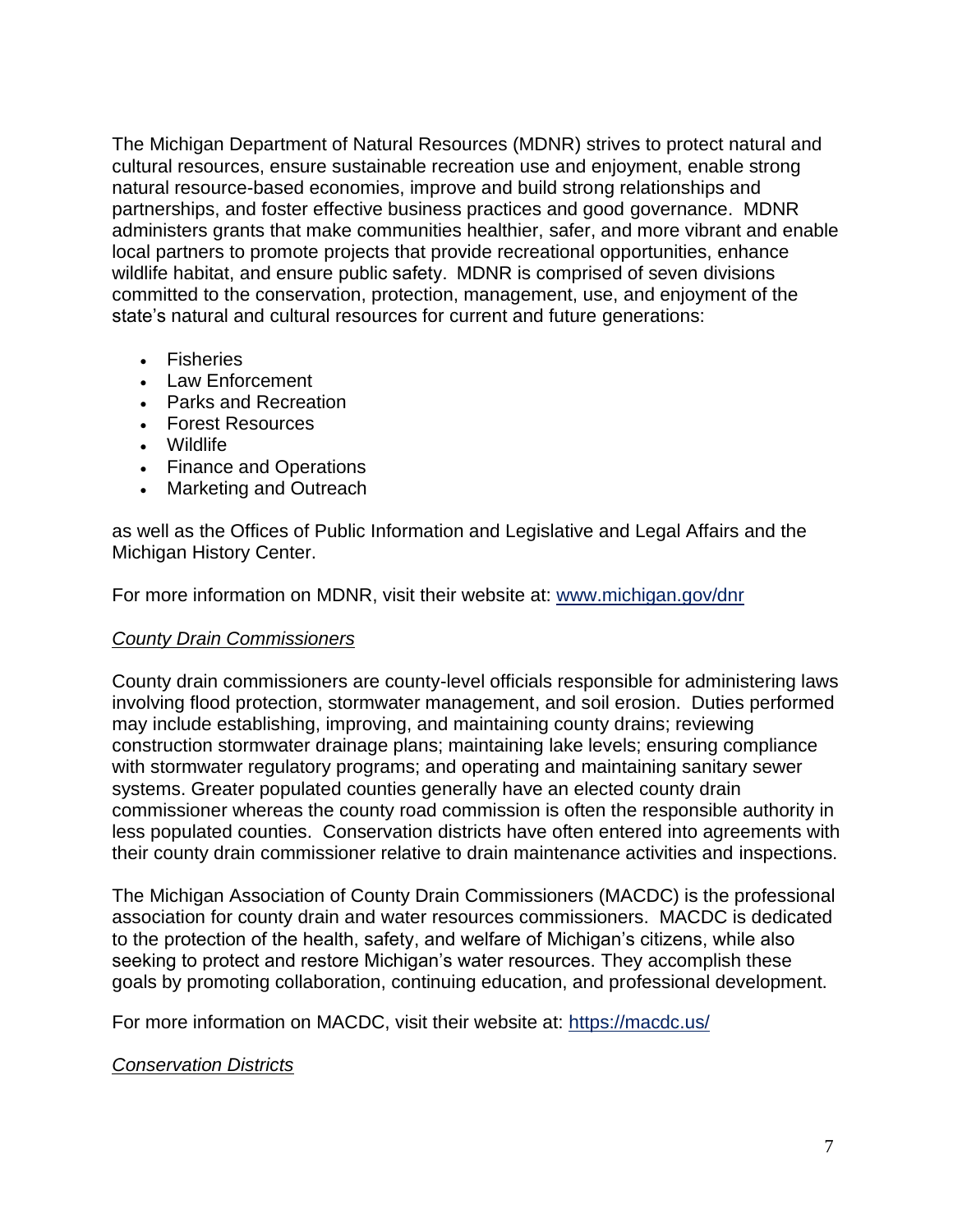Conservation districts can be each other's most important partners for sharing programs, staff, equipment, and advertising and promotional campaigns. It is recommended that districts implement a *Memorandum of Understanding* (MOU) when working together (see Appendix C).

Several grant programs (MAEAP, FAP, Produce Safety, etc.) require technical staff to work across two or more conservation districts; it is important for all involved districts to understand their roles and responsibilities as either 'host districts' (administrating the program) and 'non-host districts' (included in the coverage area). ESD recommended roles and responsibilities include:

# **Host Districts**:

- Daily supervision of grant employee
- Participate at meetings/trainings related to the grant program
- Ensure grant deliverables are met
- Accountability (budget, time, performance appraisal, appropriate expenditures, documentation of work completed)
- Establish salary and administrative budget
- Computer/internet/network support
- Promote and advertise availability of the program
- Administrative/clerical support for grant staff
- Participate in annual advisory committee meetings

### **Non-Host Districts**:

- Participate in annual advisory committee meetings
- Promote and advertise availability of the program
- Provide office space, staffing, or equipment, as needed
- Share goals and achievements in board meetings

# **Section 3: Nonprofit Partners**

### *Michigan Association of Conservation Districts*

MACD is a nonprofit organization managed by the 14 member State Council, which includes 10 conservation district board members (one from each of the 10 geographical areas in the state) and the Executive Committee (past president, president, vice president, and secretary-treasurer) whose voices shape the work of MACD. The activities and decisions of MACD are based on the organizational policies adopted by conservation district members. Member conservation districts participate in the policy development process by bringing forward issues and concerns important to the conservation of Michigan's natural resources. Policy proposals formulated at the local and regional levels are addressed at the MACD annual meeting/fall conference where members vote on resolutions that define policy and direct state level activities.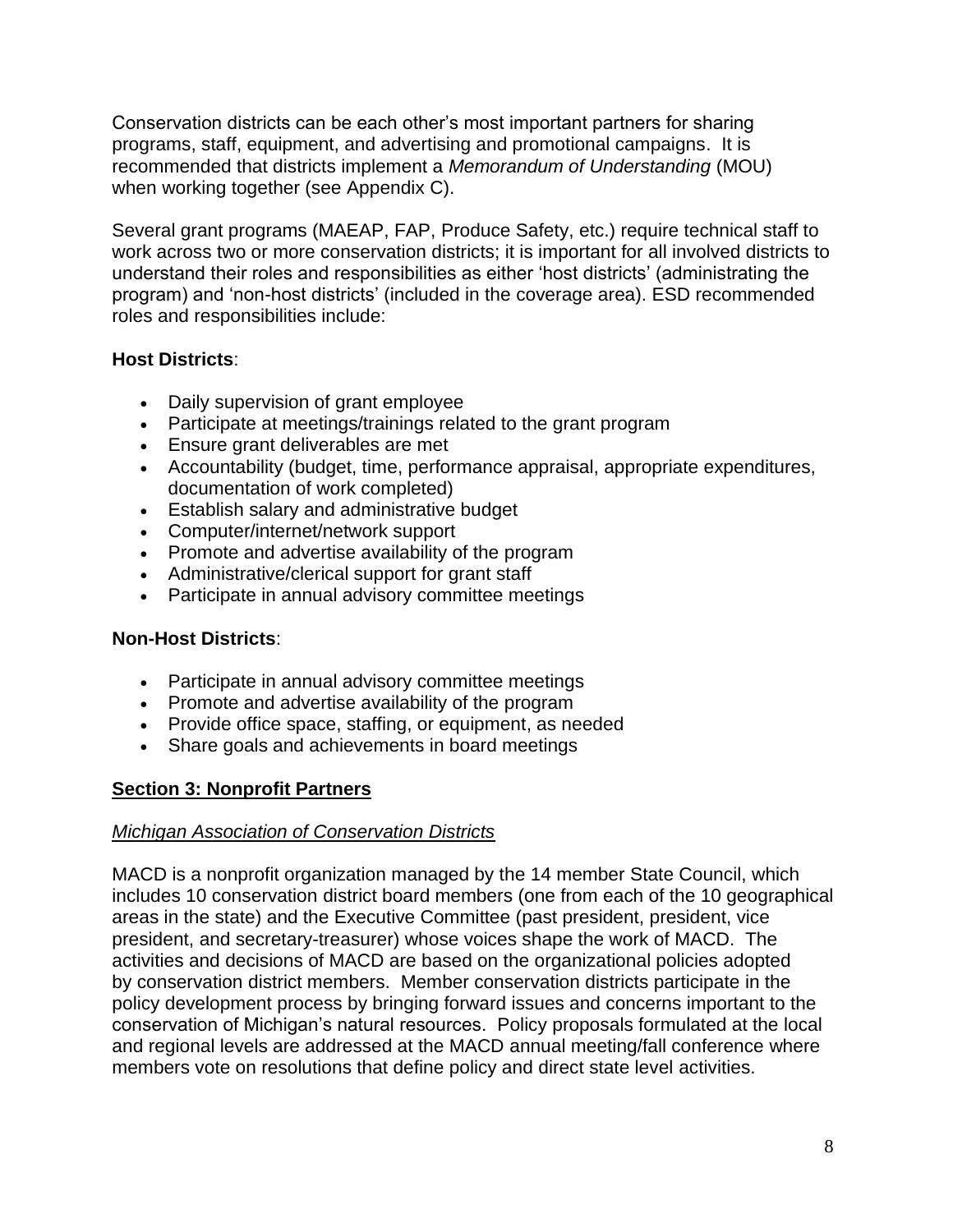Resolutions with national implications are forwarded to the National Association of Conservation Districts (NACD, below) for deliberation and approval.

MACD advocates on behalf of districts with legislators, state and federal agencies, partners, and advocacy groups. They represent conservation district interests and advocate for district programs and natural resource conservation issues, providing a strong presence to build partnerships and understanding that grows into opportunity and programs for conservation districts. The State Council and MACD executive director lead this work and the multidisciplinary legislative committee and funding workgroup. MACD represents conservation district interests and is responsible for the state operational funding campaign and the monitoring of legislative bills to take positions based on MACD policy to assure districts are represented and protected. Additionally, many member benefits are available through MACD, including:

- Outreach program which shares district program highlights via statewide media organizations, the MACD website, and their Facebook page
- Business insurance program at competitive rates
- Human resource assistance
- QuickBooks assistance
- Tree sale marketing campaign
- Marketing and branding tools
- A.M. Leonard group buying discount
- Educational and networking events (members receive discounted registration)
- Association management system website with 'members only' benefits
- Google for nonprofits platform that includes many beneficial Google tools
- Utilization of MACD's *501(c)3* status for grant proposals
- One-on-one assistance with capacity building

Additionally, MACD administers Michigan Envirothon, a statewide environmental education program for high school students, established in 1994. Designed to stimulate interest in agriculture and natural resources, Envirothon teams work with local resource professionals to gain an understanding of natural resource subjects: agriculture, aquatic ecology, energy, forestry, soils/geology, wildlife, and a current environmental issue. Conservation districts participate in Envirothon to connect with youth and develop partnerships with educators and resource professionals in their communities.

For more information on MACD or Envirothon, visit their website at: [www.macd.org](http://www.macd.org/)

### *Conservation District Employees of Michigan*

CDEM is a nonprofit organization comprised of a 10 member-elected board of directors, one from each MACD region, who serve as advocates for district employees at the state level, often serving on statewide committees, as well as national committees. Their mission is 'empowering and strengthening Michigan conservation district employees'; they do this by offering annual membership benefits that include: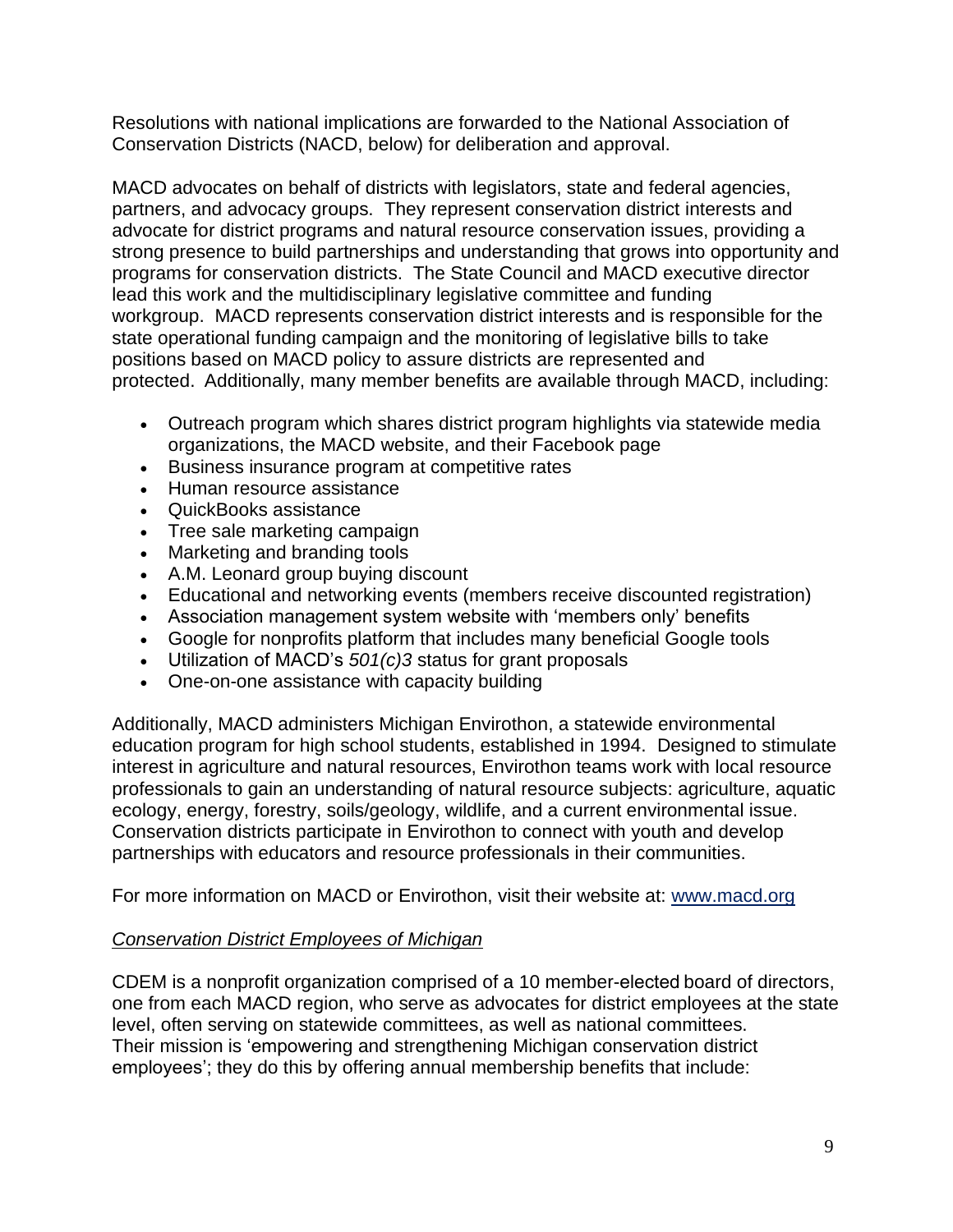- State sponsor of the NACD conservation poster contest for K-12 students
- Educational programs, service awards, and employee of the year awards provided at the MACD annual convention/fall conference
- Scholarships for professional training, education, and conference attendance
- Networking opportunities from regional meetings and communications

For more information on CDEM, visit their website at: <https://www.cdemployeesmi.org/>

#### *National Association of Conservation Districts*

NACD, formed in 1946, is a nonprofit organization that nationally represents the 3,000 conservation districts and their board of directors. NACDs mission is to promote the wise and responsible use of natural resources for all lands by representing locally led conservation districts and their associations through grassroots advocacy, education, and partnerships. NACD was founded on the philosophy that conservation decisions should be made at the local level with technical and financial assistance from federal, state and local governments and the private sector. As the national voice for all conservation districts, NACD supports voluntary, incentive-driven natural resource conservation programs that benefit all citizens. NACD maintains relationships with organizations and government agencies; publishes information about districts; works with leaders in agriculture, conservation, environment, education, industry, and other fields; and provides services to its districts. NACD's programs and activities aim to advance conservation led by local districts and the millions of cooperating landowners and land managers they serve.

Through a cooperative agreement with NRCS, NACD awards funding to further enhance conservation district technical assistance (TA) across the nation with their TA grants. Additionally, NACD promotes district employee participation at the NRCS Conservation Planning Boot Camp, an intensive training course for technical employees that covers current conservation planning policy, procedures, and guidelines as outlined in the National Planning Procedure Handbook.

For more information on NACD, visit their website at: [www.nacdnet.org](http://www.nacdnet.org/) 

### **Section 4: Other Organizations**

### *Michigan State University Extension*

[Michigan State University \(MSU\) Extension h](http://www.msue.msu.edu/)elps people improve their lives by bringing the vast knowledge and resources of MSU directly to individuals, communities and businesses.  For more than 100 years, MSU Extension has helped grow Michigan's economy by equipping residents with the information they need to do their jobs better, raise healthy and safe families, build their communities, and empower children to dream of a successful future. MSU Extension staff are valuable resources for assistance with demonstration and education programs that promote an understanding of conservation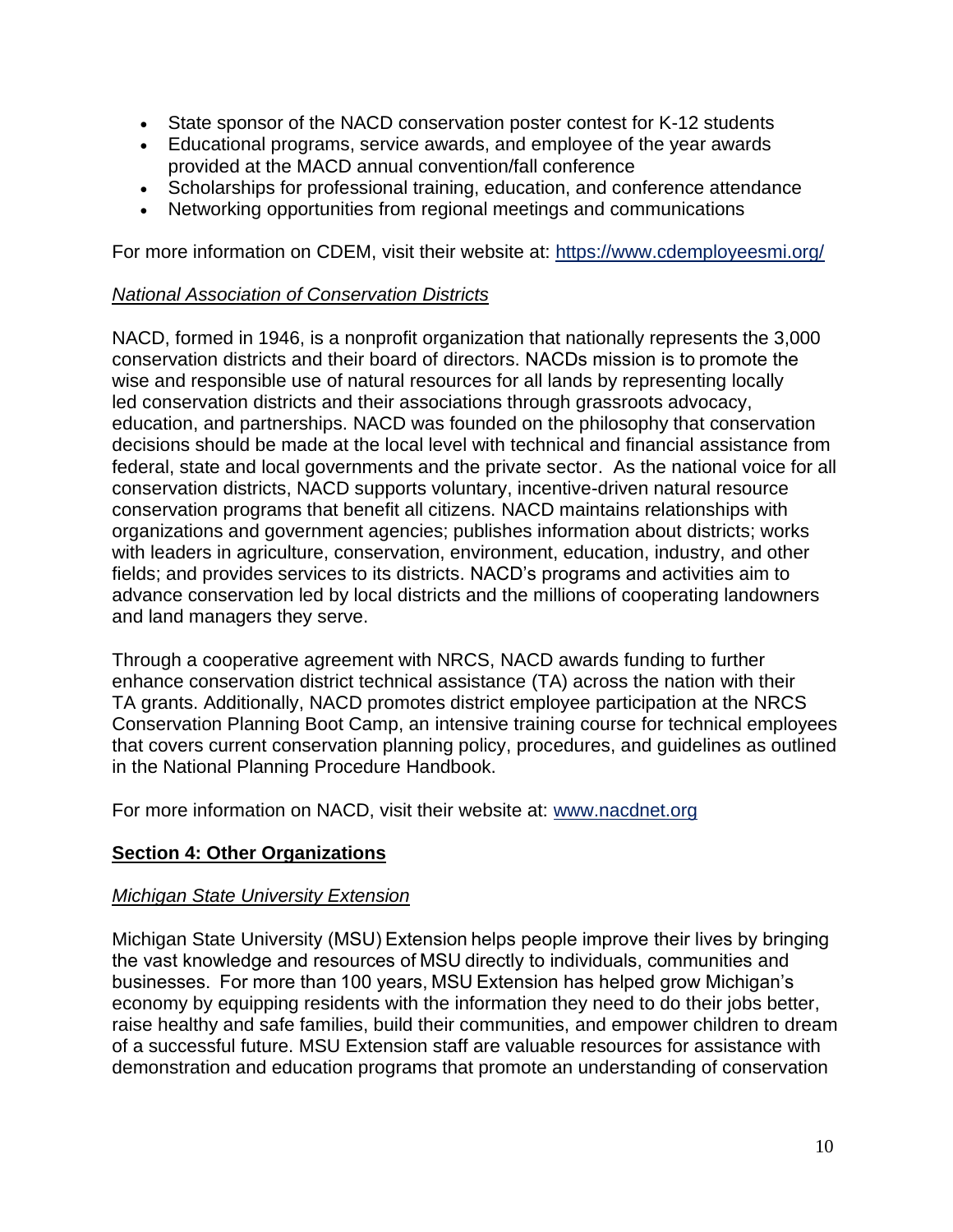needs, problems, and solutions. MSU Extension is comprised of four administrative units called Extension Program Institutes, one for each of their statewide programs:

- Health and Nutrition
- Agriculture and Agribusiness
- Children and Youth
- Community, Food, and the Environment

For more information on MSU Extension, visit their website at: [www.msue.msu.edu](http://www.msue.msu.edu/) 

#### *Michigan State University AgBioResearch*

The mission of MSU AgBioResearch (formerly the Agricultural Experiment Station) is to engage in innovative, multidisciplinary research that combines scientific expertise with practical experience to generate advancements in food, health and the environment. Their efforts contribute to economic prosperity, sustainability and quality of life in Michigan, the nation, and the world. With nearly 400 scientists, close partnerships and collaborations with MSU Extension and eight MSU colleges, federal and state agencies, commodity groups and stakeholders, and exceptional legislative support, AgBioResearch successfully implements five priority research areas:

- Resilient and profitable agriculture and natural resource systems
- Natural resources stewardship and ecosystem health
- Secure food, fiber and energy systems
- Food safety
- Nutrition and health

They maintain a balance between applied and basic research that relies heavily on their constituents input in identifying research priorities. Conservation districts cooperate with AgBioResearch to conduct on-farm and in-forest demonstrations and research and other technical workshops for landowners.

For more information on AgBioResearch, visit their website at: <https://www.canr.msu.edu/research/>

#### *Other Important Partners*

Many districts have working agreements and/or MOUs with other local, state and federal agencies, which define specific roles of these agencies in district programs. These organizations can be a source of funding, resources, and program support to provide educational and technical assistance to both the private and public sector. These additional partners include, but are not limited to:

- USDA Forest Service <https://www.fs.usda.gov/>
- Pheasants Forever <https://www.pheasantsforever.org/>
- Ducks Unlimited <https://www.ducks.org/>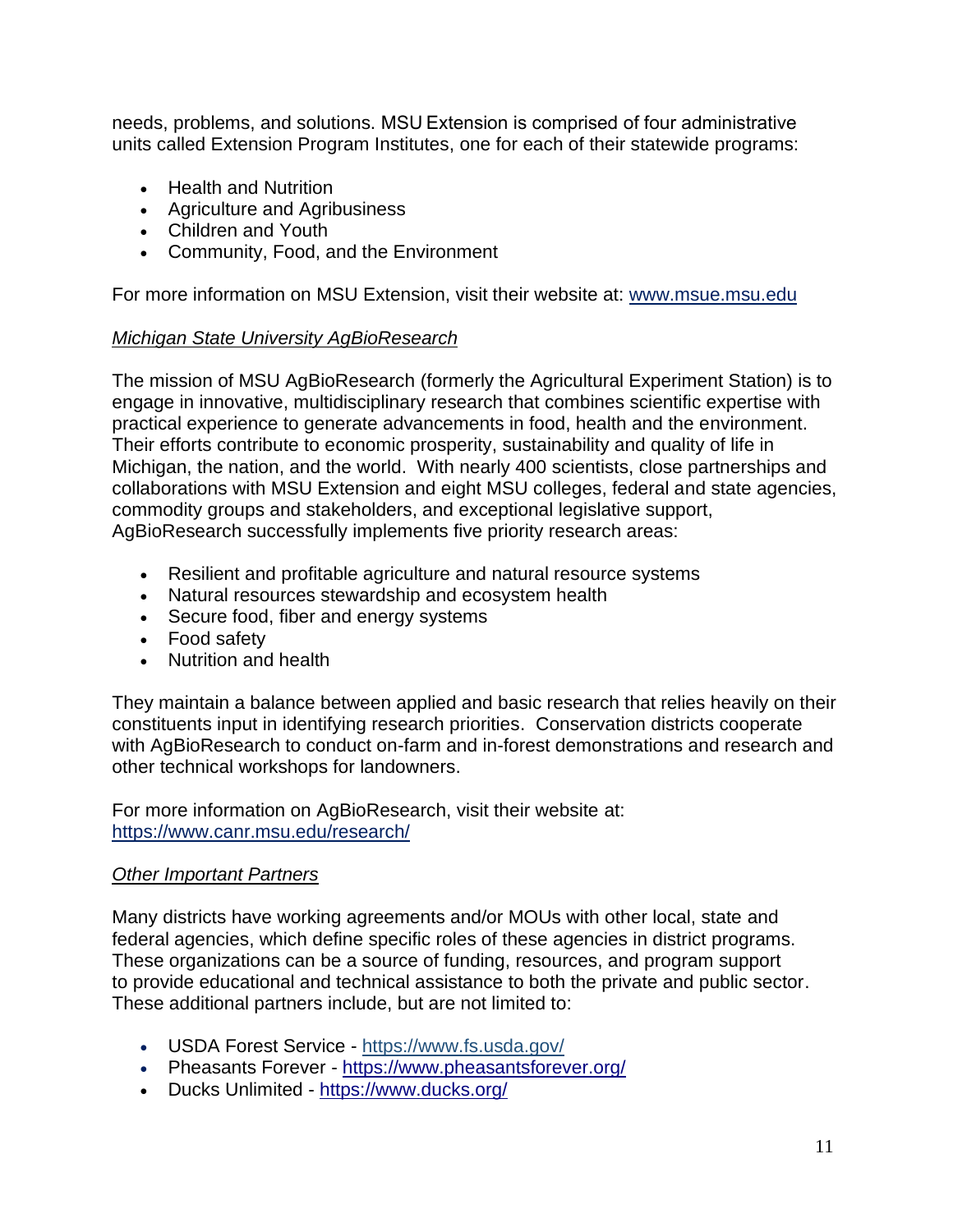- Trout Unlimited <https://www.tu.org/trout-unlimited-3/>
- Upper Peninsula Sportsman's Alliance <http://upperpeninsulasportsmensalliancewebsite.com/>
- Upper Peninsula Whitetails Association [www.upwhitetails.com](file:///C:/Users/GuthR/AppData/Roaming/Microsoft/Word/www.upwhitetails.com)
- Michigan Tree Farm System [www.treefarmsystem.org/michigan](file:///C:/Users/GuthR/AppData/Roaming/Microsoft/Word/www.treefarmsystem.org/michigan)
- Soil and Water Conservation Society [www.swcs.org/](file:///C:/Users/GuthR/AppData/Roaming/Microsoft/Word/www.swcs.org/)
- Resource Conservation and Development (RC&D) Councils [narcdc.org/](file:///C:/Users/GuthR/AppData/Roaming/Microsoft/Word/narcdc.org)
- Michigan Farm Bureau [www.michiganfarmbureau.com](http://www.michiganfarmbureau.com/)
- Michigan United Conservation Clubs <https://mucc.org/>
- United Way [www.unitedway.org/local/united-states/michigan](file:///C:/Users/GuthR/AppData/Roaming/Microsoft/Word/www.unitedway.org/local/united-states/michigan)
- Quality Deer Management Association [www.qdma.com/](file:///C:/Users/GuthR/AppData/Roaming/Microsoft/Word/www.qdma.com/)
- National Wild Turkey Federation [www.nwtf.org/](http://www.nwtf.org/)
- Ruffed Grouse Society [ruffedgrousesociety.org/](file:///C:/Users/GuthR/AppData/Roaming/Microsoft/Word/ruffedgrousesociety.org)
- Tip of the Mitt Watershed Council [www.watershedcouncil.org/](file:///C:/Users/GuthR/AppData/Roaming/Microsoft/Word/www.watershedcouncil.org/)
- Huron Pines [huronpines.org/](file:///C:/Users/GuthR/AppData/Roaming/Microsoft/Word/huronpines.org/)
- Michigan Environmental Council [www.environmentalcouncil.org/](file:///C:/Users/GuthR/AppData/Roaming/Microsoft/Word/www.environmentalcouncil.org/)
- Great Lakes Commission [www.glc.org](http://www.glc.org/)
- Michigan Invasive Species Coalition [www.michiganinvasives.org/managementareas/](file:///C:/Users/GuthR/AppData/Roaming/Microsoft/Word/www.michiganinvasives.org/managementareas/)
- Various land conservancies, environmental groups, foundations, local and state governmental officials, universities, commodity groups, and businesses

#### **Section 5. The Michigan Conservation Partnership**

Partnerships are the foundation of natural resources conservation on private lands. Often called the 'core four, conservation district key partners, which includes CDEM, MACD, MDARD, and NRCS, all value working together towards the conservation of natural resources. CDEM helps to empower and strengthen conservation district employees thereby strengthening conservation districts and conservation delivery. MACD helps to empower and strengthen conservation district directors who lead their districts to be the go-to organization for natural resource concerns. Providing technical and financial assistance to the districts, both MDARD and NRCS look to conservation districts to be the leading entity who accomplishes, guides, and recommends conservation practices at the local level. All four partners believe conservation decisions must be made at the local level by residents of the district. Through support of the five-member, locally elected board of directors and district staff, CDEM, MACD, MDARD and NRCS assist with the provision of voluntary, incentive-based programs that empower private landowners to implement conservation on their lands.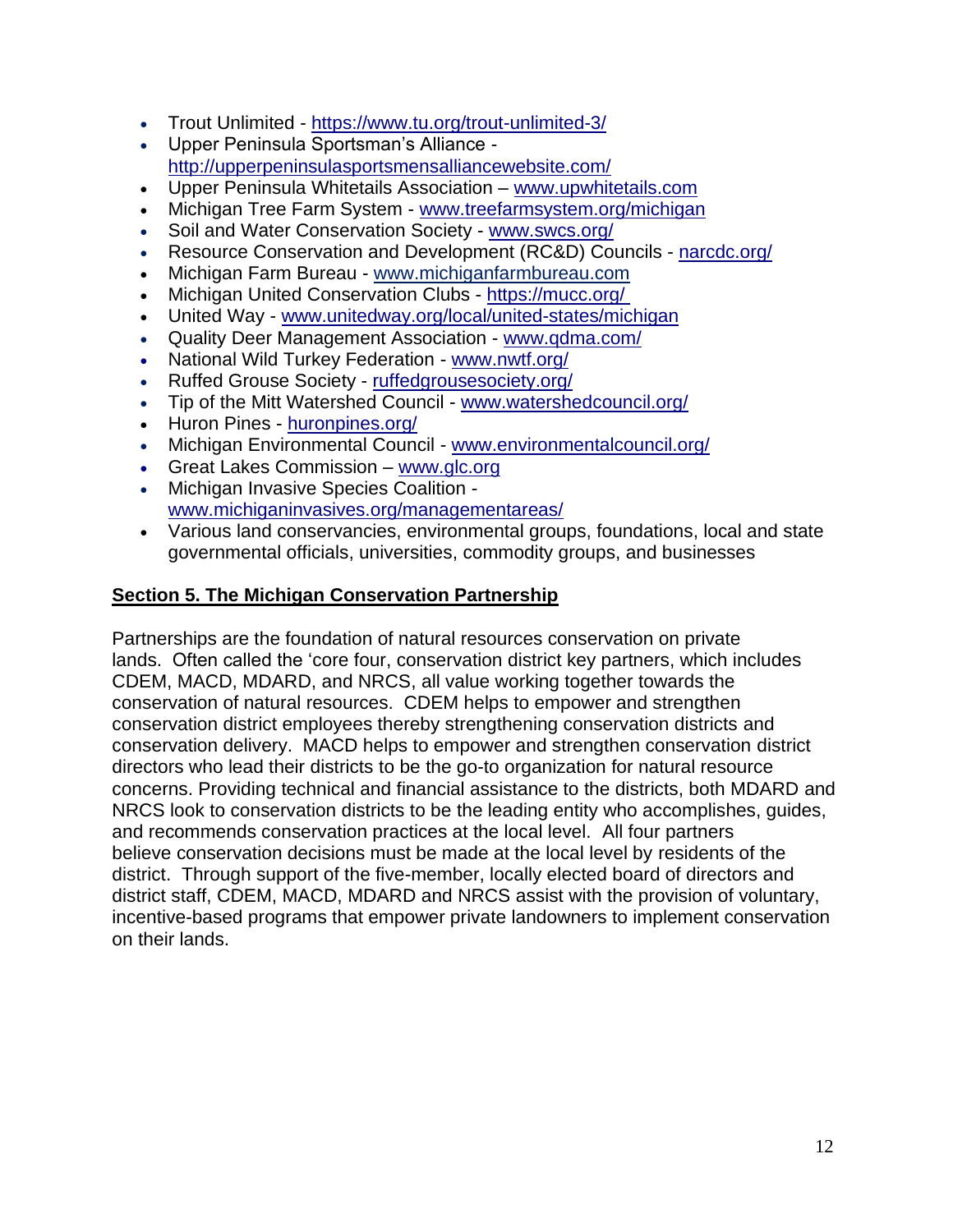#### **CHAPTER THREE WORKING PARTNERSHIPS AT THE LOCAL LEVEL**

### **Section 1. Conservation Districts and NRCS**

Locally led, voluntary conservation must be driven by natural resource conservation needs, rather than by programs. The USDA NRCS and conservation districts work on a common mission to address opportunities, concerns, and problems related to the use of natural resources. In partnership, NRCS and districts work with landowners and other stakeholders to develop comprehensive conservation plans. Below are the types of agreements NRCS may use to outline the terms of the partnership:

Originally, a Memorandum of Understanding (MOU) was used to secure cooperation between NRCS and conservation districts. This agreement allows a conservation district to use the technical assistance of NRCS. The unique and productive partnership between NRCS and conservation districts was carefully designed and continues to be a model for providing federal resources at the local level. 

A Memorandum of Agreement (MOA) between NRCS and a conservation district establishes the collaborative relationship between the parties. Nothing in the MOA shall require either party to obligate or transfer funding, or anything of value. This may include, but is not limited to:

- Office space and equipment/supplies
- Vehicles and associated expenses (e.g., fuel, maintenance)
- Computers, software, and technical equipment

The transfer of funding or other resources of value requires the execution of a separate agreement. The appropriate agreements might include:

- Cooperative Agreement allows federal agencies to transfer a thing of value to the State, local or Tribal government, or other recipient to carry out a public purpose of support or stimulation authorized by law of the United States.
- Contribution Agreement is a unique statutory authority allowing NRCS to enter into an agreement with a non-federal entity that shares a mutual purpose in carrying out NRCS programs. All parties must contribute resources to the accomplishment of these objectives.
- Reimbursable Agreement allows federal agencies to provide specialized or technical services to State and local governments.

# *Co-Located Offices*

Under an agreement, NRCS may provide office space, equipment and use of USDA vehicles. Each agreement is different, and the agreement will be outlined by the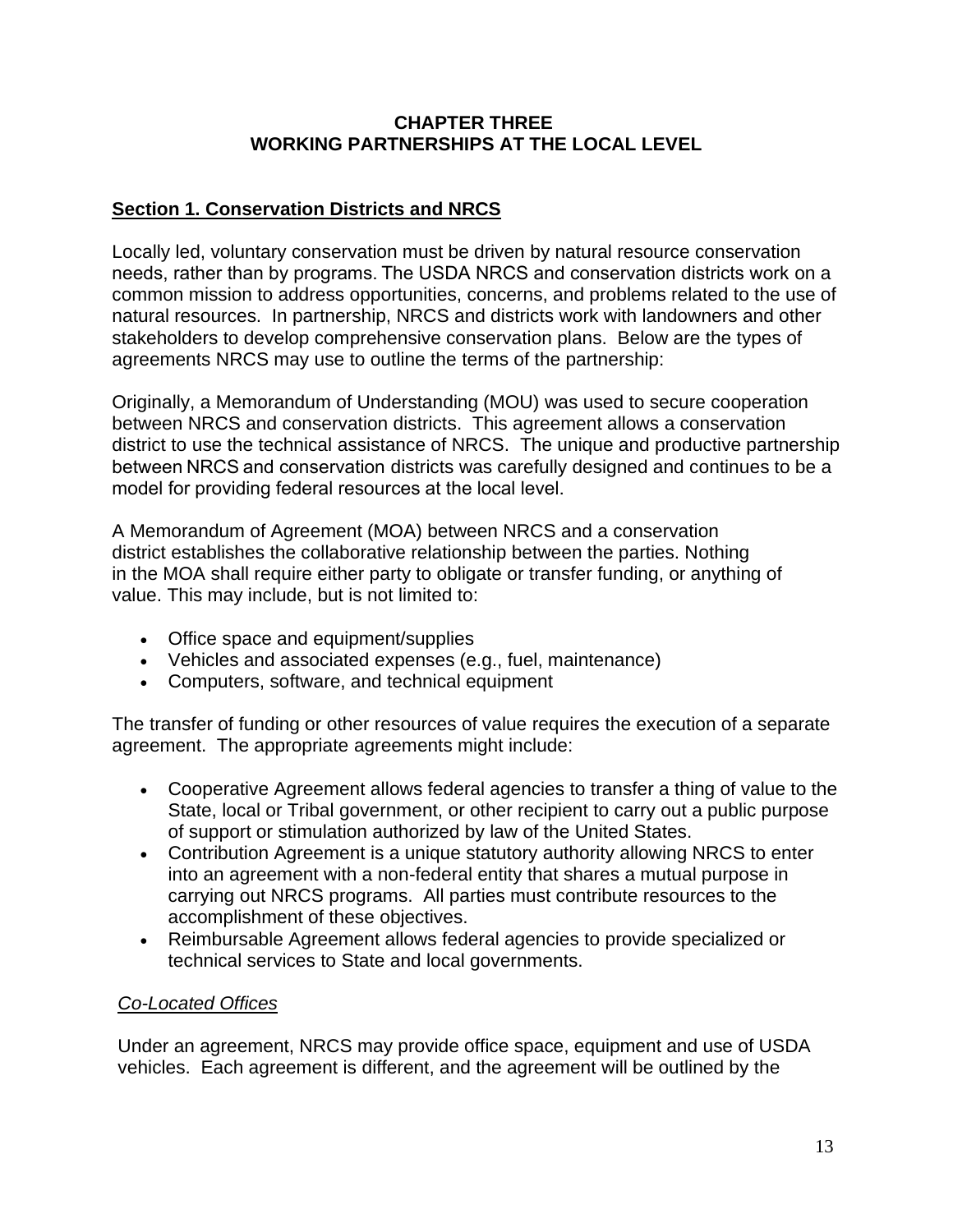NRCS District Conservationist (DC). In a co-located office, a district may be expected to:

- Assist NRCS in promoting USDA programs and participate in outreach and community education activities
- Advocate for a strong natural resource conservation program by keeping appropriate boards, landowners, legislators, county commissioners, and other key stakeholders apprised of conservation activities within the district
- Assemble and chair the local working group (see Section 4, below), as chartered under the State Technical Committee
- Develop the conservation needs assessment through broad-based community participation and in accordance with NRCS policy and procedures
- Recommend local natural resource priorities and criteria for NRCS conservation activities and programs based on the conservations needs assessment and public input
- Develop a district long-range plan and an annual business plan, with the incorporation of local and community inputs

NRCS assistance may include:

- Support conservation district outreach activities and keep districts informed of NRCS activities and programs, including technical and financial assistance opportunities
- Work cooperatively to solicit and leverage community recommendations to inform priorities that guide the delivery of NRCS conservation programs
- Respond to requests from the conservation district for technical guidance and assistance
- Partner with local and tribal agricultural, conservation, agency, and community groups where possible, to further organizational goals and objectives
- Provide, upon request, a summary of NRCS accomplishments to the conservation district for their annual report (see Chapter Eight) or other publications
- Attend conservation district board meetings, as often as possible
- Present all conservation plans and contracts to the board of directors for their consideration and signature

# *Non-Co-located Offices*

Although NRCS and a conservation district may not be co-located, they still have mutual goals related to natural resources. To enhance conservation delivery, NRCS and conservation districts may enter into an unfunded cooperative agreement. This type of agreement can provide timely and effective assistance to customers participating in USDA programs while addressing natural resource concerns. Through this agreement, districts and NRCS may agree to provide mutual access to office space, vehicles, equipment, and technology or other arrangements that support the terms of the agreement.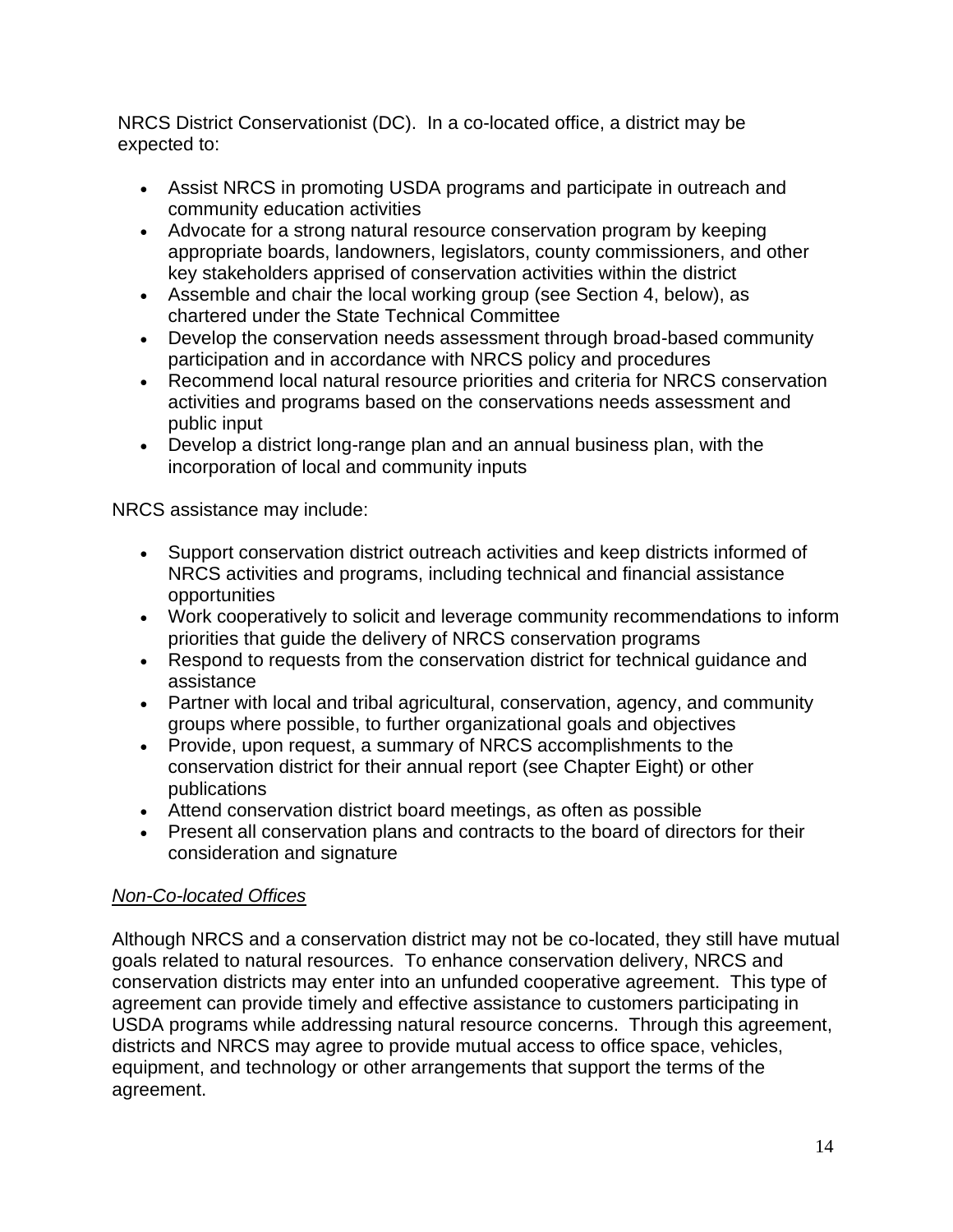# **Section 2. Conservation Districts and MDARD**

CD Law (see Appendix A) provides for MDARD to be the state agency providing oversight of conservation districts in Michigan. The Environmental Stewardship Division's (ESD) Conservation Programs Unit (CPU), including the manager, secretary, Forestry Assistance Program (FAP) coordinator, and five, field-based Regional Coordinators (RCs), assist conservation districts to help build their capacity, hold proper elections, onboard and train new staff and directors, among others. The mission of the CPU team is to: empower conservation districts to sustain, protect, and enhance Michigan's natural resources. ESD staff assist and are responsible with:

- Coordinating and assisting conservation district programs, administrative procedures, operations, accountability systems, hiring and onboarding, and training
- Assuring a district is operated and maintained as an entity of government, adhering to all applicable laws (see Chapter Thirteen)
- Administering and reviewing MDARD-allocated grants to conservation districts
- Encouraging cooperation, collaboration, and sharing of successes between conservation districts and among their partners
- Build support for conservation districts from state and federal governmental units in the form of cooperation, financial assistance, or other means
- Ensure legal board of director elections and certify election results
- Keep a file of all legal documents required to maintain each district as an entity of government
- Consider and approve requests for conservation district boundary revisions
- Attend board, annual, and advisory committee meetings

Under this arrangement, the conservation district should*:*

- Submit a biennial audit report, an annual budget and appropriations act, and approved regular and special board meeting minutes to MDARD
- Notify MDARD of the time and place of the annual meeting and submit proper board of director election documents
- Upon request, submit other documents and information necessary to maintain the district as an entity of government

# **Section 3. The Local Work Group**

Local work groups are subcommittees of the NRCS State Technical Committee that provide recommendations to USDA on local and state natural resource priorities and criteria for conservation activities and programs. Conservation districts are responsible for assembling the local work group, setting the agenda, conducting the meeting, and relaying the priority areas and funding requests to NRCS or the State Technical Committee. If a district is unable or unwilling to chair the local work group, the NRCS District Conservationist is responsible for these duties. It is the responsibility of the local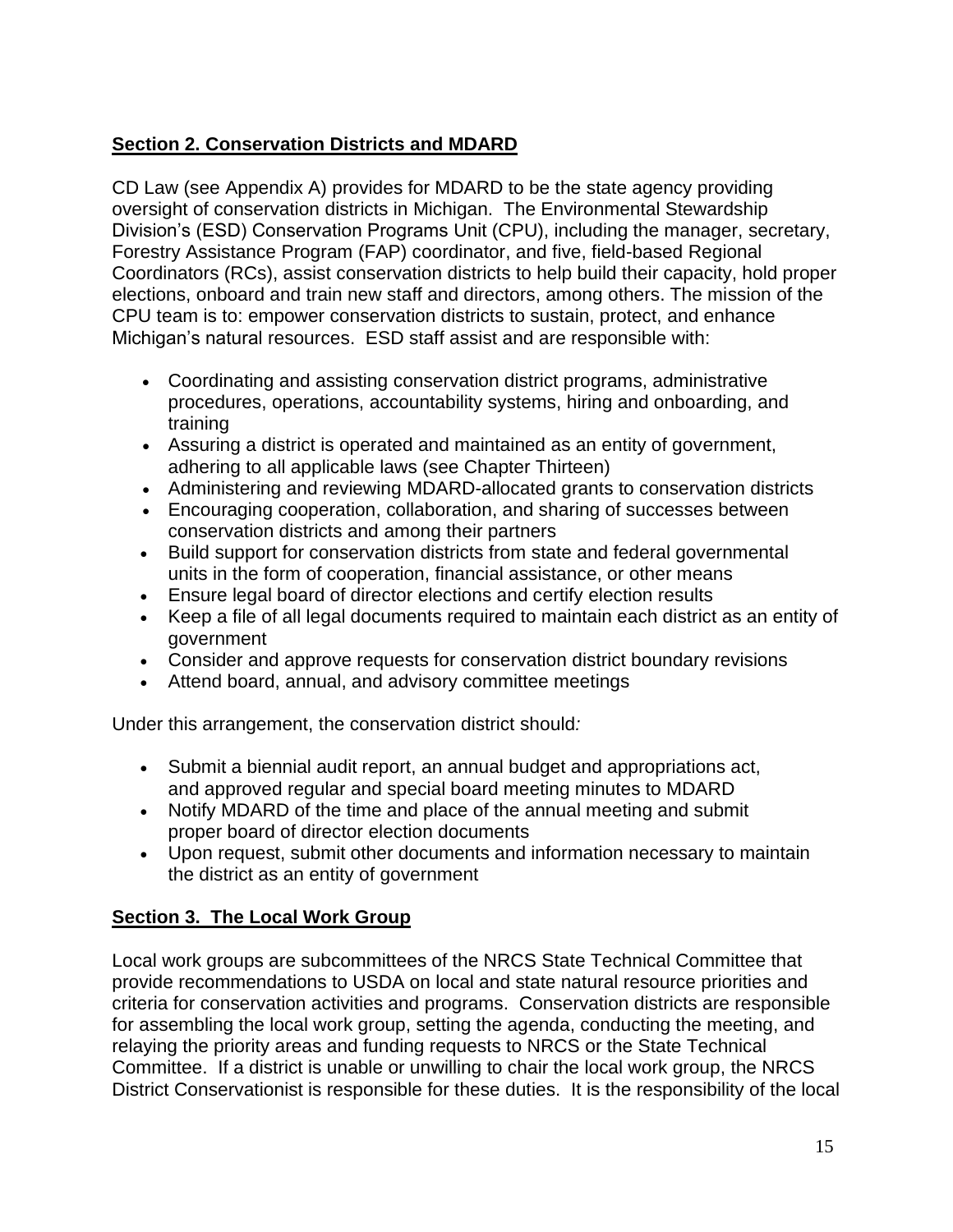work group to:

- Utilize the conservations needs assessment to help identify program funding needs and conservation practices (see Chapter Five, Section 3)
- Identify priority resource concerns, high priority areas needing assistance, and concerns that can be addressed by USDA programs
- Recommend local priority resource concerns and ranking criteria to the State Technical Committee
- Assist NRCS and the conservation district with public outreach and information efforts

The local work group should be a diverse group with agricultural and natural resource interests in the community. This includes agricultural producers, nonindustrial, private forest landowners, representatives from agricultural and environmental groups, and governmental agencies in the natural resources field. It should also include:

- NRCS District Conservationist
- Conservation district director(s)
- Representative from FSA
- State or locally elected officials
- Other federal, state, or tribal government representatives

The local work group should follow these procedures for holding their meetings:

- Meet once per year or more frequently if needed
- Post meeting information in the local newspaper with at least 14 days' notice to include the time, place, and agenda items for the meeting
- Provide an agenda to the group's members at least 14 days in advance
- Be open to the public and allow for public participation
- Be conducted as an open discussion among members
- Summarize the meeting and file a record at the local NRCS office

Local work group recommendations should be submitted to the State Technical Committee chairperson, NRCS DC, or both, within 14 calendar days of the meeting. Decisions made in response to these recommendations will be provided within 90 days. See the National Association of State Conservation Agencies (NASCA) website for an informative webinar on successful local workgroups: [http://www.nascanet.org/webinar](http://www.nascanet.org/webinar-effective-local-workgroups/)[effective-local-workgroups/.](http://www.nascanet.org/webinar-effective-local-workgroups/) Further information about the conservation district's role in the local work group can be found in the NRCS directive: [https://directives.sc.egov.usda.gov/viewerFS.aspx?hid=27718.](https://directives.sc.egov.usda.gov/viewerFS.aspx?hid=27718)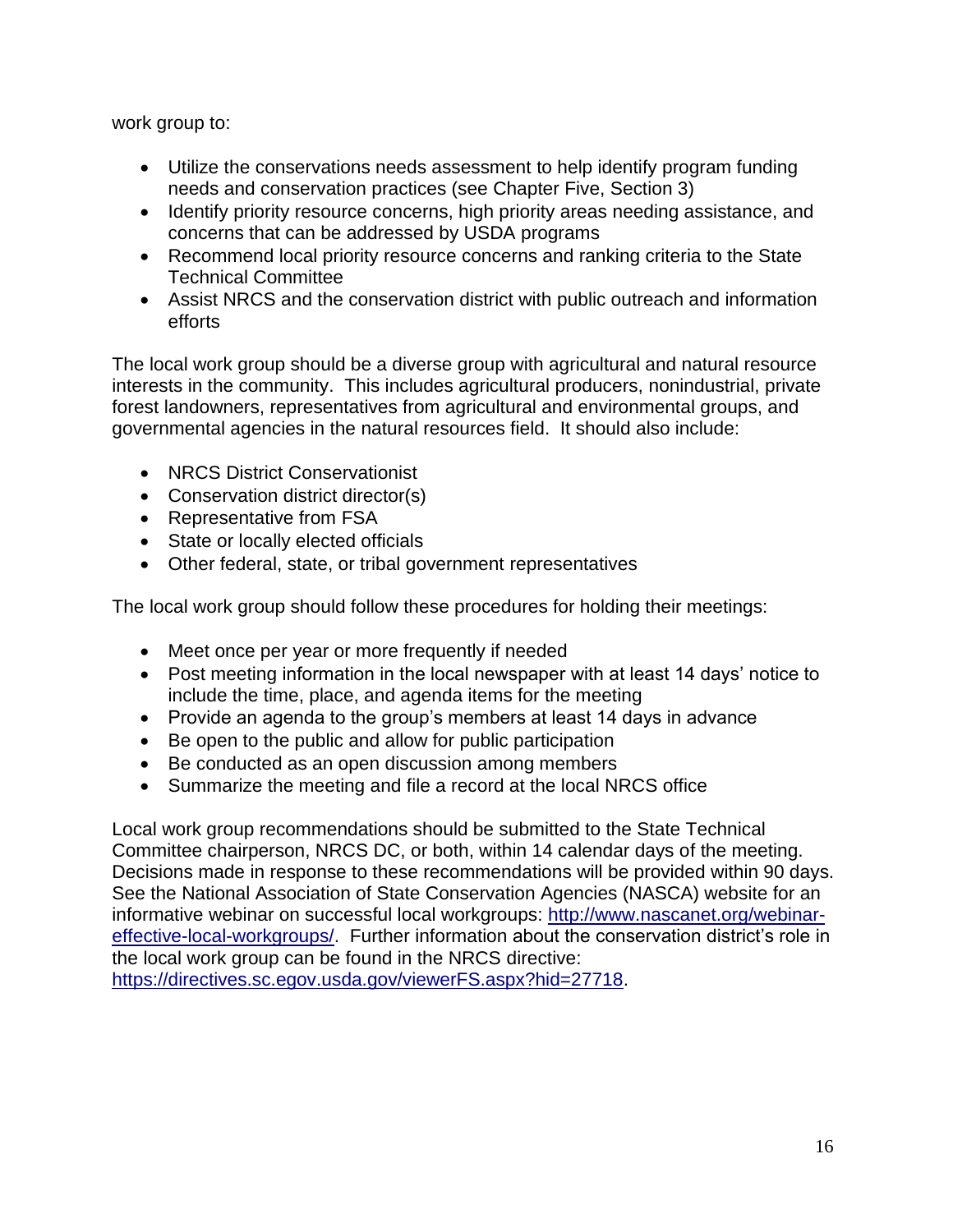### **CHAPTER FOUR DISTRICT DIRECTOR'S RESPONSIBILITIES AND DUTIES**

# **Section 1. District Director Duties**

A conservation district is a governmental subdivision of the state with statutory powers and responsibilities; districts have the authority to address natural resource and conservation issues. As locally elected public officials, district directors are responsible for the operation and management of their district. Directors develop district policy, which is implemented by their staff. Primary duties performed by conservation district directors, either as individuals or as a member of a district board of directors, include:

- Prepare for district board meetings in advance by reading previous minutes and current financial statements
- Attend and engage in board meetings and district functions
- Arrange for capturing accurate records (board minutes) of all proceedings, resolutions, regulations, and orders issued or adopted (see Appendix D)
- Oversee the management of all district-owned funds, facilities, and equipment
- Establish and review district policies
- Read, understand, approve, and sign all conservation district grant agreements
- Oversee the preparation of an annual budget and appropriations act and maintenance of an approved bookkeeping system that reflects all income and expenditures
- Oversee the preparation of an annual financial statement and provide for a biennial audit
- Oversee district staff, including (see Chapter Ten):
	- o Hire personnel based on district personnel policy
	- o Review staff's performance yearly and provide administrative supervision
	- o Draft and review annual work agreements
- Attend and engage in MACD State Council meetings, region meetings, and the summer and fall conferences
- Participate in training sessions conducted by MDARD and its partners
- Remain informed of legislation and policies of local, state, and federal government about conservation issues
- Maintain contact with local, state, and national public officials to keep them informed of the district's activities and conservation needs
- Raise awareness of the district's mission, products, and services
- Sponsor and actively participate in public education activities to stay informed of local natural resource conservation issues
- Develop a succession plan for recruiting qualified board members (see Chapter Twelve)

# **Section 2. District Director Officer Designations**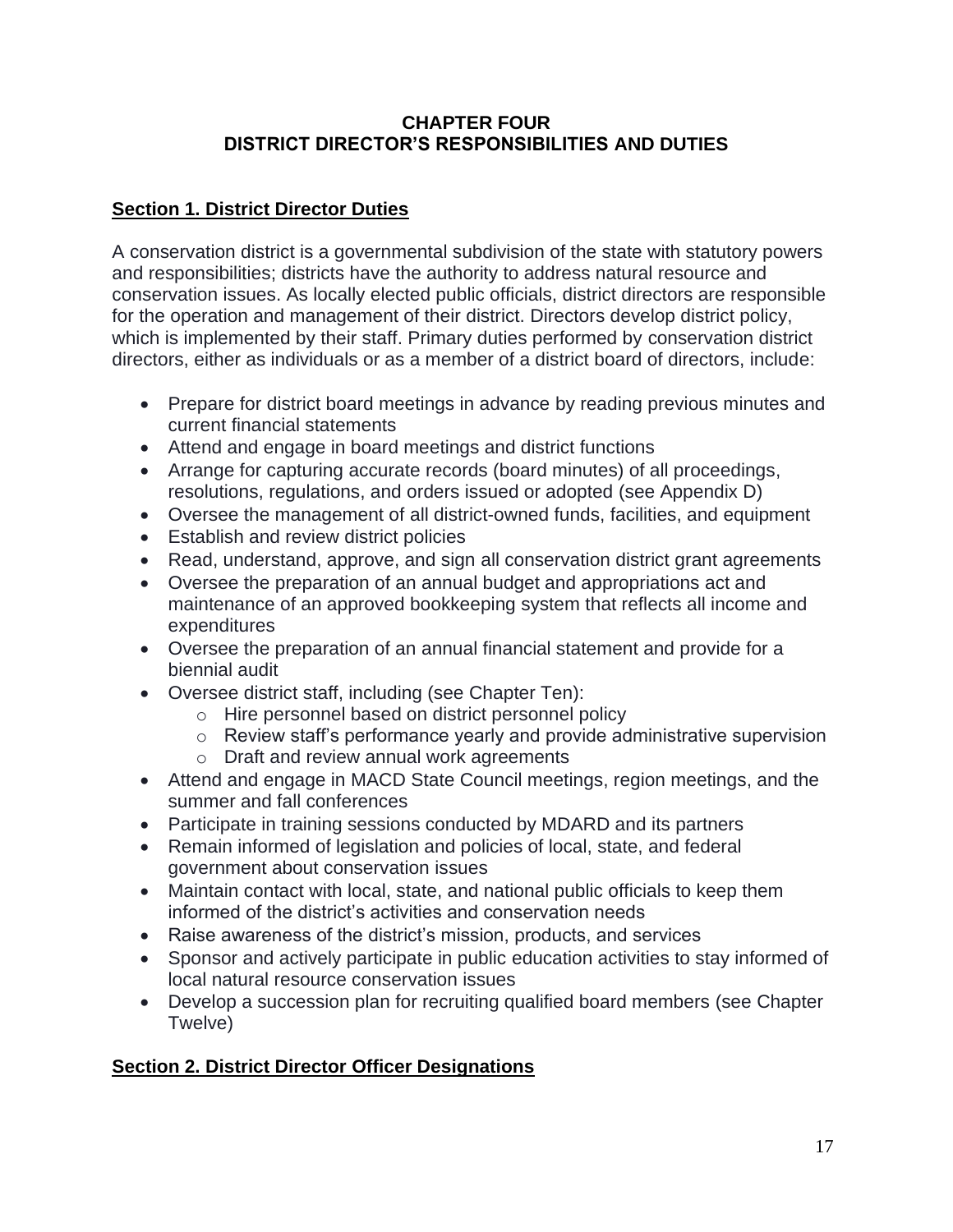A majority of the directors (three) constitutes a quorum of the board, and the concurrence of a majority in any matter within their duties is required for the board's determination. A director is entitled to expenses, including traveling expenses necessarily incurred in the discharge of his or her duties. A director may be paid a per diem for time spent undertaking his or her duties as a director (CD Law - Section 9307 (5); Appendix A).

CD Law (Section 9307 (1); Appendix A) states: "a conservation district board shall consist of five directors" and "the board shall designate a chairperson annually"; this is the only board position that a district must designate. However, MDARD strongly recommends conservation district boards select officer designations for vice-chair, treasurer, and secretary. These offices have essential functions, and appointment to those offices spreads the duties over the entire board and not on one individual. Districts may combine these offices (e.g. secretary/treasurer) or leave the offices separate. The board designates the duties of each board position (CD Law Section 9307 (7); Appendix A). Typically, the duties and responsibilities are as follows:

# *Duties of the Chair:*

- Conduct district meetings in compliance with the Open Meetings Act (OMA, see Chapter Thirteen)
- Preserve order and decorum during meetings (see Appendix E for Robert's Rules of Order for beginners)
- When necessary, sign all acts, contracts, and proceedings of the district
- Call for a vote on all properly presented motions
- Vote in case of a tie vote, roll call vote, or vote by ballot
- Receive input from other board members, district manager, NRCS DC, and others to assemble topics for the meeting agenda (preparation of the agenda is often designated to the district manager)
- Act as or appoint another director to be a liaison for the board and the district employees

# *Duties of the Vice-Chair:*

- Become familiar with the responsibilities of the chairperson
- Preside as chairperson in their absence

# *Duties of the Secretary:*

- Become familiar with the responsibilities of the chairperson
- Preside as chairperson in the absence of both the chairperson and vice-chair
- Review all written reports, including grant proposals
- Ensure all district meeting minutes are recorded accurately, in compliance with OMA, signed, and submitted to MDARD (see Appendix D)
- Oversee the preparation of the annual report (see Chapter Eight)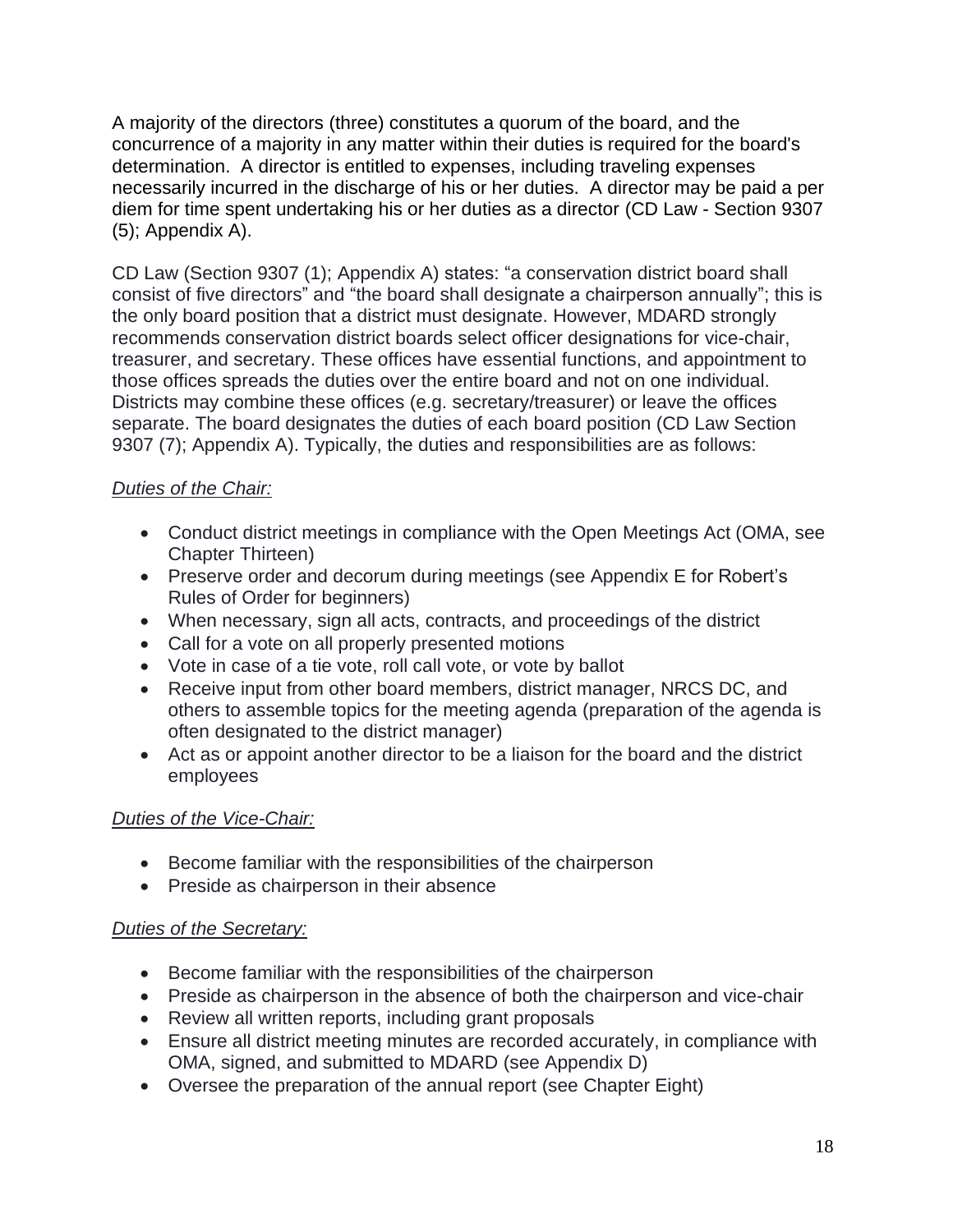# *Duties of the Treasurer:*

- Review all financial reports prior to the monthly board meeting and be prepared to report to the board on the district's financial standing (see Appendix F for a list of accounting terms)
- Review and sign all bank statements (for separation of duties, bank statements can be mailed directly to the board treasurer) and bank reconciliation reports
- Review the district's bank account monthly (obtain access to online banking)
- Monitor and approve financial revenue by reviewing each deposit

# **Section 3: Associate Directors**

Conservation districts are encouraged to include associate directors onto their board of directors. Associate directors have all the privileges of being a director, except they cannot make or approve motions. Associate directors bring a great deal of knowledge and insight to the district and, through participation and attendance, understand the district well to become a board director when needed or interested.

# **Section 4. Conservation District Policy**

The board is entrusted with the authority to establish policies to govern the conservation district. Board policy establishes the parameters and guidelines for board directors, committees, and staff. All policy decisions should be made by majority vote of the board and recorded in meeting minutes. Adopted policies should be reviewed annually. The board should ensure policies have the following qualities:

- 1. Policies are thorough and complete, covering all likely scenarios and questions. Remember policies are:
	- Answers to questions before they are asked
	- Solutions to situations before they arise
	- Defined set of procedures to follow before they are needed
	- The 'rules of the game' and define who must follow them
- 2. Policy language is clear, succinct, and understandable
- 3. Policies are fair and equitable
- 4. Policies are legal and current with the latest regulations and laws. They provide for privacy, security, and confidentiality when required or as prudent.

### *Required List of District Policies:*

The following is a list of subjects on which conservation districts **must** adopt policy:

• Freedom of Information Act (FOIA): as local units of government, districts are subject to FOIA requests and must adhere to all FOIA laws. A FOIA policy must be available on the district's main internet presence, often the district's website and/or Facebook page (see Chapter Thirteen)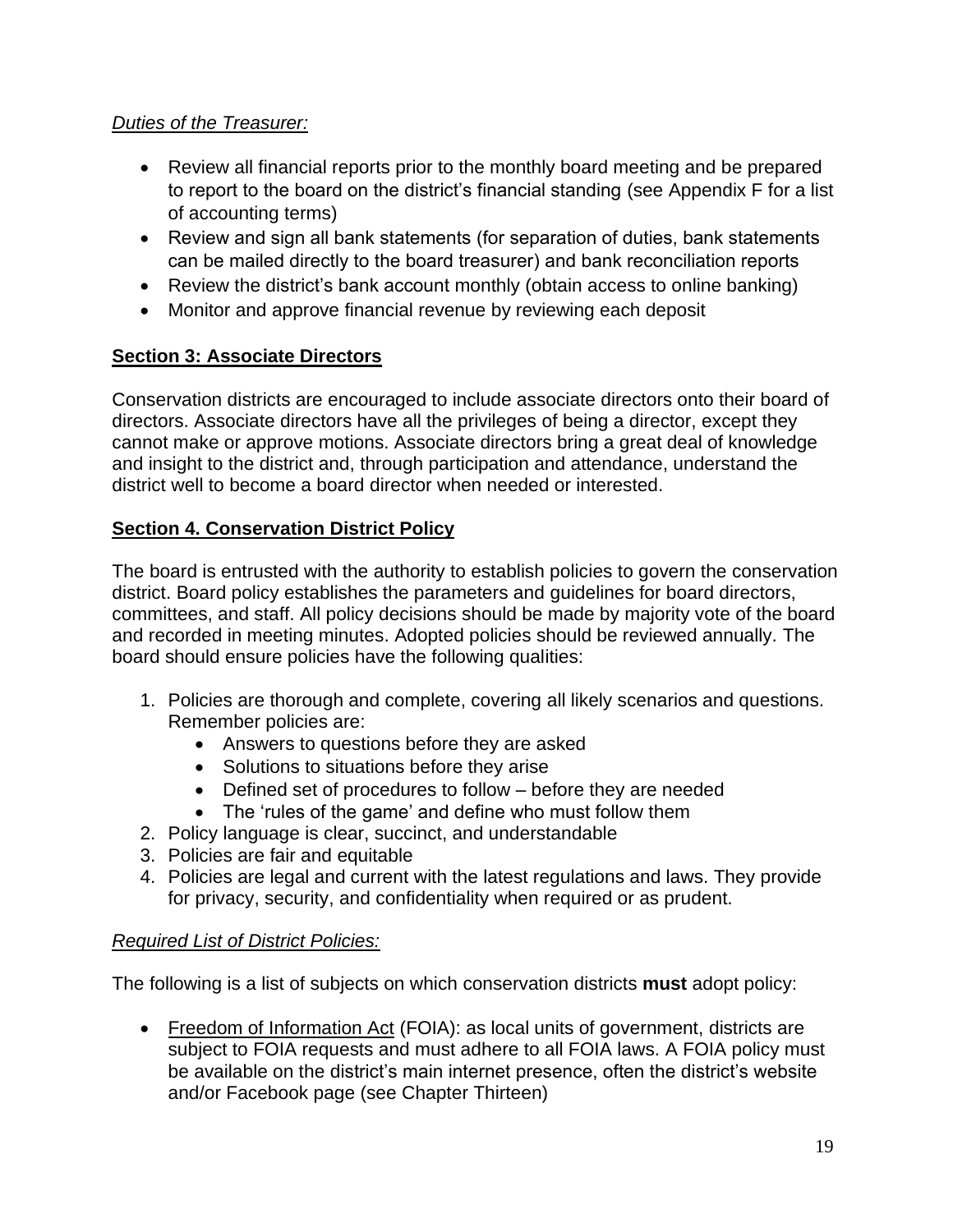- Credit Card: required by law even if a district has no credit card. An example is found in the CD Uniform Accounting Procedures Manual (found on MACD's website)
- Investment Practices: required by law even if a district has no investments (see Chapter Thirteen). An example is found in the CD Uniform Accounting Procedures Manual

### *Recommended List of Employment and Board/District Operations Policies:*

The following, recommended by MDARD and MACD, is a list of subjects on which conservation districts **should** adopt policy (many of which can be rolled into one personnel policy; MACD has a personnel policy template for CDs to use):

- Anti-nepotism
- Anti-sexual harassment
- Board policies and procedures (attendance, authority of board members, subcommittees of the board, public comment)
- Bonding
- Capitalization
- CD inventory
- Check signing
- Classification of employment levels
- Conflict of interest (board and staff, see below)
- Disciplinary and grievance
- Emergency and safety procedures
- Employee conduct
- Employee performance evaluations
- Employer responsibility
- Equal opportunity employment
- Fundraising/gifts to and from the district
- Orientation program
- Overtime/compensatory time
- Partner relations
- Payment authorization
- Payroll procedures
- Personnel records
- Petty cash
- Privacy rights
- Provisionary status
- Purchasing
- Segregation of duties
- Smoke/drug free workspace
- Structure of the district (chain of command, delegation of duties to district manager)
- Travel reimbursement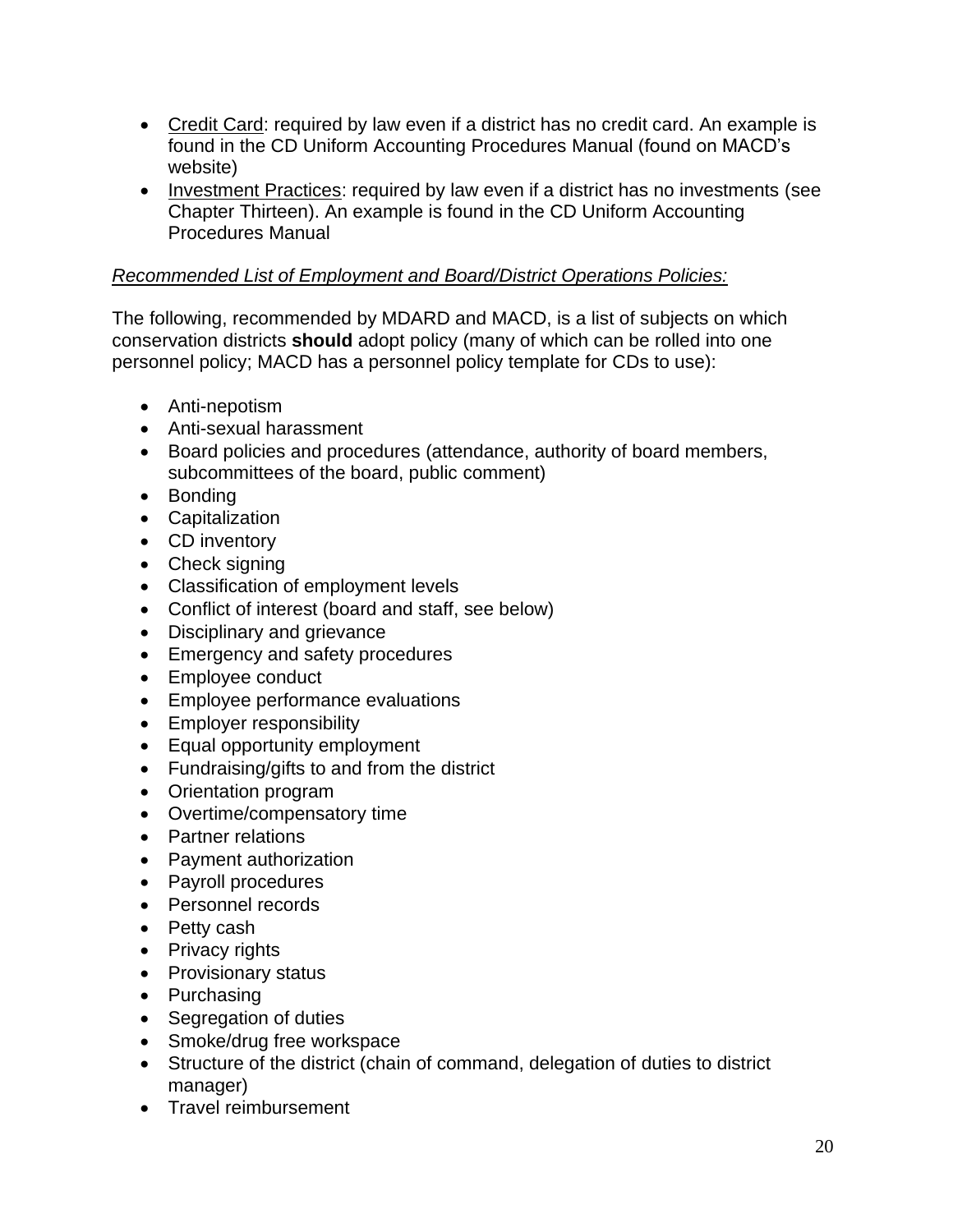- Vacation, leave, and benefits
- Vehicle use
- Telework/remote work
- Volunteer
- Whistleblower
- Work hours/office hours

#### *Conflict of Interest:*

Staff and board members should perform their official duties in a manner free from conflict of interest. The maintenance of unusually high standards of honesty, integrity, impartiality, and professional conduct by district employees and board directors is essential to ensure the proper performance of district business as well as to earn and keep public confidence in the district.

#### **Section IV: Bonding Policy**

All district directors and employees entrusted with funds or property shall obtain a minimum \$10,000 surety bond (see CD Law, Appendix A).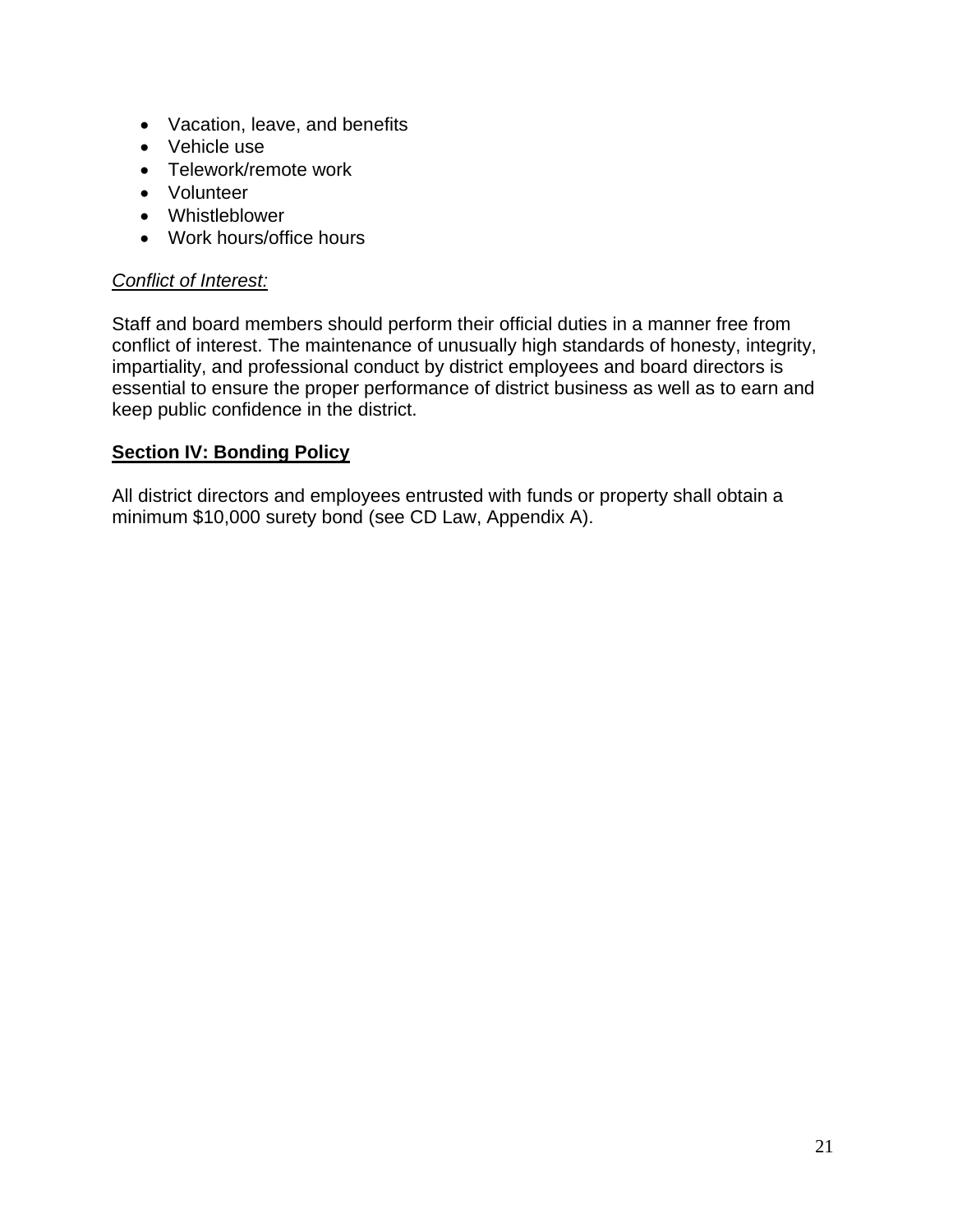#### **CHAPTER FIVE CONSERVATION DISTRICT PLANNING AND IMPLEMENTATION**

### **Section 1: Role of the Directors**

CD Law gives directors specific powers to address soil and water conservation needs within their community. To carry out these powers, directors have the responsibility to take a leadership role in the following tasks:

- Directors review the district's mission and vision periodically and demonstrate an understanding of the relationship between the mission and vision and all planning efforts
- Develop, approve, and oversee the implementation of a conservation needs assessment, five-year long-range plan, and annual business plan (see below)
- Monitor the progress towards reaching the goals established in these plans
- Ensure the preparation and distribution of an annual report (see Chapter Eight)
- Work with the NRCS District Conservationist (DC) to establish the direction of the district and to accomplish private lands conservation implementation goals (see Section 6) and also

https://directives.sc.egov.usda.gov/RollupViewer.aspx?hid=27712

# **Section 2: Role of the District Manager**

While the board assists, approves, and oversees the planning and projects, a district manager (often called the executive director or administrator) is responsible for the daily operations of the district. Their responsibilities include:

- Develop and implement conservation projects
- Manage staff and review their program progress and accomplishments
- Write grants and secure funding, which may include acquiring match, hiring staff, and organizing volunteers
- Collaborate with partners to keep them informed of progress and availability of conservation programs
- Delegate tasks, utilize resources, and strategize the process of implementing conservation on the ground
- Collaborate with program technicians to promote their programs to interested farmers and landowners
- Assist with creation, coordination, and promotion of field days and outreach programs
- Review progress towards meeting district and program goals and keep board informed of this progress
- Build awareness in the community of the accomplishments of all district programs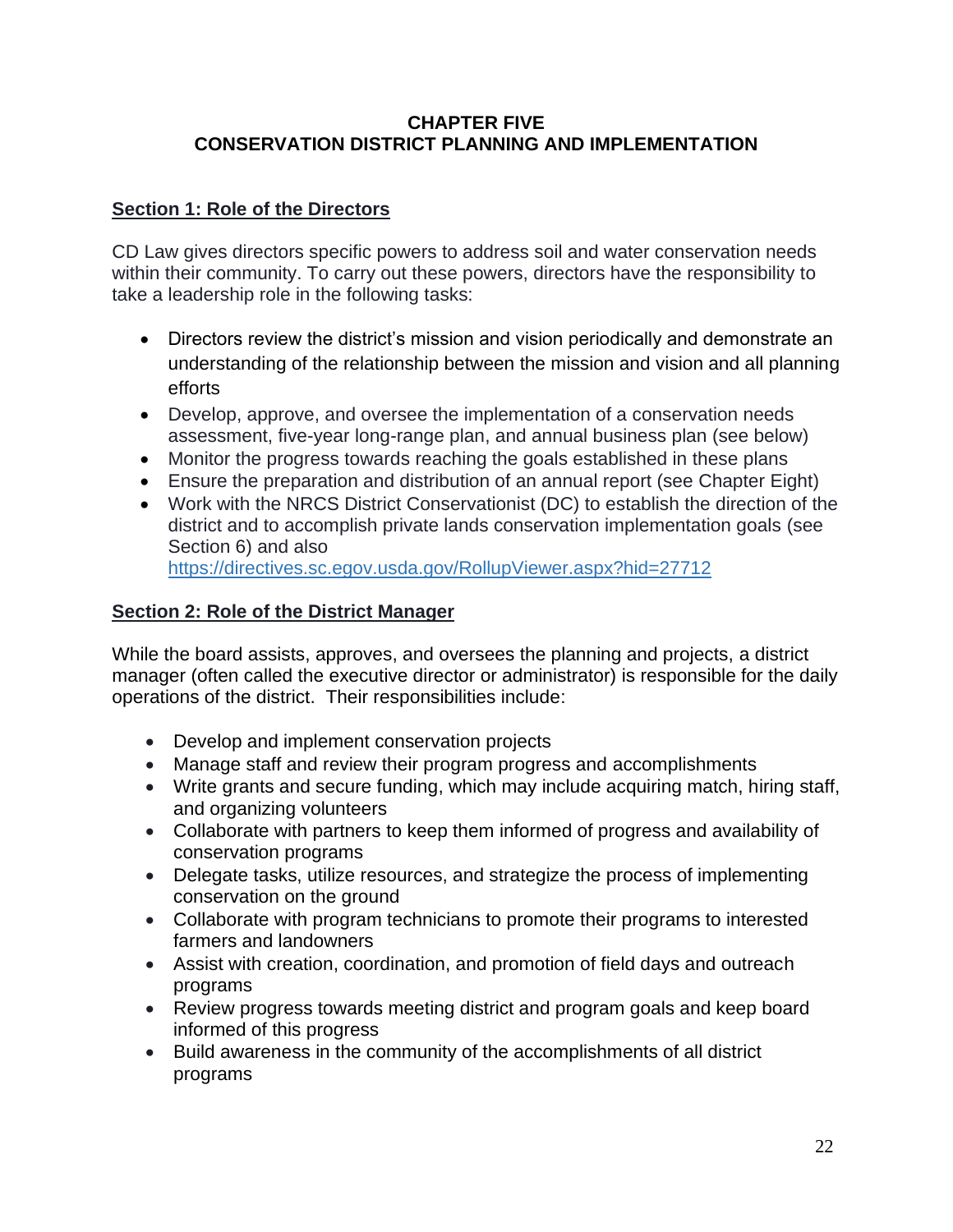# **Section 3: Conservation Needs Assessment**

A district shall conduct a conservation needs assessment (CNA) of their community once every five years (or more frequently) to determine local resource concerns. This assessment is a survey tool to prioritize the most important resource needs, as seen by the county residents, to help districts promote and implement voluntary conservation. The results of this assessment should guide the district in its role within the community (see example template and guidelines on the MACD website). The CNA is the baseline component of the broader five-year long-range plan. Those who have a stake in conservation should be contacted, this includes, but is not limited to:

- Natural resource professionals
- Farmers, forest owners, and other private landowners
- Lake associations and other land groups
- Urban residents
- Local governments and municipalities
- Local state representatives

# **Section 4: Five-Year Long-Range Plan**

After the conservations needs assessment results have been compiled and discussed, the district should develop a five-year long-range plan which:

- Summarizes the problems and concerns identified
- Identifies the top priorities identified by the board and to be addressed by the district
- Describes how the district will address these concerns (timeline, funding, staff roles, etc.)
- Evaluates the results

The five-year long-range plan should be reviewed when preparing the annual business plan and be updated every five years.

### **Section 5: Annual Business Plan**

An annual business plan (formerly the annual plan of work) shall be developed to meet the goals of the five-year long-range plan. It should list the goals, activities, funding sources, partners, and timeline that will be used to achieve those goals, for the upcoming year. It should be approved at the start of each fiscal year and referred to, as necessary, throughout the year, including when setting board meeting agendas. The annual business plan is a one-year effort to fulfill tasks and objectives of the five-year long-range plan.

# **Section 6: Role of NRCS in District Planning**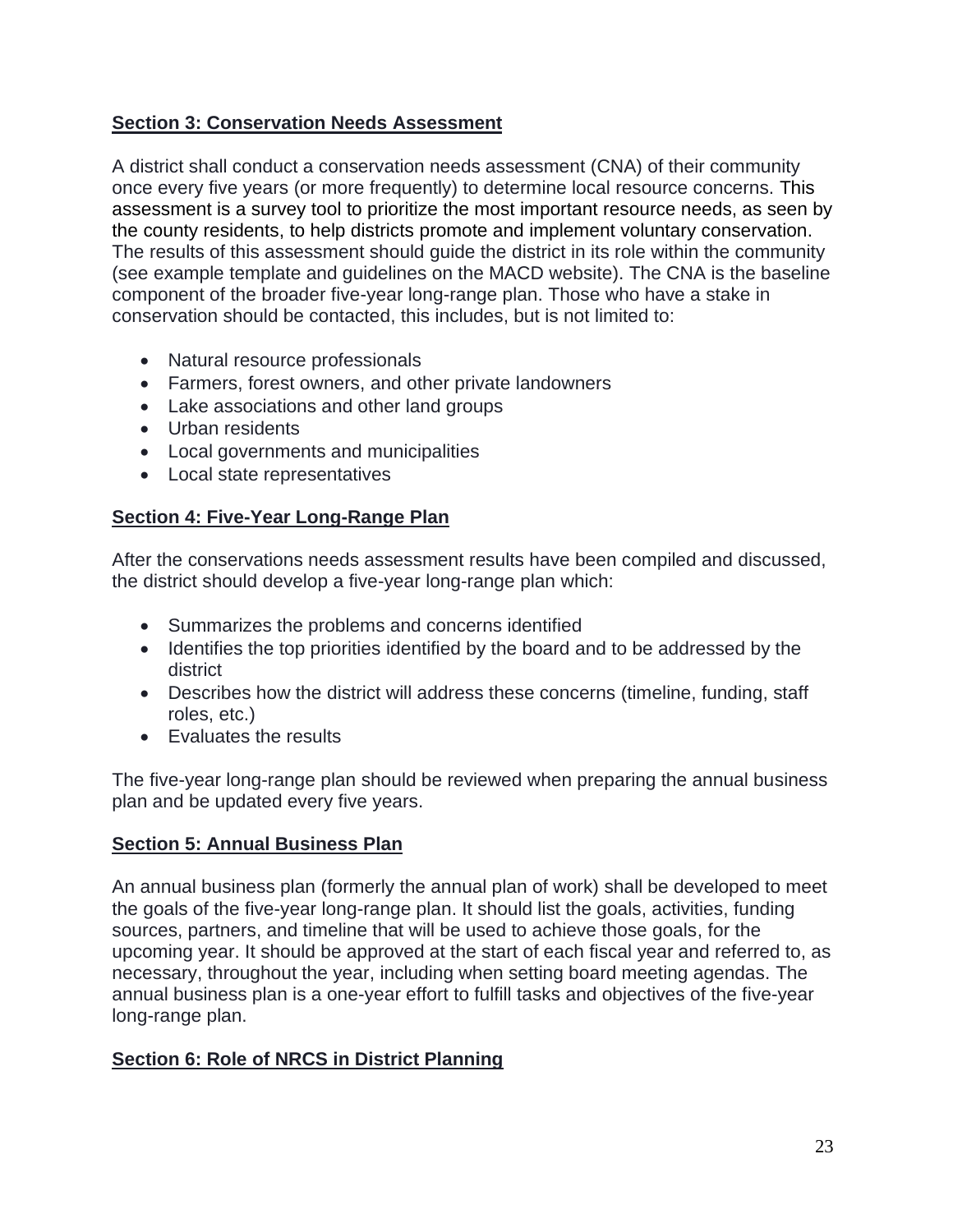The NRCS DC may assist in developing the conservation needs assessment, five-year long-range plan, and annual business plan by providing technical advice and counsel to the district board in the following ways:

- Assisting with program development by providing resource inventory data and recommending ways to address resource concerns
- Keeping board informed of current NRCS programs and cost share opportunities for landowners
- Providing training to district staff and directors, as needed

#### **Section 7: Implementation of the Long-Range and Annual Business Plans**

After prioritizing the natural resource concerns, conservation district staff and directors will need to determine how they will meet their goals. Many goals will be easy to achieve, while others will require additional funding sources, work with partners, and implementing new projects. This may not be an easy or quick process but, with dedication, trial and error, and strategic planning, a conservation district will move in the direction of being the trusted resource for local conservation solutions. The effectiveness of implemented practices should be evaluated to ensure that the planned goals and objectives were achieved. An evaluation can determine where the actual results differed from those anticipated; a difference can result in retracing one or more steps in the locally led conservation effort.

#### **Section 8: Sharing Conservation District Impacts and Advocacy**

Sharing the conservation district accomplishments, through an annual report (see Chapter Eight), district newsletters, social media, district website, and regular reporting to county and township officials, etc., is an important advocacy tool to keep residents informed of work, programs, and outreach events conducted by the district but also allows for leveraging if the district seeks local support (via county appropriations or a millage). Sharing accomplishments also allows for leveraging funding requests from grantors and the sharing of impacts of planned goals to stakeholders (see Chapter 16).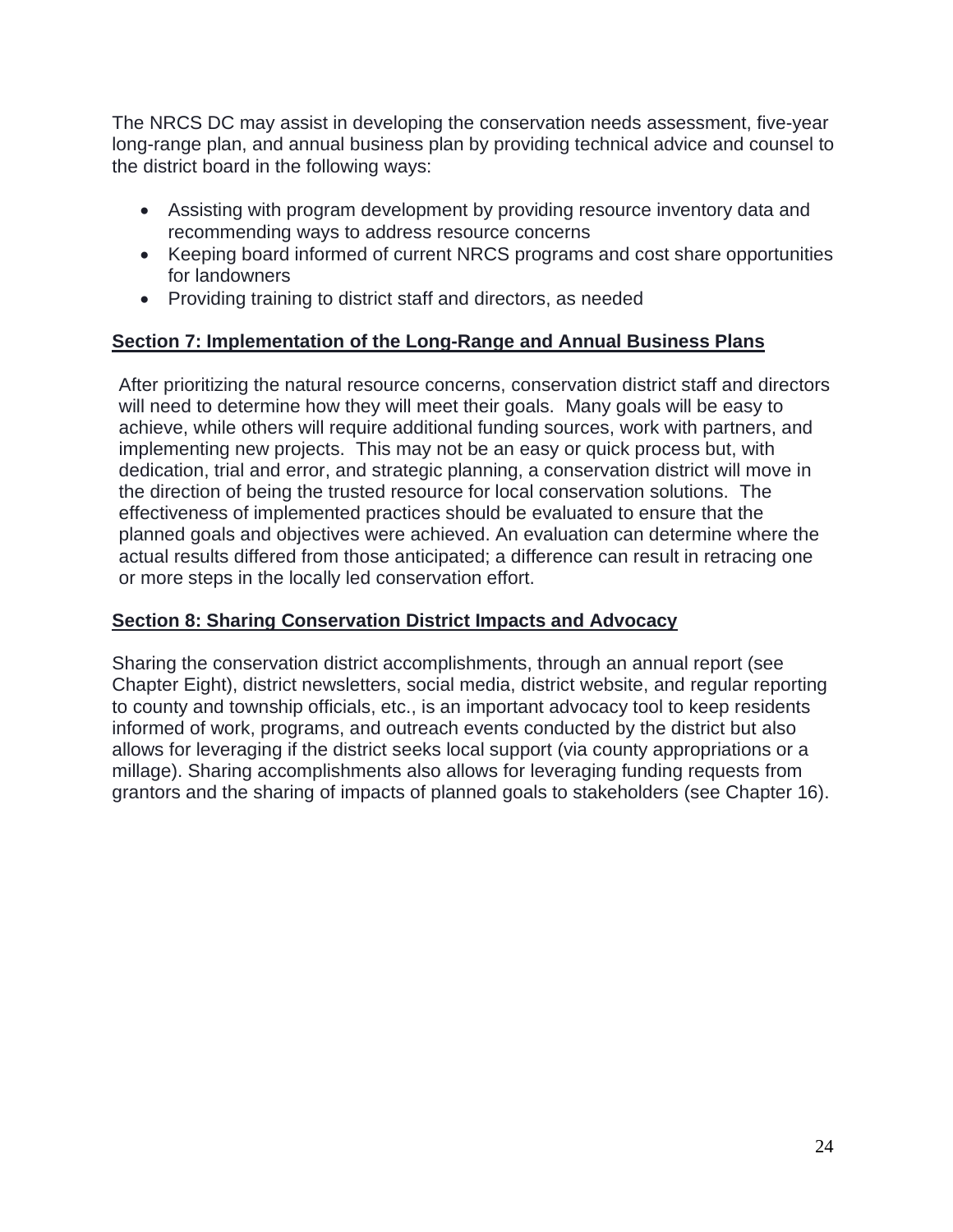#### **CHAPTER SIX REGULAR AND SPECIAL MEETINGS**

### **Section 1: Effective Meetings and Board Committees**

Effective board meetings utilize a calendar to organize board action in advance of deadlines and are future orientated, with regular review/evaluation of business plan strategies and actions. The frequency of board meetings will depend on deadlines and planning needs but are often held monthly. The distribution of meeting materials a week in advance allows directors to come to meetings fully engaged and knowledgeable, resulting in productive and efficient board meetings. Two-member board committees can plan and accomplish goals or activities which, once shared back as recommendations to the full board, can free up board meeting time as decisions can be made promptly. Lastly, directors should openly recuse themselves from any decisions or activities that may conflict with their personal lives or endeavors.

# **Section 2: Open Meetings Act**

As a governmental subdivision of the State of Michigan, a conservation district must comply with the Open Meetings Act (OMA), Public Act 267 of 1976, as amended (see Chapter Thirteen). The OMA provides that:

- All regular and special meetings of a conservation district board of directors shall be 'open to the public and shall be held in a place available to the general public'
- Public notice of a meeting 'shall contain the name, address, and phone number of the body, and shall be posted at its principal office and other locations considered appropriate by the public body'
- Notice of a schedule of regular board meetings must be made within *10 days* after the board's first meeting of the calendar year or fiscal year
- If there is a change in schedule, within *three days* of the meeting in which the change is made, the public body must post a notice stating the new date(s), time(s), and place(s) of regular meetings
- Special meetings must be posted at least *18 hours* in advance and must include the date, time, and location of the special meeting
- Consideration should be given to the use of newspaper, radio and television stations, district websites, and social media as a means of further publicizing the district board of director meetings

# **Section 3: Monthly Meeting Schedule**

Districts often consider the timing of bank statements, vendor invoices, and other account payables when deciding the meeting schedule. Most districts choose to meet on a specified date each month (i.e. 5:00 p.m. on the second Wednesday of the month) often based on director and staff commitments, seasonal growing and harvesting schedules, and other business considerations.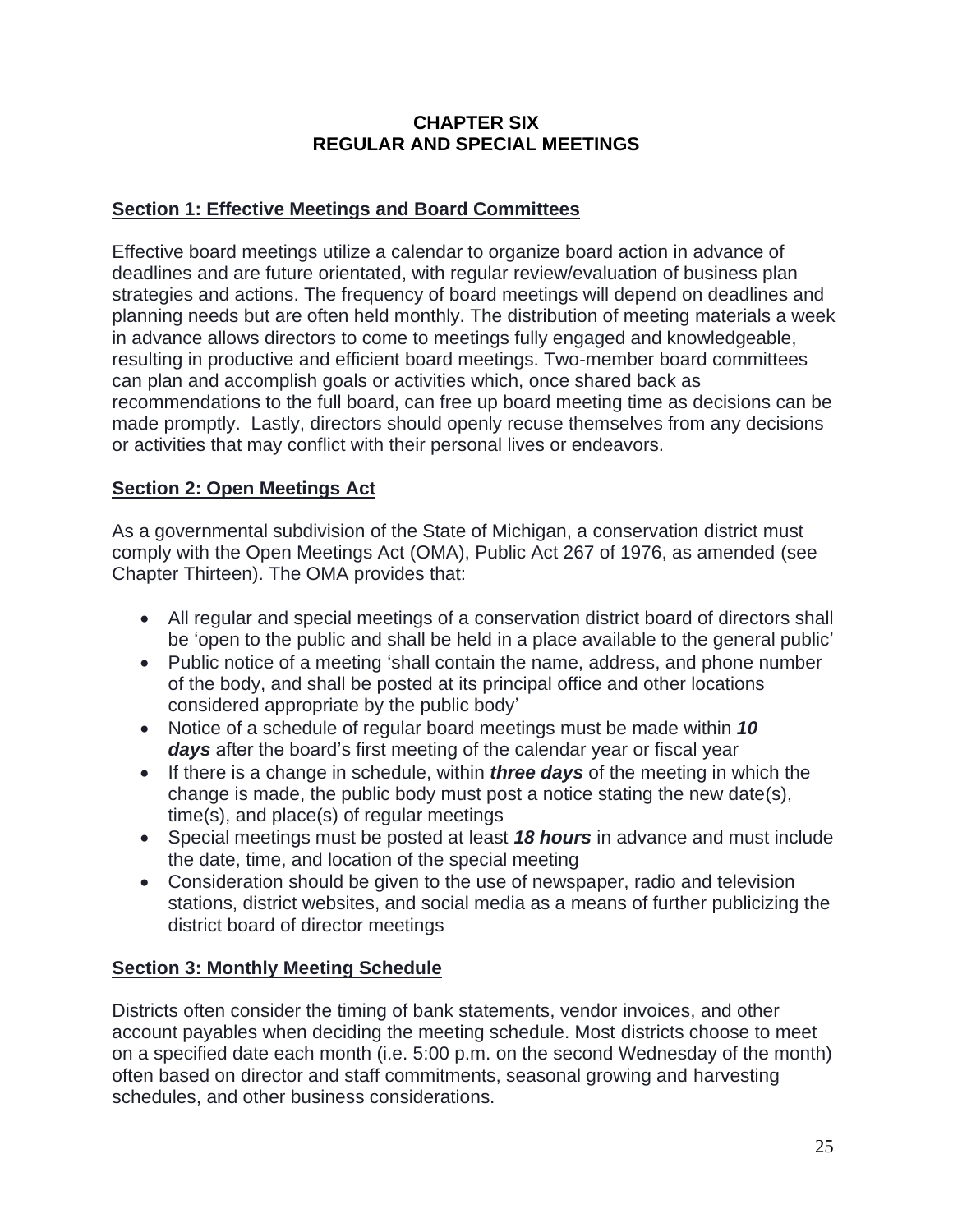# **Section 4: District Board Meeting Agendas**

A properly prepared agenda is a tool for the board chair to run a productive, time managed meeting. The board chair and/or district manager should put the agenda together and submit it to the full board for review and additions prior to the scheduled meeting. An agenda often contains:

- 1. Roll call
- 2. Public comment
- 3. Staff and partner reports
- 4. Treasurer's report
- 5. New business for discussion
- 6. Old business for further discussion
- 7. Adjournment
- 8. Time, date, and place of the next meeting

#### **Section 5: Public Comment**

The OMA provides provisions for the public to address the district board during the board meeting. The OMA states, 'a person shall be permitted to address a meeting of a public body under rules established and recorded by the public body'. The district board should establish a board meeting policy that regulates the conditions under which the public may address the board. A policy can include such conditions as:

- The length of time any one person may be permitted to speak
- The place on the agenda set aside for public address
- A requirement that persons desiring to address the public body identify themselves

It is important to note, the OMA has not determined that boards must decide on issues brought forth during public comment, only that the public be allowed time to comment during a public meeting.

#### **Section 6: Closed Session**

The OMA does provide provisions for a public body to meet in a closed session. However, a conservation district *may only* meet in closed sessions for the following purposes:

1. To consider the dismissal, suspension, or disciplining of, or to hear complaints or charges brought against, or to consider a periodic evaluation of a public officer, employee, staff member, or individual agent, **if the named person requests a closed hearing**. A person requesting a closed hearing may rescind the request at any time, in which case the matter at issue shall be considered after the rescission only in open sessions.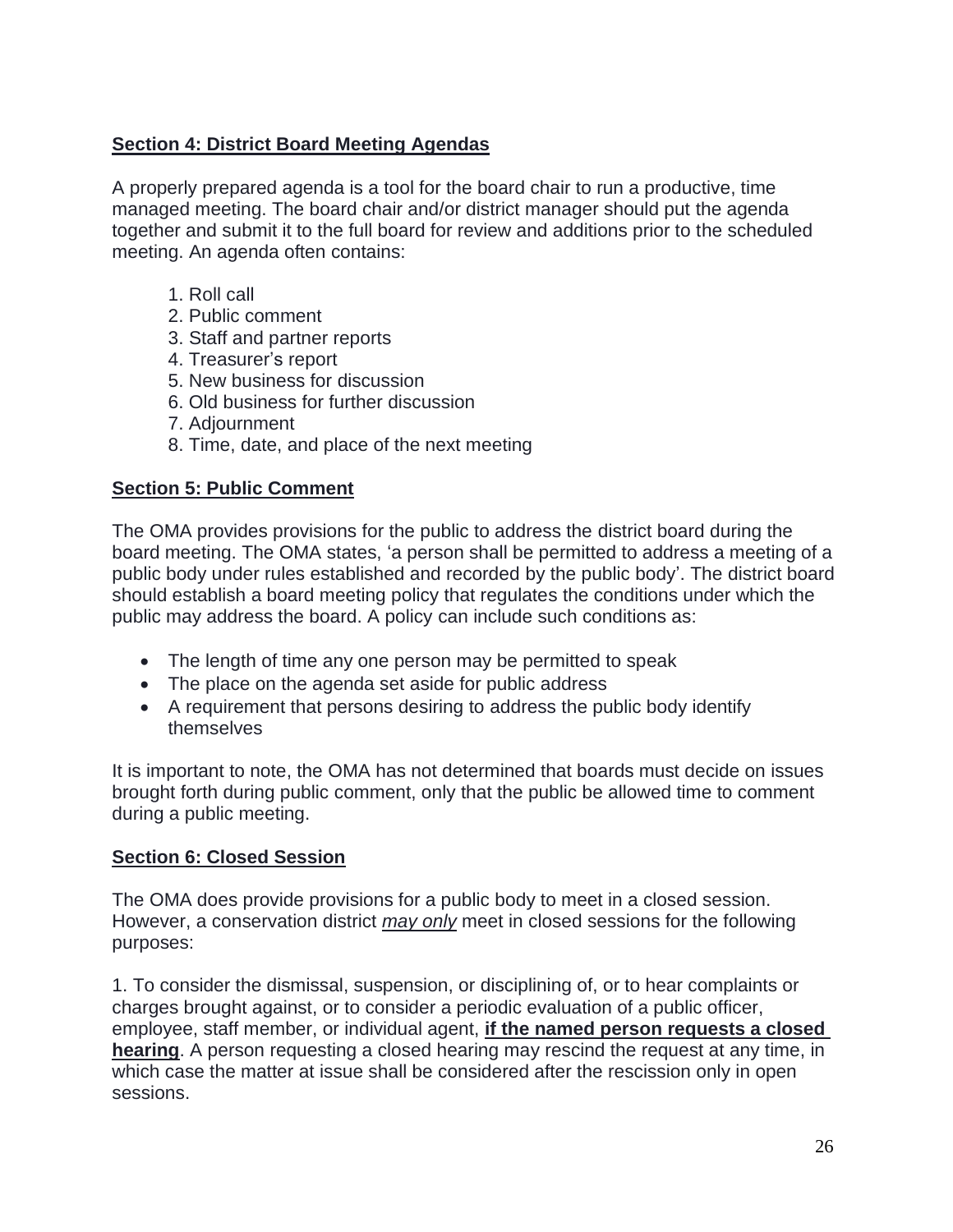2. For strategy and negotiation sessions connected with the negotiation of a collective bargaining agreement when either negotiating party requests a closed hearing.

3. To consider the purchase or lease of real property up to the time an option to purchase or lease that real property is obtained.

4. To consult with its attorney regarding trial or settlement strategy in connection with pending litigation, but only if an open meeting would have a detrimental financial effect on the litigating or settlement position of the public body.

5. To review the specific contents of an application for employment or appointment to a public office when the candidate requests that the application remain confidential. However, all interviews by a public body for employment or appointment to a public office shall be held in an open meeting pursuant to OMA.

A two-thirds roll call vote is required for the district board to hold a closed session except for reasons one and two listed above. The roll call vote and the purpose(s) for entering a closed session must be recorded in the meeting minutes at which the vote is taken. A designated director of the board will keep a separate set of minutes for the closed session. These minutes may be destroyed one year and one day after approval of the minutes of the regular meeting at which the closed session was approved. Minutes of closed meetings do not need to be available for public inspection (FOIA) and would only need to be disclosed if required by civil action.

*No decisions can be made during a closed session; a board will need to return to the regular meeting and make board motions during the open meeting.*

### **Section 7: District Board Meeting Minutes**

The minutes of a conservation district board meeting are an official record of business. The OMA requires that conservation districts record the proceedings of all meetings. By law, minutes must (see Appendix D for sample minutes):

- Contain time, date, and place of the meeting
- State directors present and absent (and note time of late arrivals and early departures)
- Contain any decisions made at a meeting open to the public
- If a closed meeting, the reason a closed session was held
- Contain all roll call votes taken
- Be available to the public at no more than the cost of printing and copying
- Draft minutes must be available to the public within *8 business days* after the meeting
- Minutes must be approved at the next meeting and must be available to the public within *5 business days* after the approval meeting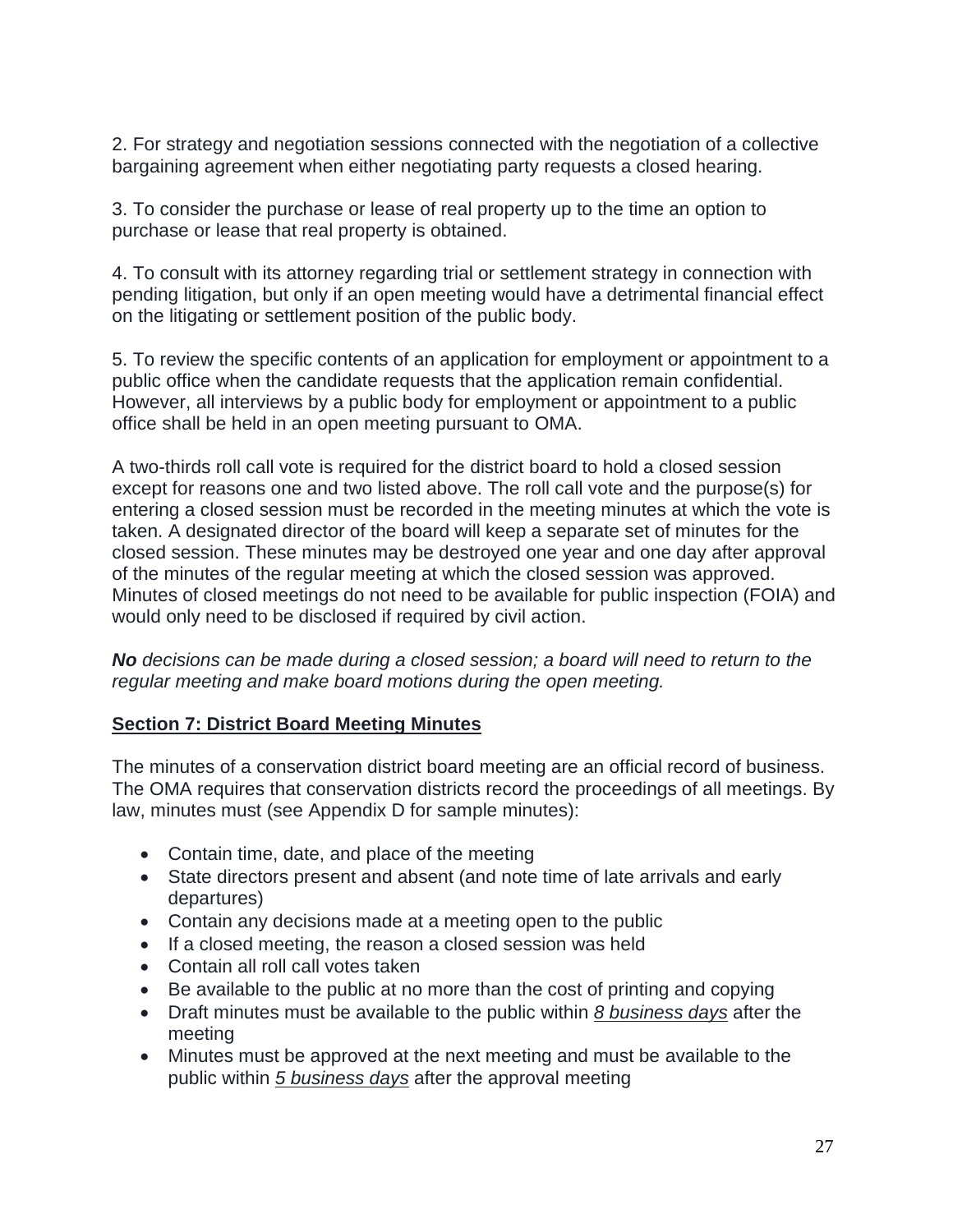• Corrections to board minutes must be made no later than the next meeting to which the minutes refer; corrected minutes must be available no later than the next meeting after the correction was made and must show both the original entry and the correction

Some basic guidelines in writing minutes include the following:

- Note if it is a special or regular meeting
- Write in the third person and contain what is done and not what is said
- All motions, whether adopted or lost, including who made the motion (the supporter need not be included)
- Summary of committee reports, unless the committee's written report is included
- All appointments and assignments
- Approval of minutes signed by designated board director
- Approval of payment of bills and acceptance of treasurer's report (see the Michigan Conservation District Uniform Accounting Procedure Manual and Chapter Nine for information about treasurer's reports)
- Time of adjournment (a motion to adjourn is not necessary)

#### **Section 8: Regular vs. Special Meetings**

Regular meetings are generally conducted to complete a standard order of business while special meetings are held when the board needs to address business that requires urgent attention and cannot wait until the next scheduled, regular meeting. Special meetings are also held when a business matter is important enough that it needs to be the exclusive reason for the entire meeting. As infrequent meetings, special meetings must be posted at least 18 hours in advance and must include the date, time, and location of the special meeting.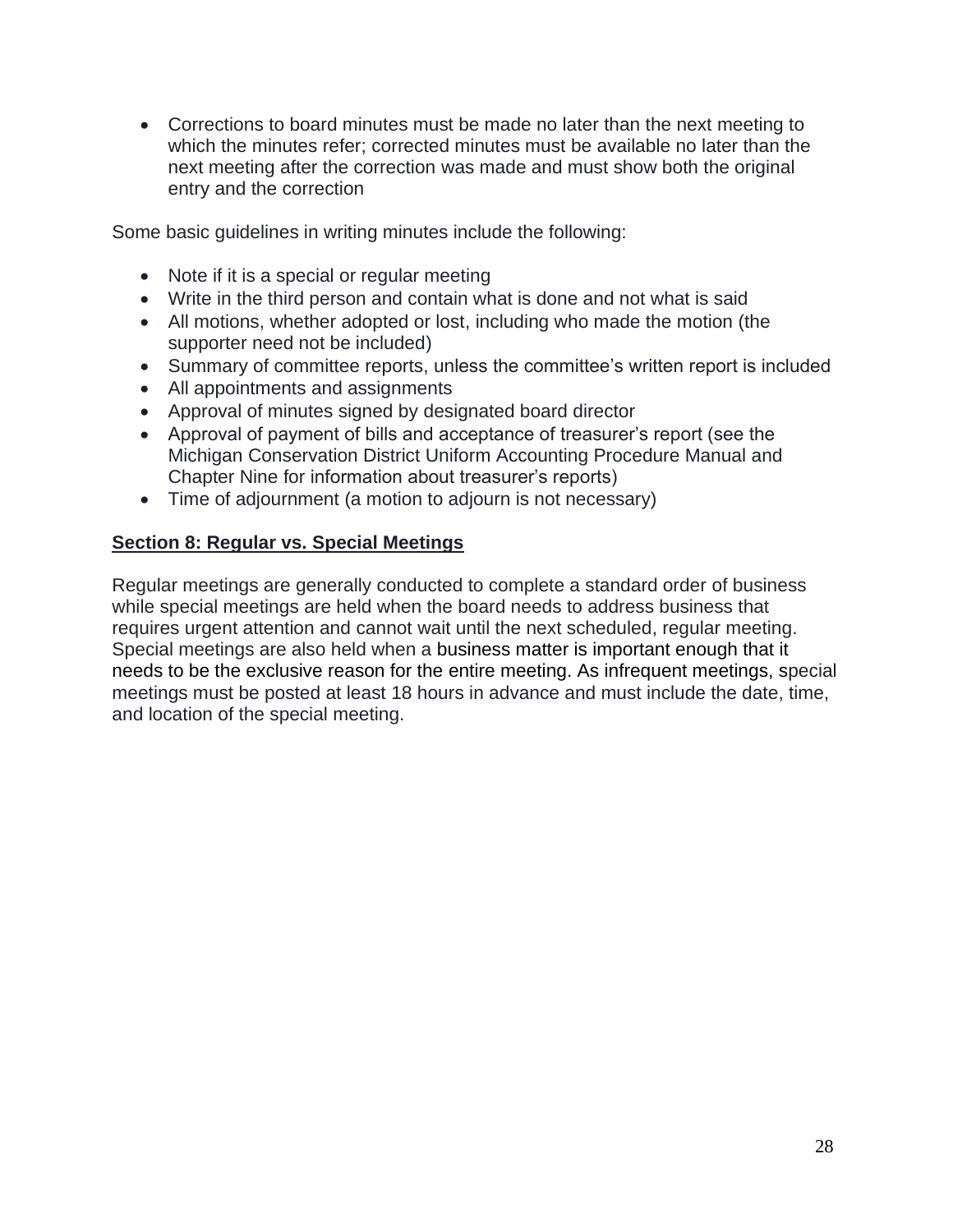#### **CHAPTER SEVEN CONSERVATION DISTRICT ELECTIONS**

#### **Section 1: Conducting District Director Elections**

Conservation districts are required to hold an annual meeting for board of director election purposes; during years where no seats are up for election, districts are still encouraged to hold an annual meeting in the absence of an election. An annual meeting allows districts to thank their constituents, report accomplishments, share upcoming plans, engage volunteers, recruit associate or new directors, and recognize the contributions by their partners. Districts can change or adjust the date of their annual meeting and election; however, director terms cannot be shortened to accommodate an annual meeting date. A district can choose to hold their annual meeting in conjunction with an open house or dinner or an event with entertainment or a guest speaker. A director shall hold office until a successor has been elected, has taken and notarized an oath of office, and MDARD has certified the election. Districts are encouraged to maintain a full board of five (5) directors, elected or appointed.

Conservation district director elections must follow the procedures below (election documents can be found on MDARD's website and in Appendix G):

- 1. Candidates interested in being on the ballot must submit a nominating petition, signed by a minimum of five residents of the conservation district and signed by the candidate or circulator, at least 60 calendar days prior to the annual meeting date (see Section 3 below).
- 2. A notice of the annual meeting must be published in the official newspaper of record for the area in which the district is located at least 45 calendar days prior to the date of the annual meeting. This notice shall include the date, time, and location of the annual meeting, an agenda of items to be considered at the meeting, and a list of all candidates for directors of the conservation district.
- 3. Absentee ballots must be available at the conservation district office 45 calendar days prior to the annual meeting date or when the annual meeting notice is published, whichever happens first. Collected absentee ballots shall be sealed and secured at the district until the annual meeting. Residents may vote in person, during business hours, and via the mail (see Sections 4 and 11).
- 4. Hold an annual meeting and election of directors following an approved method that includes counting all ballots in a public setting, for transparency, and adhering to the Open Meetings Act. Districts should assign non-district affiliated volunteers to assist with counting ballots (polling officials).
- 5. Newly elected directors shall submit notarized oaths of office to the district promptly after the election. A newly elected director cannot count towards a quorum, make motions, or vote until their notarized oath of office has been submitted to the district. The board should recognize receipt of the notarized oath(s) of office during the next board meeting within the meeting minutes.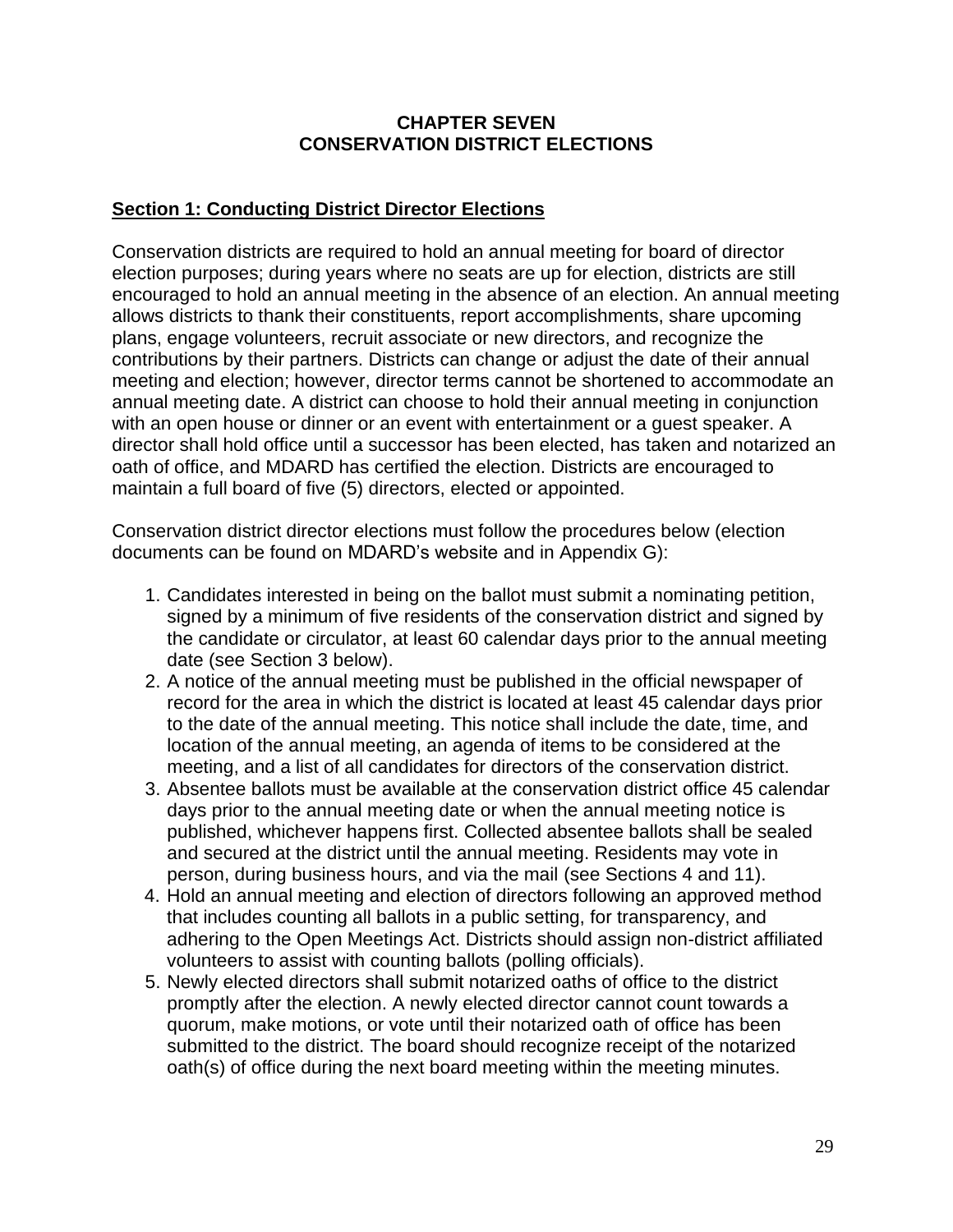- 6. Conservation districts must submit copies of the following election documents to their MDARD Regional Coordinator for their election to be certified:
	- a. Completed and signed nominating petition(s) (see #1 above)
	- b. Published newspaper notice which meets all requirements (see #2 above) c. Certificate of election results
	- MDARD is required by law to certify director elections within 90 calendar days of the annual meeting. Because newly elected directors cannot motion or vote until MDARD certifies the election, districts are encouraged to submit their election documents promptly
	- Additionally, districts must submit their oath(s) of office and certificate of election results to the ESD grants mailbox (MDA-ESD-Grants@michigan.gov, with a cc to their Regional Coordinator)

# **Section 2: Board of Director Term Lengths and Vacancies**

The standard term length for a conservation district director is four (4) years, with no term limits. If a director leaves his/her term early, a newly elected director will complete the remainder of said term. These terms may range from one (1) year to three (3) years.

If a vacancy occurs before the next annual meeting, vacancies may be filled by appointment by the board of directors. Newly appointed directors shall submit notarized oaths of office to the district promptly after being appointed. A newly appointed director cannot count towards a quorum, make motions, or vote until their notarized oath of office has been submitted to the district. The board should recognize receipt of the notarized oath(s) of office during the next board meeting within the meeting minutes. At the next annual meeting, appointed directors can run for the remainder of the term that was vacated following the standard election process identified above in Section 1.

### **Section 3: Board of Director Candidates**

At least 60 calendar days prior to the district's annual meeting date, candidates who are residents of the district must file a nominating petition to run for a conservation district director position. If the 60th day falls on a weekend, the board of directors may elect to use the closest business day prior to the  $60<sup>th</sup>$  day as the deadline to submit petitions, but cannot elect to accept petitions received less than 60 calendar days prior to the election. To avoid any confusion, the district should clearly state the due date, both verbally and in written form on the petition, as they are handed out. It is recommended that districts date stamp when petitions are received.

- A candidate may only run for **one** board term in an election. The length of term for which each candidate declares is to be clearly stated on the cover of the petition circulated by that candidate.
- The petition must be signed by five (5) residents of the conservation district. A resident is defined as an individual, at least 18 years of age, who lives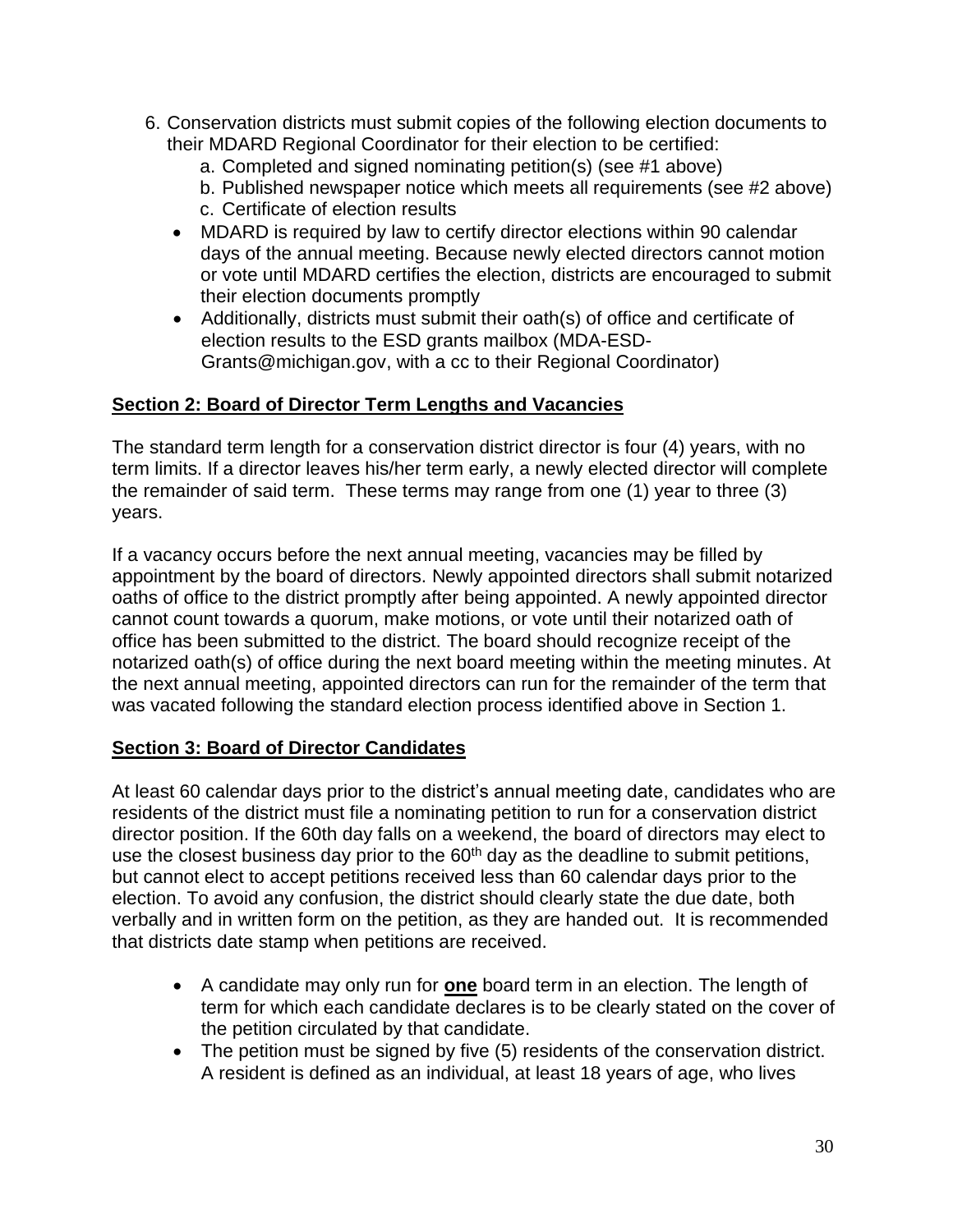within the district boundary and can verify their current address by one (1) piece of identification which proves residency.

- After circulation, the petition must be signed by the candidate or circulator and dated at least 60 days prior to the annual meeting date.
- Districts must verify that the petition(s) was signed by eligible county residents.

# **Section 4: Voting Qualifications**

District residents, at least 18 years of age, who live within the district boundary and can verify their current address and age by one (1) piece of identification which proves residency, may vote in a district election by filling out a voter registration and qualification form and voting **one** of two ways:

- 1. **Absentee ballot.** Districts must make an absentee ballot available at the district office 45 calendar days prior to the annual meeting date or when the annual meeting notice is published, whichever happens first. Individuals who wish to vote by absentee ballot may do so any time after publication of the notice and prior to the annual meeting and election date by requesting a ballot either in person during business hours or by mail\*\*. *Requests for absentee ballots shall be made on an individual basis only*.
	- In person absentee voters will receive a voter registration and qualification form which will be exchanged for a ballot once eligibility has been determined.
	- If voters request an absentee ballot by mail, districts shall use the following method to determine proof of residency and age and accept ballots by mailing each absentee voter the following:
		- a. One voter registration and qualification form, one absentee ballot, one plain envelope, and one pre-addressed envelope. Requestor will place ballot in the sealed, plain envelope. This sealed envelope, the completed voter registration and qualification form, and a copy of the voter's official ID shall be mailed back to the district in the provided pre-addressed envelope.
	- The district must verify an absentee voter is a county resident by checking an official ID or by contacting the county clerk for assistance with determination.
	- Absentee ballots shall be kept in a secured, locked container at the district until the annual meeting. For in person voting, the voter may place their absentee ballot in a sealed envelope or place their ballot in the locked container themselves. To ensure anonymity, voter registration and qualification forms should be kept separate. A record should be retained of those individuals who have voted by absentee ballot; annual meeting polling officials should review this record to ensure residents have not voted both absentee and in person at the annual meeting.
	- It is important for districts to state a deadline for residents to vote absentee through the mail to ensure these ballots are received prior to the annual meeting. If absentee ballots are received after the annual meeting, they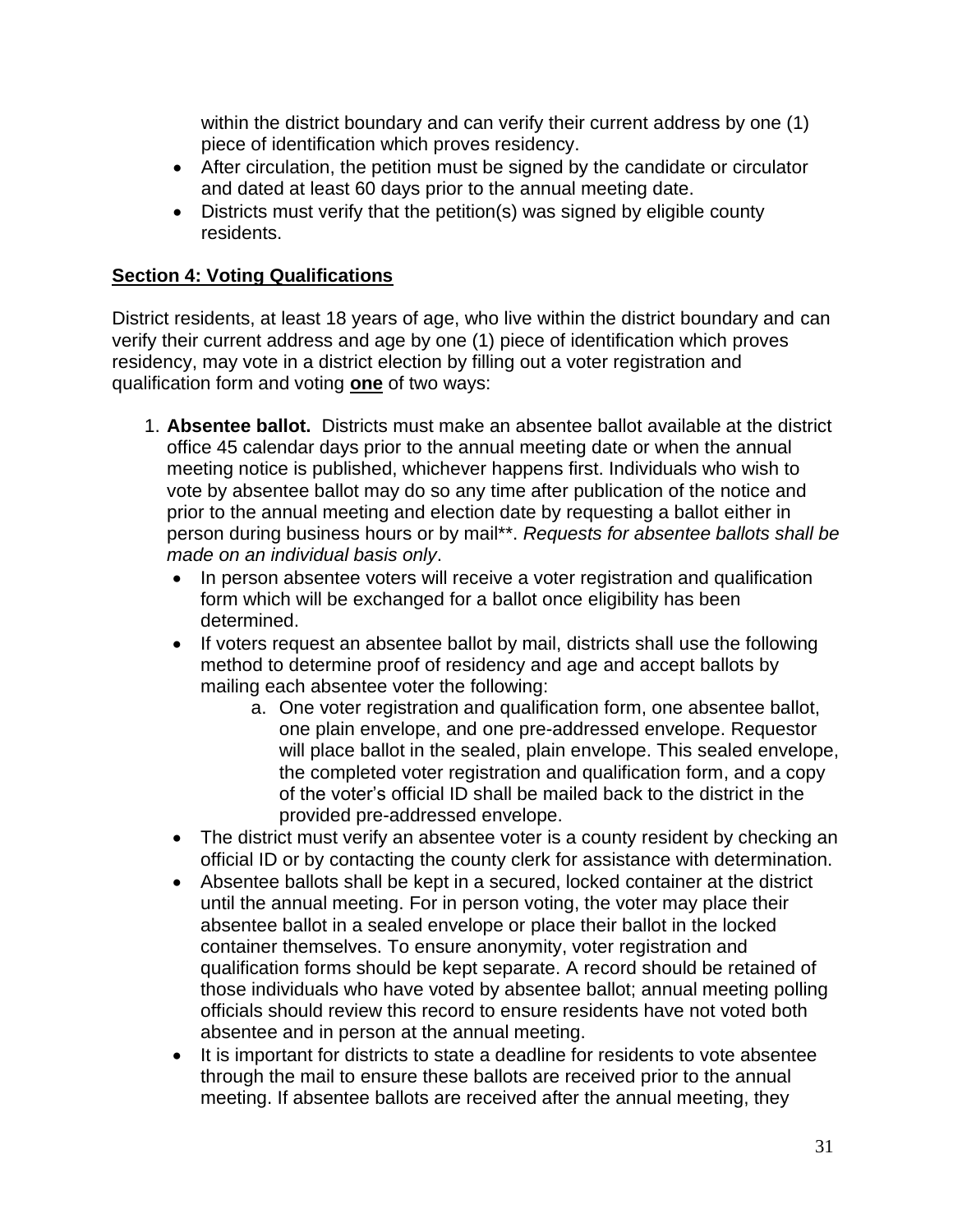should be retained, unopened, with the rest of the election ballots for six months (see Section 9).

2. **At the annual meeting.** During the annual meeting and election, voters will receive a voter registration and qualification form which will be exchanged for a ballot. *This must be done on a one for one basis.*

Nominations from the floor, write-in voting, and voting by acclamation is unlawful and strictly disallowed.

\*\*Note: Districts may choose to allow for absentee voting by phone and/or email but the district MUST have a procedure identified within an approved policy and strictly adhere to the procedure.

# **Section 5: Election Ballots**

Applicable candidates shall be listed on both the absentee ballot and regular ballot according to the length of term each is seeking. Candidates being considered for four (4) year terms will be listed together. The same procedure holds for candidates seeking to fill the remainder of a term that was vacated by a former director whether there are three (3), two (2), or one (1) years left on the term(s). There shall be written instructions on the ballot to inform the voters as to how many votes for each term they may cast.

### **Section 6: Procedure for Conducting an Election at the Annual Meeting**

- 1. A minimum of two polling officials, preferably not affiliated with the district, should conduct the election process.
- 2. Distribute voter registration and qualification cards to eligible voters once the election is scheduled to begin.
- 3. The chairperson or designee at the election may choose to explain who may vote by reading the following (which shall also be included on the voter registration and qualification form):

*"In accordance with the laws of the State of Michigan, the following are eligible to vote in a conservation district election: All residents of the district who are of legal age and have demonstrated residency by one (1) piece of identification, and who have not previously voted in this election, may vote".*

- 4. Polling officials must confirm voter registration and qualification cards meet voting eligibility requirements for age and residency. If a voter satisfies the requirements and is determined qualified, the polling official accepts one (1) completed voter registration and qualification card in exchange for one (1) voting ballot, again on a one for one basis.
- 5. Polling officials shall collect, count, and record ballots in view of the public (see Section 7, below).
- 6. Polling officials or designee should announce the election results at the annual meeting.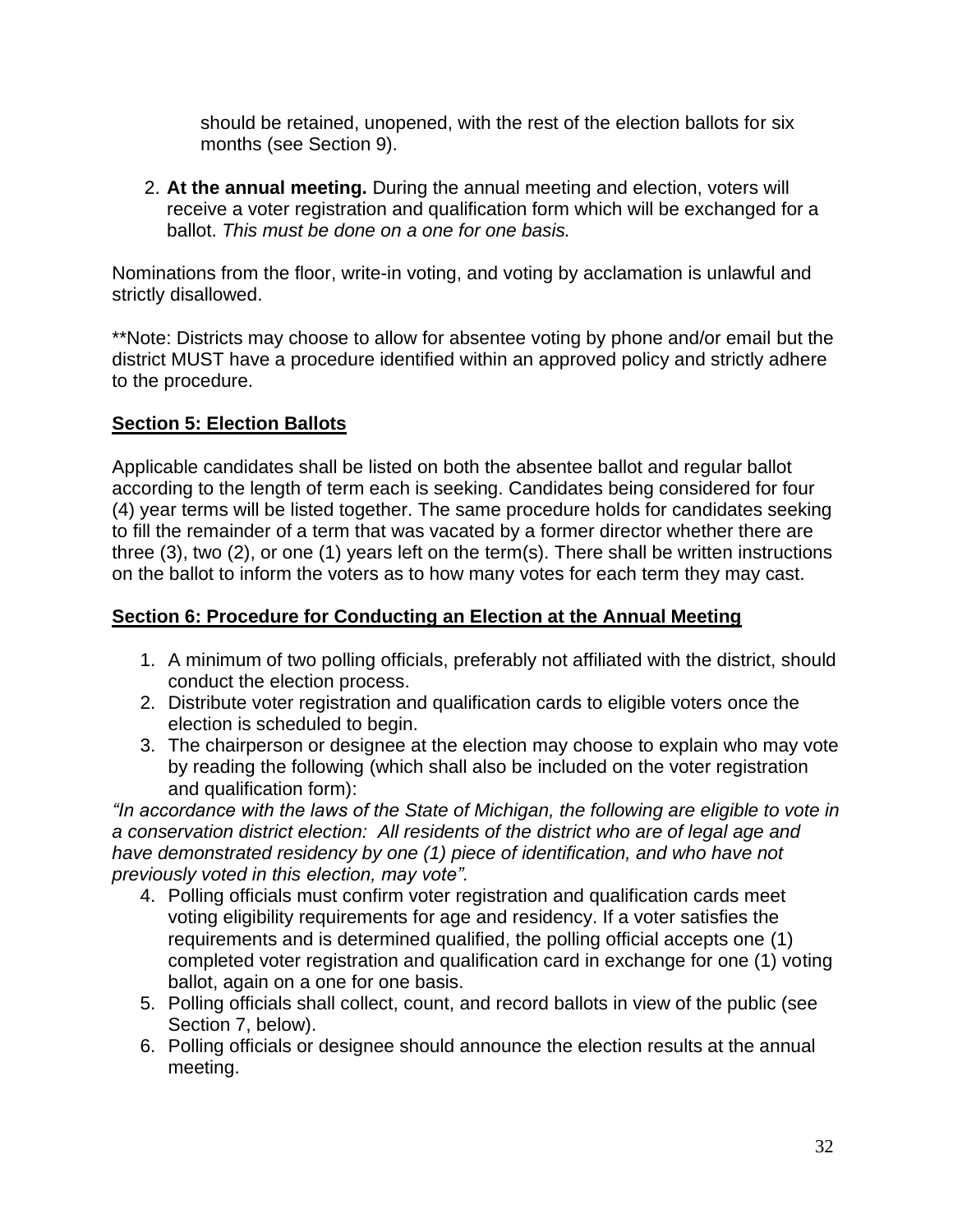# **Section 7: Procedure for Counting Ballots at an Election**

- 1. All ballots, absentee and regular, should be counted by polling officials in sight of the group assembled.
- 2. All voter registration and qualification cards should be sorted alphabetically and checked to prevent any person(s) from voting both by absentee ballot and in person at the annual meeting.
- 3. A polling officer reads aloud the names of the candidates voted for, by taking the ballots out one at a time. The other polling officer(s) keeps the number of votes tallied as they are read aloud. The counting of votes is continued without adjournment until all have been counted.
- 4. No ballot will be rejected because specific directions were not followed if, in the majority opinion of the polling board, the intention of the voter is clear.
- 5. The candidate(s) receiving the most votes shall be declared elected. In the event of a tie vote, the election results are decided by lot. Examples include having a disinterested person draw the winner's name from a hat, flipping a coin, or having the candidates cut a deck of a cards with person in possession of the high card declared the winner. Whenever such action is necessary, the method for deciding the tie vote and the name of the winning candidate is recorded on the certificate of election results.
- 6. A certificate of election results form shall be completed and signed by polling officials.

# **Section 8: Certifying Election Results**

Following the annual meeting, MDARD shall review final election documentation to determine eligibility for certification and will notify the district of its determination on election certification within 90 calendar days after the election. If the department does not certify the director election, the board shall call a special election. The procedures for the special election shall be the same as those for an election at the annual meeting. However, if the board received notification that the department would not be able to certify the director elections from a special election at least 120 calendar days before the next annual meeting, the vacancies shall be filled by appointment until the next annual meeting.

### **Section 9: Retention and Disposal Schedule for the Election**

Regarding the annual meeting & election process, the following retention and disposal schedule is required:

- 1. The following documents must be retained by the district for at least six (6) months, after which they may be destroyed:
	- a. Nominating petition(s)
	- b. Newspaper notice of annual meeting and election of directors
	- c. Voter registration and qualification cards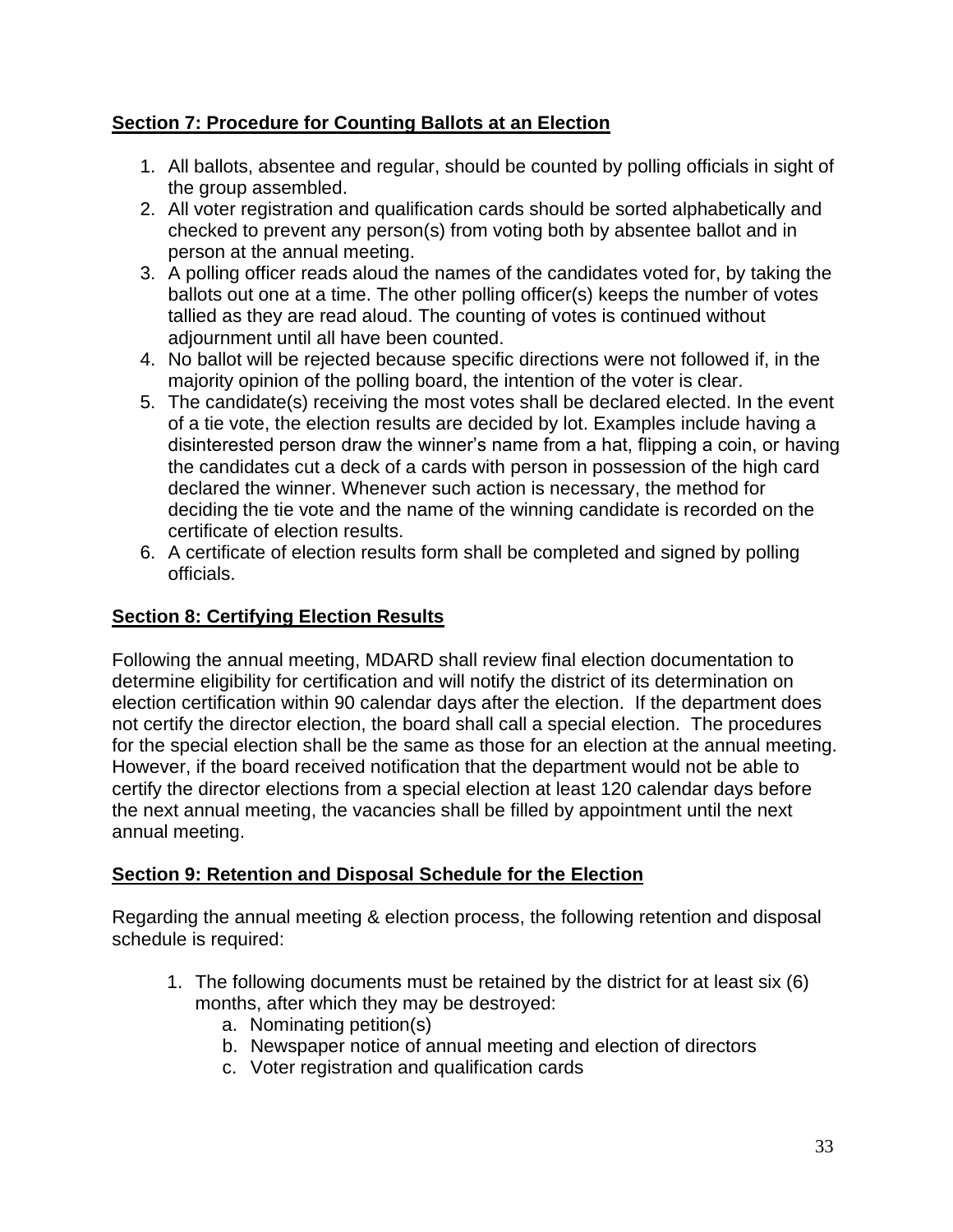- d. Election ballots these should be sealed. During this six-month period, the district must surrender the ballots and voter registration and qualification cards *unopened* to MDARD ESD staff, upon request. Any person, being of the opinion that the vote of election has not been correctly counted or has been conducted in such a manner as to render the election invalid, may request ESD staff to open and recount ballots.
- 2. The following documents must be retained by the district for at least five (5) years, after which they may be destroyed:
	- a. Director oath(s) of office
- 3. The following documents must be retained by the district permanently:
	- a. Certificate of election results
	- b. Email from MDARD certifying election results

# **Section 10: Additional Guidance when Conducting Director Elections**

As you prepare for your conservation district election, please consider the following:

- It will be important to match the number of voter registration and qualification cards to the number of absentee ballots, as well as ballots cast at the annual meeting. Develop a registration list for those who vote prior to the election. Polling officials can use it during the annual meeting election to assure residents have not voted twice. Note: at the annual meeting, polling officials may find it helpful to arrange all voter registrations in alphabetical order.
- Prior to the election, put the sealed envelopes containing completed absentee ballots and voter registration and qualification cards in a secured, locked box and secure at the district office. This is important in order to maintain the integrity of the election process and determine chain of custody. It will help to guard against inadvertent or intentional tampering with the ballots.
- Promote the annual meeting and election and remind the voting public to participate in the upcoming election. Encourage interested and qualified residents to consider joining the board by submitting a completed nominating petition.
- Make sure all staff in the district office are aware of the election procedure. They may need to assist a resident who comes into or calls the office to request an absentee ballot.
- Remember, it is the board directors' responsibility to continually recruit candidates for director elections.
- Annual meetings do not have to be a business meeting, meaning they do not need to be called to order or adjourned, a quorum does not need to be present, and minutes do not need to be taken, unless official business is to be conducted as part of the event.

# *Timeline for the Annual Meeting:*

- 1. At least 120 calendar days ahead:
	- a. Determine expiring director terms and begin recruiting new candidates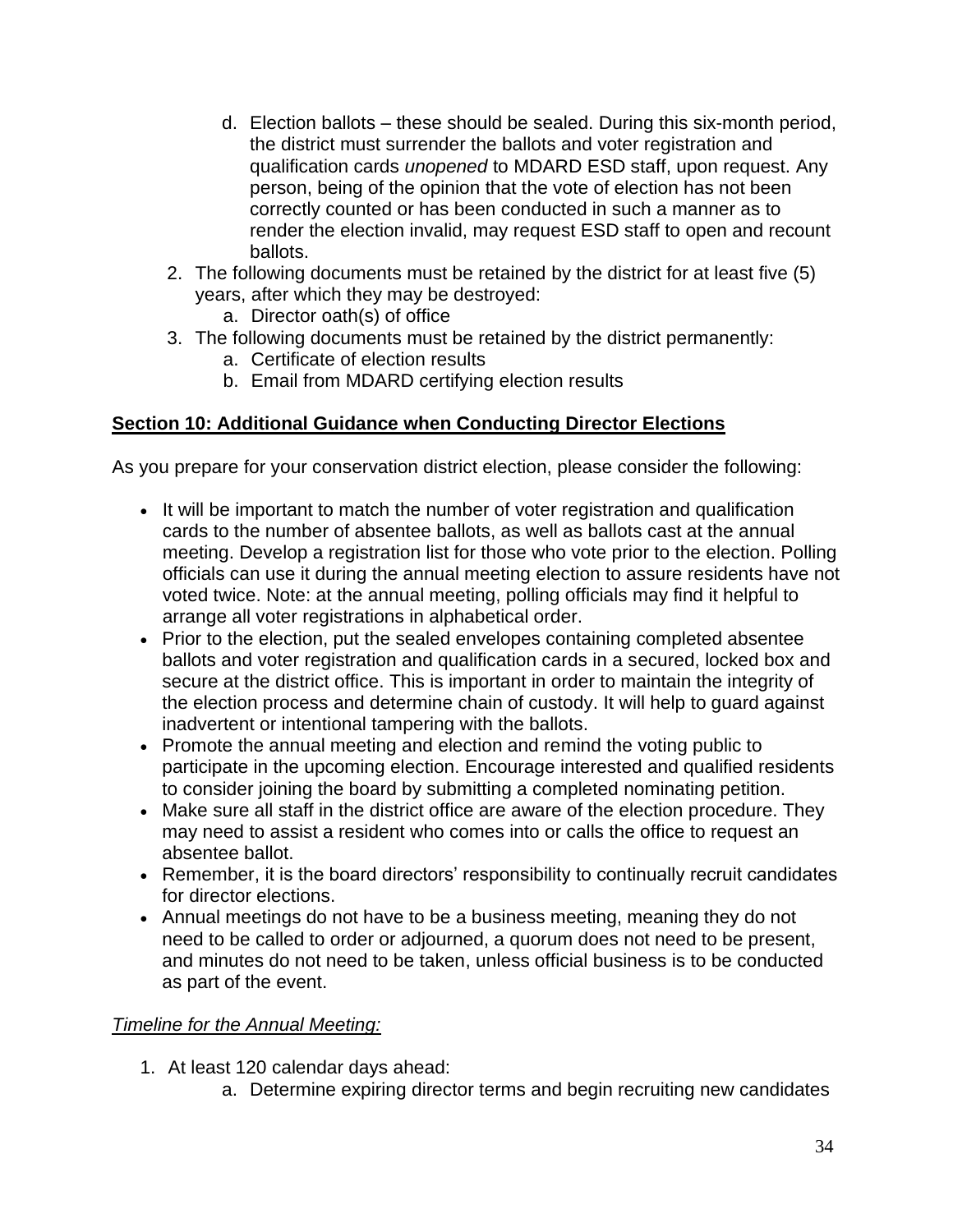- 2. At least 90 calendar days ahead:
	- a. Set the date for the meeting
	- b. Select program and contact the speaker determine speaker fee
	- c. Select and reserve the meeting location
	- d. Decide on a menu determine cost for the meal and follow the budget
	- e. Select district award winners (i.e., Conservationist of the Year, etc.)
	- f. Order/create necessary awards
	- g. Request content from staff and partners for the annual report (see Chapter Eight)
	- h. Determine due date for petitions
	- i. Develop petition forms and distribute
- 3. At least 60 calendar days ahead:
	- a. Accept and date stamp petitions from interested candidates
	- b. Solicit door prizes and/or silent auction items, if applicable
- 4. At least 45 calendar days ahead:
	- a. Notice of the annual meeting must be published in the official newspaper of record and include all required information
	- b. Prepare absentee ballots and voter registration and qualification cards
	- c. Prepare self-addressed return envelopes for absentee voters
- 5. At least 30 calendar days ahead:
	- a. Prepare voter ballots
	- b. Finalize annual report and send to the printer
	- c. Send out invitations (make sure to include cooperators and partners, county board of commissioners, township and city officials, legislators, and others)
- 6. At least 2 weeks ahead:
	- a. Mail out annual report
	- b. Make final arrangements with speaker (audiovisuals, room setup, etc.)
	- c. Write special newspaper article
	- d. Invite local news media

#### *After the Annual Meeting:*

- 1. For election results:
	- a. Submit all required election documents (Section 1, #6 above) to Regional Coordinator for final approval
	- b. Submit the notarized oath(s) of office and certificate of election results to the grants mailbox and Regional Coordinator
	- c. Send a list of the names and titles of the new board of directors to MDARD within 30 calendar days of the board reorganization meeting following the election. Remember, at a minimum, a board chair must be designated annually
- 2. Evaluate the annual meeting:
	- a. Did the meeting start and end on time?
	- b. Did all the directors participate in the meeting?
	- c. Were individual reports brief and to the point?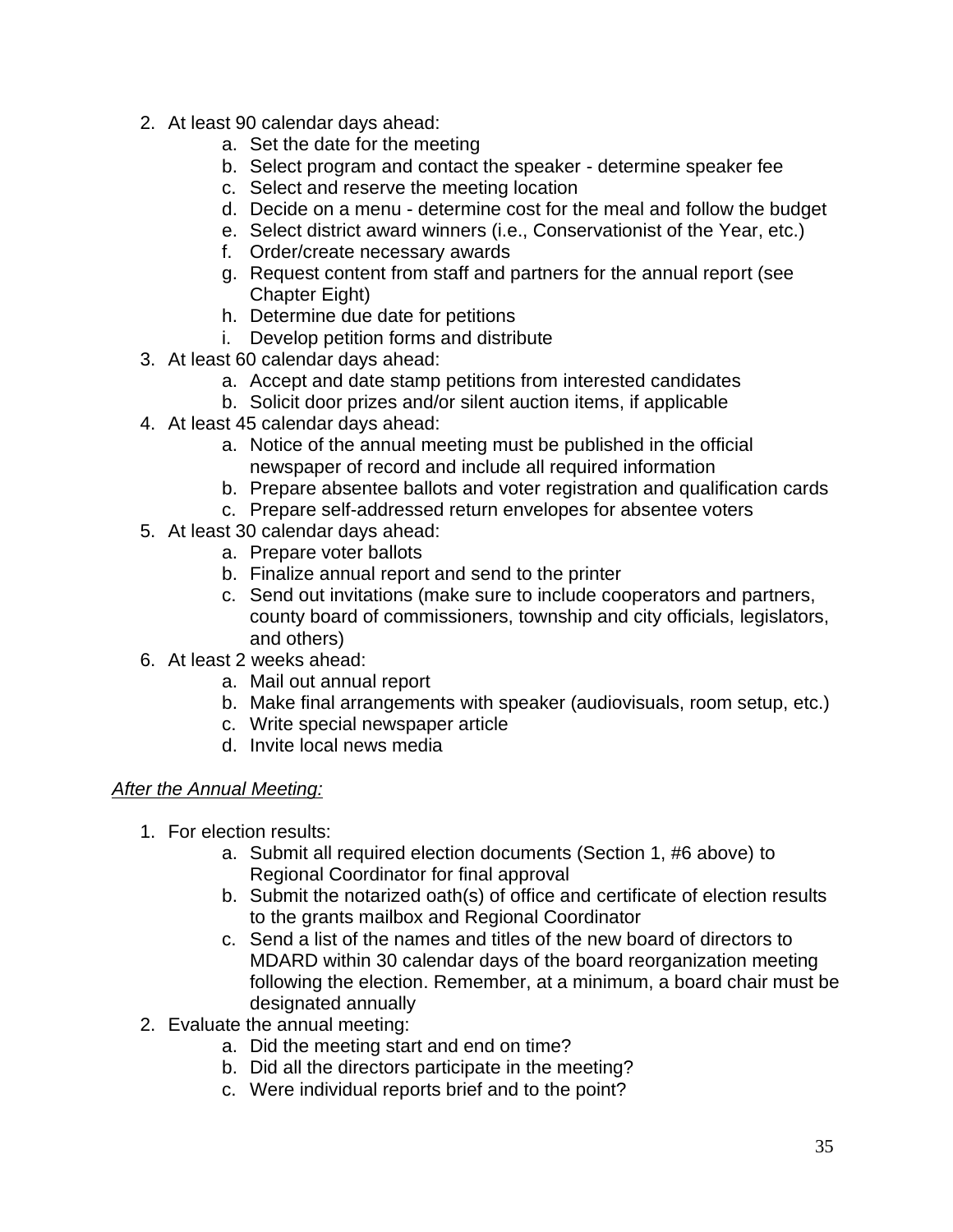- d. Was a legal election held?
- e. What improvements can be made to director recruitment to meet the needs of the district?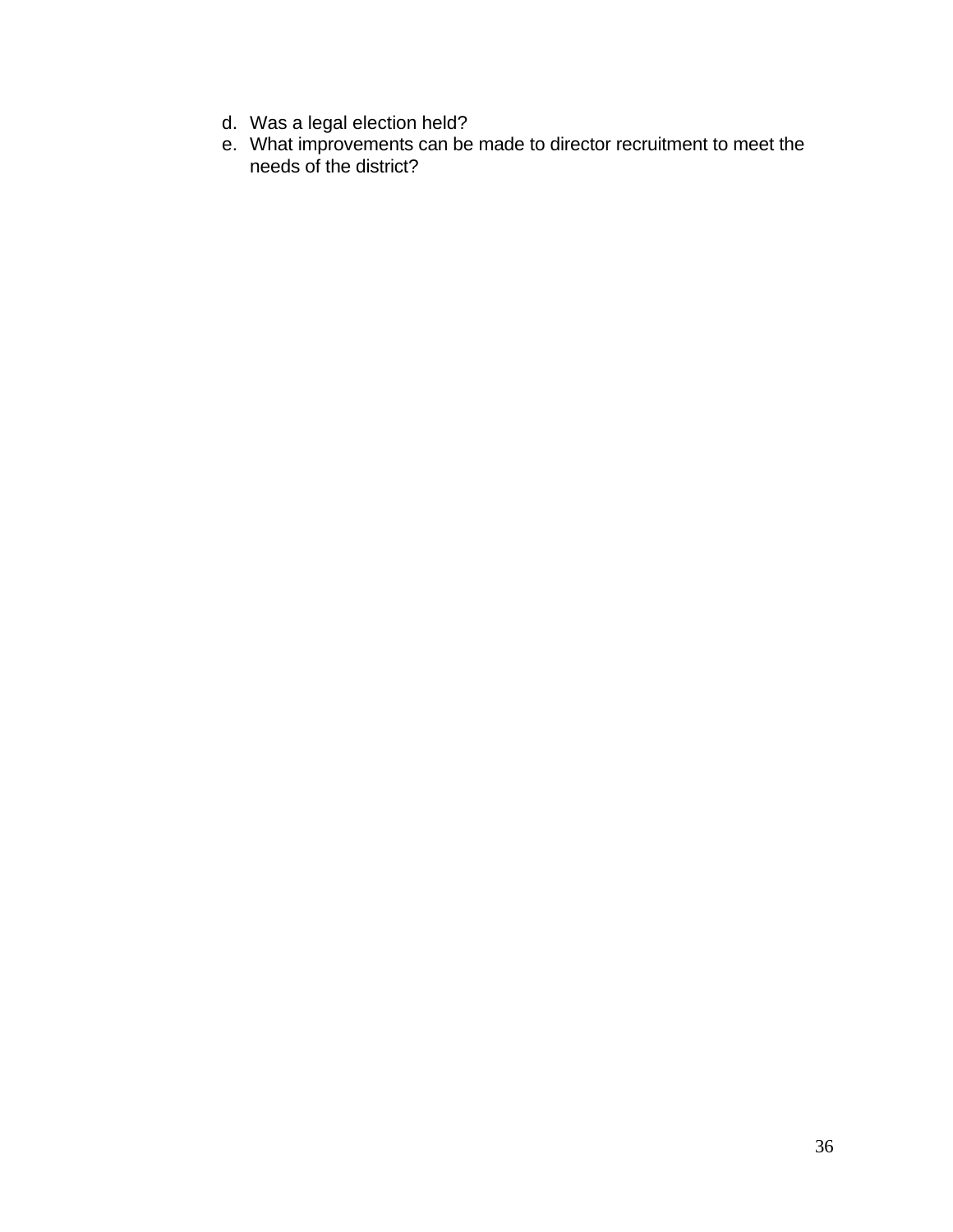#### **CHAPTER EIGHT ANNUAL MEETING REPORT**

### **Section I: Topics for an Annual Report**

An annual report can serve as a useful document that highlights conservation district programs and accomplishments over the year, which can then be shared with the public. It can also reflect the goals outlined in a districts annual business plan. The following topics can serve as a guide to prepare an annual report, although additional topics and layouts make each report unique. While the annual report can be created any time during the year, it's recommended to share it during a districts annual meeting, place a copy on the district's website, and to offer copies in the district office.

#### *History of the District*

This can include a brief discussion on the original establishment of the district that includes historical natural resource concerns and/or illustrations of early land use problems.

### *Facts about the District*

Include a picture of the current board of directors, with information on their backgrounds, details about the district staff and their areas of focus, and the district address/phone number/office hours.

#### *Natural Resource Concerns*

Provide a listing of the current natural resource concerns and how they will be addressed, as outlined in the district's conservation needs assessment. Also include the district's major accomplishments during the past year, along with pictures.

#### *Implementation of Conservation Practices*

Describe on the ground practices that were established over the year, with pictures or even an interview/quote by a landowner. This could also include promotion of cost share funds and other resources currently available for landowners.

#### *Special Activities / Events*

Highlight any tours, meetings, or demonstrations sponsored by the district. This is also a great opportunity to list upcoming workshops or a tree sale.

# *Agency Cooperation and Partnerships*

Describe partnerships from the year and what accomplishments came of them,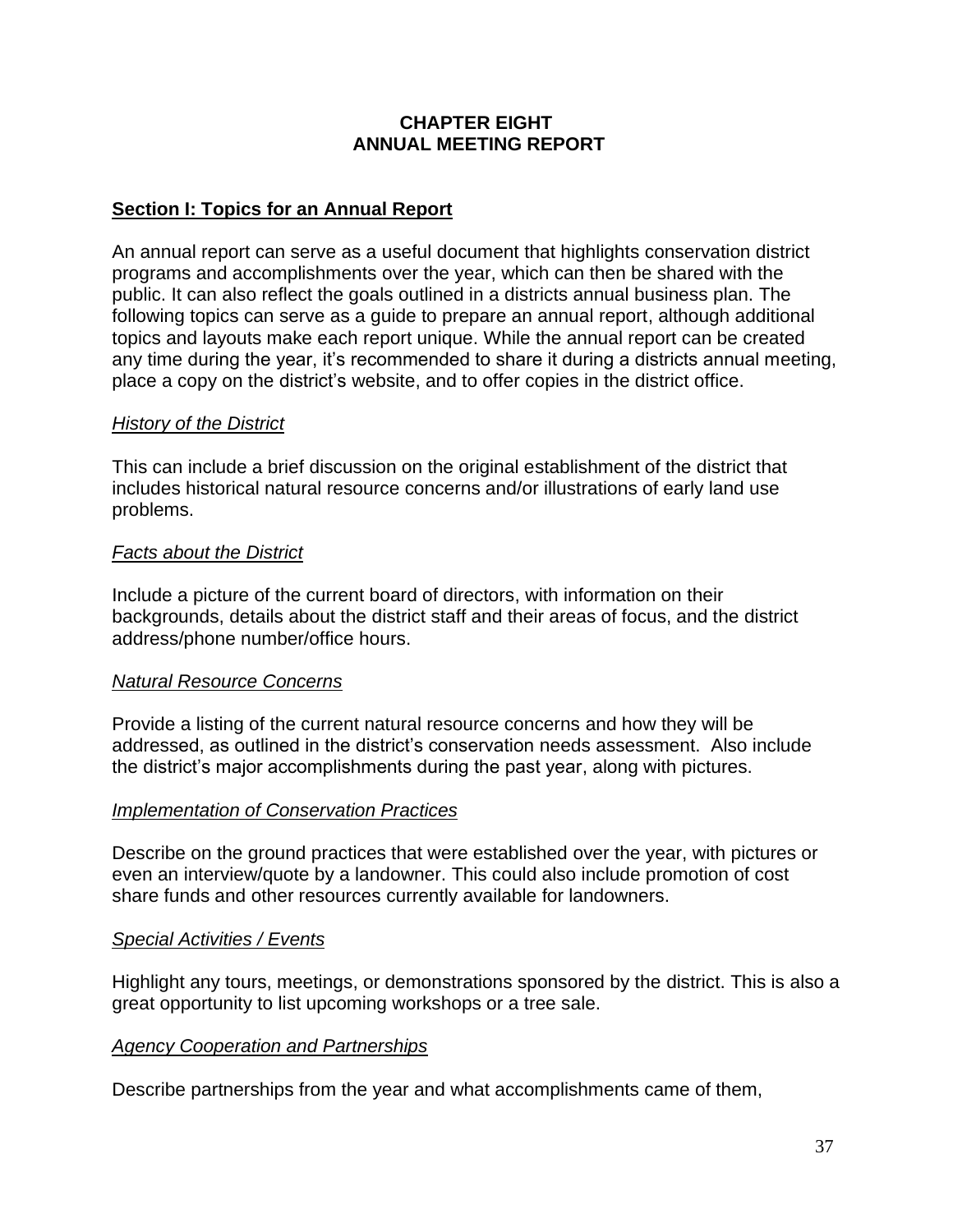including on the ground projects or successful grant applications.

# *District Operating Budget*

Provide a condensed operating budget for the year with revenue and expenses.

#### *Award Winners*

Share a picture story of the district award recipient(s) and why the district values them as a cooperator.

### *District Director Candidates*

Provide a background and picture of each of the candidates to help voters make decisions in selecting the new district leadership.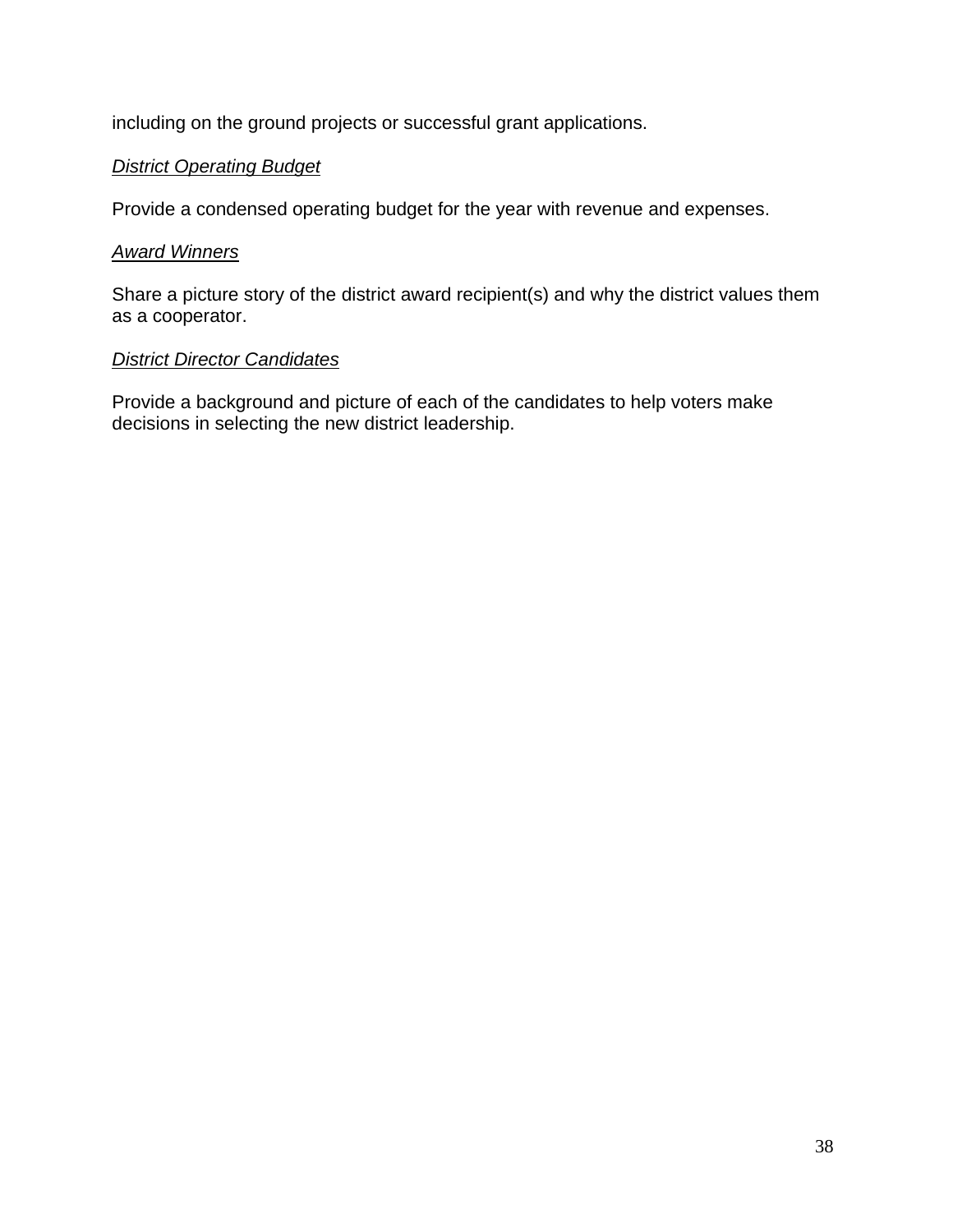#### **CHAPTER NINE CONSERVATION DISTRICT ACCOUNTING PROCEDURES**

### **Section 1: The Uniform Budgeting and Accounting Act**

The uniform chart of accounts for counties and local units of government in Michigan has been developed under the authority of Act 2, Public Acts of 1968, as amended (MCL 141.421), and Act 71, Public Acts of 1919, as amended (MCL 21.41). The purpose of the Uniform Budgeting and Accounting Act (see Chapter Thirteen) is to require all local units of government in Michigan to: 1) adopt balanced budgets and 2) establish responsibilities which define the procedure for the preparation, adoption, and maintenance of the budget, including the adoption of the annual appropriations act. The appropriations act indicates that the legislative body (the board) shall adopt the budget by passing a general appropriations act authorizing the spending of district funds.

In local units of government that do not normally adopt a general appropriations act, this can be accomplished by inclusion of wording in the budget adoption resolution indicating that the resolution is the general appropriations act.

### **Section 2: The Uniform Accounting Procedures Manual**

Conservation districts must adhere to the Michigan Conservation District Uniform Accounting Procedures Manual, which can be found on MACD's website. This document outlines basic requirements for recordkeeping and financial procedures required for Michigan conservation districts, including a standardized chart of accounts and the use of QuickBooks as the accounting software program for tracking revenue and expenses.

#### **Section 3: The Budget Process**

Conservation districts must have an approved budget and appropriations act in place by the beginning of their fiscal year (FY), generally October 1<sup>st</sup>. Typically, districts project out the current years data, amend the current budget, and provide a proposed budget to the board during the August board meeting. To enact a new FY budget, districts must follow the Appropriations Act process outlined in the Uniform Accounting Procedures Manual.

Amendments are necessary if a deviation from the current budget is likely to occur due to increased expense or reduced revenue and must be approved by the board prior to the expenditure being made. Amendments should occur throughout the year as deviations occur. However, it is very common for a final appropriations amendment to be made during the September board meeting. Amendments will change the projected beginning and ending balances of the upcoming fiscal year and should be accounted for in the upcoming FY appropriations act.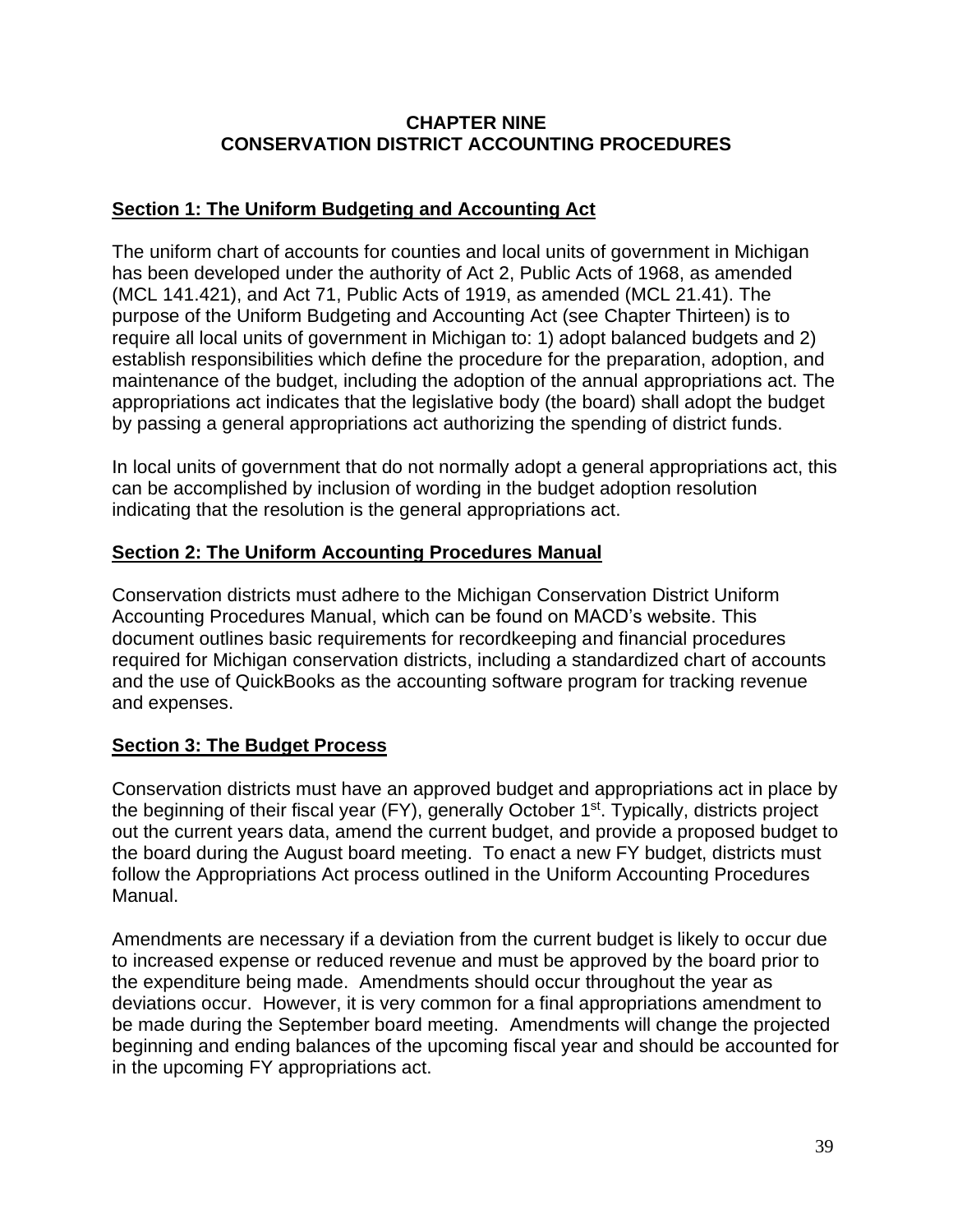At least *six days* before the September budget hearing, the district must place a newspaper ad to invite the public to comment on the proposed budget prior to final passage by the board (this does not have to be a legal notice). During this time, the proposed budget should be available at the district office for public viewing. Sample language for the newspaper ad includes:

"*The proposed budget of the XYZ Conservation District for the fiscal year beginning October 1, 2019, will be presented to the XYZ District Board for final approval at the regular monthly meeting at TIME a.m./p.m., on September ??, 2019. The public is invited to comment on the proposed budget at this time. Copies of the proposed budget are available at the XYZ District Office, located at CD OFFICE ADDRESS/STATE/ZIP"*.

The board should reserve part of their monthly meeting time to allow the public to comment on the proposed budget. After public comment has been heard, the board will vote to approve the proposed budget, which becomes the general *appropriations act* after approval. Below is a proposed timeline for the budget process:



After board approval, districts should submit their approved budget to [MDA-ESD-](mailto:MDA-ESD-Grants@michigan.gov)[Grants@michigan.gov](mailto:MDA-ESD-Grants@michigan.gov) with a copy to their MDARD Regional Coordinator.

# **Section 4: Basic Accounting Filing System**

As local units of government managing public funds, personnel policy A recommended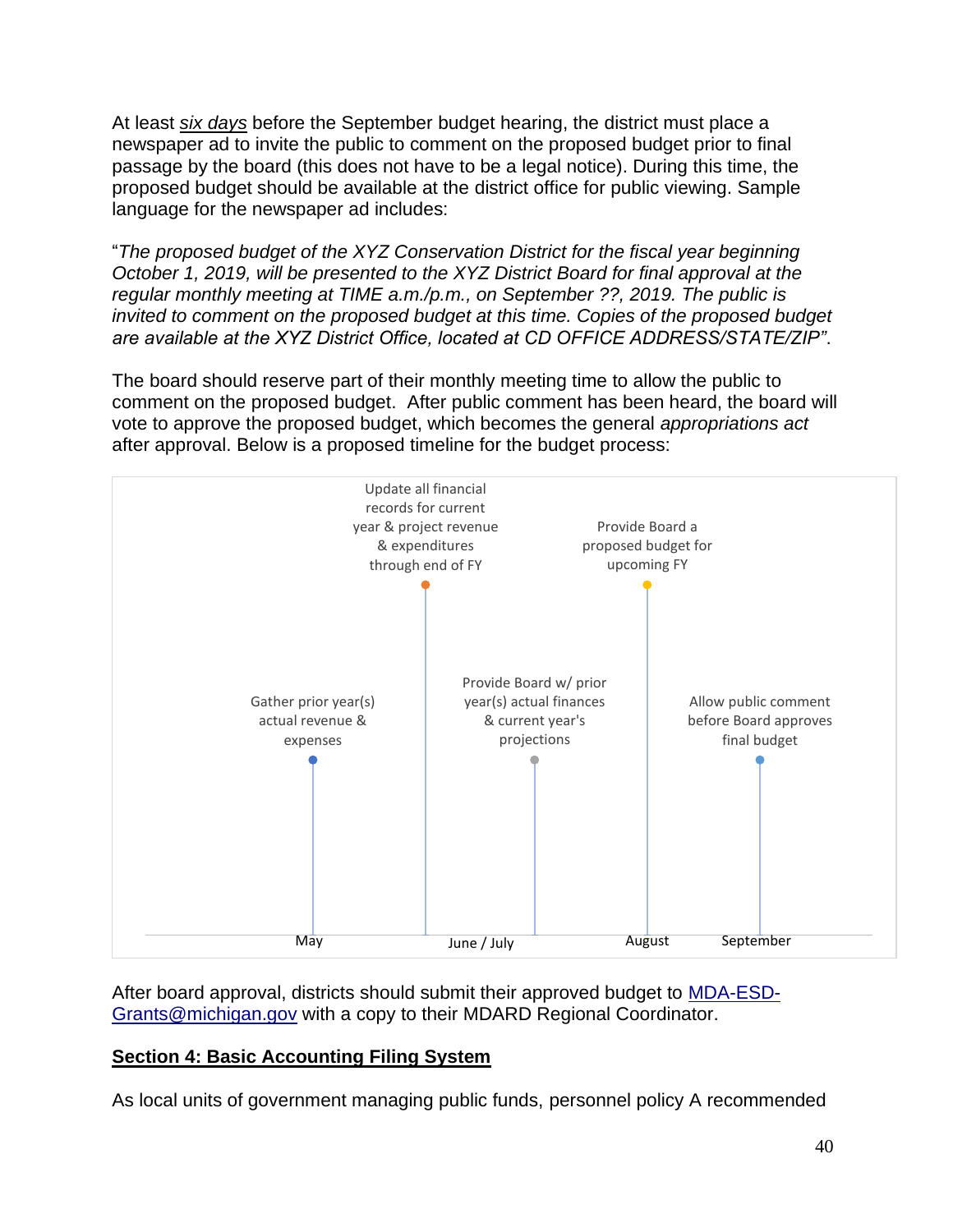filing system includes:

1. Expense Records: Kept in files labeled monthly w/ records kept sequentially.

2. Income Records: Kept with bank statements, bank reconciliations and deposit forms in sequential order.

3. Payroll files: By employee and separate from all other types of accounting records, *secured under lock and key*.

4. Tax Filings/Reports: All forms must be signed by board treasurer. Kept separate in payroll files by form.

5. Contracts, Grants & Appropriations, etc: Labeled appropriately. At the end of the fiscal year or grant cycle, move records into storage (keep accessible for audit) and set up a new set of files for the next fiscal year / grant cycle.

All revenue received by districts must have a cash receipt that clearly indicates the name of the payer, the amount paid, the purpose of the payment, activity and revenue account number, payment method, and the signature of the district employee receiving the money. Additionally, bank statements must be reconciled monthly and reviewed by the treasurer and all monetary collections must be deposited and reviewed by the treasurer. With the ease of online banking, it's recommended that the board chair and treasurer have access to mobile banking.

# **Section 5: Internal Control / Segregation of Duties**

As local units of government entrusted with public funds and subject to audits, districts must have a system of internal control / segregation of duties to insure transparency and honesty. There are several ways to do this:

- Bank statements mailed directly to the board treasurer
- Dual signature of checks that includes two board members only
- Appropriate documentation attached to all disbursements
- Original bills, not copies, used for documentation
- Separate responsibilities among staff on who receives income, mail, etc. and who deposits it into the bank
- Employee a bookkeeper or financial manager to provide an additional level of separation

The district board must approve all expenses prior to disbursement or in some cases they may have an ongoing agreement to pay specific bills monthly because they are due before the board is to meet. This should be noted in the minutes and approved by the board once a year.

# **Section 6: Preparing for an Audit**

A conservation district audit can go smoothly if the district keeps its files orderly and within sequence. Audit reports must be conducted by an independent certified public accountant (CPA) and prepared in compliance with the Bulletin for Audits of Local Units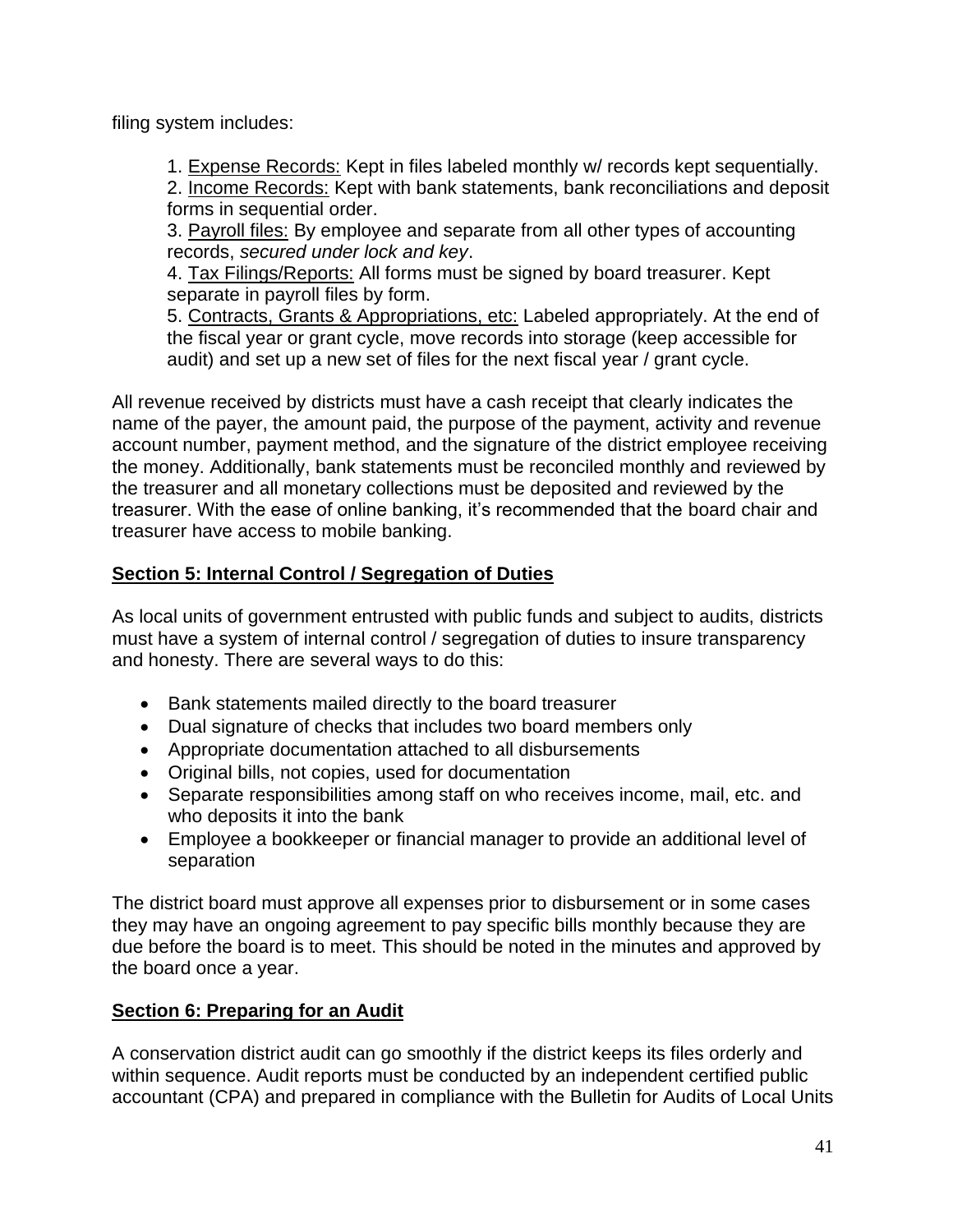of Government in Michigan. It's common to send out bids to several CPA firms to obtain several quotes. Common documents required to complete a district generally accepted auditing standards (GAAS) audit include:

- 1. Expense records w/ supporting documentation
- 2. Bank reconciliations
- 3. Income records w/ sales receipts
- 4. Tax filings / reports
- 5. Contracts & grants
- 6. Board minutes
- 7. Policies & work agreements
- 8. Lease agreements
- 9. Copy of QuickBooks
- 10. Original & final budgets
- 11. Employee sick & annual leave balances
- 12. Capital assets

#### **Section 7: MDARD Grant Readiness Guidelines**

To be eligible for a grant of \$50,000 or more from MDARD, districts must:

- Annually submit a budget
- Maintain accurate financial records following the Uniform Accounting Procedures Manual, and
- Biannually conduct and submit a GAAS audit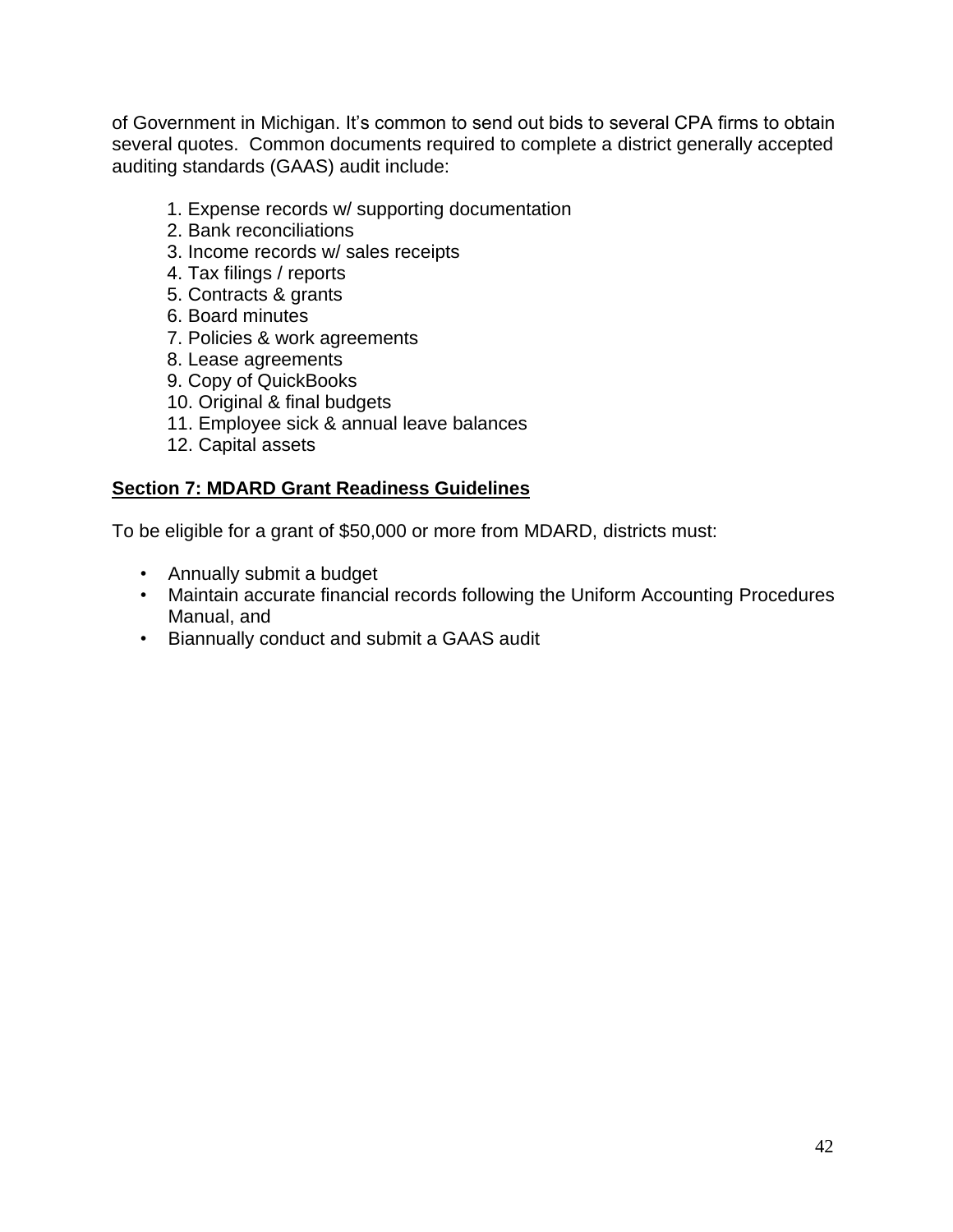### **CHAPTER TEN HIRING AND EMPLOYMENT GUIDELINES**

# **Section 1: The Role of the Director**

Conservation district directors bear the responsibility and accountability for the personnel management policies, supervision, and decisions needed to maintain an effective and productive staff. Directors should do the following:

- Supervise the district manager
- Assist writing and administering personnel policies; review and amend annually
- Develop position descriptions, work agreements, and employee development plans (EDP); review and amend annually
- Initiate and participate in the employee selection process and annual evaluations
- If co-located with NRCS, ensure employees adhere to agreements with USDA (see Section 8)
- Ensure employees are well-trained, demonstrate high competence in their respective jobs, and work well together as a team

District boards are encouraged to establish a personnel committee (two directors) to work with staff and provide guidance on employment issues to the full board. The board should also consider designating one director to serve as the liaison for district employees. The liaison keeps the district board apprised of employee needs and employment situations that may need attention. Often, employee evaluations are conducted by the personnel liaison (or committee) and the district manager.

# **Section 2: The Role of the Manager**

Conservation district managers are hired to oversee the district staff and the office, with guidance from the board. Managers should do the following:

- Supervise the district staff
- Assist writing and administering personnel policies; ensure updates are provided to district staff
- Assist with developing position descriptions, work agreements, and employee development plans (EDP) and ensure staff adhere to roles and expectations
- Participate in the employee selection process (conduct onboarding, ensure employee forms are created and filed, etc.)
- Participate in employee evaluations

# **Section 3: Legal Requirements**

By law, a district must provide all employees with workers' compensation insurance, unemployment compensation insurance, and a surety bond for all employees entrusted with district funds or equipment (see Section 4 of Chapter 4). Districts are also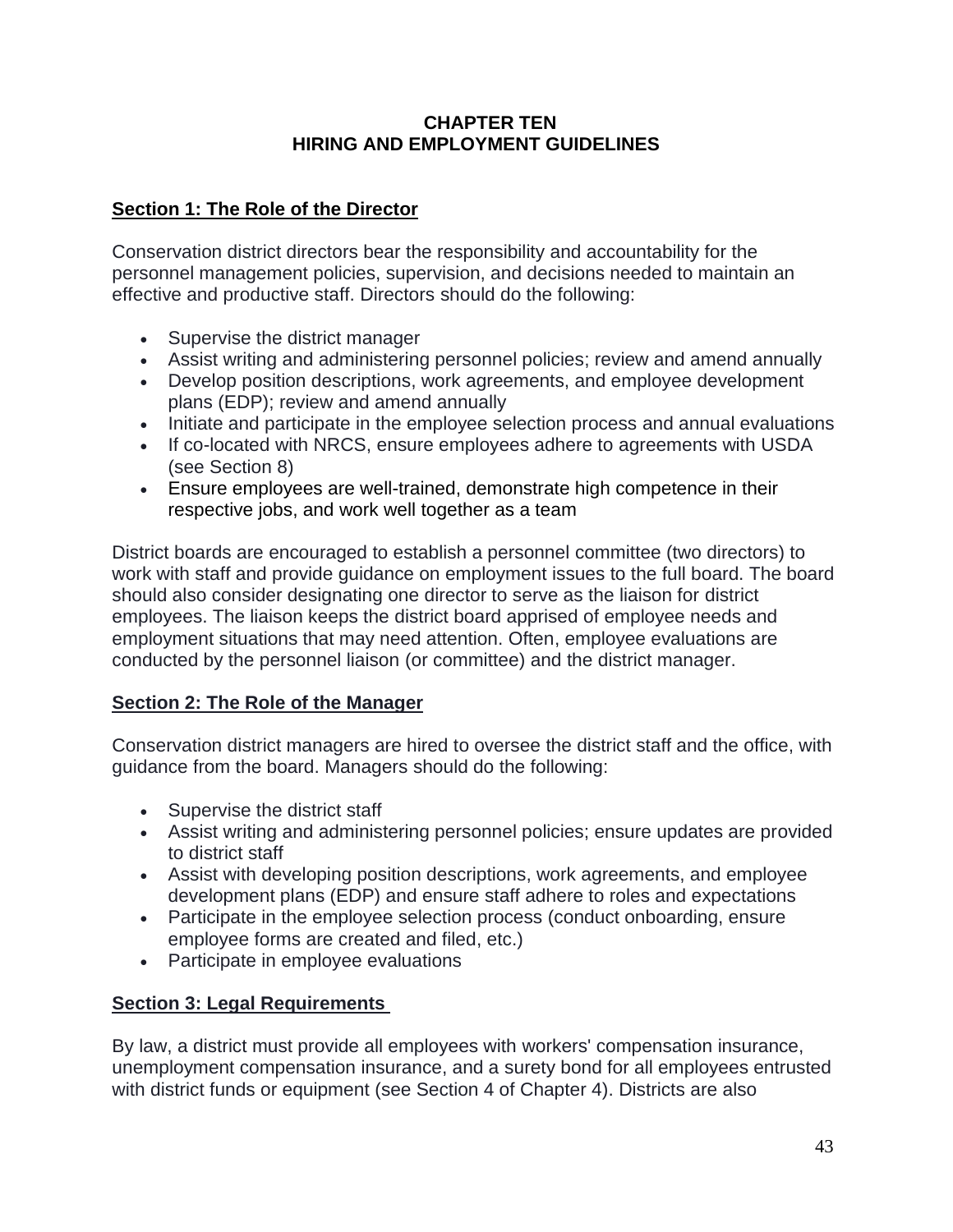responsible for state and federal income tax deductions. Forms to be filled out by employees and filed by the district (more detail in Chapter Fourteen):

- Form W-4, Employee's Withholding Certificate, Dept. of the Treasury (filed)
- MI-W4, Employee's MI Withholding Exemption Certificate, MI Dept. of Treasury (filed)
- Form I-9, Employment Eligibility Verification, US Dept. of Homeland Security (filed)
- State of Michigan New Hire Reporting form, MI Dept. of Treasury (filed + submitted)

# *Unemployment Insurance Tax*

Districts *do not* pay federal unemployment tax assessment (FUTA) but do pay Michigan unemployment tax which is filed online through the Michigan Web Account Manager (MiWAM). More detail can be found in Chapter Fourteen.

# *Seasonal Employment Status*

The Michigan Employment Security Act now denies unemployment benefits under Michigan law between seasons, to some seasonal workers, if the employer has given those workers a reasonable assurance of returning to work the next season. A seasonal worker will only be denied unemployment benefits between seasons when each one of the following conditions is met by the employer:

- When the employer chooses to apply to the Unemployment Agency (UA) to be a seasonal employer, and posts a copy of the application form for all workers to see
- When the UA decides the employer is a seasonal employer
- When the employer posts a notice telling workers that the UA has decided the employer is a seasonal employer
- When workers receive written notice that they are seasonal (recommended in their work agreement)
- When the employer has given the worker reasonable assurance of returning to work next season
- When the person works only during the employer's normal seasonal work period

Districts interested in the use of seasonal employer status should consult the statute for the complete text. Follow up questions can be directed to the UA claimant customer relations, toll-free, at: 1-800-638-3995.

# *Workers' Compensation Insurance*

Districts that employ three or more employees at any one time or employ one or more workers for 35 or more hours per week for 13 or more weeks, are subject to the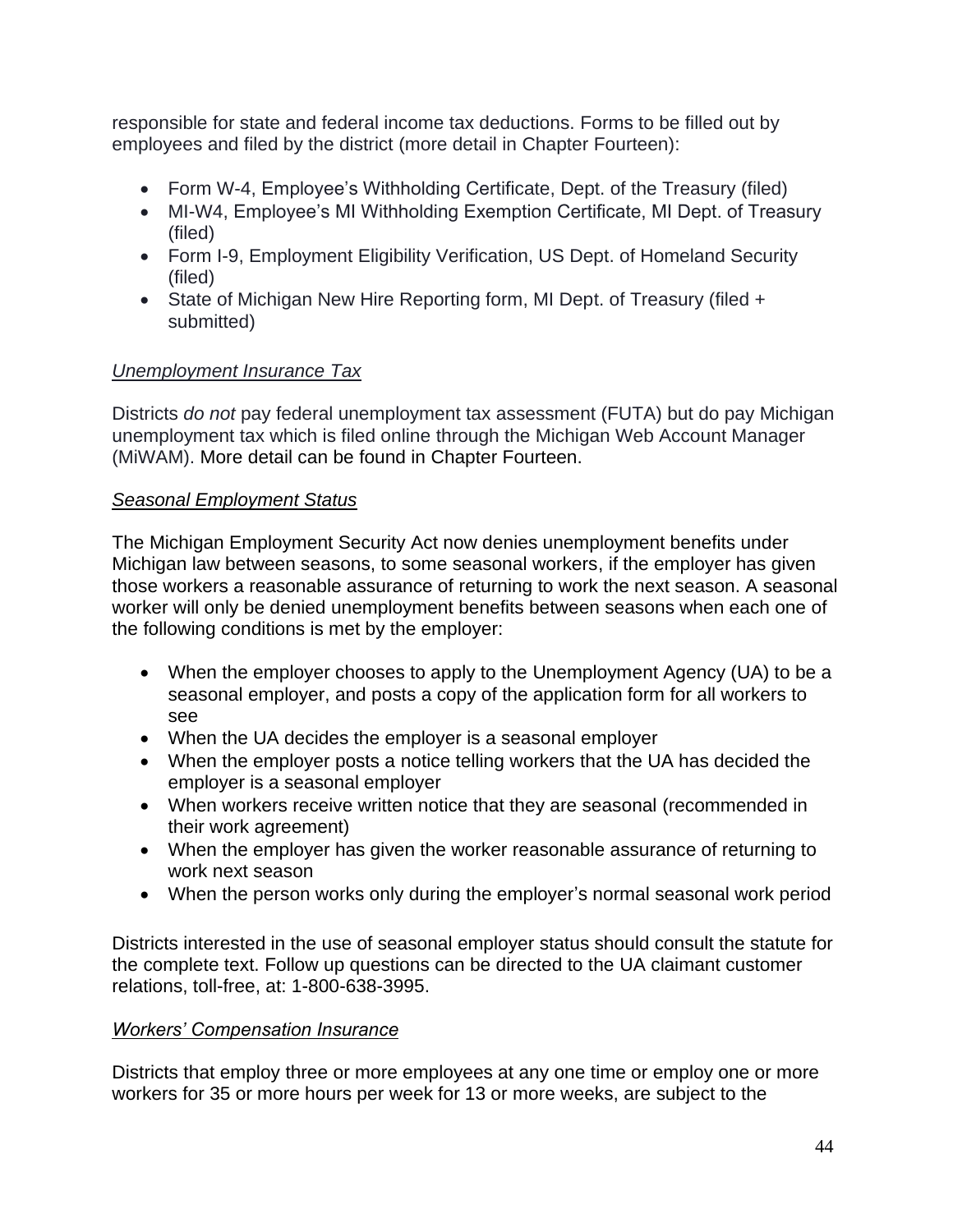Workers' Disability Compensation Act of Michigan. This requires employers to purchase an insurance policy from a private company or obtain permission from the Bureau of Workers' Disability Compensation to be 'self-insured' (can demonstrate a sound financial condition to cover costs in house). Rates are based on the 'classification' of the employees covered (i.e. - field vs. office based).

# **Section 4: Fair Labor Standards Act**

The federal Fair Labor Standards Act (FLSA) applies to conservation districts as units of government. To understand FLSA, visit [https://www.dol.gov/agencies/whd/flsa.](https://www.dol.gov/agencies/whd/flsa) In general, FLSA requires:

- 1. Pay at least minimum wage (federal or state, whichever is higher)
- 2. Compensate employees for working over 40 hours per week
- 3. Retain all payroll records required by law and display an official FLSA poster
- 4. Abide by all child labor laws

However, Section 13(a)(1) of the FLSA provides an exemption from both minimum wage and overtime pay for employees employed as bona fide executive, administrative, professional and outside sales employees. To qualify for exemption, employees generally must meet certain tests regarding their job duties and be paid on a salary basis at not less than \$684 per week. Employers may use nondiscretionary bonuses and incentive payments (including commissions) paid on an annual or more frequent basis, to satisfy up to 10 percent of the standard salary level. Job titles do not determine exempt status. For an exemption to apply, an employee's specific job duties and salary must meet all the requirements of the US Department of Labor's regulations.

#### *Hourly vs. Salaried Employees*

The main [difference between hourly and salaried](https://www.thebalancecareers.com/compensation-hourly-vs-salary-125647) employees is how they are paid. [Hourly workers](https://www.thebalancecareers.com/what-is-an-hourly-employee-2062008) are paid an hourly rate for each hour they work and are [entitled to](https://www.thebalancecareers.com/how-overtime-pay-is-calculated-2063430)  [overtime pay](https://www.thebalancecareers.com/how-overtime-pay-is-calculated-2063430) if they work over 40 hours per week. [Salary employees](https://www.thebalancecareers.com/what-is-a-salary-employee-2062093) are typically not given overtime pay. Hourly employees are compensated by a set hourly rate which is multiplied by the hours worked during any given pay period. All hourly workers are considered [non-exempt](https://www.thebalancecareers.com/exempt-and-a-non-exempt-employee-2061988) employees under the [FLSA](https://www.thebalancesmb.com/the-fair-labor-standards-act-how-it-affects-employers-398269) guidelines. Non-exempt employees are not exempt from being paid overtime; they must be paid at time and a half for all hours worked over 40, in a given week and must be paid, at the least, [minimum wage.](https://www.thebalancecareers.com/what-is-the-minimum-wage-2060628)

# *Overtime Pay vs. Compensatory Time Off*

The Michigan Improved Workforce Opportunity Wage Act, Public Act 337 of 2018, as amended, allows the accrual and use of compensatory time in lieu of payment of overtime wages, under certain conditions. The statutory provisions on compensatory time can be found at Section 4a(8) MCL 408.934a(8) of the Michigan Compiled Laws; districts interested in the use of compensatory time should consult the statute for the complete text (see Chapter Thirteen, Section 6). An employee, other than an employee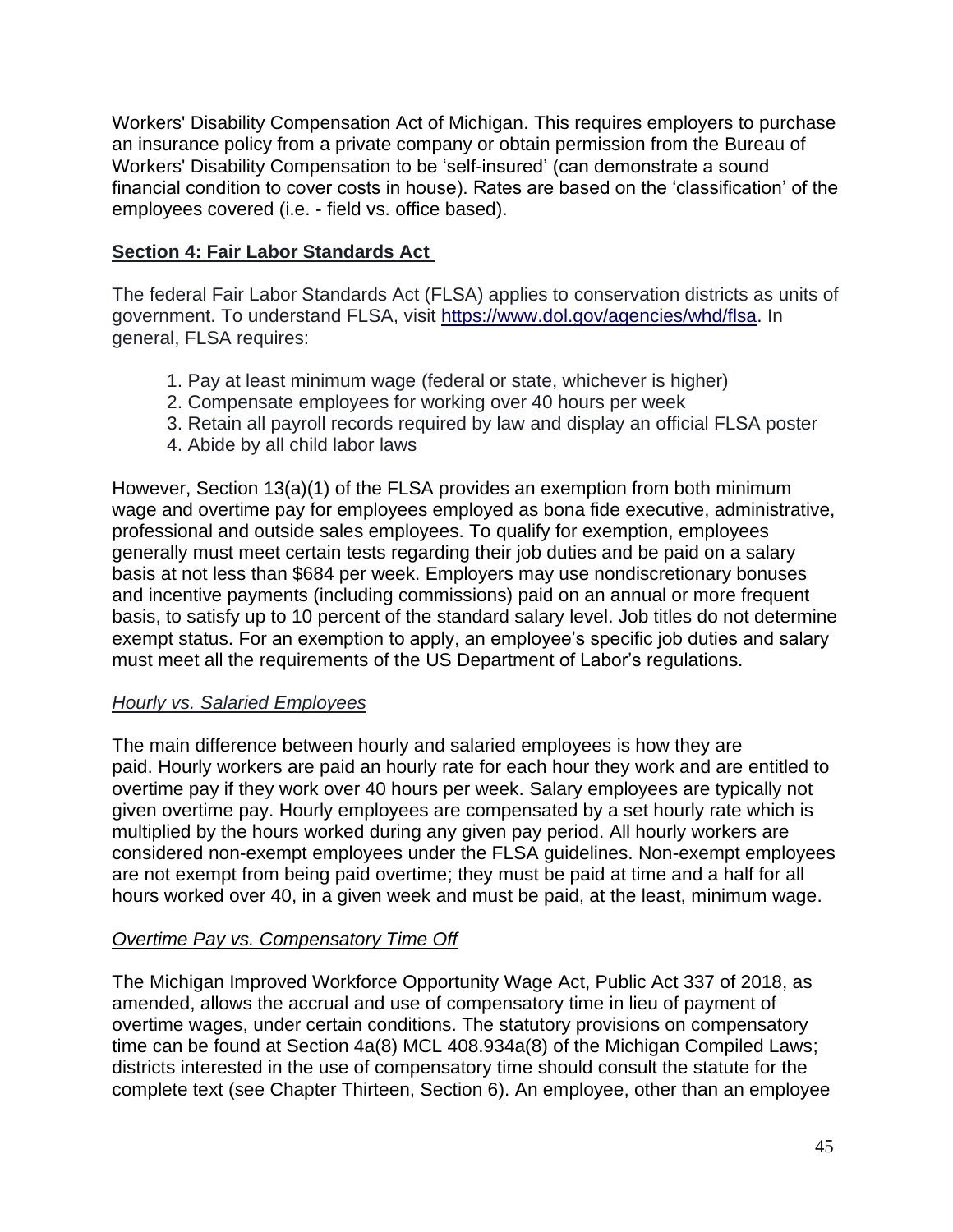covered by a collective bargaining agreement, may elect to receive compensatory time and compensatory time off in lieu of overtime compensation provided all the following occur:

- 1. The employee and employer are covered by the Improved Workforce Opportunity Wage Act
- 2. The employer provides at least 10 paid days of leave per year, in addition to the compensatory time
- 3. If employees are not represented by a collective bargaining agent or other representative designated by the employee, the employee voluntarily consents in writing to receive compensatory time and compensatory time off in lieu of overtime wages *prior* to working the overtime (kept on file)
- 4. One and one half (1.5) hours of compensatory time and compensatory time off is provided for each hour of overtime worked
- 5. Accrued compensatory time may not exceed 240 hours

The following apply to the use of compensatory time:

- 1. The employer must receive and keep on file the written consent of the employee requesting compensatory time before the compensatory time is earned
- 2. The employer must provide the employee a statement of compensatory time earned and compensatory time paid in the pay period the compensatory time is earned or paid
- 3. The payroll record maintained by the employer must show compensatory time credited in the period it is earned
- 4. An employer must pay an employee within 30 days of a request for compensatory time (the request need not be in writing)
- 5. Compensatory time must be paid at a rate not less than the rate it was earned
- 6. An employee must be permitted to use compensatory time as requested unless use would be unduly disruptive
- 7. Accrued compensatory time must be paid to an employee leaving employment
- 8. Unless prohibited by a collective bargaining agreement, an employer must give employees 60 days' notice of the cancellation of a compensatory time or compensatory time off plan

# **Section 5: Mandatory State and Federal Employment Posters**

Conservation districts are required to hang state and federal labor regulation posters. Failure to post these notices in conformity with state and federal laws may result in substantial civil or criminal penalties. Information regarding these posters and the accompanying state and federal regulations are available

at [https://www.michigan.gov/documents/cis\\_wsh\\_cet0155\\_120262\\_7.doc.](https://www.michigan.gov/documents/cis_wsh_cet0155_120262_7.doc)

# **Section 6: District Personnel Policies**

Conservation districts should adopt a personnel policy. Personnel policies outline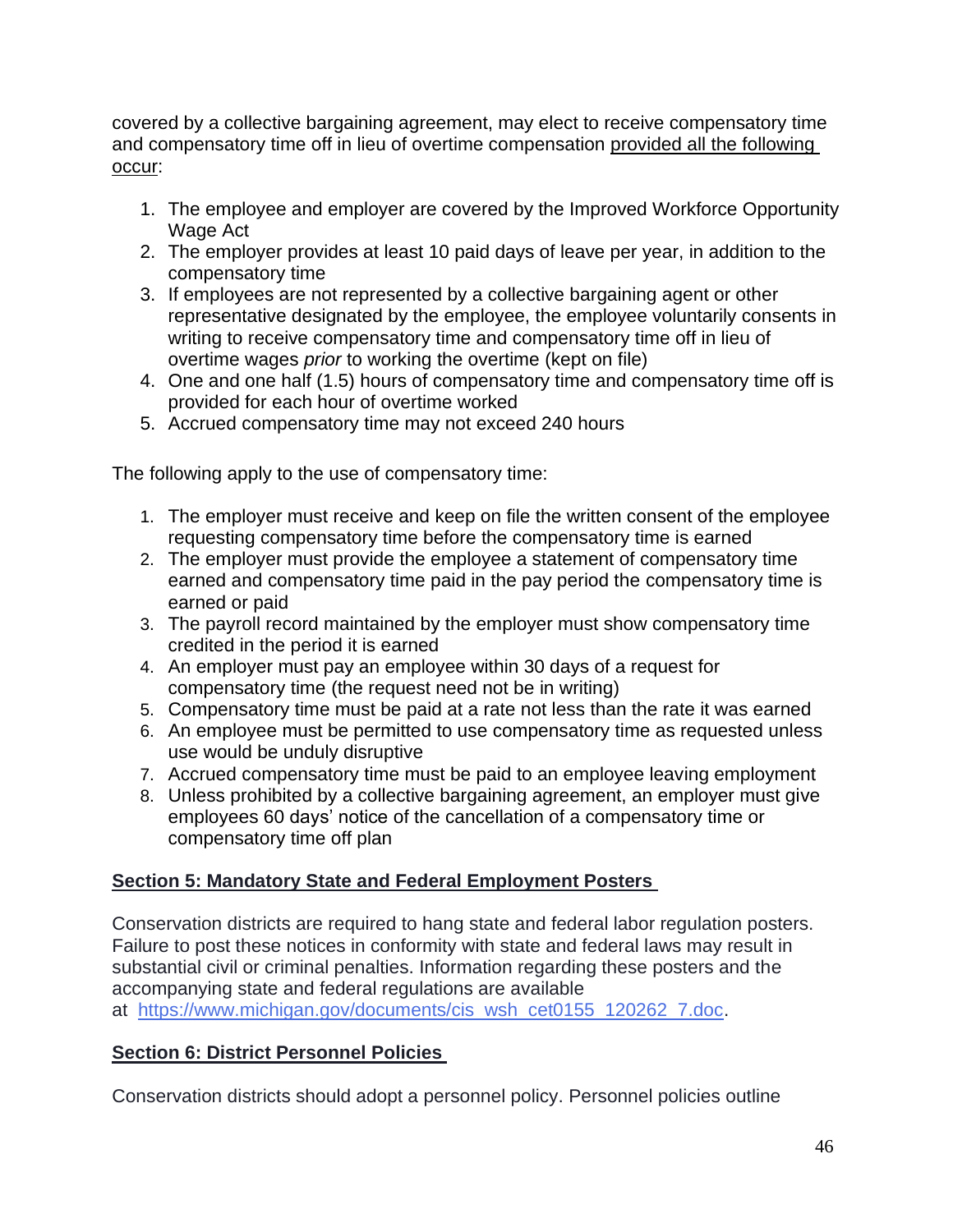employment classification and benefits, conditions of employment, duties and responsibilities, and more. The policy must be consistent with state and federal labor laws.

There are two types of personnel policies, *Just Cause* and *At Will*. A *Just Cause* policy states the employer must have a reason for termination and a procedure for progressive discipline. An *At Will* policy permits either party, employer or employee, to end the employment relationship at either one's discretion, with or without cause. Michigan is an *At Will* state, however, this is not as easy as it sounds. Laws and court cases have placed major restrictions on an employer's right to terminate employees or to treat some employees differently from others. State and federal laws prohibit discrimination against employees. The district may be liable in court for employment actions that violate public policy.

*At Will* status is not a substitute or excuse to ignore good management practices. Certain actions help preserve at-will employment. Board and/or managers should:

- Establish clear personnel policies
- Ensure all employees understand and agree to abide by these policies
- Counsel, mentor, and discipline employees who fail to meet job performance expectations
- Keep thorough records of job performance to document your district's actions are legitimate and based only on unacceptable job performance, not discriminatory actions
- Apply practices and policies consistently and equitably

*At Will* employers may still be required to defend their actions in court or before federal and state agencies, so it is prudent for districts to have records documenting legitimate business reasons for any important personnel actions.

After a policy is adopted, it should be reviewed annually. The revisions need to be recorded in board minutes. It is important all staff understand and sign the district personnel policy upon hire, and every time the policy is updated. A policy acknowledgment statement can be included in work agreements, or a signature page can be incorporated into the policy handbook.

At Will policies should state at the very beginning they are not a contract, the district reserves its right to employ *At Will*, and both the district and employee can terminate the employment relationship at any time for any reason. Also, it's important to state the policy is meant to contain general guidelines only, and the district has the right to deviate from them at its discretion and the right to make changes to policies from time to time.

# **Section 7: Work Agreement**

Districts are encouraged to develop written work agreements for all employees. Work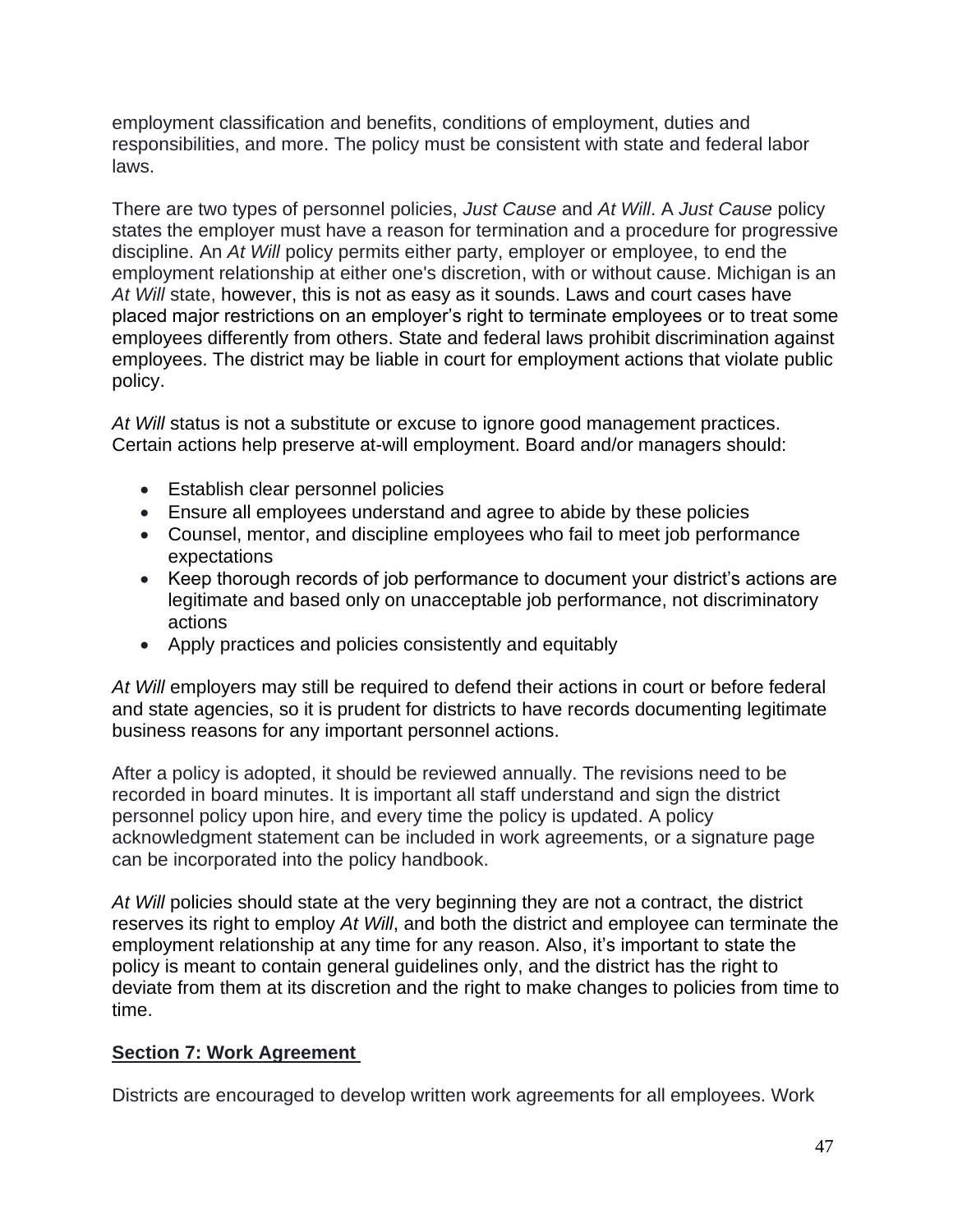agreements summarize the benefits, rights, and expectations of each employee. MDARD grant agreements require work agreements for grant-funded staff. Work agreements are typically updated and signed by the employee and board chair annually. The board and district manager should review work agreements with new employees. The agreement should include, but not be limited to, the following:

- 1. A statement affirming the district policy of nondiscrimination by race, creed, height, weight, color, religion, age, or sex in appointments, promotions, compensation, or other actions affecting employees of the district
- 2. Employee duties
- 3. Salary rate, fringe benefits, and payment schedule
- 4. Work hours and breaks\*

\*Remember, employers must provide employees with at least a 30-minute, unpaid meal break for every 8 hours of continuous work. In addition, employees must be provided with at least a 10-minute paid, rest break for every 4 hours worked in a day. If the employee's total work time is 3 ½ hours or less, then a break is not required.

# **Section 8: Position Descriptions**

Position descriptions outline the district employees' duties and responsibilities. Directors should review position descriptions with their employees annually. There are two basic types of positions within districts: technical and administrative. Grant-funded, technical positions often include a position description in terms of the grant. The duties and responsibilities of the administrative staff (district managers or administrative assistants) are derived from the needs of the district. The following is a checklist that directors should use for developing both administrative and technical job position descriptions:

- Assign responsibility for writing the position description
- Complete a workload analysis
- Develop a list of duties and include a performance standard to measure outcomes
- List the skills and abilities necessary to perform the tasks
- Define a title and purpose for the position
- Identify who will provide supervision (i.e., board chair or district manager)
- Clarify how, when, and by whom the employee will be evaluated
- Include a copy to the funding source, when requested

# **Section 9: Employee Supervision**

A supervisor is accountable for the actions and productivity of their employees. Boards provide supervision of the district manager and give the manager the responsibility of supervising the staff. Proper supervision consists of the following, as a minimum:

- Clear direction and expectations of all aspects of a position
- Regular feedback on performance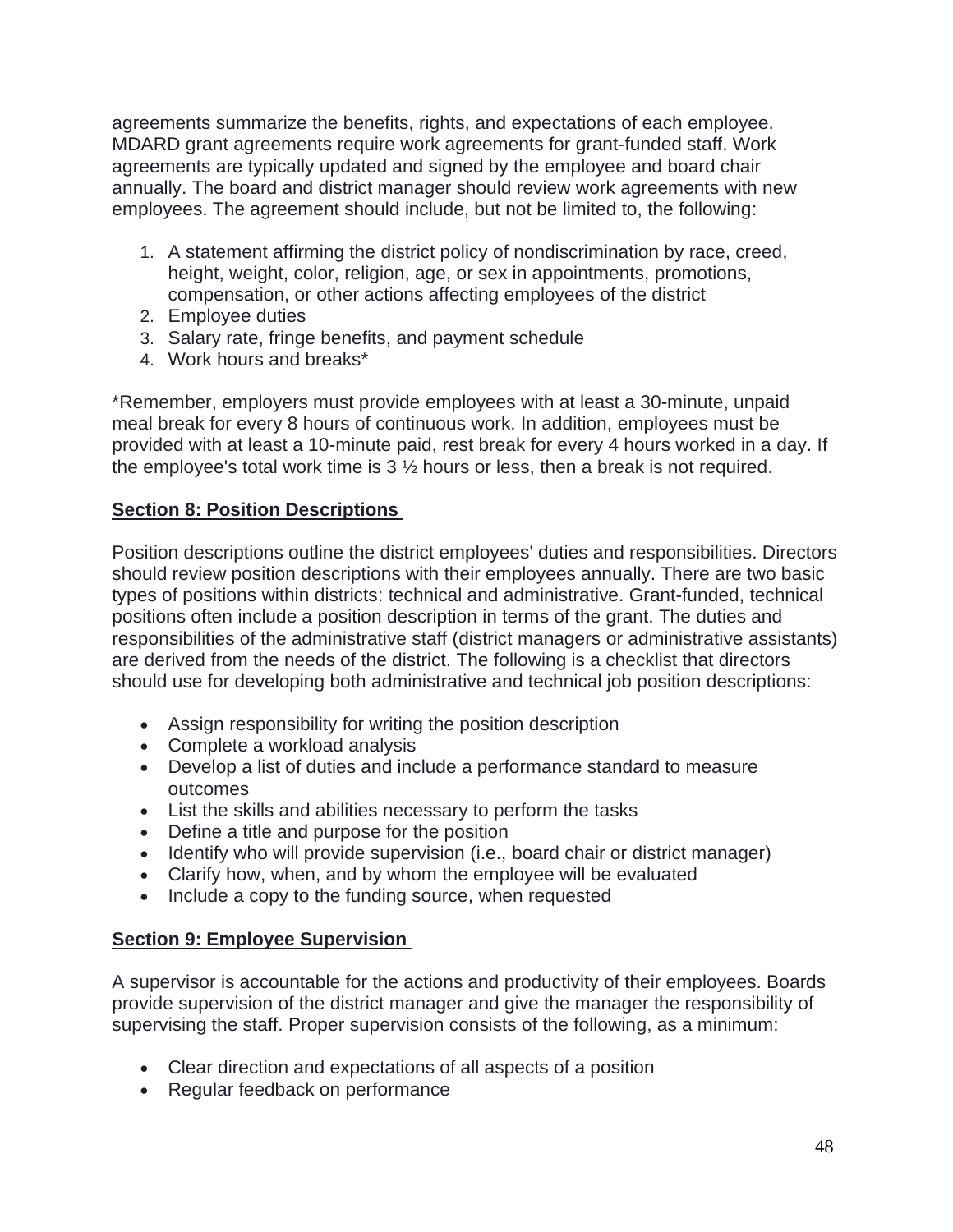• Demonstration of personal concern, fairness, and respect for the employee

While the conservation district hires an employee, the employee often works under the guidelines of an overseeing agency or funding source, such as MDARD, EGLE, or MDNR. At times, this may be confusing to the employee. District staff must understand the chain of command with the board of directors as the employer and the district manager as the staff supervisor.

### **Section 10: Employee Discipline**

District directors and managers make individual employees of the district maintain professionalism. Refer to the district's personnel policy if disciplinary action is necessary to address performance or behavioral problems. Use of progressive discipline determines the district's distinction as a *Just Cause* employer.

#### **Section 11: Employee Evaluations**

Conservation districts should provide performance evaluations for their employees, at least annually, by the district manager, board (as part of a board meeting), and/or personnel committee/board liaison. The evaluation process sets up open communication between the employer and the employee. An evaluation allows the employee to know how their work is perceived and how they are performing based on predetermined criteria. It also allows for the setting of annual goals and accomplishments.

# **Section 12: Employee Benefits**

As subdivisions of the state, conservation districts are a unit of government within the state of Michigan, like a township, city, or county. District boards may choose a vendor to offer retirement and/or health care plans to their employees. Several conservation district employees have participated in the Municipal Employees Retirement System (MERS). See [https://www.mersofmich.com/mers/about-mers/who-we-are/](https://gcc01.safelinks.protection.outlook.com/?url=https%3A%2F%2Fwww.mersofmich.com%2Fmers%2Fabout-mers%2Fwho-we-are%2F&data=02%7C01%7CGuthR%40michigan.gov%7C40be0604ac444f9691b508d8558c9cdb%7Cd5fb7087377742ad966a892ef47225d1%7C0%7C0%7C637353409694774771&sdata=7V9AzW83m%2FOwPUzS4F3457btUL1y3%2BM4upyZajIQDbM%3D&reserved=0) for more information.

# **Section 13: Recruitment of New Employees**

Recruitment is the process of locating and hiring employees. Casting a wide net when recruiting new candidates is an important part of building a good conservation district program. Districts should employ a thorough, transparent, and competitive interview process. Interviews are used to narrow the final candidates for a position, but they should not be the only source for selection. A combination of the following selection methods is commonly used:

- Prior job references and recommendations
- Full application including a cover letter and resume
- Review of college transcripts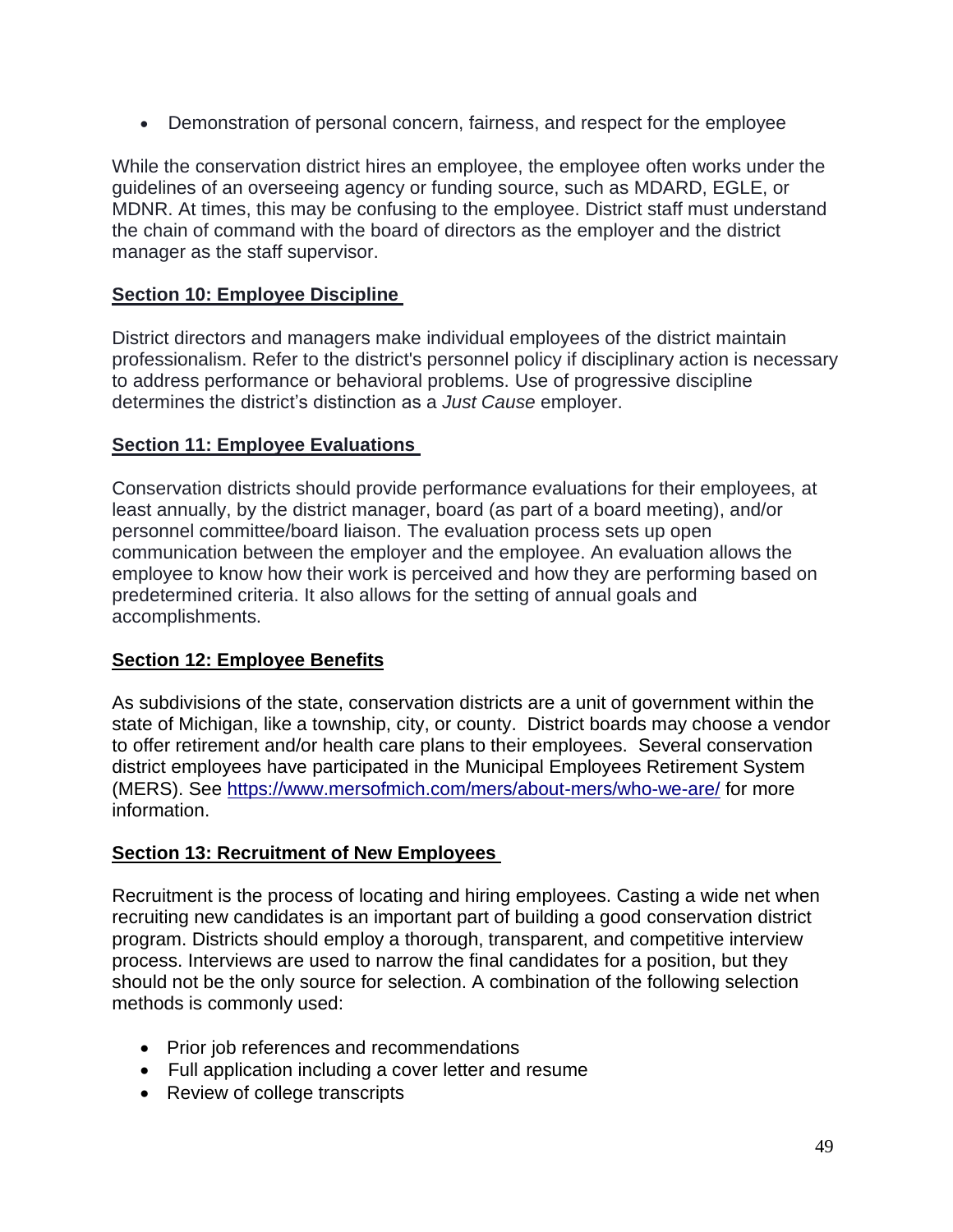• Interviews with selected candidates

There are many great places to post jobs, including:

- Conservation Job Board
- Texas A&M Wildlife & Fisheries Science job board
- Local university job boards
- Employment search engines (Indeed, CareerBuilder, Monster, Handshake, etc.)
- MI Talent Bank
- District Facebook and website
- MACD
- Local newspapers and radio stations

# **Section 14: Interviewing Candidates**

It is imperative that districts are fair and objective in hiring of staff. MDARD Regional Coordinators are available to help conduct interviews (and are required to assist for all MDARD grant agreements). Prior to the interview, a panel, possibly consisting of a director(s), the district manager, the MDARD RC, and the NRCS DC, should work to screen the candidates based on a scoring metric approved by the group. This could include:

- Experience or degree in natural resources or business administration
- Customer / public service experience
- Administrator / manager or leadership experience
- Conservation / field experience
- Great Lakes region / experience
- Volunteer experience / community value
- Special skills related to the job (grant writing/reporting, financial or QuickBooks knowledge, agricultural or engineering background, etc.)
- Following directions / application quality (organizational skills)
- Soft skills (communication, problem solving, collaboration, critical thinking, etc.)

Preferably, the top 3-5 qualified candidates should be selected for an interview. Interview panels should be prepared to conduct in person, phone, and video conferencing (Skype, Zoom, Google Duo or Meet) interviews. The board chair should have the following information available to answer questions the candidates will likely ask:

- Beginning hourly and/or yearly pay rate and benefits
- Work hours, location of work site, and use of personal vehicle, if needed
- Description of duties / expectations not reflected in the posting description

When conducting interviews: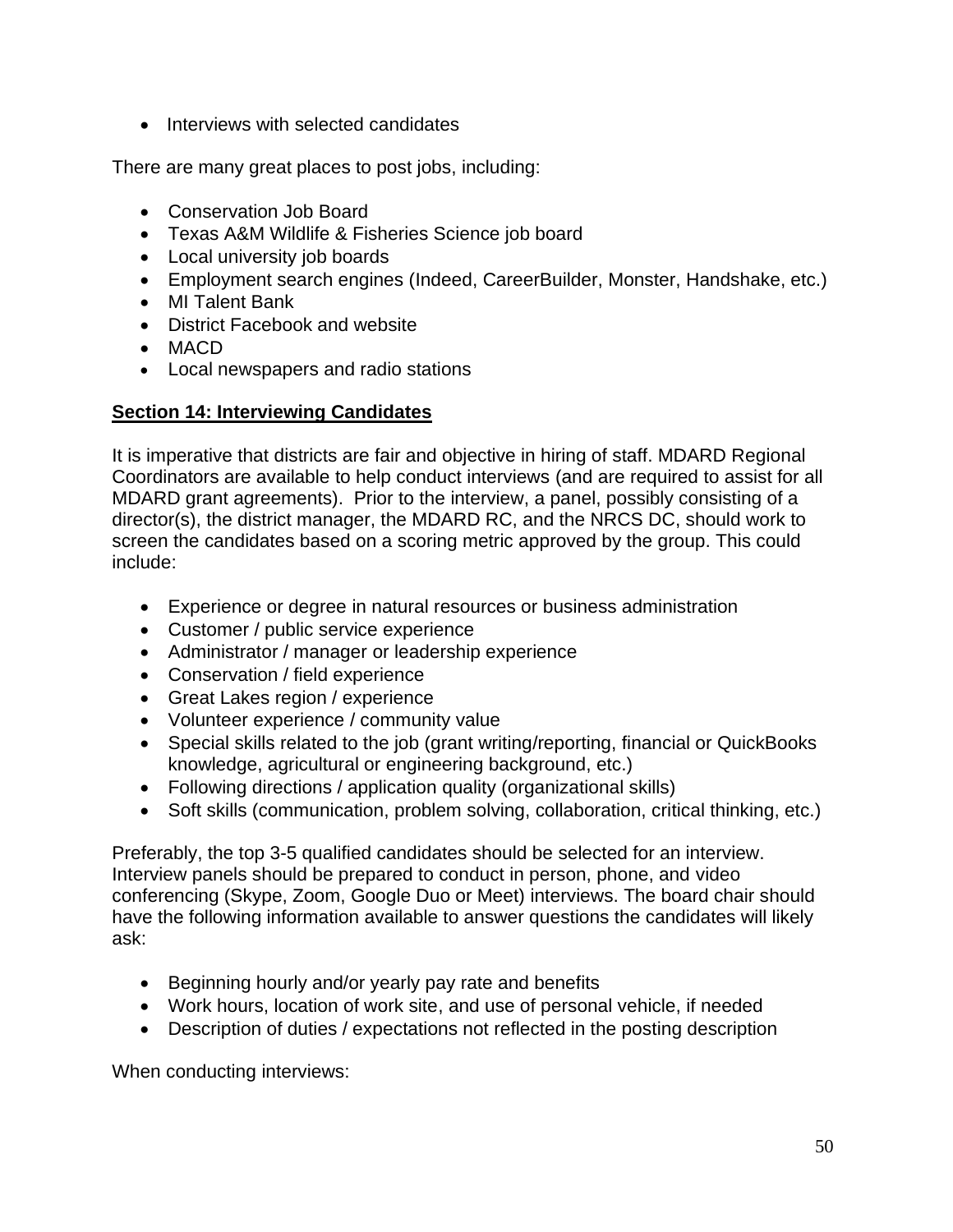- Introduce everyone in the room
- Ask the applicant if they have any questions
- Provide the applicant with the list of interview questions
- Give an overview of the expectations for the position
- Introduce the conservation district and explain how the position fits into the district's mission
- Have the interview panel take turns asking questions
- Allow the applicant to ask questions
- Take notes to refer to once the interview is complete

The following questions/topics are illegal to ask candidates during interviews:

- Race, color, or national origin
- Religion
- Sex, gender identity, or sexual orientation
- Pregnancy status
- Disability
- Age or genetic information
- Citizenship
- Marital status or number of children

### **Section 15: Pre-Employment Process**

After the interviews have been completed and agreed upon scoring metric has been used, 1-3 candidates will likely stand out amongst the interviewing panel. It is important to call references and past employers to better understand each of the candidates. Use the application package, interview notes, scoring metric, and reference check to select a candidate. Once an offer is made, districts are encouraged to conduct background checks and drug screening before finalizing the employment offer. This is required to utilize NRCS resources, including computers. After the pre-employment requirements are met, consideration should be made to inform the rest of the unsuccessful applicants.

#### **Section 16: Employee Orientation**

The district should provide an employee orientation within the first week of the employee's start date. The orientation should be completed by a director(s) and the district manager, with assistance from the MDARD Regional Coordinator and NRCS DC (where applicable), and must provide, at a minimum, the following information:

- Work schedule, travel and training procedures
- District pay period calendar and work holidays
- Information on the district field office (workstations and equipment, parking, security procedures, etc.)
- Personnel and other applicable policies and procedures unique to the district and the employee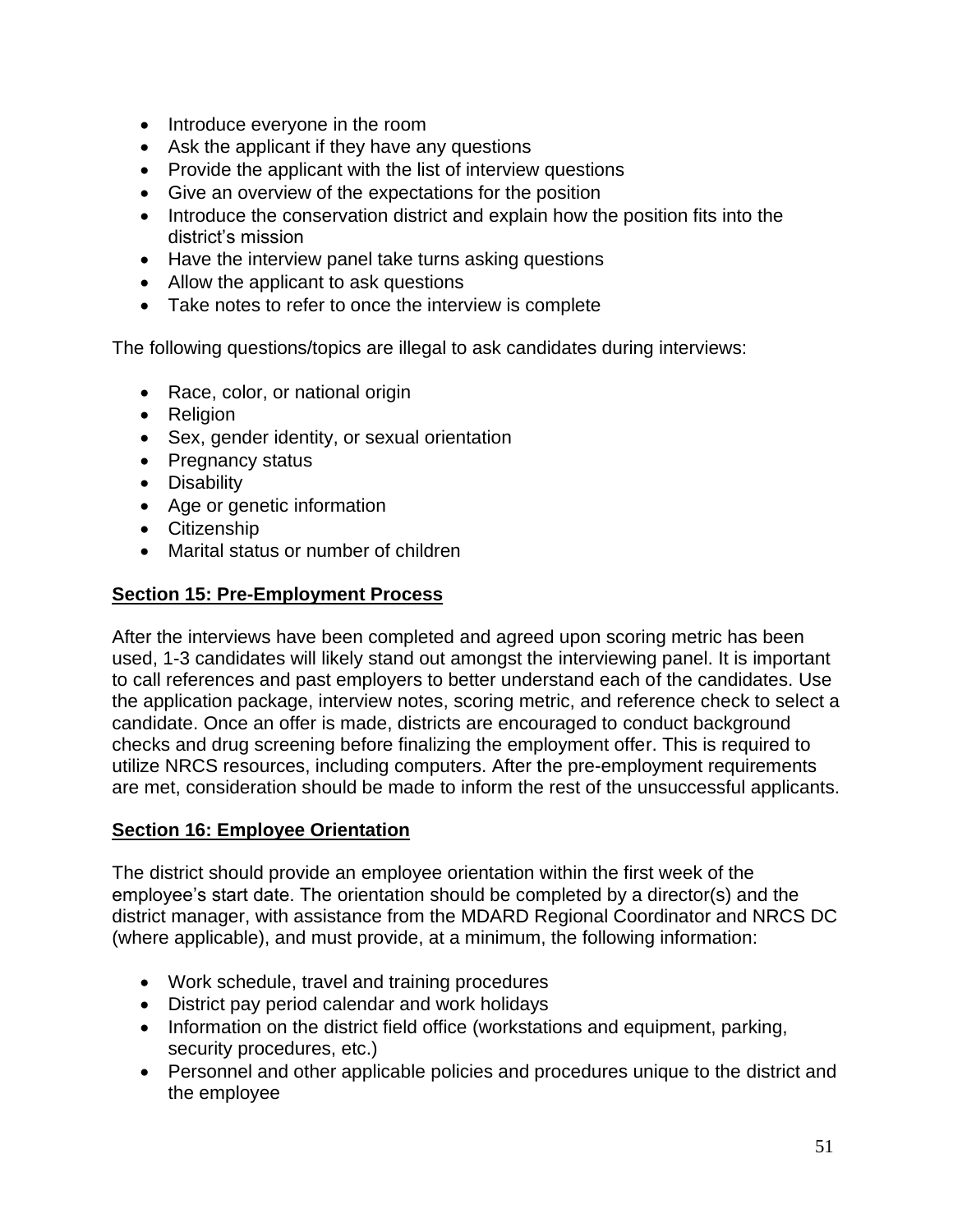• Grant agreement(s) employee will be working under

### **Section 17: Bringing New Employees into a Co-located Office**

If the district is co-located with NRCS, it is imperative that the district discuss bringing a new employee into the office with the NRCS DC prior to employment to ensure that office space and other resources are available to include more district staff. The district manager should work with NRCS to obtain and submit proper paperwork for new hires, especially when a LyncPass will be required.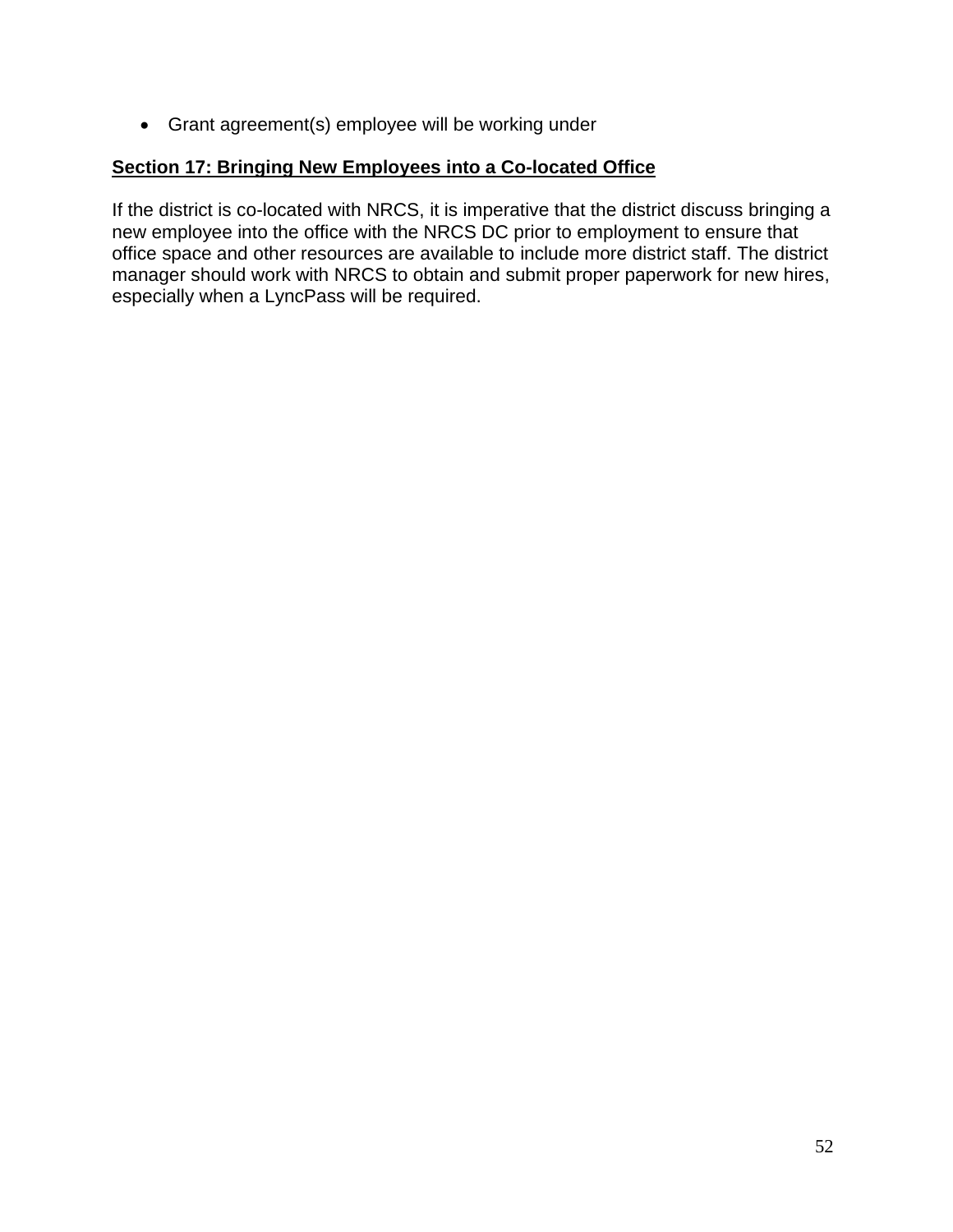### **CHAPTER ELEVEN DISTRICT EMPLOYEE TRAINING**

# **Section 1: District Employee Training**

Effective training programs should meet the personal objectives of the employee while addressing the immediate grant program goals (if applicable) and long-range goals of the district. The district board and manager are responsible for helping to identify professional development opportunities and budgeting funds needed to train their staff adequately. Boards should appoint one director to serve as the employee liaison who will review all the employees' training needs.

# *Determining Training Needs and Objectives*

The district directors, manager, and the employee are responsible for identifying, discussing, and enrolling in training. Training needs can be determined through performance reviews/evaluation, observation of the employee, or recommendations from partner agencies. Before any training is scheduled, clear objectives should be set with the district manager that will let the employee know precisely why the training is being provided. Employees should have an observable change in ability, skill, or knowledge after receiving the training. The district manager should provide ongoing feedback on the employees' progress towards these objectives.

#### *Employee Development Plan*

When training needs have been determined, they should be recorded in an employee development plan (EDP). An EDP should be revised annually, at the start of the fiscal year, to set employee training goals and needs to both help the employees grow into their positions and to obtain training to strengthen their individual assets for the team. MDARD provides EDP templates to all grant-funded technical staff, which is required to be submitted and filed with MDARD's Environmental Stewardship Division. Additionally, MDARD has drafted an EDP for district managers. District boards should encourage employee development and allocate funds, as needed, to provide training to all staff.

#### *Mentoring*

Currently, the Forestry Assistance Program (FAP) provides the only mentoring program for conservation district staff. It would, however, be invaluable for all new staff to work with a mentor as they embrace their new roles.

# **Section 2: Training Opportunities**

# *Self-Development*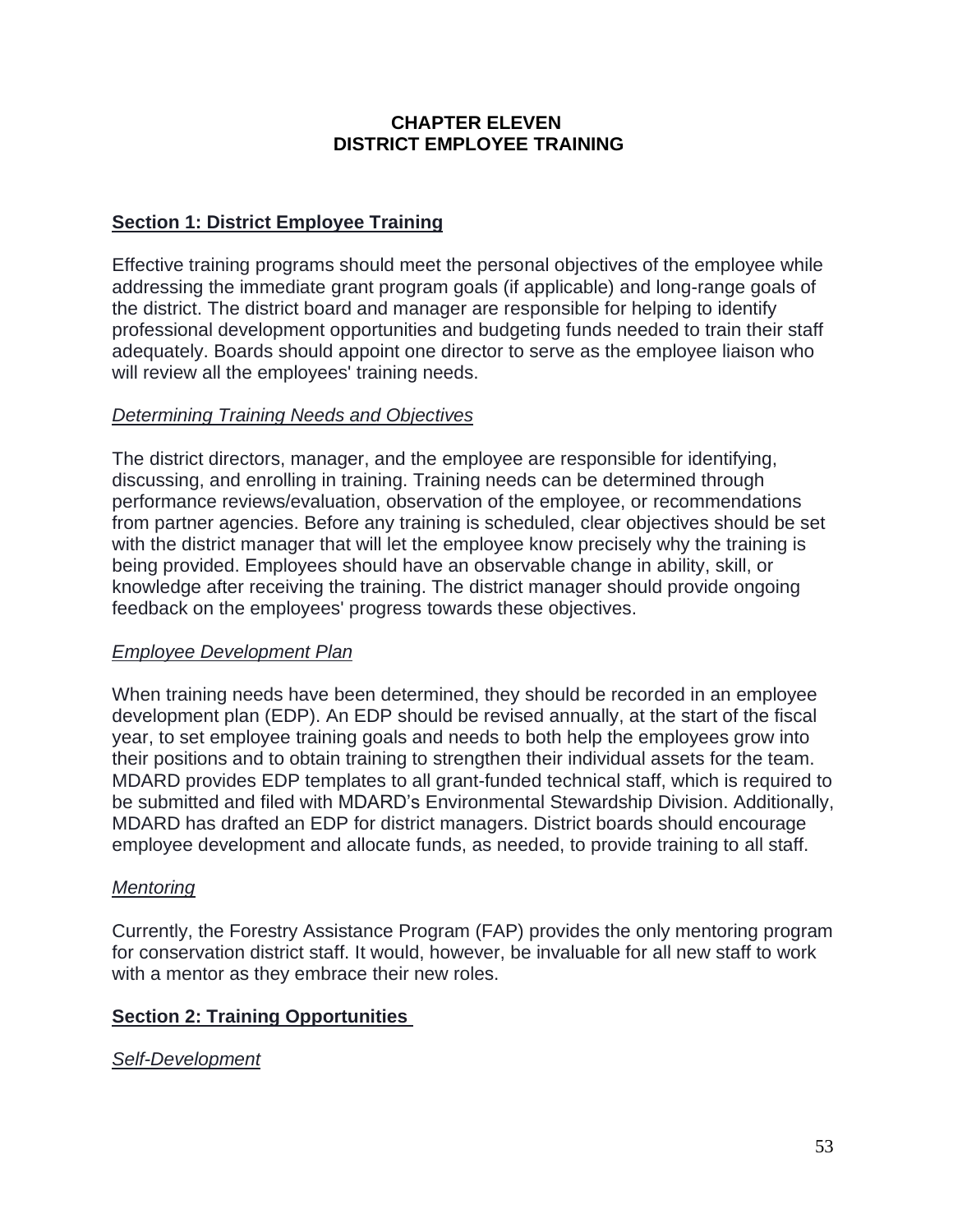Self-development is a useful method to meet individual training objectives. Selfdevelopment activities include taking initiative to read, review standard operating procedures (SOP), job shadow other colleague technicians and/or NRCS staff, and watch webinars and other online training.

# *MACD-Sponsored Training*

The Michigan Association of Conservation Districts (MACD), in partnership with MDARD, USDA-NRCS, MDNR, MSUE, EGLE, and CDEM, provides professional development training for conservation district directors and staff. Event training session topics vary. These trainings include:

- Summer conference June
- Fall conference October/November
- Director trainings varies by region
- District manager retreat Summer
- Region meetings varies by region

Currently, MDARD grant funded technicians and their managers are required to attend both the summer and fall conferences. For more information concerning the training offered through MACD, please refer to their website at [www.macd.org.](http://www.macd.org/) Additionally, the MACD website contains training opportunities via self-paced modules for employees and board directors.

# *MDARD-Sponsored Training*

MDARD provides grant-specific training for technicians (MAEAP, FAP, CTAI, and Produce Safety). The MDARD MAEAP training coordinator, FAP coordinator, and CTAI and Produce Safety program managers will develop training curriculum and schedules for their respective programs and will notify district managers when the training schedules are available.

# *USDA-NRCS*

AgLearn is an internet-based training tool used by NRCS to collect and review training needs for NRCS and conservation district employees. The AgLearn system includes instate training modules and an extensive library of online courses. The system also consists of a training needs inventory that NRCS utilizes to determine which educational sessions to provide during a given fiscal year.

Conservation districts interested in participating in NRCS courses need to review their training needs with their District Conservationist (DC) and submit their approved training requests to the Learning Plan in AgLearn. The process is as follows:

1. Review the course catalog online and select courses best suited to the district's needs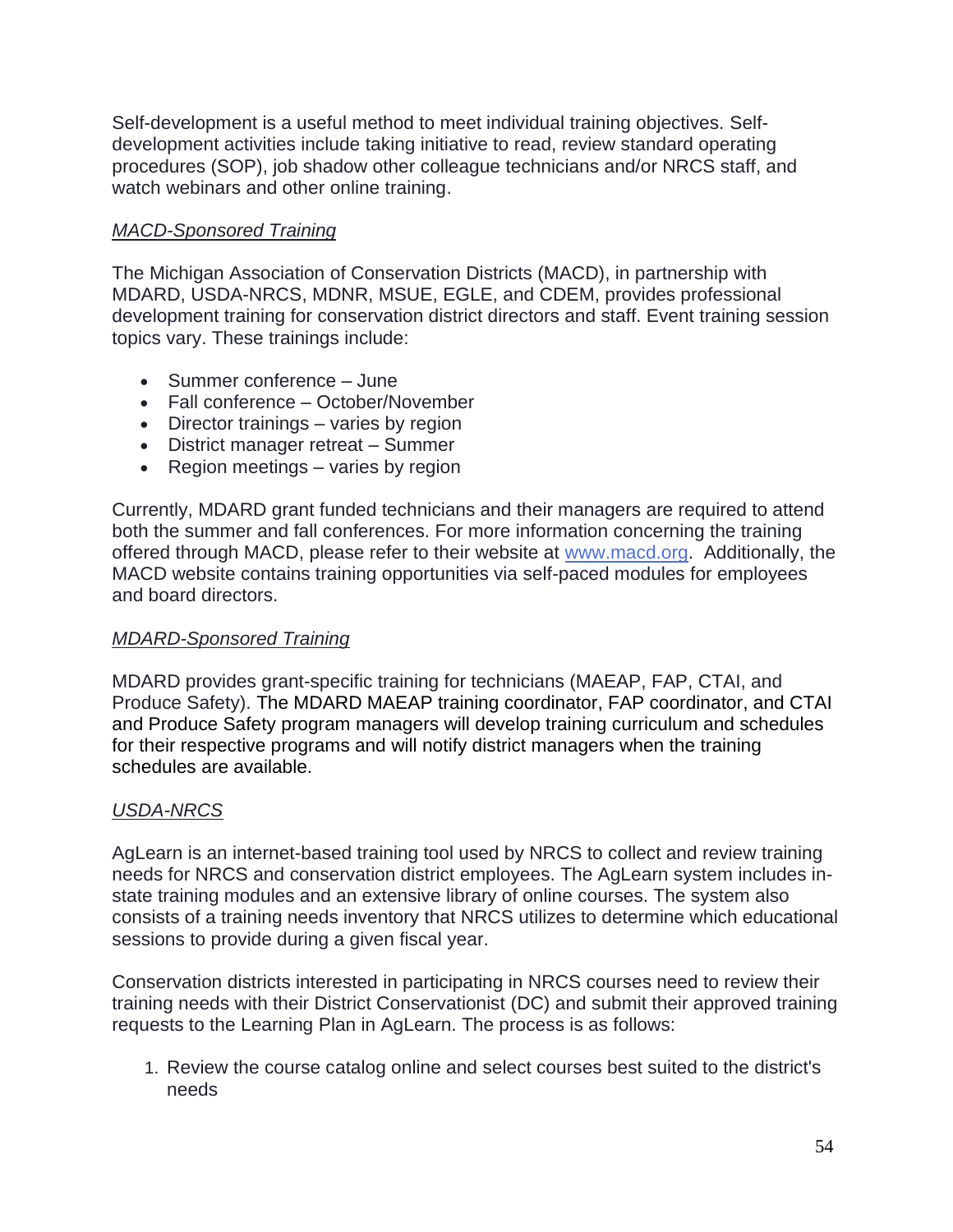- 2. Complete an EDP
- 3. Contact your DC to discuss the district's training needs, for approval
- 4. Obtain a Level 2 eAuthentication account through your DC (refer to Chapter Seventeen)
- 5. Login to AgLearn by visiting [http://www.aglearn.usda.gov](http://www.aglearn.usda.gov/)
- 6. Select and set your DC as the supervisor in your AgLearn profile summary (this selection is a requirement to request enrollment and approval to take Michigan courses)
- 7. Add desired courses in AgLearn (contact your DC for assistance)

### *Michigan Nonprofit Association*

The Michigan Nonprofit Association offers a wide range of training events statewide throughout the year, many of which districts could find practical. These training events focus on such pertinent topics as project management, fundraising, volunteer management, advocacy development, media relations, grant-seeking, board development, and accounting software. Districts interested in taking advantage of these formal professional development opportunities should visit [http://www.mnaonline.org.](http://www.mnaonline.org/)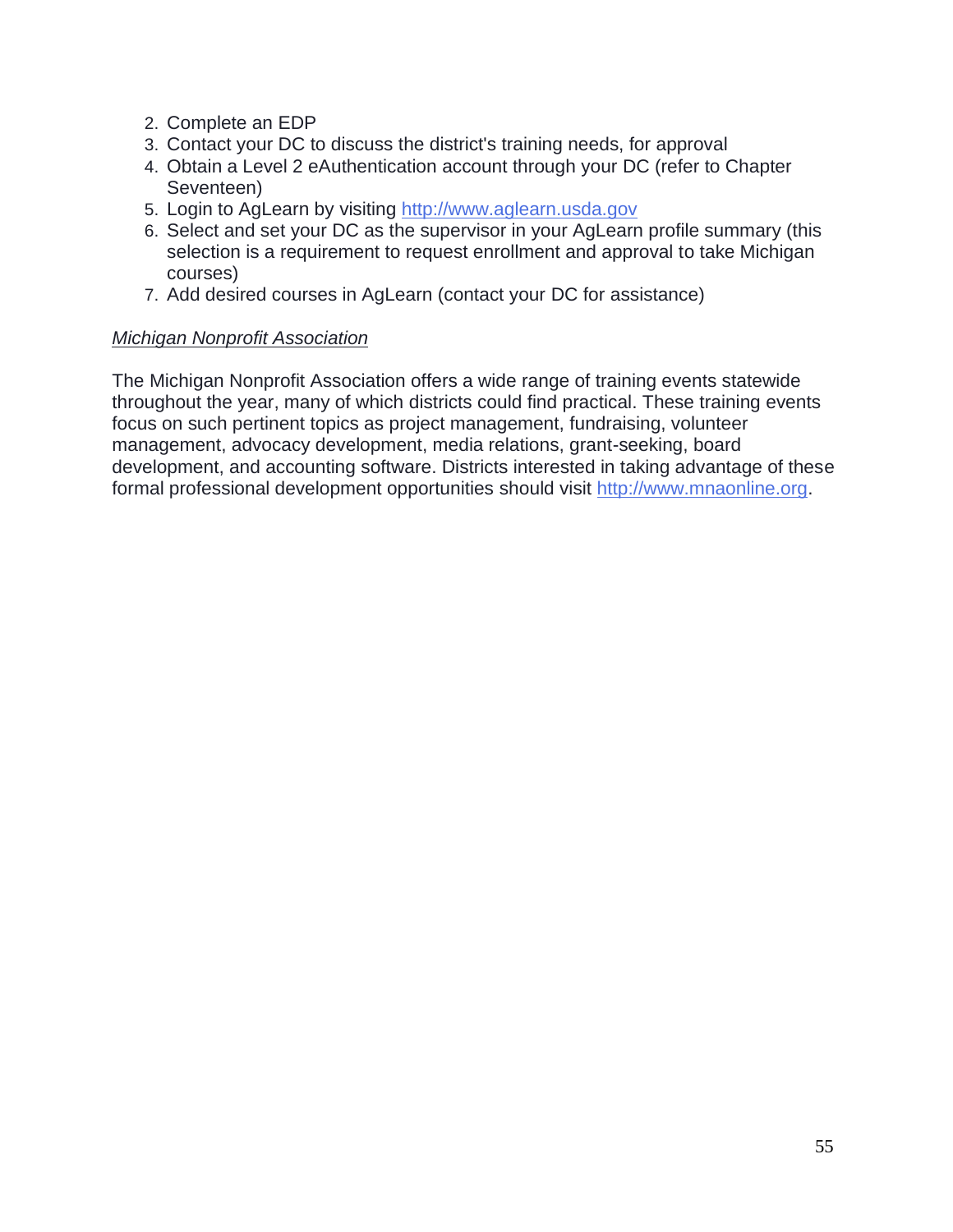### **CHAPTER TWELVE BOARD DEVELOPMENT, RECRUITMENT AND SUCCESSION**

# **Section 1: Board Development**

District directors have roles and responsibilities as elected officials. Ongoing development activities should be part of the plan for every board and every individual director. It is essential to attend state and regional meetings, take part in director training workshops, and keep up with pertinent literature. The district budget should include a specific line item for board development. There are several ways conservation district boards can obtain training and strengthen their effectiveness as a team; this includes:

- Review MACD online director training modules
- Attend MACD-sponsored director trainings and conferences
- Review Chapter Four: District Directors' Duties and Responsibilities
- Mentor with a seasoned board director
- Read board policies, grants, and current five-year, long-range plan
- Review and understand the county's master plan
- Understand and adhere to Conservation District Law (Appendix A)

The board should conduct a self-evaluation to determine the effectiveness of how they function as a group, whether they have met the goals of the district, and to pinpoint needed training. Appendix H contains a board governance element, created by MDARD CPU staff, to evaluate conservation district board effectiveness.

# **Section 2: Board Recruitment**

An important component of an active and healthy board is the continual recruitment of new district board members. Residents interested in conservation and serving on the board should be invited to attend regular board meetings. By doing this, the district board can familiarize the prospective candidate(s) with the district, its governing process, and its projects and grant opportunities. These prospective board members can become, with board approval, associate directors. Their informal inclusion in board meetings provides a unique "on the job training" that is designed to prepare them for an open director term if they choose to run during an election as a candidate (or as an appointee). Associate directors can provide a great deal of knowledge and insight to the board; however, they cannot count towards a quorum, make motions, or vote.

District boards should identify candidates using a thorough recruitment process. Board member recruitment of qualified and talented individuals requires looking beyond just a circle of friends and business associates. It means actively seeking ideas and prospects from outside one's inner circle that possess the specialized knowledge, skill, abilities, and contacts which the board needs to take the district programs to the next level of effectiveness. The conservation district board should strive to recruit and retain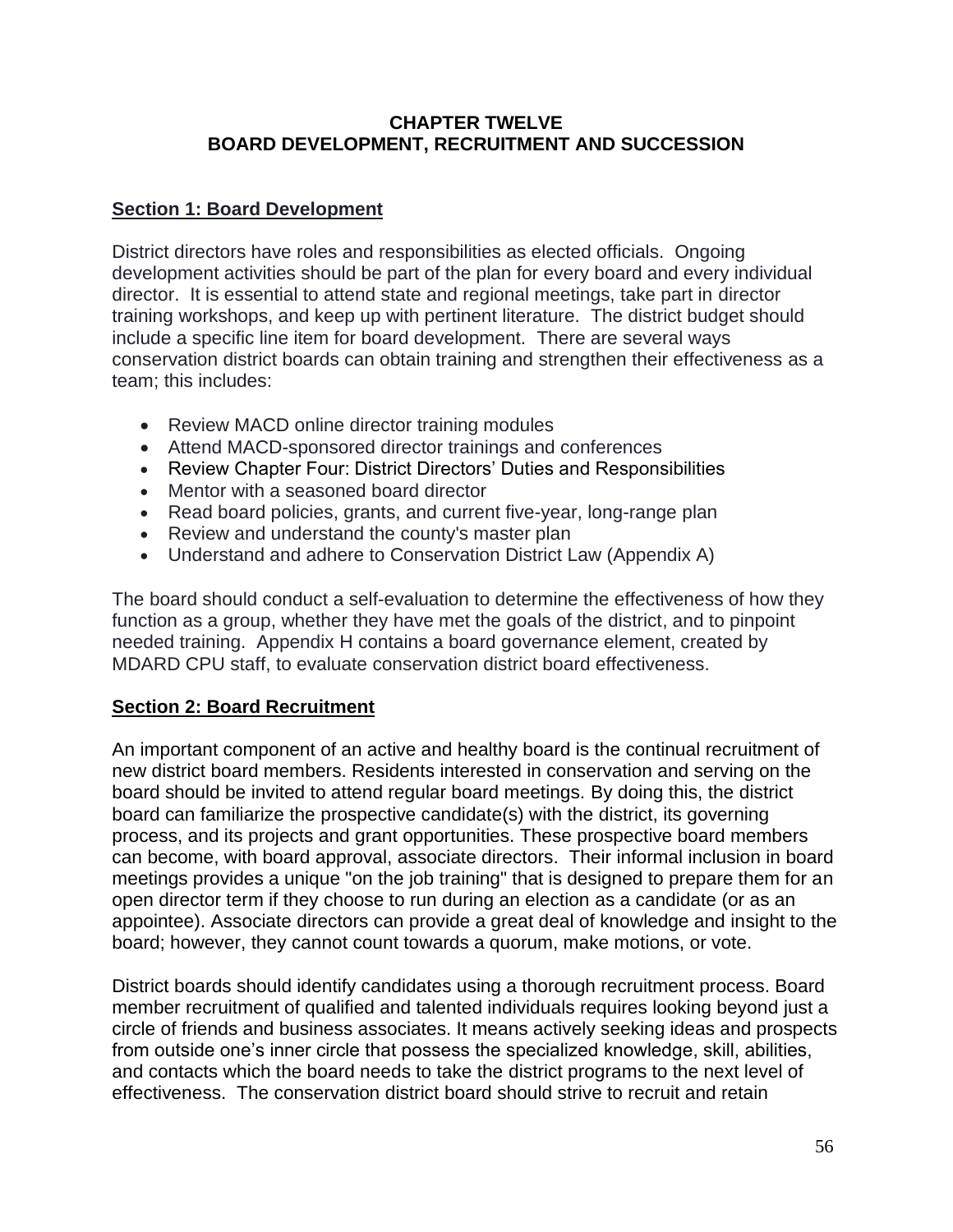candidates with diversified perspectives; a board should reflect the community it represents.

Before it begins recruiting district board members, the board should first identify what the human resources needs are of the district by following the guidelines below:

- List the major programs and activities of the district. This will help in identifying individuals in the community who have demonstrated - either in their personal lives and/or their careers - a similar interest in what the district wishes to achieve.
- Identify the strengths and weaknesses of the district. By understanding what the district excels at, and what areas the district could improve upon, directors will be better able to recognize individuals who possess the knowledge, skills, and experience to take on the leadership role of a director.
- Identify the programs and activities that the district would like to accomplish but due to lack of resources, human or other - has been unable to accomplish. By doing so, the board will gain a better understanding for which key community leaders are best suited to fill these voids through their influence and networking opportunities.
- List the skills, abilities, knowledge, and experience provided by each board member. This will provide a reference for what qualities future board members should possess and what unique qualifications would be necessary in developing greater board diversity.

District board members need to have strong conservation ethics, skills, and knowledge, management skills, and leadership abilities. Recruitment of potential board members begins with identifying the qualities needed and desired by the local community. District board members should be recruited based on identified qualities and qualifications, and not on the criteria of "who's available that we know". Some desirable qualities for district board members includes:

- Open mindedness
- Strong leadership skills
- Innovative
- Professional
- Understanding of conservation issues
- Good speaking/communication skills
- Always learning
- Fundraising abilities
- Personnel management
- Legislative knowledge
- Leadership network in the community
- Financial skills
- Willingly and enthusiastically devotes time to the district

Once a district has identified its resource needs and the director qualities it is looking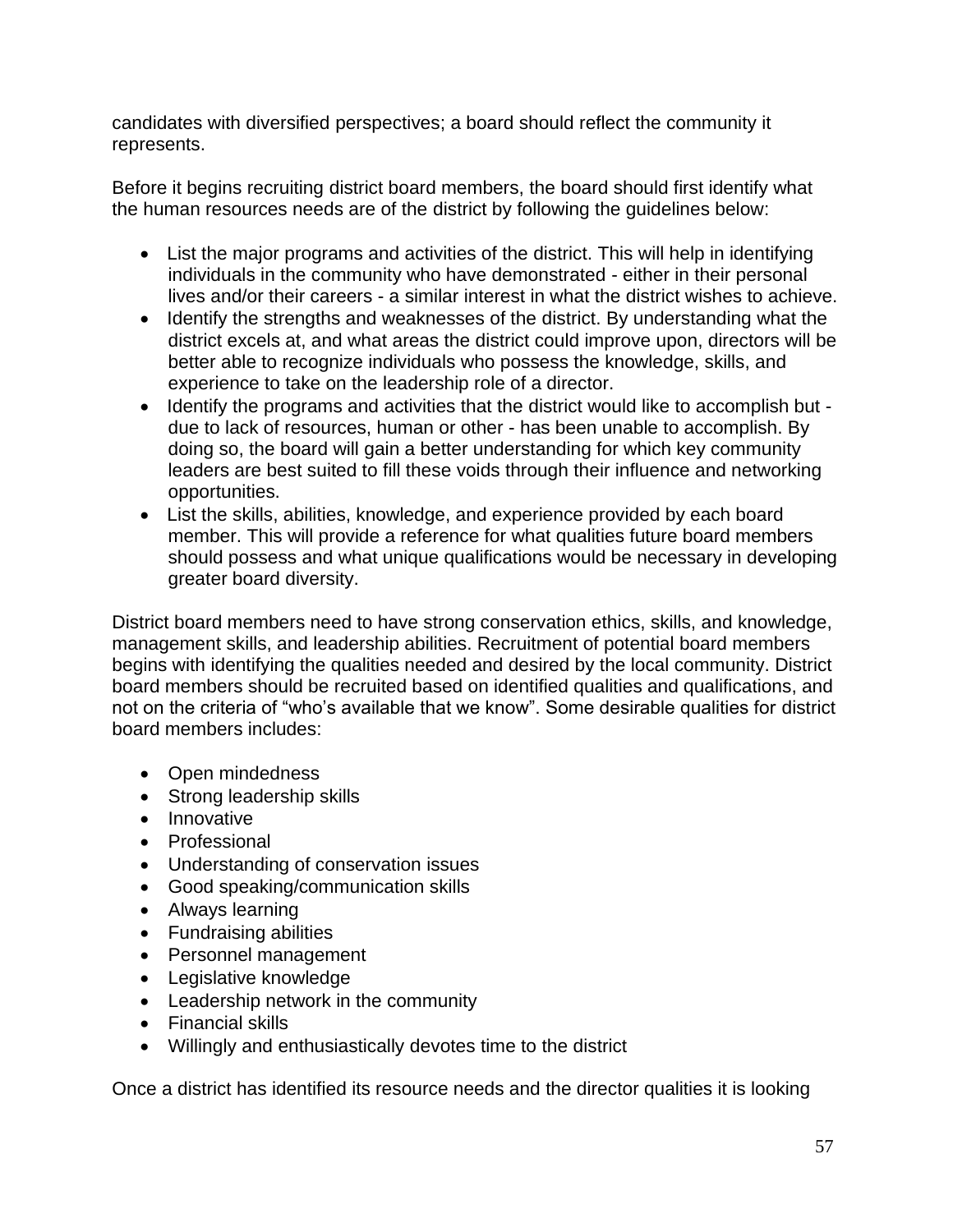for, it is time to develop a recruitment strategy. Whether the district has a resignation/retirement or an annual election, the following may be helpful recruiting efforts that districts should be prepared to share with interested candidates:

- District's mission and vision statements and primary goals and objectives
- Legal authority
- Major issues and accomplishments
- Major programs, activities, and funding sources
- Expectations and benefits of district board directors

When it comes to recruiting, there are many ways boards can locate interested candidates. This includes:

- Direct correspondence to potential candidates w/ an invitation to attend a board meeting(s)
- Public announcements: radio and television stations run free public service announcements for community organizations
- News releases or advertisements via newspaper, radio, television, and other media

Having associate board directors on the conservation district board brings additional support and knowledge to the team. It allows for smooth transitions, extra sets of hands, and more effective community engagement. Although they cannot vote during board motions, associate directors can offer a lot to the district, including sitting on committees. It's recommended that boards officially approve incoming associate directors and encourage them to be a part of the team.

# **Section 3: Director Onboarding**

When new directors, whether elected/appointed directors or associate directors, join the district team, they should be provided with an onboarding to efficiently and timely get them ready to fully engage with the board. New directors should be given a packet of introductory material that includes:

- MACD Conservation District Director Handbook
- Michigan Conservation District Operations Manual
- CD Law (Appendix A)
- District policies, grants, and planning documents

Directors should also be encouraged to attend the MACD director trainings, conduct onboarding with their MDARD Regional Coordinators, and mentor with a seasoned director.

# **Section 4: Director Succession**

After a district annual meeting and election, it is recommended that boards reorganize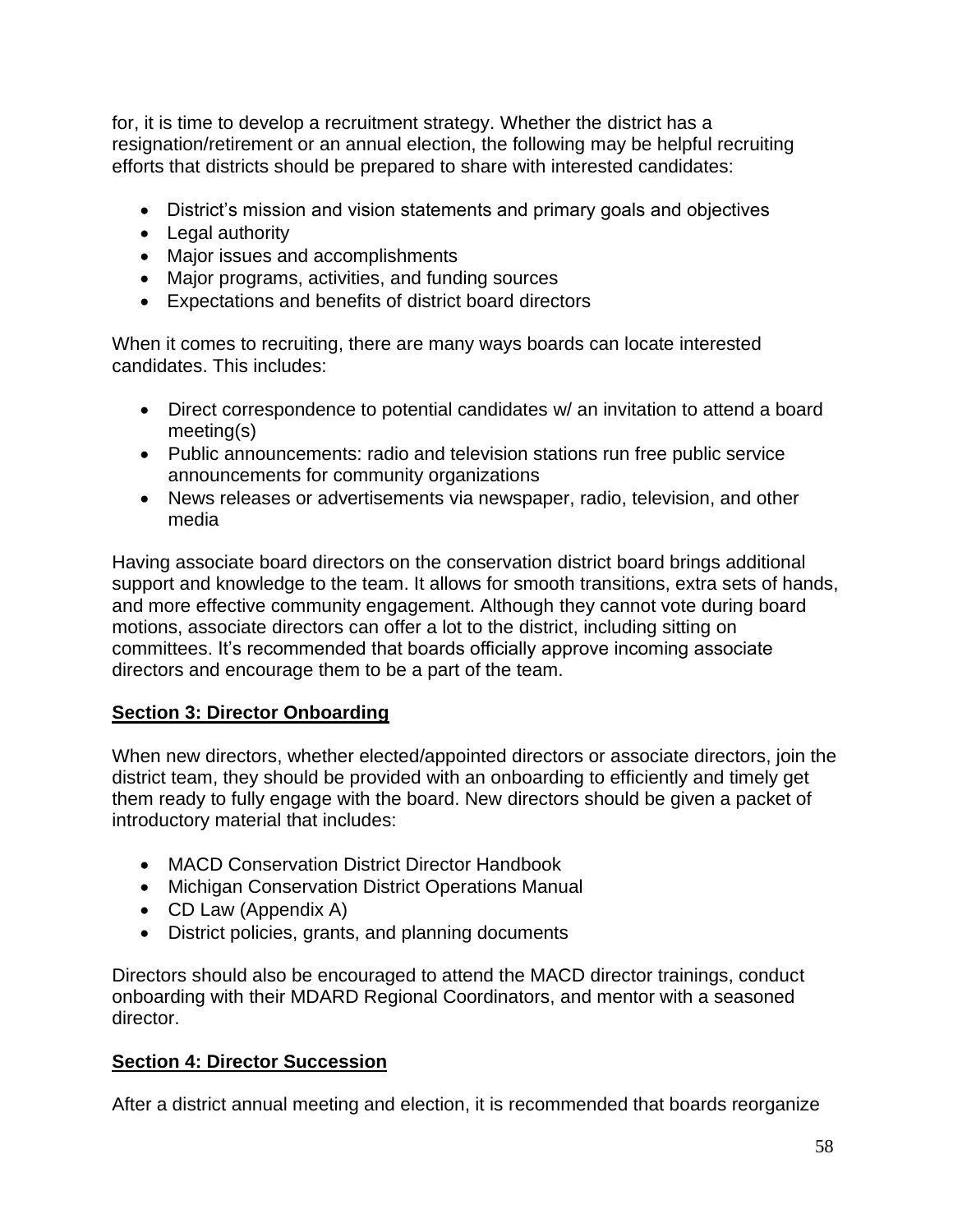their officer positions. Board chairs are discouraged from serving in the role for more than four successive years and boards are encouraged to rotate that and other positions even more frequently. This allows for preparation and smooth transitions of incoming chairs and other important board positions and their assigned duties. Districts should maintain an active and intentional recruitment strategy to ensure preparedness, diverse representation, and leadership succession.

#### **Section 4: Director Resignation**

The Common Law rule in Michigan is that a public officer's resignation is not effective until it has been accepted by the appointing authority. Acceptance can be either by formal acceptance at a board meeting or by appointment of a successor.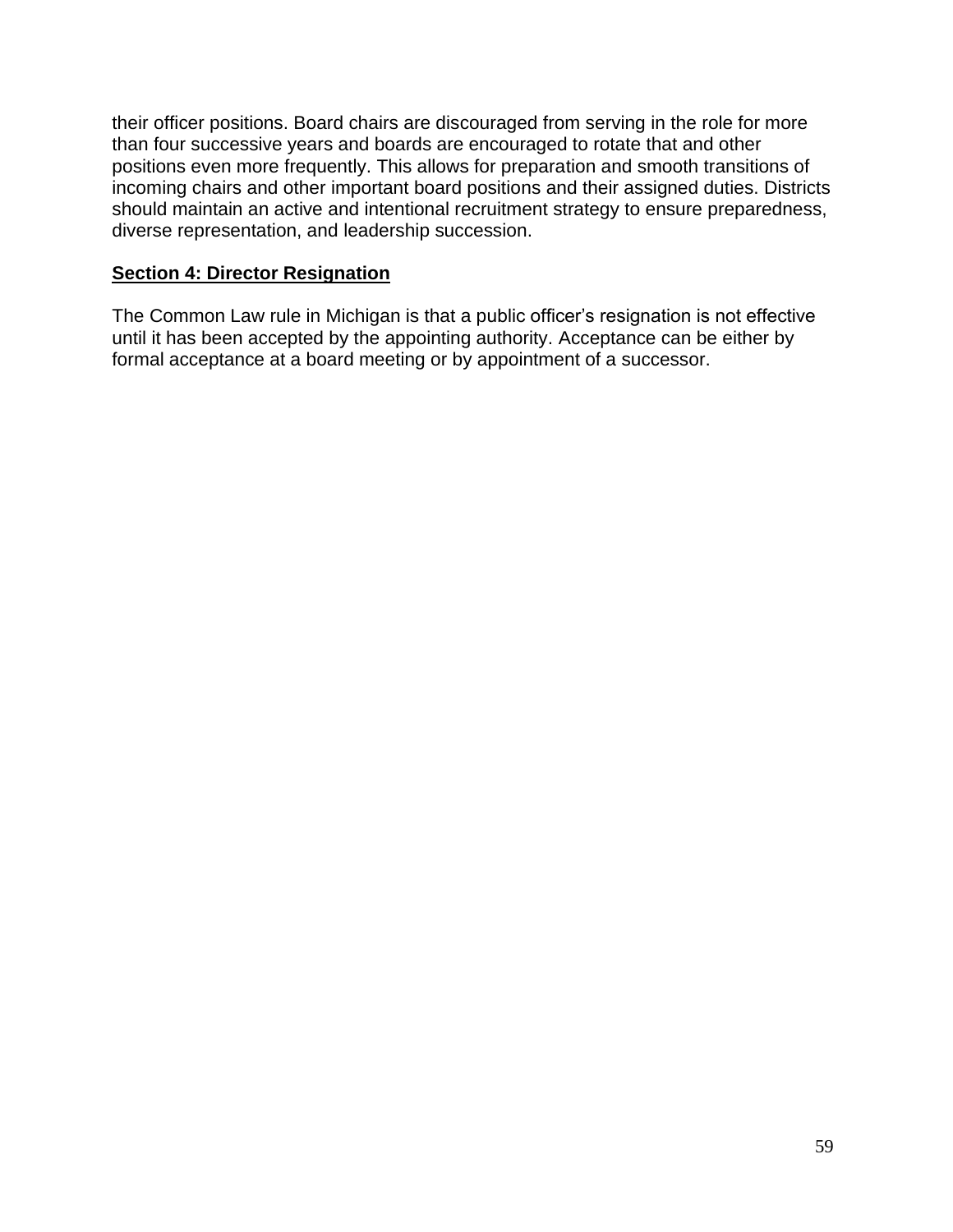### **CHAPTER THIRTEEN PERTINENT LAWS**

The following laws and requirements either directly or indirectly apply to conservation districts in Michigan. Because of the long, in depth language in these laws, this chapter only contains a brief overview; districts should research and understand the legal requirements in house and adhere to them, create policies, and be transparent in their practices.

### **Section 1. Conservation District Law (Public Act 463 of 1998), Sections 324.9301- 324.51306**

The legal authority and framework for conservation districts in Michigan comes from the NREPA (Public Act 451 of 1994, as amended), commonly known as "*Conservation District Law*", Part 324. This Act replaced the Soil Conservation District Act of 1937 and established the Michigan Department of Agriculture and Rural Development (MDARD) as having oversight of conservation districts in Michigan. These sections are listed in Appendix A; it is important for districts to adhere to this law.

### **Section 2. Freedom of Information Act (FOIA) (Public Act 442 of 1976), as amended, Sections 15.231-15.246**

State of Michigan Act to provide for public access to certain public records of public bodies; to permit certain fees; to prescribe the powers and duties of certain public officers and public bodies; to provide remedies and penalties; and to repeal certain acts and parts of acts.

- 15.233 Sec. 3(2) A freedom of information act coordinator shall keep a copy of all written requests for public records on file for no less than 1 year.
- 15.234 Sec. 4(4) A public body shall establish procedures and guidelines to implement this act and shall create a written public summary of the specific procedures and guidelines relevant to the general public regarding how to submit written requests to the public body and explaining how to understand a public body's written responses, deposit requirements, fee calculations, and avenues for challenge and appeal. The written public summary shall be written in a manner so as to be easily understood by the general public. If the public body directly or indirectly administers or maintains an official internet presence, it shall post and maintain the procedures and guidelines and its written public summary on its website.
- 15.235 Sec. 5(2) Unless otherwise agreed to in writing by the person making the request, a public body shall respond to a request for a public record within 5 business days after the public body receives the request by doing 1 of the following: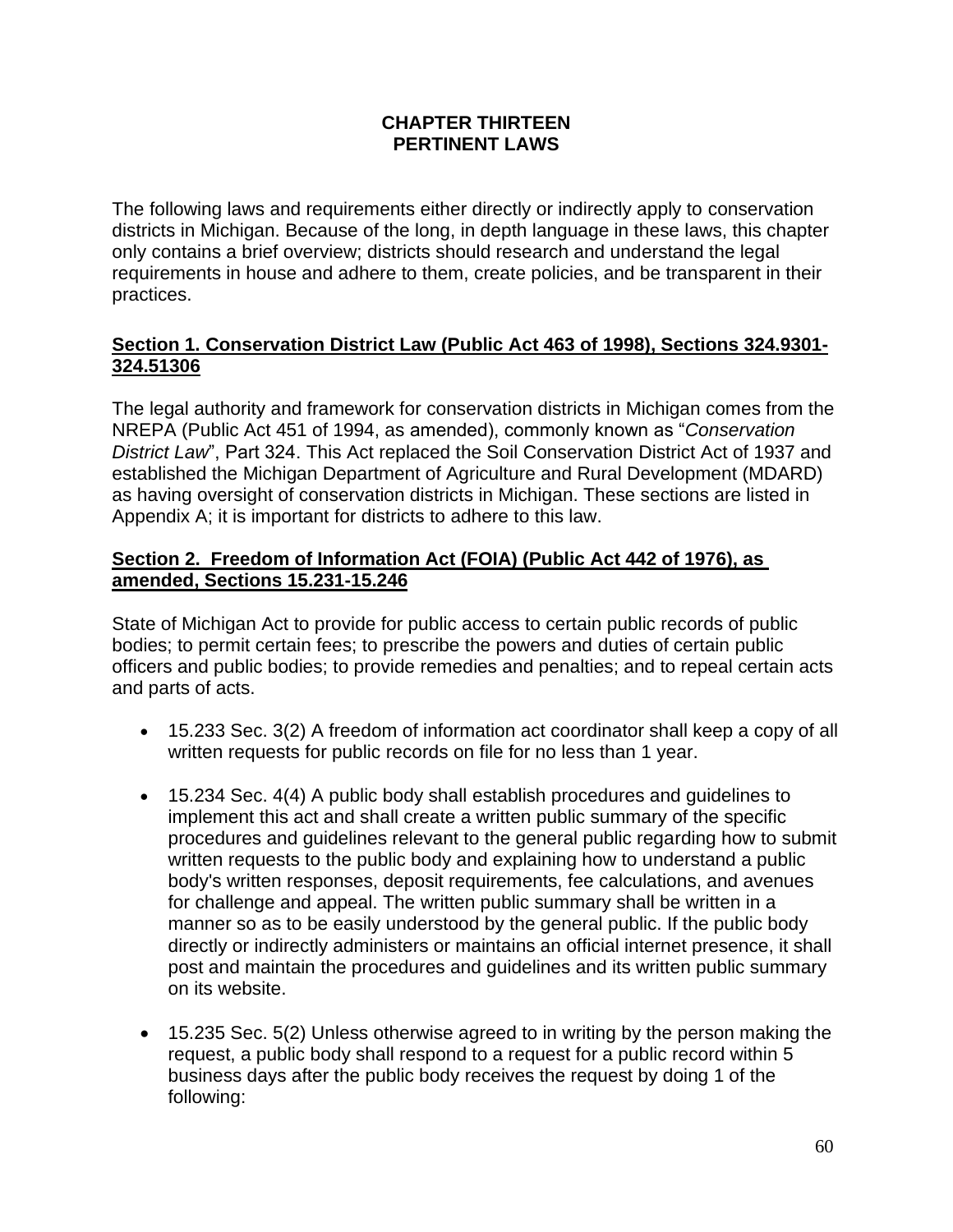- $\circ$  (a) Granting the request.
- $\circ$  (b) Issuing a written notice to the requesting person denying the request.
- $\circ$  (c) Granting the request in part and issuing a written notice to the requesting person denying the request in part.
- $\circ$  (d) Issuing a notice extending for not more than 10 business days the period during which the public body shall respond to the request. A public body shall not issue more than 1 notice of extension for a particular request.
- 15.236 Sec. 6(1) A public body that is a city, village, township, county, or state department, or under the control of a city, village, township, county, or state department, shall designate an individual as the public body's FOIA coordinator.

### Exemptions from FOIA

Section 15.243 Sec. 13 lists the disclosure exemptions from FOIA requests; the main one applicable to districts includes:

• (a) Information of a personal nature if public disclosure of the information would constitute a clearly unwarranted invasion of an individual's privacy.

#### **Section 3. Open Meetings Act (OMA) (Public Act 267 of 1976), as amended, Sections 15.261-15.272**

State of Michigan Act to require certain meetings of certain public bodies to be open to the public; to require notice and the keeping of minutes of meetings; to provide for enforcement; to provide for invalidation of governmental decisions under certain circumstances; to provide penalties; and to repeal certain acts and parts of acts. Understanding this law will be important for posting requirements, closed sessions, minutes, and more. More information can be found at [https://www.michigan.gov/documents/ag/OMA\\_handbook\\_287134\\_7.pdf.](https://www.michigan.gov/documents/ag/OMA_handbook_287134_7.pdf) A few important sections include:

- 15.263 Sec. 3(1) All meetings of a public body shall be open to the public and shall be held in a place available to the general public.
- 15.263 Sec. 3(2) All decisions of a public body shall be made at a meeting open to the public.
- 15.265 Sec. 5(1) A meeting of a public body shall not be held unless public notice is given as provided in this section by a person designated by the public body.
- 15.265 Sec. 5(2) For regular meetings of a public body, there shall be posted within **10 days** after the first meeting of the public body in each calendar or fiscal year a public notice stating the dates, times, and places of its regular meetings.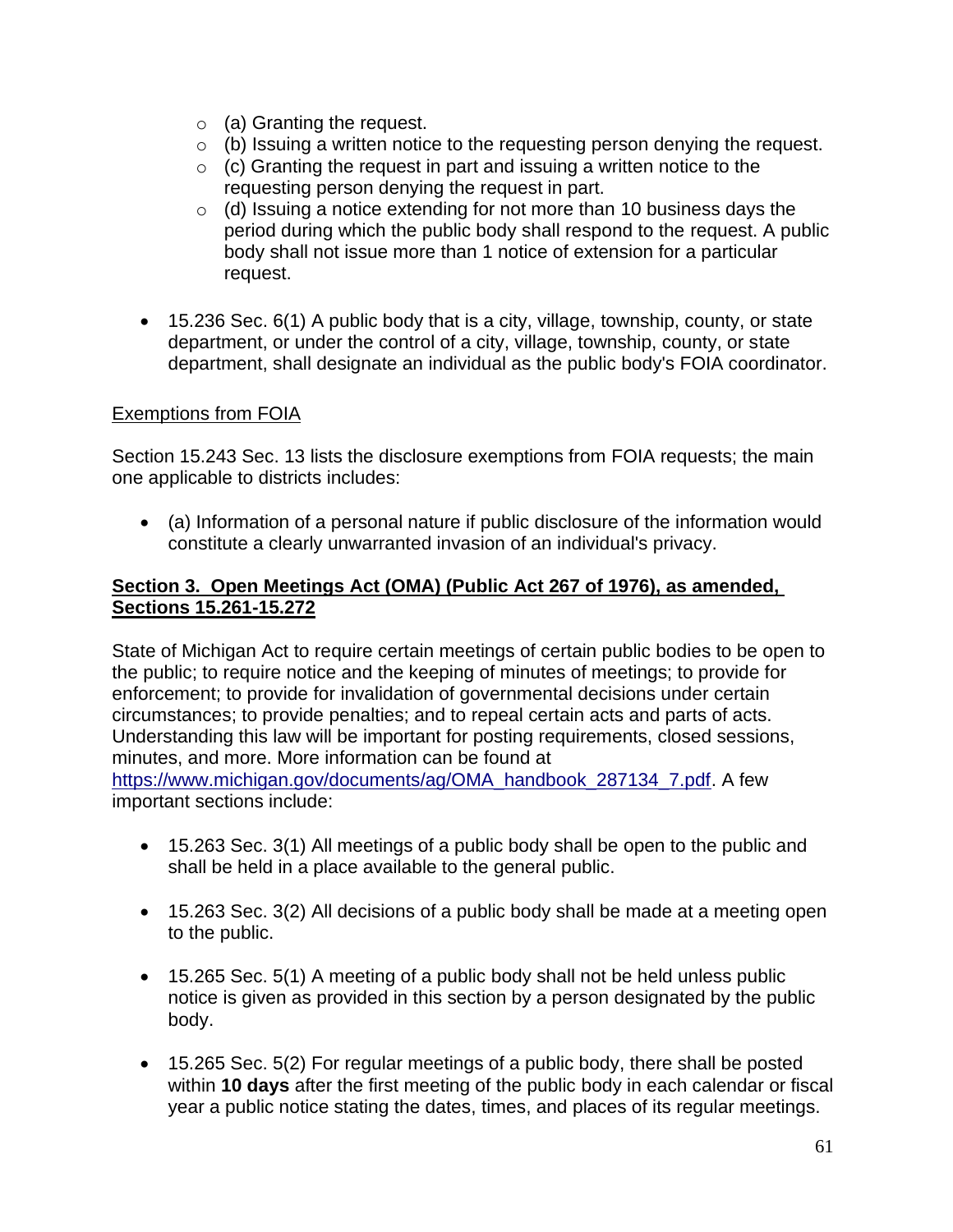- 15.265 Sec. 5(3) If there is a change in the schedule of regular meetings of a public body, there shall be posted within **3 days** after the meeting at which the change is made, a public notice stating the new dates, times, and places of its regular meetings.
- 15.265 Sec. 5(4) For a rescheduled regular or a special meeting of a public body, a public notice stating the date, time, and place of the meeting shall be posted at least **18 hours** before the meeting in a prominent and conspicuous place at both the public body's principal office and, if the public body directly or indirectly maintains an official internet presence that includes monthly or more frequent updates of public meeting agendas or minutes, on a portion of the website that is fully accessible to the public.
- 15.269 Sec. 9(1) Each public body shall keep minutes of each meeting showing the date, time, place, members present, members absent, any decisions made at a meeting open to the public, and the purpose or purposes for which a closed session is held. The minutes shall include all roll call votes taken at the meeting.
- 15.269 Sec. 9(3) A public body shall make proposed minutes available for public inspection within **8 business days** after the meeting to which the minutes refer. The public body shall make approved minutes available for public inspection within **5 business days** after the meeting at which the minutes are approved by the public body.

# **Section 4. Uniform Budgeting and Accounting Act (Public Act 2 of 1968), Sections 141.421-141.440**

State of Michigan Act to provide for the formulation and establishment of uniform charts of accounts and reports in local units of government; to define local units of government; to provide for the examination of the books and accounts of local units of government; to provide for annual financial reports from local units of government; to provide for the administration of this act; to prescribe the powers and duties of the state treasurer, the attorney general, the library of Michigan and depository libraries, and other officers and entities; to provide penalties for violation of certain requirements of this act; to provide for meeting the expenses authorized by this act; to provide a uniform budgeting system for local units; and to prohibit deficit spending by a local unit of government. A few important sections include:

• 141.421 Sec. 1(1) The state treasurer shall prescribe uniform charts of accounts for all local units of similar size, function, or service designed to fulfill the requirements of good accounting practices relating to general government. Such chart of accounts shall conform as nearly as practicable to the uniform standards as set forth by the governmental accounting standards board or by a successor organization that establishes national generally accepted accounting standards and is determined acceptable to the state treasurer. The official who by law or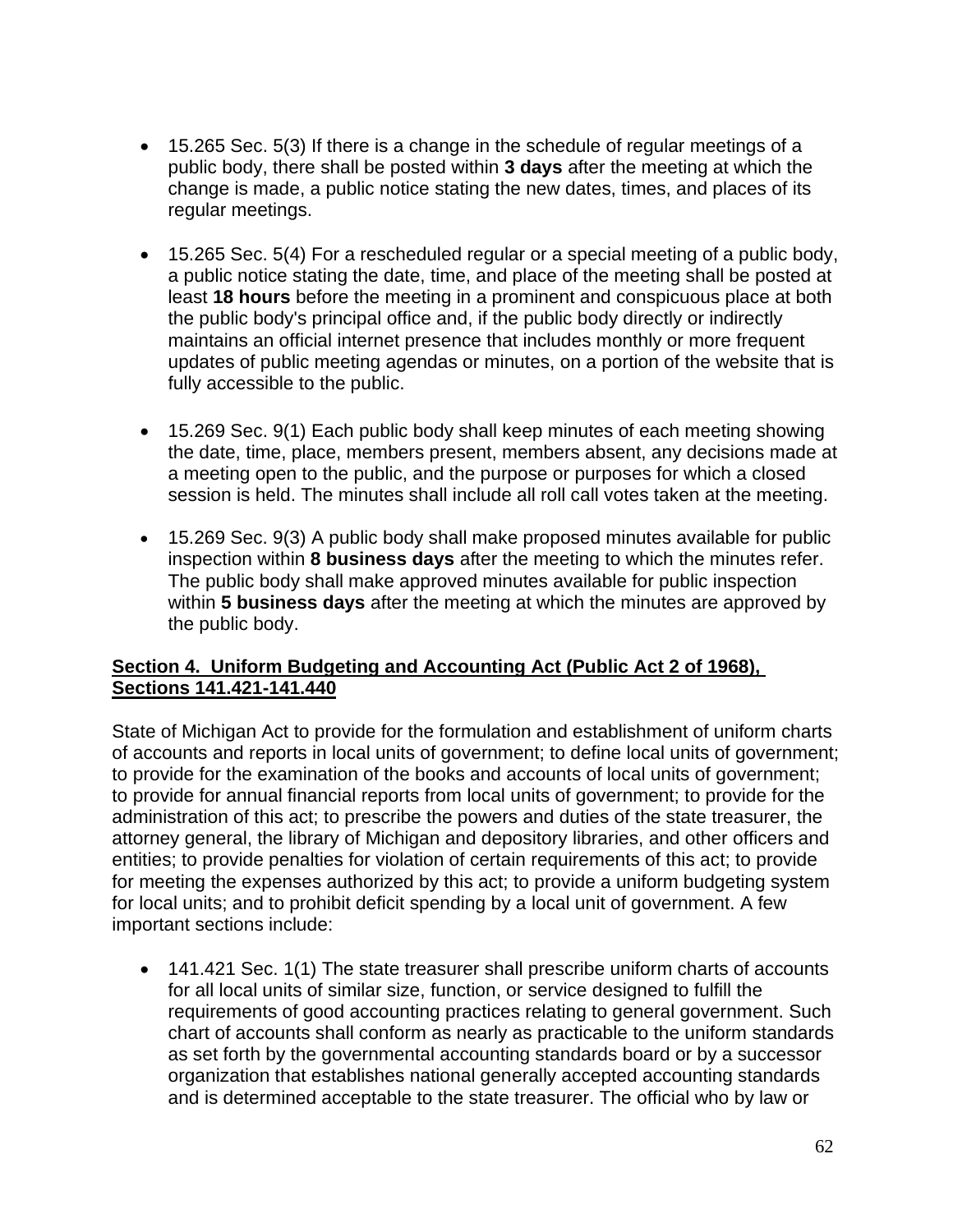charter is charged with the responsibility for the financial affairs of the local unit shall insure that the local unit accounts are maintained and kept in accordance with the chart of accounts.

- 141.425 Sec. 5(1) A local unit having a population of less than 4,000 shall obtain an audit of its financial records, accounts, and procedures not less frequently than biennially.
- 141.425 Sec. 5(2) A local unit having a population of 4,000 or more shall obtain an annual audit of its financial records, accounts, and procedures.
- 141.428 Sec. 8 Every audit report shall do all of the following: (a) State that the audit has been conducted in accordance with generally accepted auditing standards and with the standards prescribed by the state treasurer. See section 8 for further details.
- 141.436 Sec. 16(3) The general appropriations act shall set forth the amounts appropriated by the legislative body to defray the expenditures and meet the liabilities of the local unit for the ensuing fiscal year, and shall set forth a statement of estimated revenues, by source, in each fund for the ensuing fiscal year.
- 141.439 Sec. 19(1) A member of the legislative body, the chief administrative officer, an administrative officer, or an employee of a local unit shall not authorize or participate in the expenditure of funds except as authorized by a general appropriations act. An expenditure shall not be incurred except in pursuance of the authority and appropriations of the legislative body of the local unit.
- 141.439 Sec. 19(2) The legislative body in a general appropriations act may permit the chief administrative officer to execute transfers within limits stated in the act between appropriations without the prior approval of the legislative body.

The Uniform Budgeting and Accounting Act further details information on budget preparation, presentation, and content. Additionally, the Michigan Conservation District Uniform Accounting Procedure Manual, located on the MACD website, details the accounting procedures for districts.

# **Section 5. Other laws under NREPA (Public Act 451 of 1994), as amended**

Fertilizers, Part 85; Sec. 324.8512h:

- The fertilizer advisory committee is created within the department (MDARD). The committee shall be composed of the following members:
	- o (g) One member representing conservation districts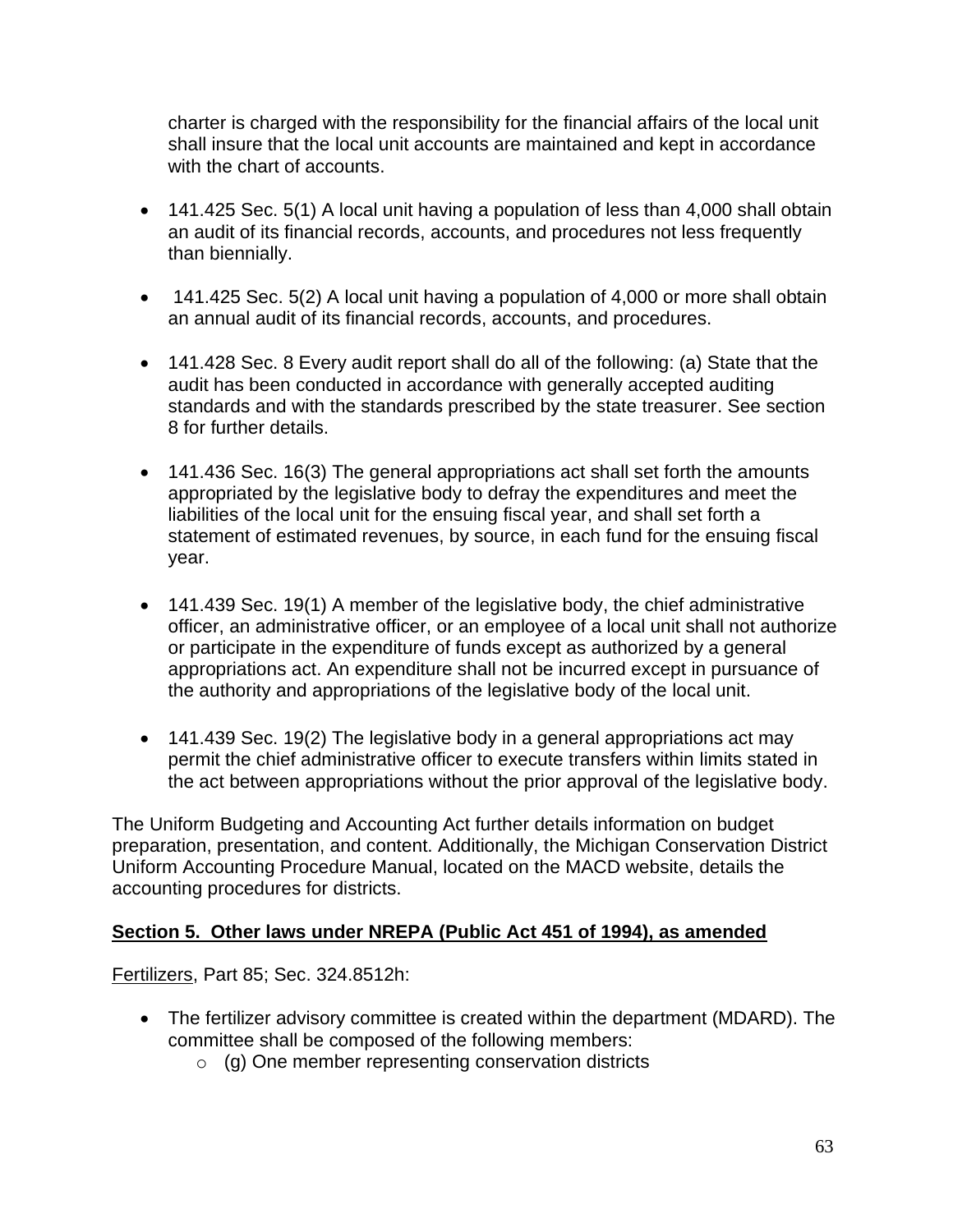Soil Erosion and Sedimentation Control, Part 91, as amended (formerly known as Public Act 347 of 1972): Provides for the control of soil erosion and protects adjacent properties and the waters of the state from sedimentation.

- Sec. 324.9109 Agreement between public agency or county or municipal enforcing agency and conservation district.
	- o Sec. 9109(1) An authorized public agency, county enforcing agency, or municipal enforcing agency may enter into an agreement with a conservation district for assistance and advice in overseeing and reviewing compliance with soil erosion and sedimentation control procedures and in reviewing existing or proposed earth changes, earth change plans, or site plans with regard to technical matters pertaining to soil erosion and sedimentation control. In addition to or in the absence of such agreements, conservation districts may perform periodic reviews and evaluations of the authorized public agency's, county enforcing agency's, or municipal enforcing agency's programs or procedures pursuant to standards and specifications developed in cooperation with the respective districts and as approved by the department. These reviews and evaluations shall be submitted to the department (EGLE) for appropriate action.
	- o Sec. 9109(2) A person engaged in agricultural practices may enter into an agreement with the appropriate conservation district to pursue agricultural practices in accordance with and subject to this part, the rules promulgated under this part, and any applicable local ordinance. If a person enters into an agreement with a conservation district, the conservation district shall notify the county enforcing agency or municipal enforcing agency or the department in writing of the agreement. Upon entering into the agreement under this subsection, a person is not subject to permits required under this part, but is required to develop project specific soil erosion and sedimentation control plans and is subject to the remedies provided for in this part for violations of this part.

Farmland and Open Space Preservation, Part 361 (Public Act 451 of 1994), as amended, (formerly known as Public Act 116 of 1974 or P.A. 116): The Farmland and Open Space Preservation Program (PA 116) preserves farmland from being developed for non-agricultural uses. Participating landowners are exempt from some special assessments and may also receive a Michigan income tax credit for property tax in excess of 3.5 percent of total household income.

• 324.36104, Sec. 36104(2) Upon receipt of the application, the local governing body shall notify the county planning commission or the regional planning commission and the soil conservation district agency. If the county has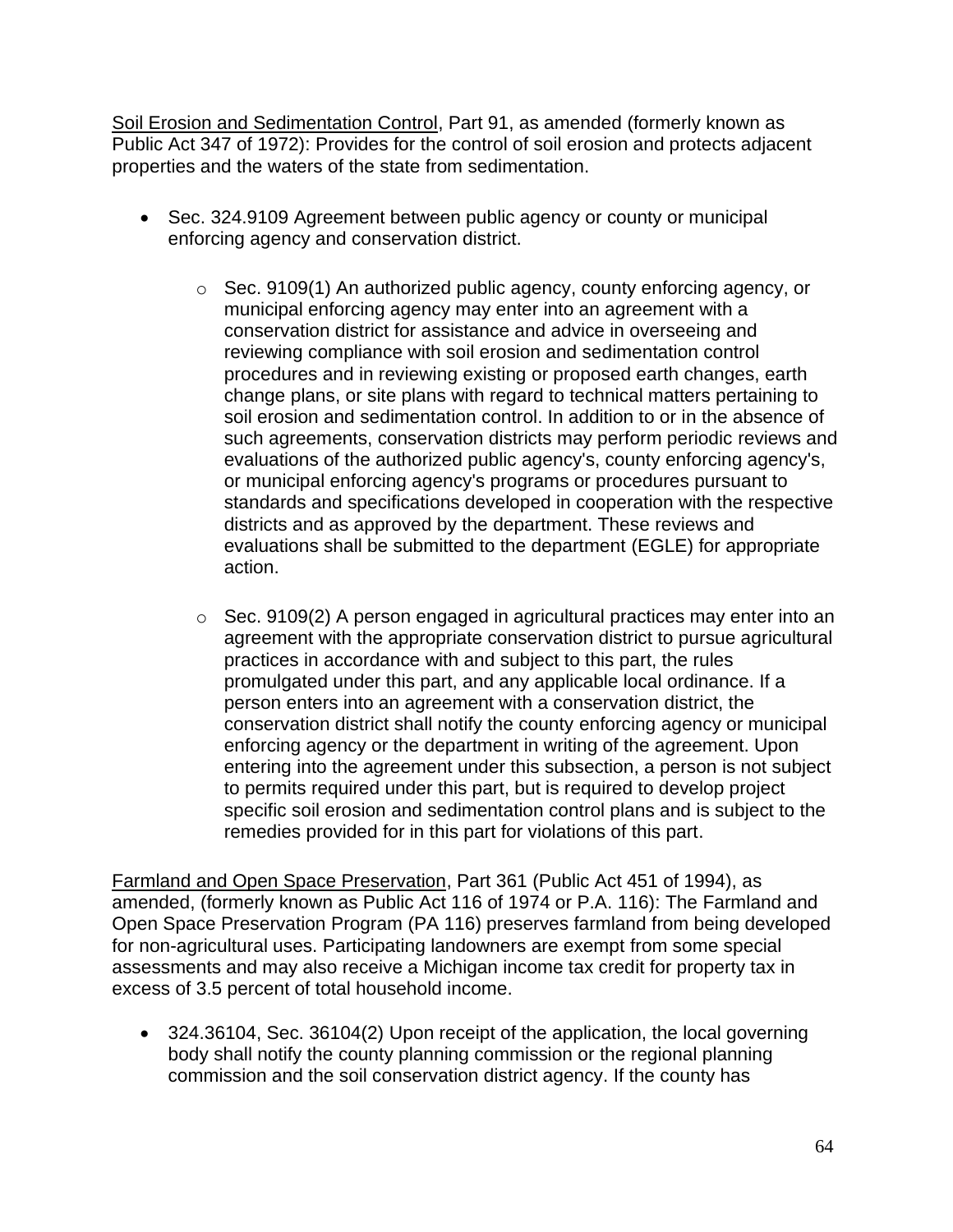jurisdiction, it shall also notify the township board of the township in which the land is situated.

• 324.36104, Sec. 36104(3) An agency or local governing body receiving notice has 30 days to review, comment, and make recommendations to the local governing body with which the application is filed. These reviewing agencies do not have an approval or rejection power over the application.

During an application review, a conservation district's most critical role is to confirm whether more than 51% of the land is in agricultural use; land that is less than 51% cannot be enrolled in the program. With 600+ new PA 116 applications each year, the MDARD Farmland and Open Space Preservation Program staff are unable to conduct site visits across the state and rely on districts to help determine program eligibility, rather than relying on aerial photographs.

### **Section 6. Qualified Forest Program, The General Property Tax Act (Public Act 206 of 1893)**

The purpose of the Qualified Forest Program (QFP) is to encourage landowners to actively manage their privately-owned forests for commercial harvest, wildlife habitat enhancement, and improvement of other non-forest resources. In exchange for managing their forests in a sustainable fashion, the landowner will receive an exemption from the local school operating millage.

• Sec. 7j $(2)$  If a property owner is interested in obtaining an exemption for qualified forest property under this section, the property owner may contact the local conservation district or the department (MDARD), and the local conservation district or the department shall advise the property owner on the exemption process. If requested by the property owner, the local conservation district or the department shall provide the property owner with a list of qualified foresters to prepare a forest management plan. The department shall maintain a list of qualified foresters throughout the state and shall make the list available to the conservation districts and to interested property owners. To claim an exemption under subsection (1), a property owner shall obtain a forest management plan from a qualified forester and submit a digital copy of that forest management plan, an application for exemption as qualified forest property, and a fee of \$50.00 to the department on a form created by the department by September 1 prior to the tax year in which the exemption is requested. Before submitting the application to the department, the property owner is encouraged to consult with the local conservation district to review the obligations of the qualified forest program and the obligations of the property owner's forest management plan. A forest management plan is not subject to the freedom of information act, 1976 PA 442, MCL 15.231 to 15.246. The department shall forward a copy of the application to the local conservation district for review and to the local tax collecting unit for notification of the application.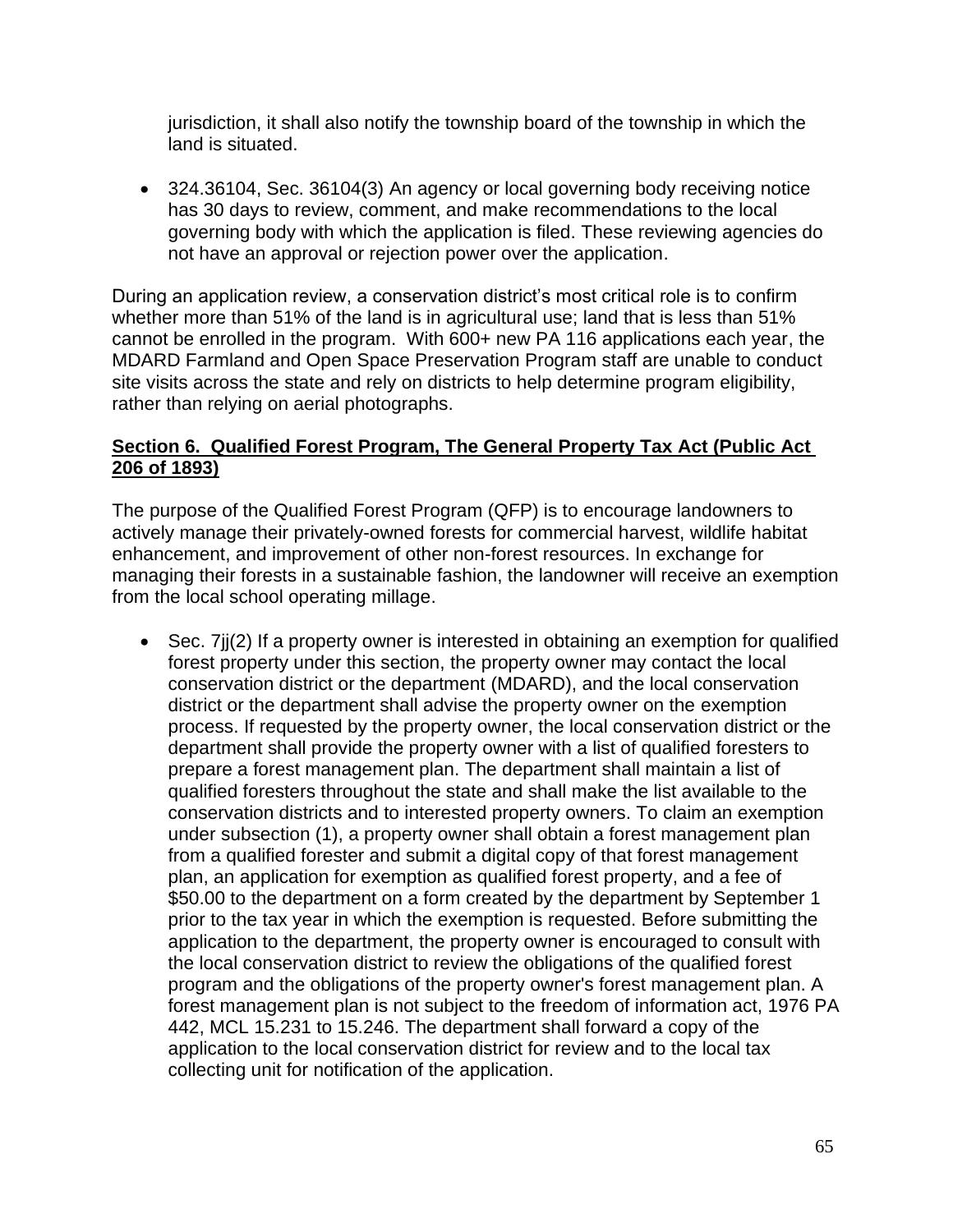- Sec. 7 if (3) A conservation district shall review the application to determine if the applied-for property meets the minimum requirements set forth in subsection (17)(k) for enrolling into the qualified forest program. A conservation district shall respond within 45 days after the date of its receipt of the application indicating whether the property in the application is eligible for enrollment. If the conservation district does not respond within 45 days after its receipt of the application, the property shall be considered eligible for the exemption under this section.
- Sec. 7j (4) The department shall review the application, comments from the conservation district, and the forest management plan to determine if the property is eligible for the exemption under this section.

# **Section 7. Michigan Employment Laws**

Elliott-Larsen Civil Rights Act (Public Act 220 of 1964 and 453 of 1976), as amended: State of Michigan Act to define civil rights; to prohibit discriminatory practices, policies, and customs in the exercise of those rights based upon religion, race, color, national origin, age, sex, height, weight, familial status, or marital status; to preserve the confidentiality of records regarding arrest, detention, or other disposition in which a conviction does not result; to prescribe the powers and duties of the civil rights commission and the department of civil rights; to provide remedies and penalties; to provide for fees; and to repeal certain acts and parts of acts.

Improved Workforce Opportunity Act (Public Act 337 of 2018): State of Michigan Act to fix minimum wages for employees within this state; prohibit wage discrimination; provide for a wage deviation board; provide for the administration and enforcement of the act; prescribe penalties for the violation of the act; and supersede certain acts and parts of acts including 2014 PA 138 (see Chapter 10, Section 4).

Paid Medical Leave Act (Public Act 338 of 2018, as amended by PA 369 of 2018): State of Michigan Act to require certain employers to provide certain employees with paid medical leave for personal or family health needs, as well as purposes related to domestic violence and sexual assault; to specify the conditions for accruing and using paid medical leave; to prescribe powers and duties of certain state departments, agencies, and officers; and to provide remedies and sanctions.

Persons with Disabilities Civil Rights Act (Public Act 220 of 1976): The Persons with Disabilities Civil Rights Act is a State of Michigan Act to define the civil rights of persons with disabilities; to prohibit discriminatory practices, policies, and customs in the exercise of those rights; to prescribe penalties and to provide remedies; and to provide for the promulgation of rules.

# **Section 8. Federal Employment Laws**

American's with Disabilities Act (ADA): The US Department of Labor's [ADA](https://www.ada.gov/) prohibits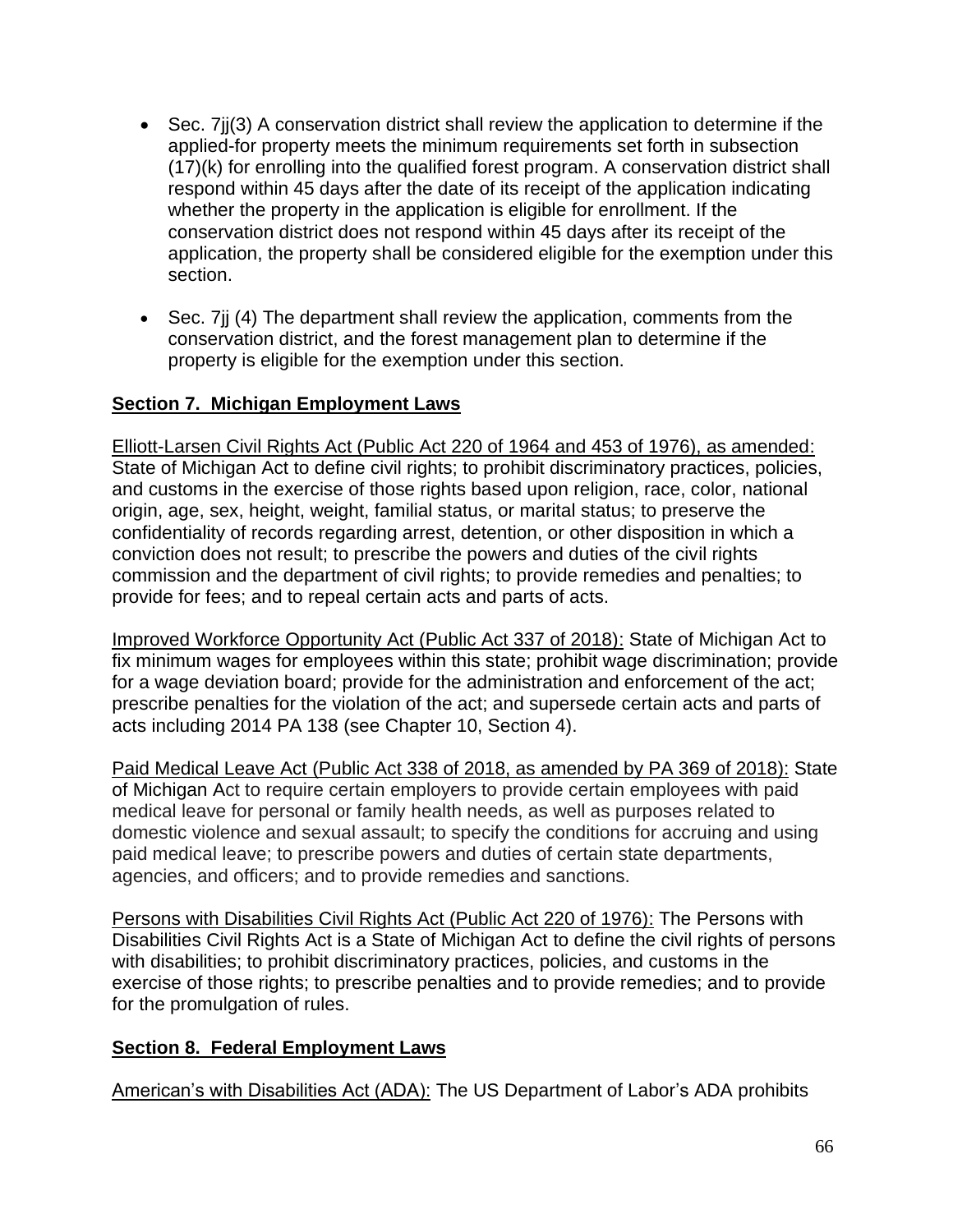discrimination against people with disabilities in several areas, including employment, transportation, public accommodations, communications and access to state and local government' programs and services.

Fair Labor Standard Act of 1938, as amended: The US Department of Labor's Fair Labor Standard Act (FLSA) provides for the establishment of fair labor standards in employments in and affecting interstate commerce, and for other purposes. This Act establishes minimum wage, overtime pay eligibility, recordkeeping, and child labor standards affecting full-time and part-time workers in the private sector and in federal, state, and local governments.

- Employees are entitled to the current federal minimum wage or the State of Michigan's minimum wage, whichever is higher.
- Overtime-eligible employees must be compensated with overtime pay or compensatory time for all hours worked over 40 in a single workweek, at a rate of 1.5/hour worked.
- Employers must display an official poster outlining the requirements of the FLSA (see below). Employers must also keep employee time and pay records.
- These provisions are designed to protect the educational opportunities of minors and prohibit their employment in jobs and under conditions detrimental to their health or well-being.

Employers must display an official poster outlining the provisions of the Act, available at no cost from local offices of the Wage and Hour Division and toll-free, by calling 1-866- 4USWage (1-866-487-9243). This poster is also available electronically for downloading and printing at [https://www.dol.gov/agencies/whd/posters.](https://www.dol.gov/agencies/whd/posters)

Family Medical Leave Act (FMLA) (Part 825 of 1993): The FMLA is a federal law that provides eligible employees of covered employers with unpaid, job-protected leave for specified family and medical reasons. Eligible employees must meet both the following requirements by the date of the FMLA request:

- Has been employed for at least 12 months
- Has been employed for at least 1,250 hours

Eligible employees may take up to 12 work weeks of leave in a 12-month period for one or more of the following reasons:

- The birth of a son or daughter or placement of a son or daughter with the employee for adoption or foster care, and to bond with the newborn or newly placed child.
- To care for a spouse, son, daughter, or parent who has a serious health condition, including incapacity due to pregnancy and for prenatal medical care.
- For a serious health condition that makes the employee unable to perform the essential functions of his or her job, including incapacity due to pregnancy and for prenatal medical care.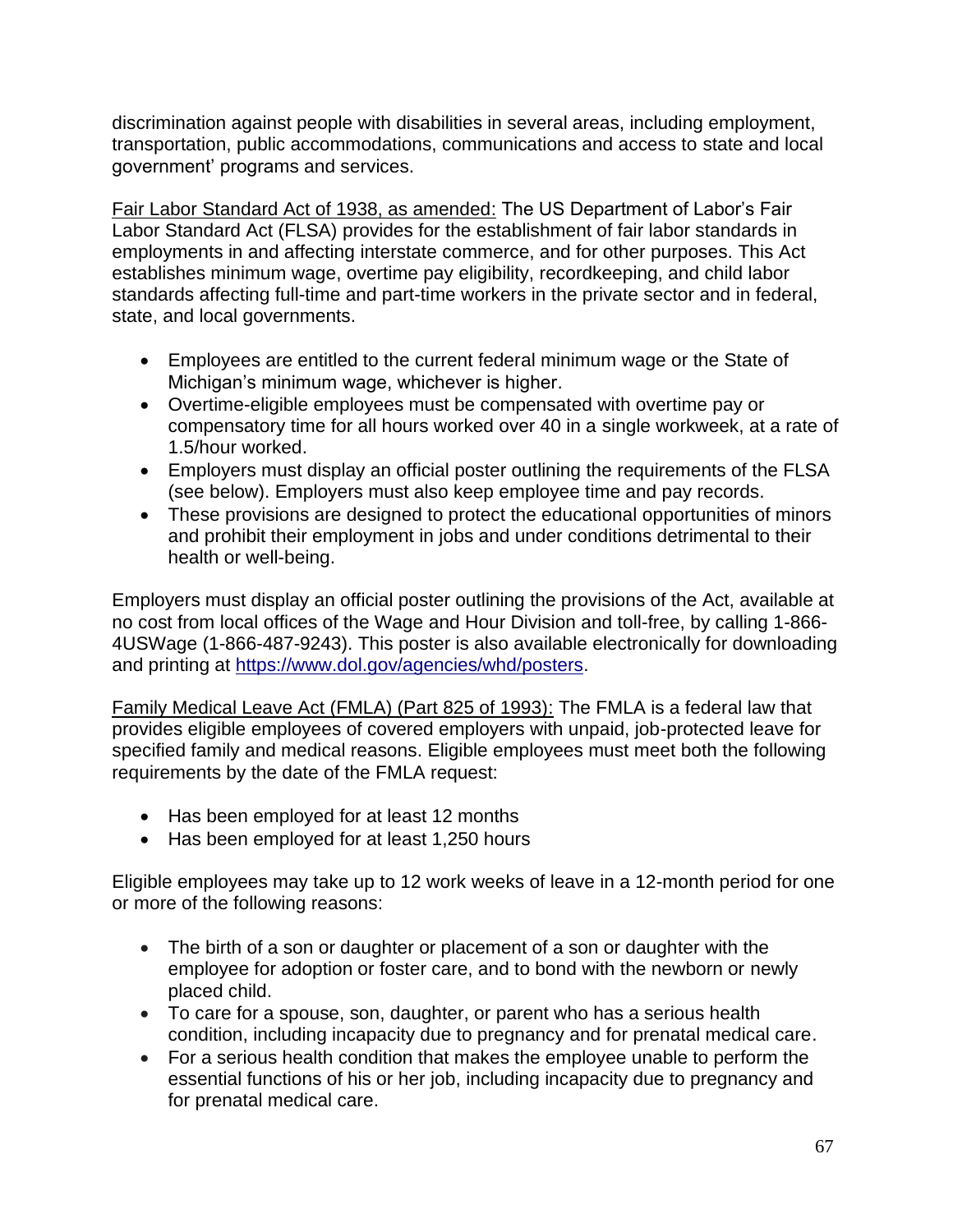• For any qualifying exigency arising out of the fact that a spouse, son, daughter, or parent is a military member on covered active duty or call to covered active duty status.

However, 825.108(d) states: All public agencies are covered by the FMLA regardless of the number of employees; they are not subject to the coverage threshold of 50 employees carried on the payroll each day for 20 or more weeks in a year. However, employees of public agencies must meet all of the requirements of eligibility, including the requirement that the employer (e.g., conservation district) employ 50 employees at the worksite or within 75 miles.

Although confusing, the basic take-home is that districts must adhere to the FMLA, but employees must also be eligible and, in the case of Michigan conservation districts, none are as no districts currently employ 50 employees. This does not mean districts *cannot* provide the FMLA benefits to their staff.

For more information about the FMLA or to download the FMLA poster, visit the Department of Labor's website at<https://www.dol.gov/agencies/whd/fmla> or call 1-866- 4US-WAGE (1-866-487-9243). Or check out the employer's guide at [https://www.dol.gov/sites/dolgov/files/WHD/legacy/files/employerguide.pdf](https://gcc01.safelinks.protection.outlook.com/?url=https%3A%2F%2Fwww.dol.gov%2Fsites%2Fdolgov%2Ffiles%2FWHD%2Flegacy%2Ffiles%2Femployerguide.pdf&data=02%7C01%7Cguthr%40michigan.gov%7C98a91b0545364d914dd708d783ec14ce%7Cd5fb7087377742ad966a892ef47225d1%7C0%7C1%7C637122922293682633&sdata=jy3DRaLmPHXtp%2FjAadkRTYCPHL8ZG%2B8OZdRbC9CjHJk%3D&reserved=0)

### **Section 9. Other Michigan Laws**

Credit Card Transactions (Public Act 266 of 1995): State of Michigan Act to authorize and regulate credit card transactions involving local units of government, including the use of credit cards by officers and employees of local units of government; and to provide for powers and duties of certain state and local agencies, officers, and employees.

- 129.243 Sec. 3. A local unit shall not be a party to a credit card arrangement unless the governing body of the local unit has adopted by resolution a written policy.
- 129.244 Sec. 4. (1) The total combined authorized credit limit of all credit cards issued by a local unit shall not exceed 5% of the total budget of the local unit for the current fiscal year.

Investments of Surplus Funds of Political Subdivisions (Public Act 20 of 1943, as amended by PA 196 of 1997): State of Michigan Act relative to the investment of funds of public corporations of the state; and to validate certain investments.

- 129.91 Sec. 1 (1). Except as provided in Section 5, the governing body by resolution may authorize its investment officer to invest the funds of the public corporation in one or more of the following:
	- o (a) Bonds, securities, and other obligations of the United States or an agency or instrumentality of the United States.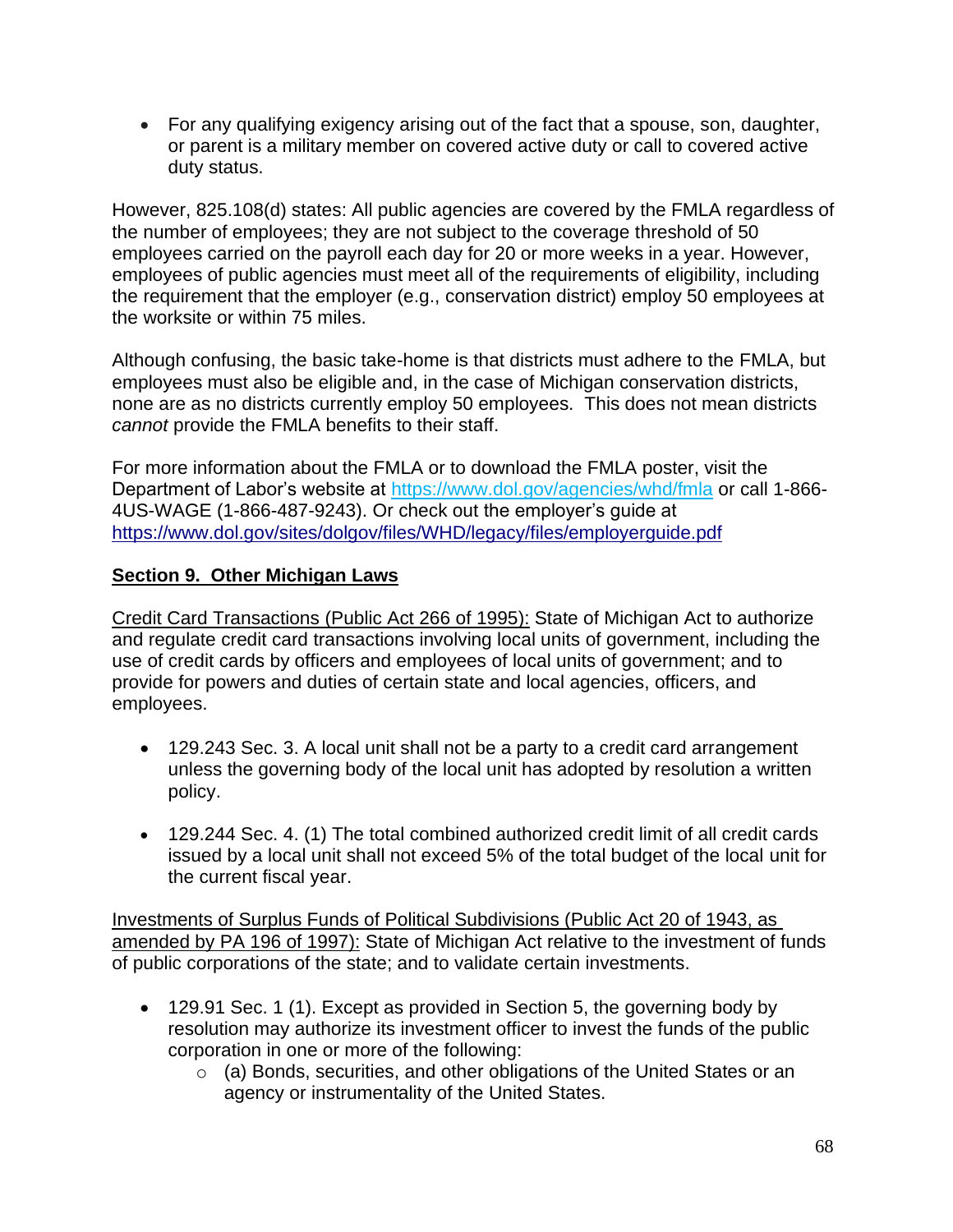- o (b) Certificates of deposit, savings accounts, deposit accounts, or depository receipts of a financial institution, but only if the financial institution complies with subsection (2).
- $\circ$  See the Act for other uncommon investments in (c)-(j).
- 129.91 Sec. 1 (2). A public corporation that invests its funds under subsection (1) shall not deposit or invest the funds in a financial institution that is not eligible to be a depository of funds belonging to the state under a law or rule of this state or the United States.
- 129.95 Sec. 5 (1) Not more than 180 days after the end of a public corporation's first fiscal year that ends after the effective date of the amendatory act that repealed section 2, a governing body, in conjunction with the investment officer, shall adopt an investment policy that, at a minimum, includes all of the following:
	- $\circ$  (a) A statement of the purpose, scope, and objectives of the policy, including safety, diversification, liquidity, and return on investment.
	- $\circ$  (b) A delegation of authority to make investments.
	- $\circ$  (c) A list of authorized investment instruments. If the policy authorizes an investment in mutual funds, it shall indicate whether the authorization is limited to securities whose intention is to maintain a net asset value of \$1.00 per share or also includes securities whose net asset value per share may fluctuate on a periodic basis.
	- $\circ$  (d) A statement concerning safekeeping, custody, and prudence.

County Boards of Commissioners (Public Act 156 of 1851), as amended: State of Michigan Act to define the powers and duties of the county boards of commissioners of the several counties, and to confer upon them certain local, administrative and legislative powers; and to prescribe penalties for the violation of the provisions of the act.

- Sec. 46.22 (1) As provided in this section, a county may levy a tax and remit the proceeds of that tax to a conservation district.
- Sec. 46.22 (2) A county described in subsection (1), by resolution of the county board of commissioners, may place on the ballot at a regular or primary election in even numbered years the question to levy upon all taxable property in the county a tax of not more than 1 mill for not more than 20 years and to remit the proceeds of that tax to a conservation district established in that county. If a millage is approved under this subsection, the county shall remit the proceeds of that tax to the conservation district.
- Sec. 46.22 (3) If a conservation district is established in more than 1 county and the counties in which it is established approve different millage rates as provided in this section, the lowest millage rate approved shall be the millage rate levied in each county.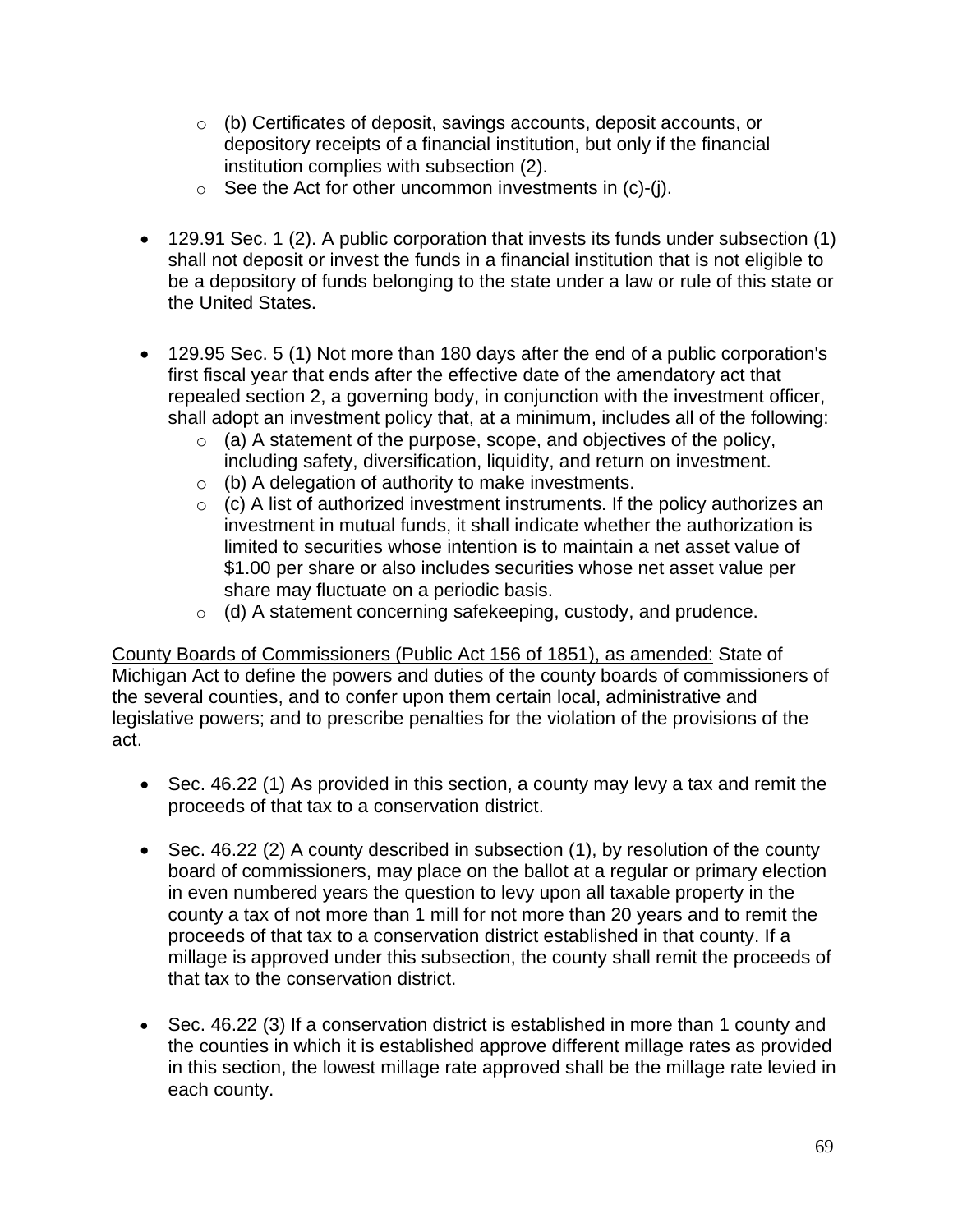Budget Hearings of Local Governments Act (Public Act 43 of 1963): State of Michigan Act to provide for public hearings on budgets of local units of government.

- 141.412 Sec. 2 A local unit shall hold a public hearing on its proposed budget. The local unit shall give notice of the hearing by publication in a newspaper of general circulation within the local unit at least **6 days** before the hearing. The notice shall include the time and place of the hearing and shall state the place where a copy of the budget is available for public inspection.
- 141.413 Sec. 3 Each local unit shall hold such public hearing prior to final adoption of its budget.

Right to Forest Act (Public Act 676 of 2002): State of Michigan Act to provide for circumstances under which certain forestry operations shall not be found to be a public or private nuisance; to provide for certain forestry management practices; to provide for certain powers and duties for certain state agencies and departments; and to provide remedies.

Michigan Right to Farm Act (Public Act 93 of 1981): State of Michigan Act to define certain farm uses, operations, practices, and products; to provide certain disclosures; to provide for circumstances under which a farm shall not be found to be a public or private nuisance; to provide for certain powers and duties for certain state agencies and departments; and to provide for certain remedies for certain persons.

The MDARD Right to Farm (RTF) program responds to nuisance complaints involving farms and will assess a farm operation at a farmer's request. RTF is a voluntary program, but compliance provides farmers with protection from civil lawsuits. RTF program staff will evaluate farm activities to decide whether a farm is following the Generally Accepted Agricultural and Management Practices (GAAMPs).

The Insect Pest and Plant Disease Act (Public Act 189 of 1931): State of Michigan Act to regulate the sale and distribution of nursery stock, plants, and plant products; to prevent the introduction into and the dissemination within this state of insect pests and plant diseases; to provide for the destruction and control of insect pests and plant diseases; to provide for the destruction or treatment of certain plants or plant products; to provide for the licensure and inspection of certain persons and activities under certain circumstances; to impose certain powers and duties on the director of agriculture; to create certain restricted funds for certain department activities and to allow allocation of those funds throughout the department; to provide for the promulgation of rules; to prescribe penalties and civil sanctions; and to provide remedies.

## Nursery Grower / Dealer Licenses and Inspections

Nursery growers who grow, cultivate (actively increase in size, quantity, or quality,) or overwinter winter-hardy nursery stock for future sale on at least ¼ acre of outdoor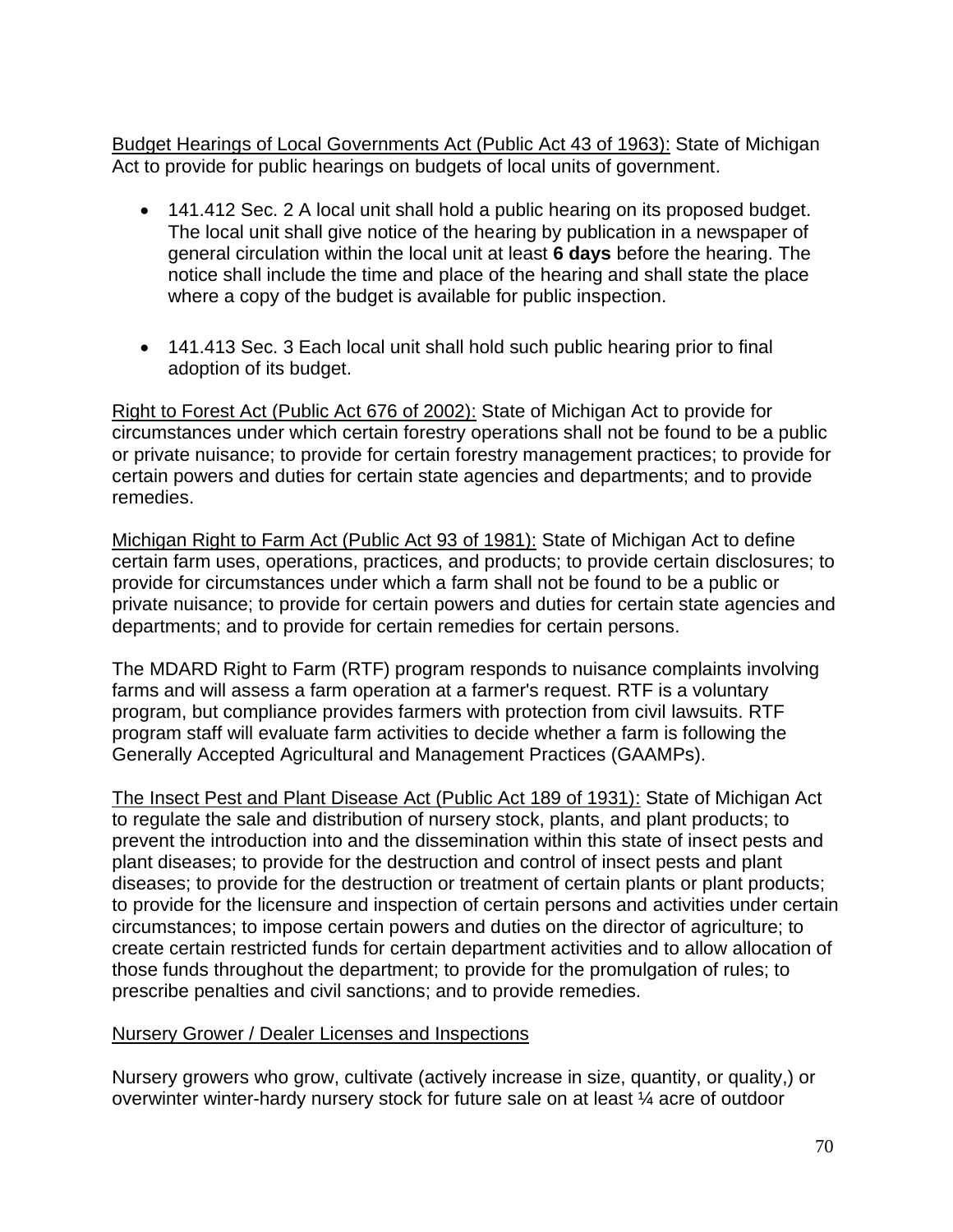growing area or 200 sq. ft. of greenhouse/hoophouse space must pay an annual fee of \$100. Small-scale nursery growers (production is limited to <¼ acre of outdoor growing area or 200 sq. ft. of greenhouse/hoophouse space must pay an annual fee of \$40.

Nursery dealers (including conservation districts) who buy and resell winter-hardy nursery stock, any portion of which is not Michigan-grown, must pay an annual fee of \$100. Nursery dealers who buy and resell winter-hardy nursery stock that is 100% Michigan-grown must pay an annual fee of \$35. MDARD Pesticide and Plant Pest Management (PPPM) staff mail annual fee notices to districts. It is the district's responsibility to prove to MDARD PPPM that 100% of their plant stock is Michigangrown to receive the reduced fee.

Additionally, fees for inspection of plants and plant products are authorized by Michigan's Insect Pest and Plant Disease Act, Public Act 189 of 1931. Fees for nursery grower inspections include \$56 for the first acre and \$34 for each subsequent acre (yearly inspection). Fees for nursery dealer inspections include \$62 per hour of inspection time (inspection time includes time spent in preparation for the inspection, examining plants or plant products, setting up and taking down equipment, writing inspection documents, and discussing the inspection with the business; up to every other year inspections).

For more information on nursery grower, nursery dealer, and special inspections contact:

Andria McCubbin-Green, Acting Nursery Specialist Michigan Department of Agriculture and Rural Development P.O. Box 30017, Lansing, MI 48909 mccubbingreena@michigan.gov 517-599-5748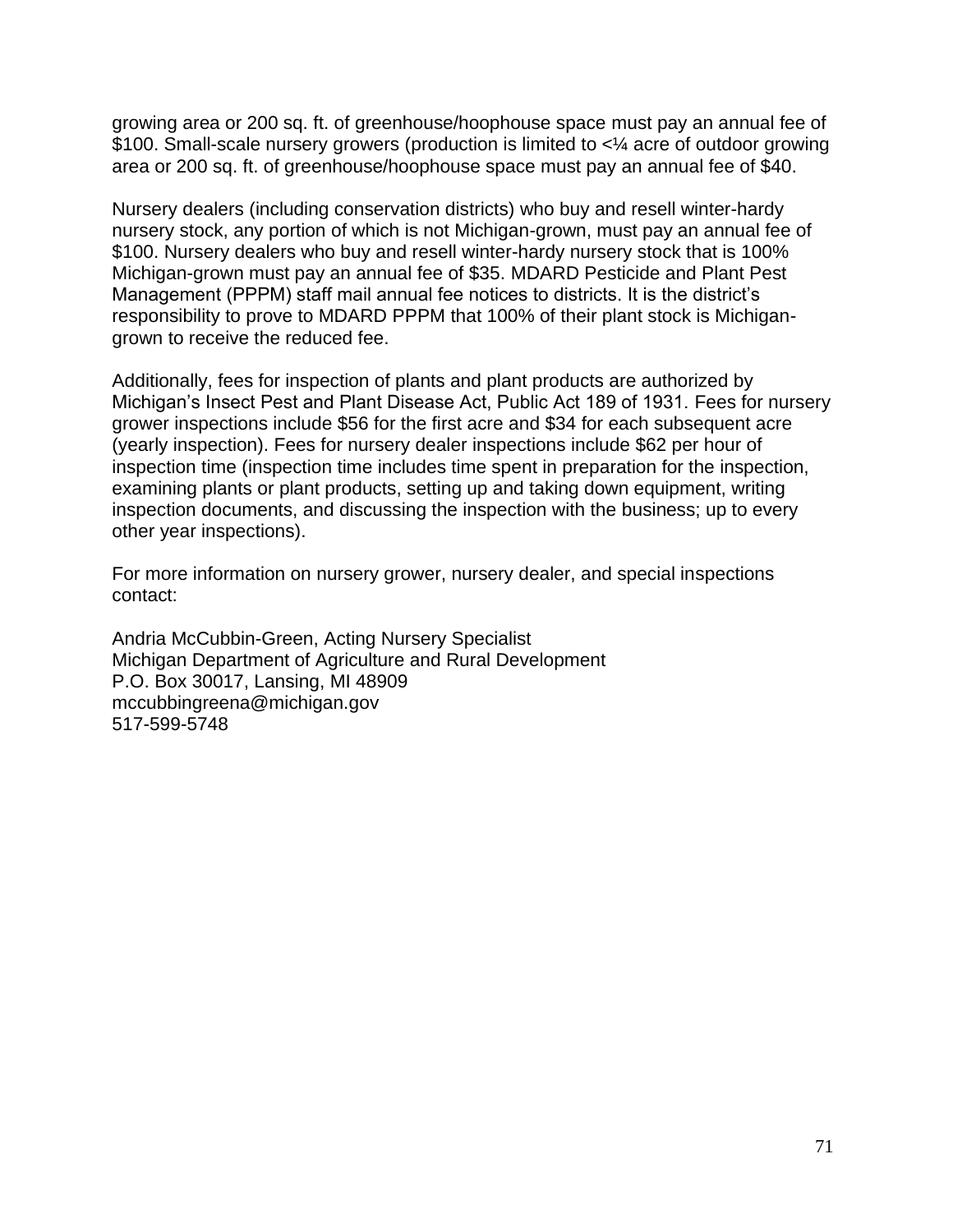## **CHAPTER FOURTEEN TAXES & OTHER FORMS DISTRICTS MUST FILE**

# **Section 1: Employment Taxes**

# *Federal Withholding Tax*

All employers must withhold federal income taxes from an employee's wage (based on their W-4), each time they're paid, and deposit these withholding taxes per appropriate schedule (monthly, semi-weekly) to the IRS via the Electronic Federal Tax Payment System (EFTPS), using the district's employer identification number (EIN). Employers also withhold *and match* social security and Medicare taxes (based on the current IRS tax rate) and deposit these taxes using EFTPS. On a quarterly basis, districts file Form 941, *Employer's Quarterly Federal Tax Return*, to EFTPS. Also, districts file Form W-3, *Transmittal of Wage and Tax Statements*, with copy A of the employee's W-2, to the Social Security Administration by January 31<sup>st</sup> each year. Additional information can be found at [https://www.irs.gov/payments/tax-withholding.](https://www.irs.gov/payments/tax-withholding) The employee and district will also retain a copy of the W-2; this form must be given to employees or postmarked by January 31st.

# *State Withholding Tax*

All Michigan employers must withhold state taxes from an employee's wage (based on their MI-W4), each time they're paid, and pay withholding taxes (Form 5080; along with sales and use tax, see Section 2) per appropriate schedule (monthly, quarterly) to the State via the postal mail or Michigan Treasury Online (MTO; preferred). Additionally, Form 5081, *Sales, Use and Withholding* (SUW) *Taxes Annual Return,* must be submitted to the Michigan Department of Treasury by February 28<sup>th</sup> each year. Additional information can be found at [https://www.michigan.gov/taxes/0,4676,7-238-](https://www.michigan.gov/taxes/0,4676,7-238-43519---,00.html) [43519---,00.html.](https://www.michigan.gov/taxes/0,4676,7-238-43519---,00.html)

# *Board Members*

Board members who receive per diem for their volunteer hours to the board, should be treated as employees of the district, thus federal and state withholding taxes must be withheld. Directors should complete both W-4 and MI-W4 forms and receive a W2 by January 31st.

# *Unemployment Insurance Tax*

Districts do not pay federal unemployment tax assessment (FUTA) but do pay Michigan unemployment tax which is filed online through the Michigan Web Account Manager (MiWAM). Unemployment insurance is a form of social insurance, administered by Michigan's Unemployment Insurance Agency (UIA). It is designed to provide unemployment benefits to help workers replace some of their lost wages after they have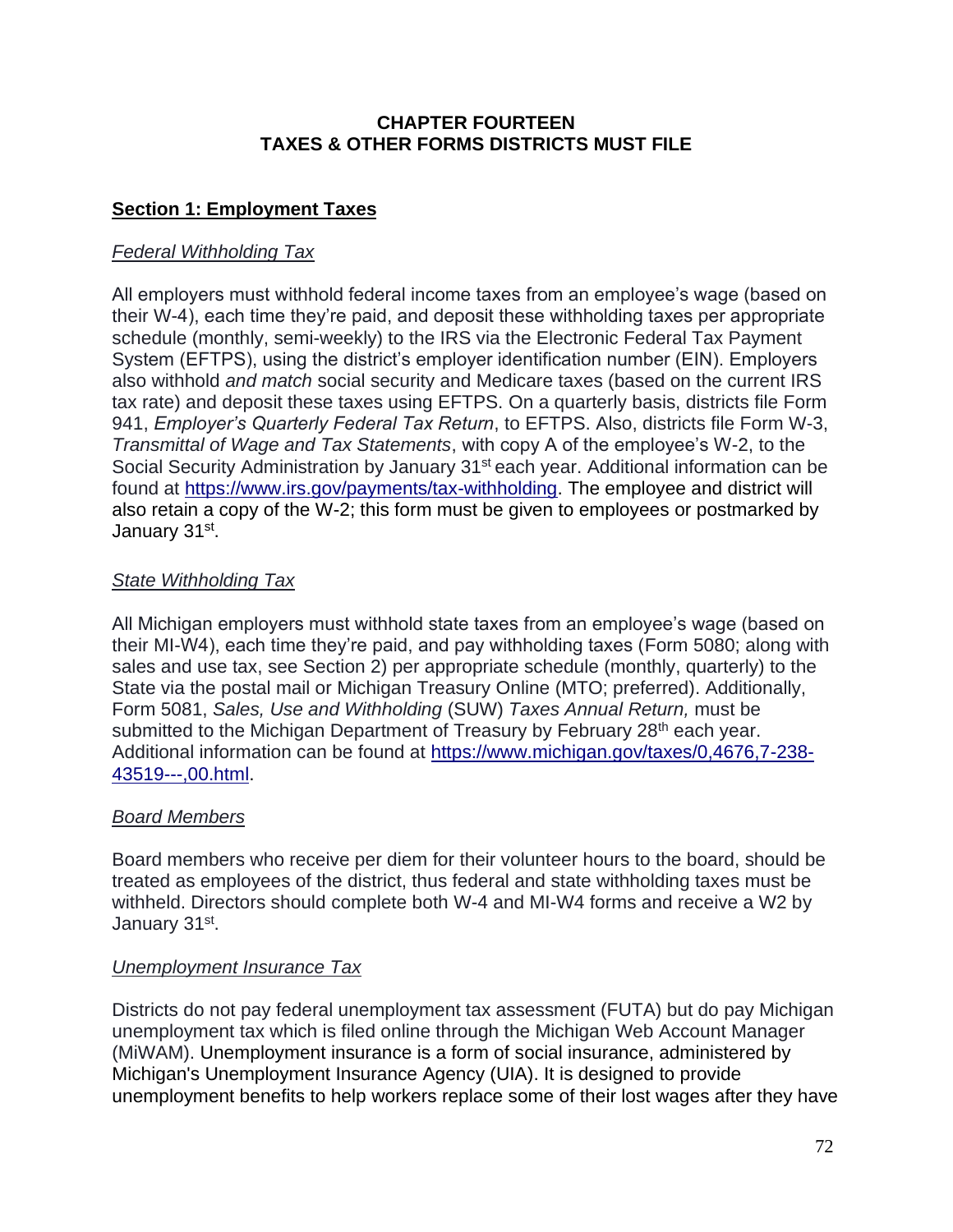become unemployed through no fault of their own, such as by a layoff. Employers are required to file quarterly wage/tax reports listing their employees and the wages earned for each quarter even if there are no employees and/or wages to report for the quarter. Employers will receive their assigned rate by mail at the beginning of each calendar year. Additional information can be found at [https://www.michigan.gov/leo/0,5863,7-](https://www.michigan.gov/leo/0,5863,7-336-78421_97241---,00.html) [336-78421\\_97241---,00.html.](https://www.michigan.gov/leo/0,5863,7-336-78421_97241---,00.html)

Quarterly filing is filed through MiWAM on or before the 25th day of the month following the end of the calendar quarter. A report is due for each calendar quarter even if a district had no covered workers, paid no wages during the quarter, or had no taxes due for the quarter. The due dates are:

- First Quarter April 25
- Second Quarter July 25
- Third Quarter October 25
- Fourth Quarter January 25

Alternately, UIA form 1028 can be mailed to:

Unemployment Insurance Agency Tax Office PO Box 33598 Detroit, Michigan 48232-5598

# *Contractors*

Independent contractors of the district must complete Form W-9, *Request for Taxpayer Identification Number and Certification*, used to request the correct name and taxpayer identification number of the contractor (TIN; EIN or social security number). The W-9 should be kept in district files for four years for future reference in case of any questions from the worker or the IRS. Form 1099-MISC must be completed and provided to any contractors, by January 31<sup>st</sup>, who were paid \$600 or more for services provided during the year. Districts will also file a copy to the IRS by January 31<sup>st</sup>.

# **Section 2: Business Taxes**

# *Sales and Use Tax*

Businesses that sell tangible personal property to the final consumer need a sales tax license; most districts already have this license and should display it in the view of the public. Districts that sell tangible personal property (field guides, trees, etc.) to the final consumer are required to remit a 6% sales tax on the total price (which includes shipping and handling charges) of their taxable retail sales to the Michigan Department of Treasury.

Use tax is a companion tax to sales tax. Use tax of 6% must be paid to the State of Michigan on the total price (which includes shipping and handling charges) of all taxable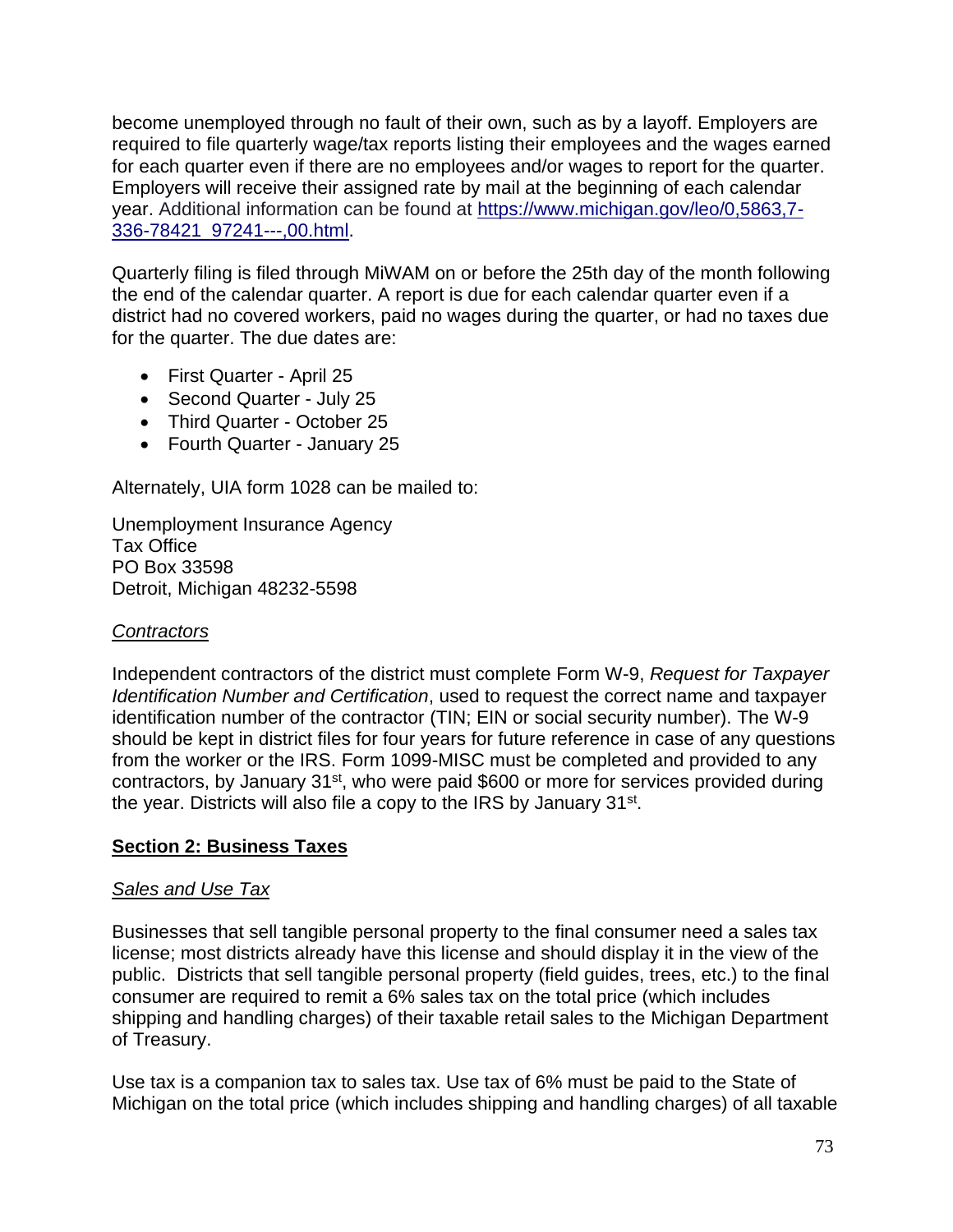items brought into Michigan or purchases through the internet, by mail or by phone from out-of-state retailers that do not collect and remit sales or use tax from their customers.

Districts remit their SUW taxes using Form 5080 or MTO on their required schedule and file Form 5081 by February 28<sup>th</sup> each year (see Section 1 above).

# **Section 3: Sales Tax Exemption**

Michigan's conservation districts are tax exempt and do not pay sales tax on purchases of supplies and equipment. Since Department of Treasury auditors require proof of purchaser's exemption, a district should provide each of its suppliers with Form 3372, *Michigan Sales and Use Tax Certificate of Exemption,* which can be found at [https://www.michigan.gov/documents/taxes/3372\\_216612\\_7.pdf.](https://www.michigan.gov/documents/taxes/3372_216612_7.pdf) See Appendix I for a frequently asked questions (FAQ) tax document.

Additionally, many customers at district tree sales, etc. are also tax exempt, therefore, they should be providing the district with their tax-exempt number or Form 3372, which districts should retain in their records.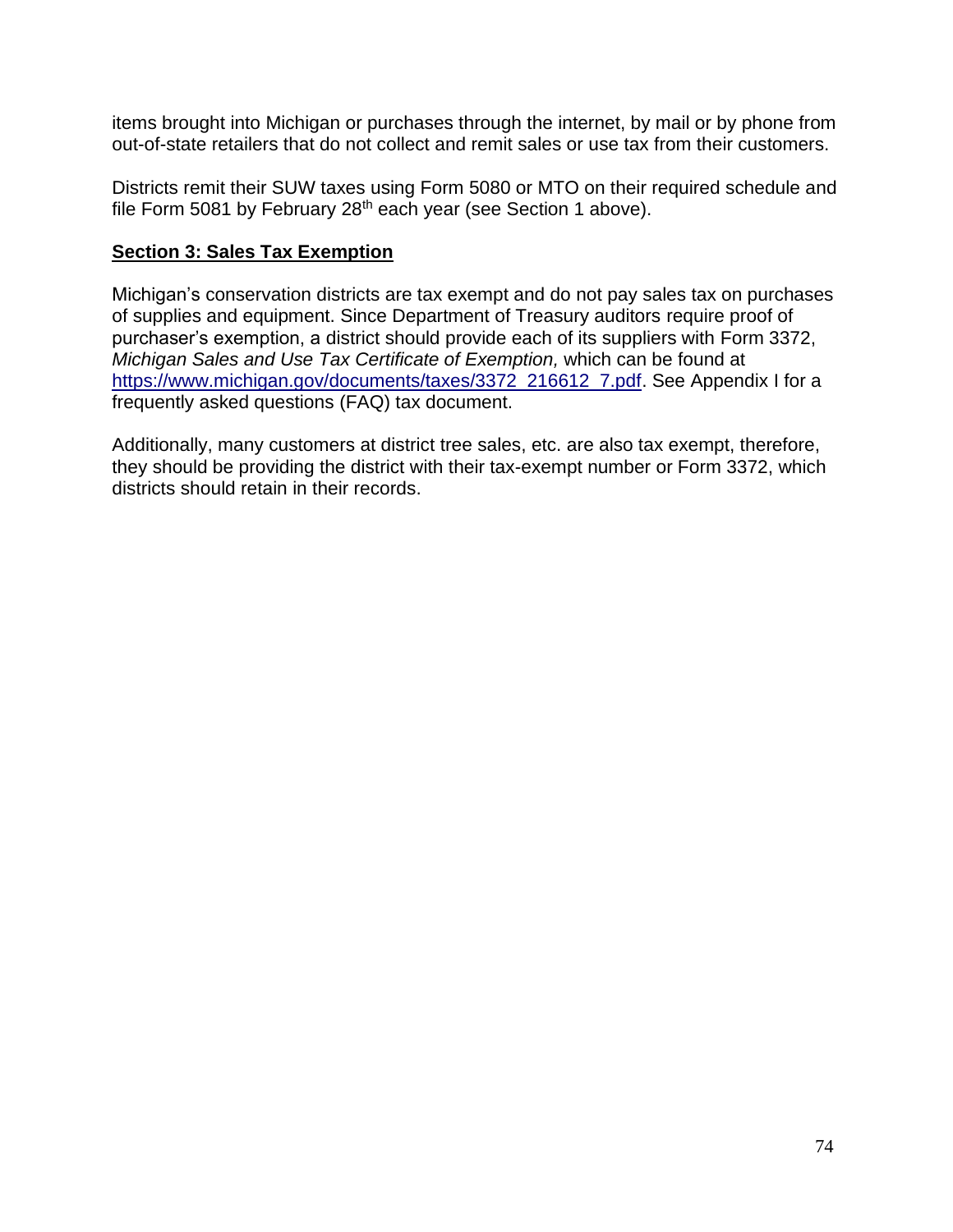## **CHAPTER FIFTEEN REPORTING REQUIREMENTS, RECORD RETENTION, AND DISPOSAL SCHEDULES**

# **Section 1: General Reporting Requirements**

MDARD is responsible for overseeing the activities and programs of conservation districts in Michigan. Specifically, CD Law states that:

- MDARD shall "review district budgets and financial information, including audit reports."
- "The necessary expenses of any conservation districts shall be made from appropriations made for those purposes."
- "The board shall furnish to the department (MDARD), upon request, copies of ordinances, rules, regulations, orders, contracts, forms, and other documents that the board adopts or utilizes and any other information concerning the board's activities that the department may require in the performance of its duties under this part."

As such, conservation districts are expected to maintain adequate records and submit to MDARD the following information when requested:

- Full audit reports
- Budgets and appropriation acts
- Approved regular and special board meeting minutes, including financial reports
- Election documentation (see Section 3 below and Chapter Seven)
- Any additional information concerning the board's activities requested by MDARD

# **Section 2: MDARD Grant Eligibility and Reporting Requirements**

Conservation districts who receive, or want to be eligible to receive, a grant of \$50,000 or more from MDARD must submit the following to the MDARD Regional Coordinator and [MDA-ESD-Grants@michigan.gov](mailto:MDA-ESD-Grants@michigan.gov) mailbox:

- An approved budget for the current fiscal year (all grants require a budget, no matter the amount) setting forth the purpose and amount of the expenses to be incurred and the source and amount of revenue expected to be received
- Cover letter of a completed Generally Accepted Auditing Standards (GAAS) audit conducted by a certified public accountant (CPA) within the last two years **or** a letter of engagement specifying the audit will be conducted on the most recent completed fiscal year (due within six months of the start of the grant)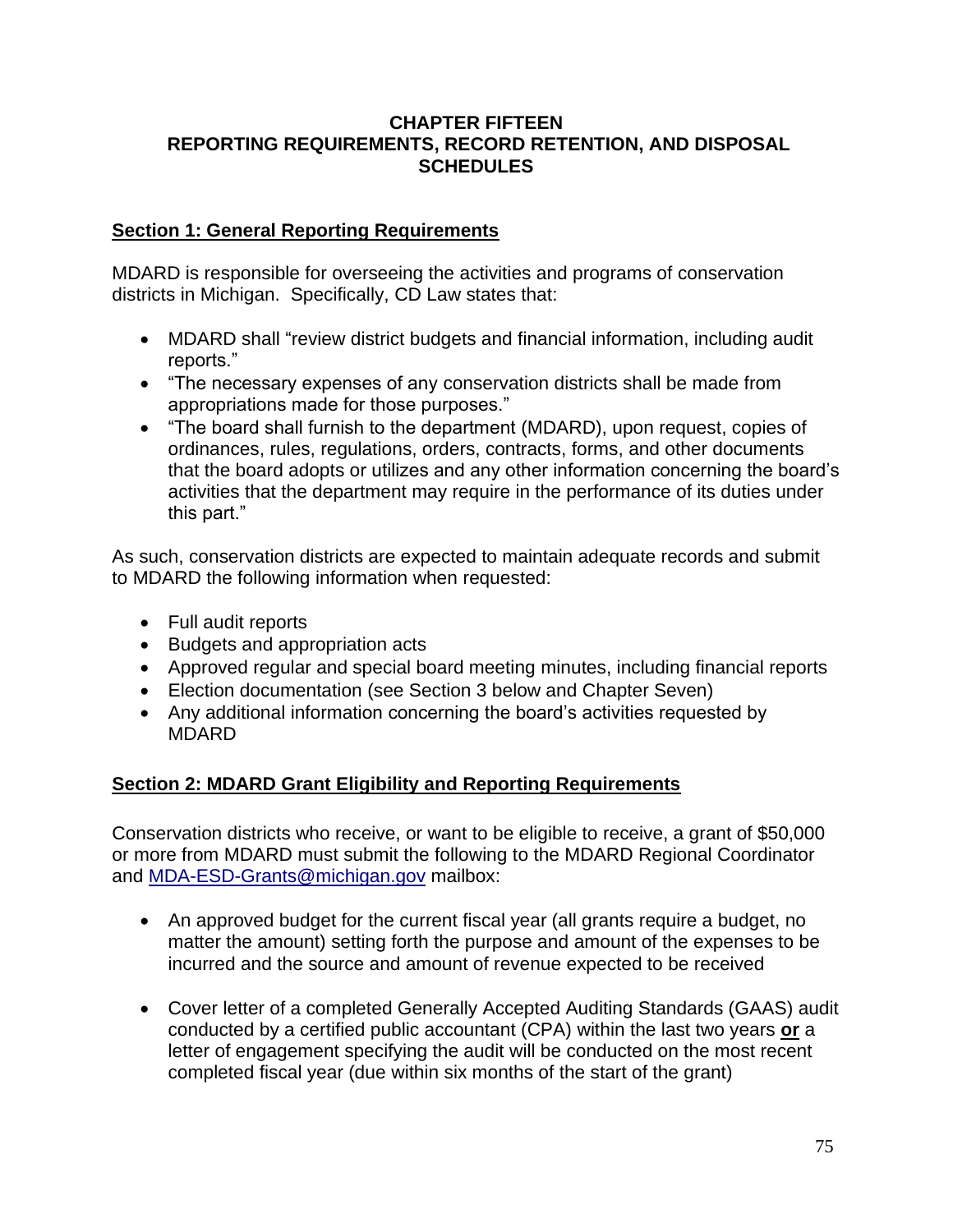• Maintain accurate financial records or receipts and disbursements and uniform accounting procedures in accordance with generally accepted accounting principles under procedures prescribed by MDARD

Additional reporting requirements typically include (full details will be included in grant agreement language):

- Accomplishment of grant deliverables, program goals, and employee development plan (EDP; forms provided by MDARD)
- Approved regular and special board minutes (within 15 days of approval)
- Accurate financial reporting of grant profit and loss (P/L report from QuickBooks)

# **Section 3: Retention and Disposal Schedule**

# Background on Public Records

Public records are the property of the people of the State of Michigan. As a result, Michigan government agencies and local units of government are responsible for ensuring that the public records they create and receive while conducting public business are retained and destroyed in accordance with Michigan law. Records Management Services (RMS) is responsible for assisting local government agencies with addressing records management and preservation issues. Local governments seeking assistance with their records management and preservation concerns may contact:

Records Management Services Department of Technology, Management and Budget 3400 N. Grand River Ave. Lansing, Michigan 48909 (517)335-9132 (phone) or (517)321-3408 (fax) http://www.michigan.gov/recordsmanagement/

While there are various laws that require Michigan government agencies to employ sound records management practices, they often find that good records management is also a good business practice. Almost every business process employs records, and agencies need to ensure that these records are managed in an effective and an efficient manner. Good record management can save conservation districts time and space (resources that are frequently in short supply for most offices).

Records can exist in a wide variety of formats, including paper, maps, photographs, digital images, e-mail messages, databases, etc. The retention periods defined within general schedules do not specify the format that the record may exist in, because each government agency that follows this schedule may choose to retain its records using different recording media. Local government agencies are responsible for ensuring that their records are properly retained and remain accessible during this entire retention period.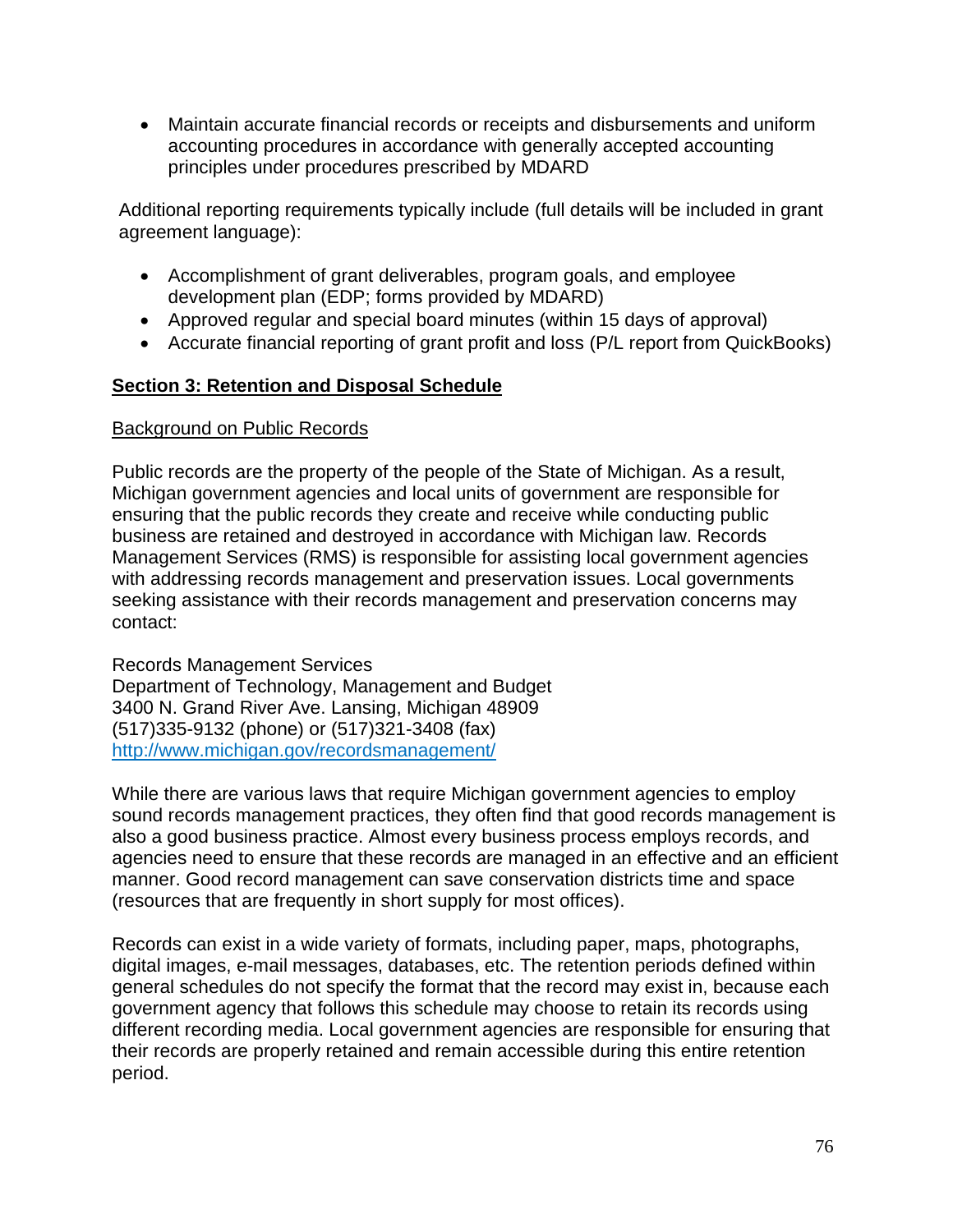The Michigan Freedom of Information Act (FOIA; Public Act 442 of 1976, as amended), defines public records as recorded information "prepared, owned, used, in the possession of, or retained by a public body in the performance of an official function, from the time it is created".

Two laws provide that local government records belong to the people of Michigan:

- Section 491 of the Michigan Penal Code (MCL 750.491) declares that all official books, papers, and records created by (or received in) any office or agency of the political subdivisions of the state of Michigan are considered public property, belonging to the people of the state. There are established misdemeanor penalties for disposing of records without the authorization of an approved Retention and Disposal Schedule. Government agency directors are responsible for ensuring that relevant staff are aware of the provisions in the schedule and follow them. The Records Management Services does not audit agencies and assess penalties. However, courts may penalize agencies for failing to follow an approved Retention and Disposal Schedule.
- Section 5 of the Michigan Historical Commission Act (MCL 399.811) provides that all records required to be kept by local public officers in the discharge of their duties, records required to be filed in local public offices, and records which represent memorials of transactions of local public officers, are considered to be property of this state.

Michigan law requires that all records be listed on an approved retention and disposal schedule that identifies how long the records must be kept, when they may be destroyed, and when certain records can be placed in permanent preservation. There are two types of schedules that local government agencies may use:

- General Schedules: cover records that are common to a local government agency. General schedules may not address every single record that an agency may have in its possession. General schedules do not mandate that any of the records listed on the schedule be created. However, if they are created in the normal course of business, the schedule establishes a minimum retention period for them.
- Agency-Specific Schedules: cover records that are unique to a local government agency. Agency-specific schedules always override general schedules if a record is covered on both. Agency-specific schedules only address the records of the agency named on the schedule and may not be used by another agency. The retention periods are absolute minimums and maximums.

Local governments must create agency-specific schedules to cover any records that are not listed on a general schedule. They should be approved by the district board. Local situations may require retention beyond the periods listed, and nothing prevents an office from retaining records longer than the specified period of time.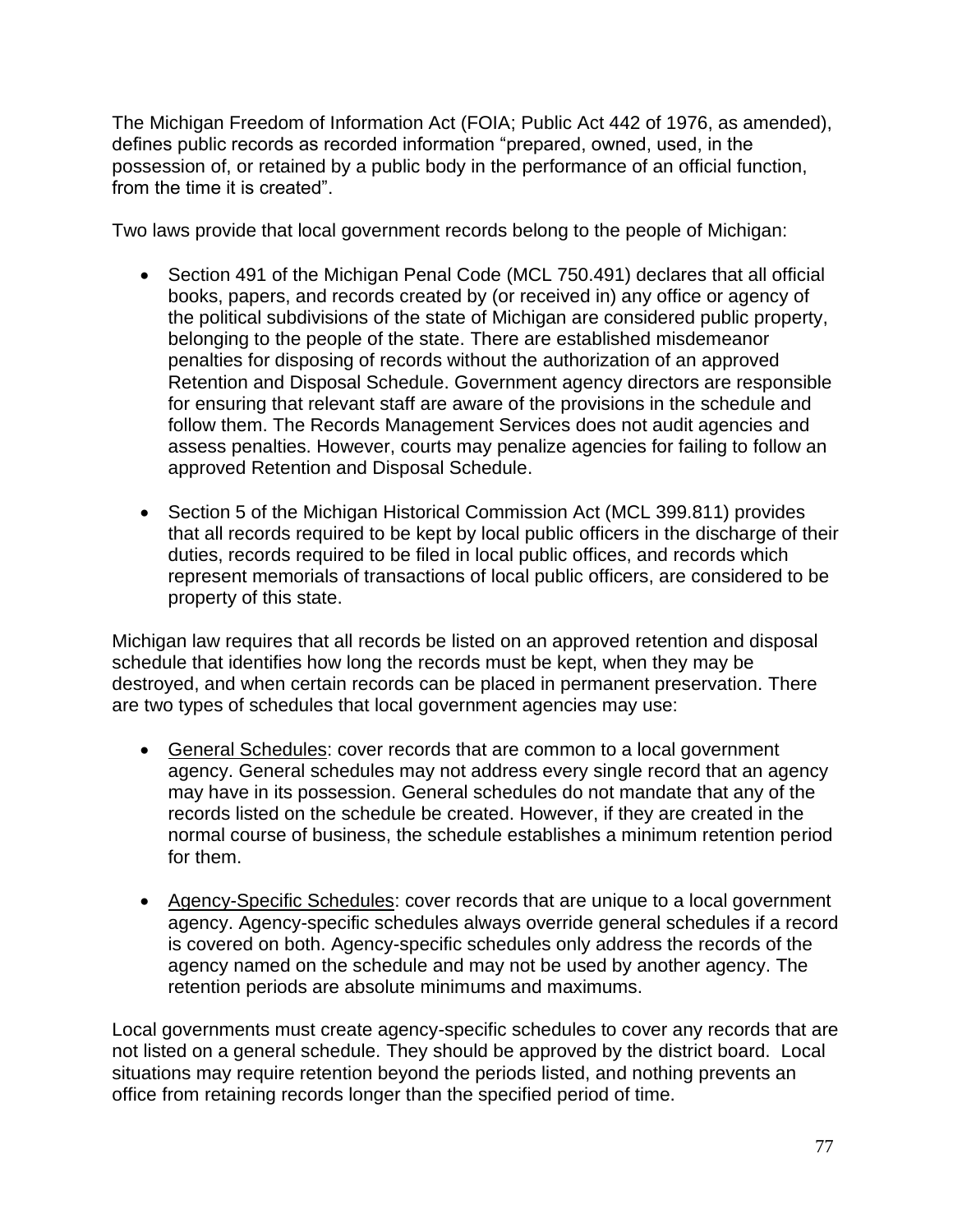# Confidential Records Destruction

Some public records contain sensitive or confidential information. These records should not be placed in a regular trash or recycle bin when they are eligible to be destroyed. It is important that government agencies ensure that these records be destroyed in a manner that prevents the inappropriate release of the information.

Note: Agencies must immediately cease the destruction of all relevant records (even if destruction is authorized by an approved retention and disposal schedule) if they receive a FOIA request, if they believe that an investigation or litigation is imminent, or if they are notified that an investigation or litigation has commenced. Failure to cease the destruction of relevant records could result in penalties.

The retention and disposal schedule for district elections is as follows:

- Certificate of election results PERMANENT
- MDARD email certifying the election PERMANENT
- Director petitions -5 YEARS
- Director oath of office 5 YEARS
- Newspaper notification 6 MONTHS
- All election ballots and voter registration and qualification forms 6 MONTHS (SEALED)

## The retention and disposal schedule for district business is as follows:

- Historical documents, including board minutes, history of the district, correspondence relative to the district's organization – PERMANENT
- Five-year long-range plans, annual reports, annual business plans **PERMANENT**
- Job descriptions and work agreements PERMANENT
- Financial reports and records, including audit findings, bills paid, bank statements, tax records, social security and other withholding documents, journal ledgers, payroll records, grant agreements – FIVE YEARS

## Records Scanning Services

The Records Reproduction Act (MCL 24.401 406) authorizes the reproduction of public records by Michigan government agencies. Agencies that want to destroy original documents and use their digital images as their official record must create their images according to the State of Michigan's standards. These standards, and accompanying best practice documents, are available on the RMS website.

## Confidential Records Destruction

Some public records contain sensitive or confidential information. These records should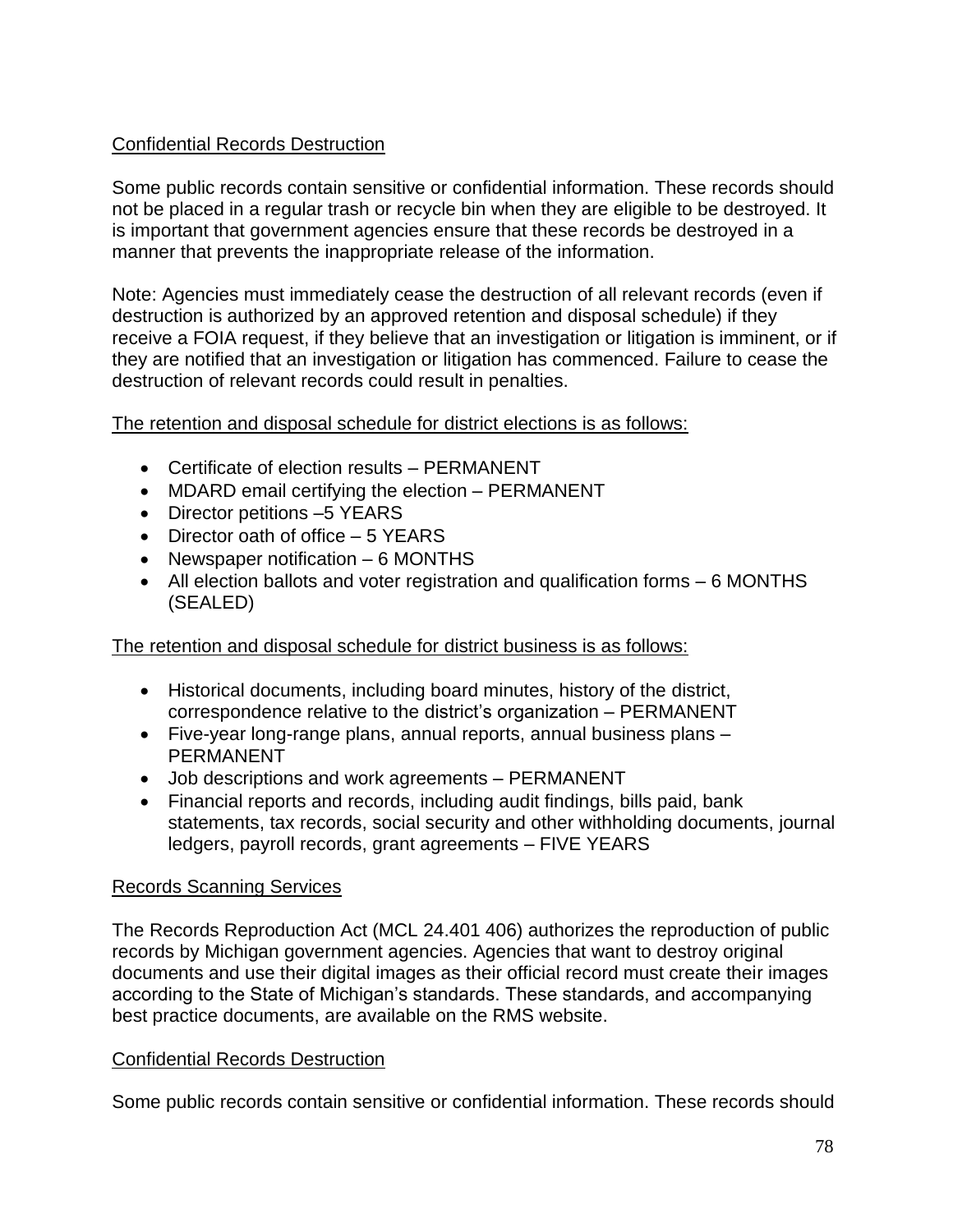not be placed in a regular trash or recycle bin when they are destroyed. Districts must ensure that these records are destroyed in a manner that prevents the inappropriate release of the information. RMS administers a contract with a vendor, Rapid Shred, that complies with the state's requirements for confidential destruction of records. Local governments can use this contract (contract #071B7700160) via MiDEAL at [https://www.michigan.gov/dtmb/0,5552,7-358-82550\\_85753---,00.html.](https://www.michigan.gov/dtmb/0,5552,7-358-82550_85753---,00.html)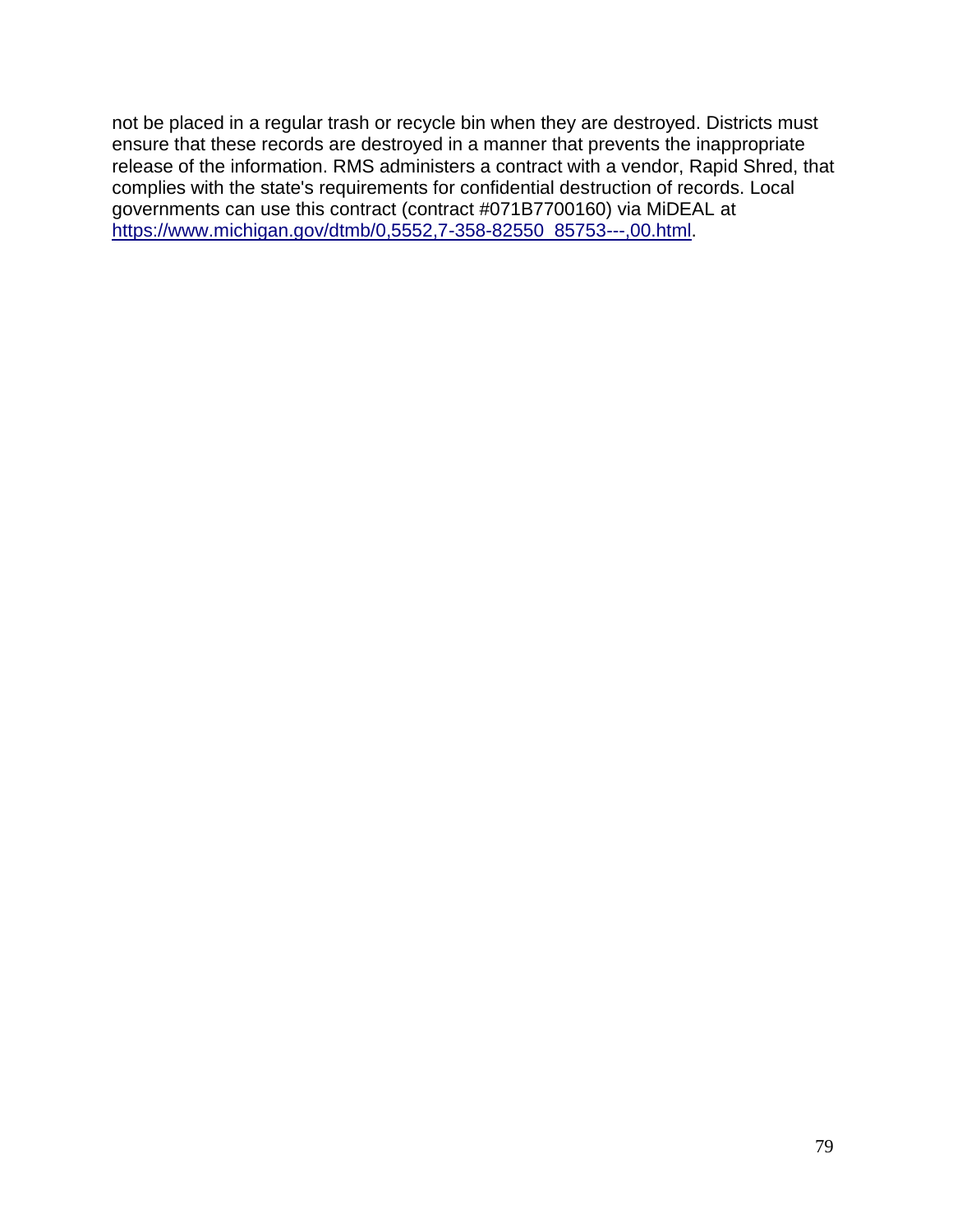## **CHAPTER SIXTEEN CONSERVATION DISTRICT FUNDING**

# **Section 1: Identifying Conservation District Funding Needs**

For a conservation district to be effective in carrying out vital programs and aligning with its five-year long-range plan, it must be able to successfully attain the proper level of funding. The district must commit itself to securing funding from a diversified collection of sources to maintain an adequate operations budget in difficult economic times. District funding sources may include:

- State appropriations
- County and other local governmental appropriations
- Public and private grants
- Local income-generating projects
- Donations
- Other sources such as fees for services or equipment rentals

The first step in district funding is to define the district's needs by examining the fiveyear long-range plan. By examining these planned programs, projects and activities from a budgetary standpoint, a major portion of a district's financial needs can be identified. Funding sources may vary greatly depending on the diversity of programs being developed by the district and sources available during current economic times. Additionally, the plan can also be used to identify potential funding sources through cooperating partners and sponsors.

# **Section 2: Leveraging Funding**

Conservation districts are encouraged to leverage their funding with other resources from local, state, federal, and non-governmental partners. A diverse fundraising strategy uses partner support to leverage new dollars. Long-term planning, diversified funding, and leveraged partnerships creates sustainability and transitions conservation districts from surviving to thriving. Diversified funding leads to operational security; if a funding source is lost, the district remains stable.

Exploring ways to use collaboration as a means of leveraging resources (dollars, staff time) to achieve measurable impacts and outcomes is something conservation districts do best. Leveraging funding should be a well thought out process. Districts can achieve this by coordinating with partners to identify shared projects, funding, and other resources by linking to the goals of the district's five-year long-range plan.

When collaborating on multiple proposals for the same project, districts increase the odds of getting grant funding. However, if more than one proposal is funded, districts may need to: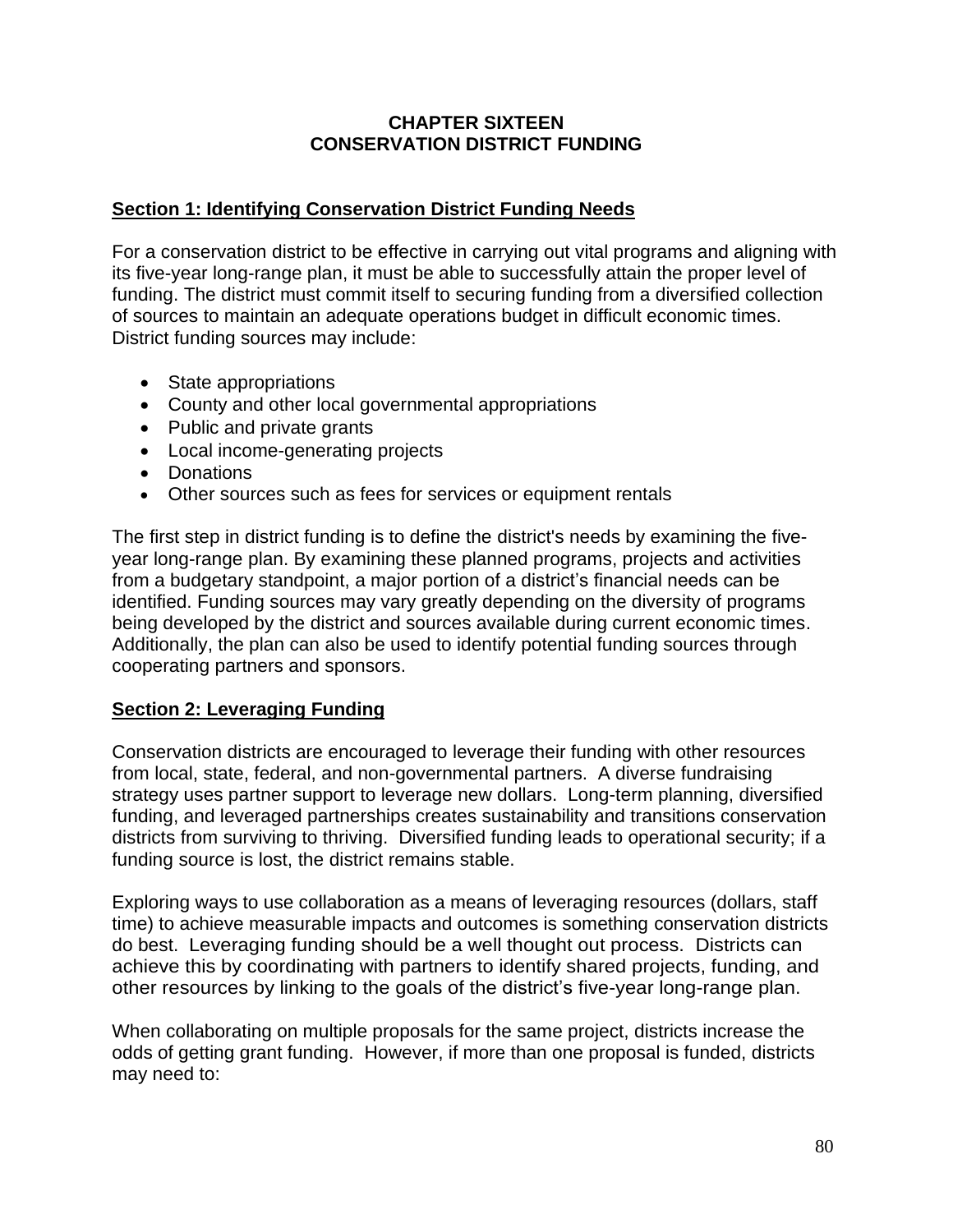- 1. Expand initial goals, increase the number of individuals or projects served, or amend the budget to reflect how to reallocate dollars to improve impacts,
- 2. Extend the timeline to cover expenses beyond the proposed timeframe, or
- 3. Reallocate funds to a similar program/project that aligns with the grantor's priorities

# **Section 3: County Resources**

A districts relationship with county government is a key factor in obtaining local resources and this partnership can benefit a district in several ways:

- Providing office space, equipment, and supplies
- Appropriating funds for district programs and operations
- Partnering on projects, including providing match and letters of support for grant proposals
- Placing millage proposals on even-year ballots

The district should identify projects and goals within the district's conservations needs assessment and five-year long-range plan that correlate with the county goals and objectives in their master plan. Obtaining the county's master plan is a great way to understand the county's natural resource concerns and to identify ways the district can help solve these issues. And, often, county commissioners do not know that districts are already implementing projects that address some of their natural resource concerns and priorities.

# *County Commissioner Liaison*

It is recommended that districts designate a director to be a liaison between the county commissioners/administrator and the district board. The liaison's purpose is to advocate for the district and share accomplishments; this can be accomplished by attending county commission meetings to provide brief updates/reports and by inviting a commissioner(s) to attend district board and annual meetings, other events, and to show conservation projects in the field. By effectively reporting on conservation goals and objectives and showcasing conservation district accomplishments, the board liaison creates a solid argument for requesting county funds for the district.

# **Section 4: Public and Private Resources**

State, federal, and private funds are available to districts, including grants, agreements, and contracted services, equipment, and vehicles. Grant opportunities/providers include, but are not limited to:

- Grants.gov
- Partner websites: EGLE, DNR, MDARD, USFS, USFWS, NOAA, NACD (see Appendix B for acronym list)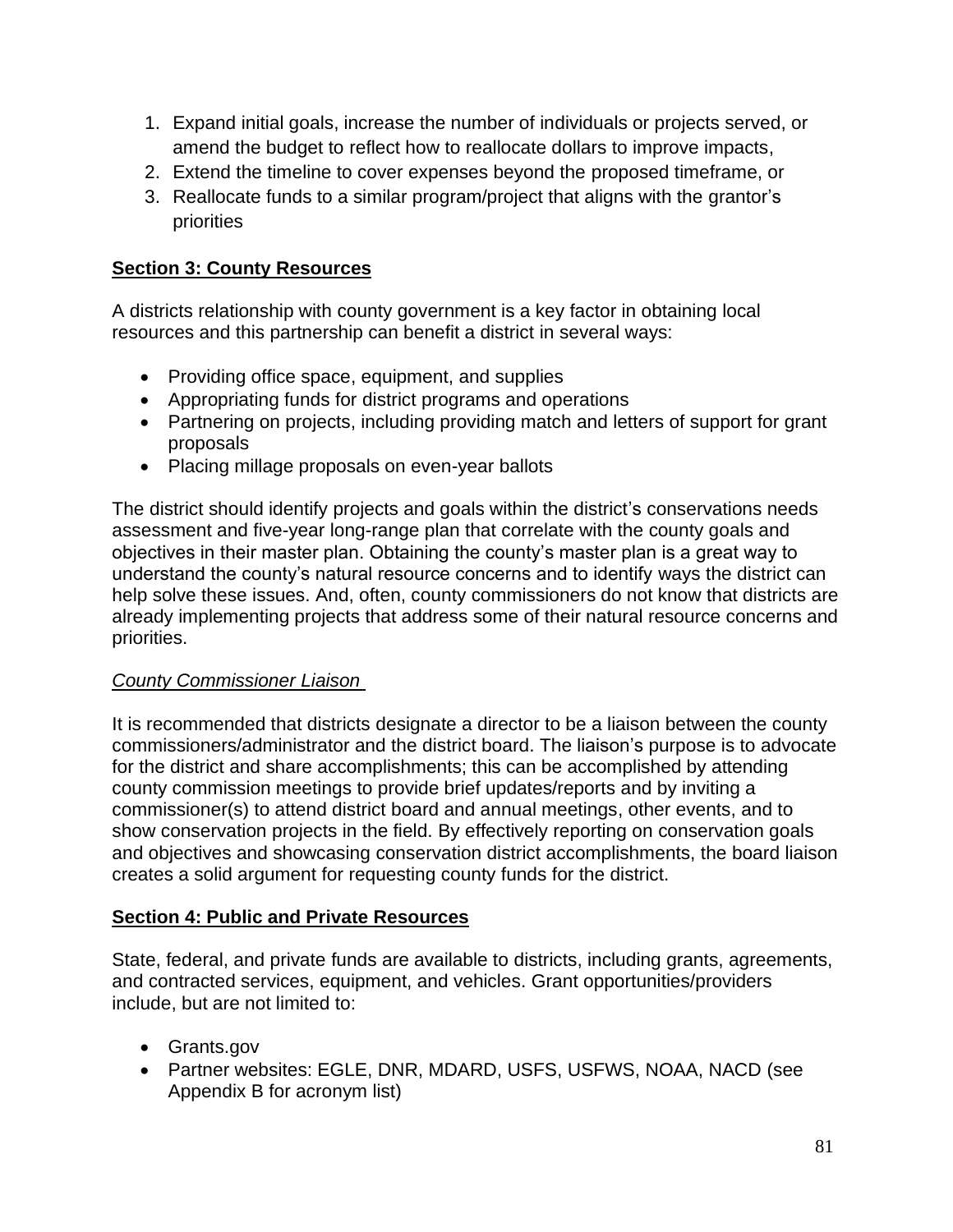- Great Lakes Fishery Trust
- Sustain our Great Lakes
- National Fish and Wildlife Foundation
- Freshwater Future
- DTE Energy Foundation
- Council of Michigan Foundations
- Regional wildlife groups

# **Section 5: Negotiated Indirect Cost Rate Agreement**

Typical indirect funds associated with grants is 10% of the total grant award. Districts could consider securing a federal Negotiated Indirect Cost Rate Agreement (NICRA) which reflects the estimate of indirect cost rate negotiated between the federal government and the district and determines the indirect costs (facilities and administrative costs) and fringe benefit expenses incurred by an organization. A district would apply to its cognizant agent; the cognizant agent is the federal agency that provides the most funding. An established NICRA would allow a district to receive a higher indirect rate for all federal grants during the approval period. The NICRA does need to be renewed (often annually). See

<https://www.dol.gov/sites/dolgov/files/OASAM/legacy/files/DCD-2-CFR-Guide.pdf> for more information.

# **Section 6: Donations and Sponsorships**

According to CD Law, districts may "accept donations, gifts, and contributions in money, services, materials, or otherwise, from the United States or any of its agencies or from this state or any of its agencies, and to use or expend the money, services, materials, or other contributions on its operations; and to accept money, gifts, and donations from any other source".

Donations are generally considered funds given to a district as a general gift or contribution, although they may be designated for specific uses by the donor. In contrast, sponsorships involve a group or agency outside of the district providing some form of financial support for a specific district-coordinated activity, project, or event while not being necessarily responsible for the activity or project themselves. Both donations and sponsorships may include actual funds, services, materials, or other forms that have value to either the donor/sponsor and/or the district.

When accepting donations, districts should familiarize themselves with IRS Code, Section 170(c)(1), which states that "contributions or gifts to a state or any of its political subdivisions are 'charitable' contributions for tax purposes, and are, therefore, tax deductible" (see Appendix I). Donor requirements include:

• No deduction will be allowed under Section 170 of the Internal Revenue Code for any charitable contribution of \$250 or more unless the donor has contemporaneous written substantiation from the district.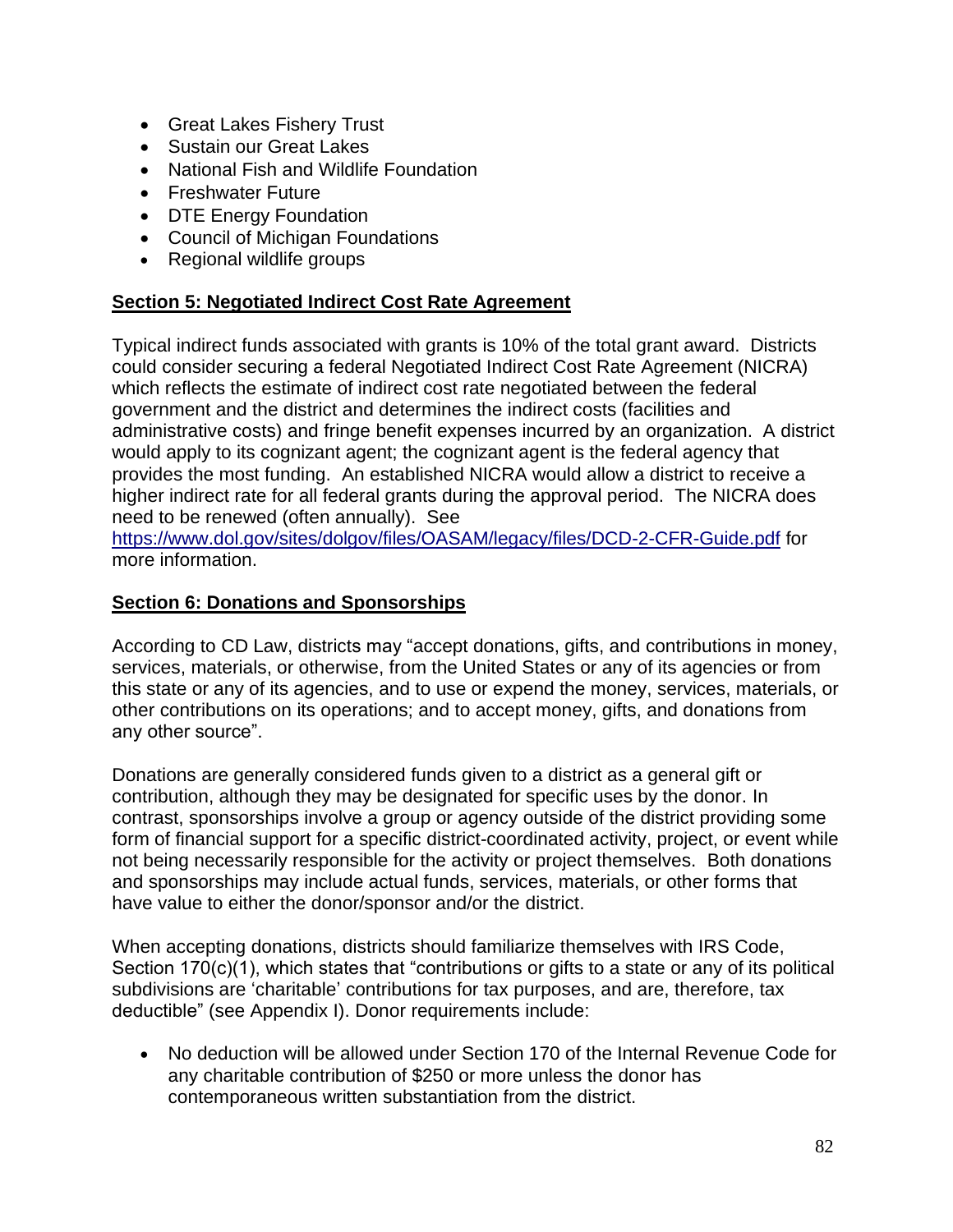- The substantiation must be "contemporaneous", meaning the district must provide the donor with the written substantiation no later than the date the donor actually files a return for the tax year. There is no prescribed format, however a signed letter on district letterhead thanking the donor as well as the amount and/or items or property donated to the district should be returned to the donor upon receipt of the donation.
- If the district has provided goods or services to the donor, in exchange for making the contribution, the contemporaneous written acknowledgement must include a good faith estimate of the value of such goods and services.
- The responsibility for obtaining the substantiation lies with the donor, who must request it from the conservation district. However, the district should inform the donor of this requirement, as a courtesy.

# *Bequests*

Districts may accept gifts of real or personal property through bequest. Such gifts or property become the property of the district to be maintained and utilized as the district deems appropriate for its purposes or in accordance with any conditions of the bequest. Bequests containing conditions that require the district to perform functions for which it is not legally authorized should *not* be accepted. Bequests can be sold by the district if the donor agrees to allow for that sale prior to the bequest.

# **Section 7: Fee for Service and Sale of District Property**

# *District Sales and Equipment Rentals*

Many districts lease conservation equipment such as no-till and conservation tillage equipment, earth moving equipment, tree planting tools, and fencing equipment; this can provide districts an additional source of income. Equipment leasing requires the responsibility of maintenance and liability. Districts should understand and carry adequate liability insurance on all equipment. To ensure customers understand their responsibilities, districts should utilize an equipment liability release form to provide:

- Liability protections for both the district and customer
- Property damage protection for the district

Districts should also keep accurate records on district-owned property and equipment to reflect date of acquisition, initial cost, maintenance cost, income from rentals, and depreciation schedules.

# *Sale of District-Owned Property and Equipment*

District should advertise property and equipment sales through a public bid process to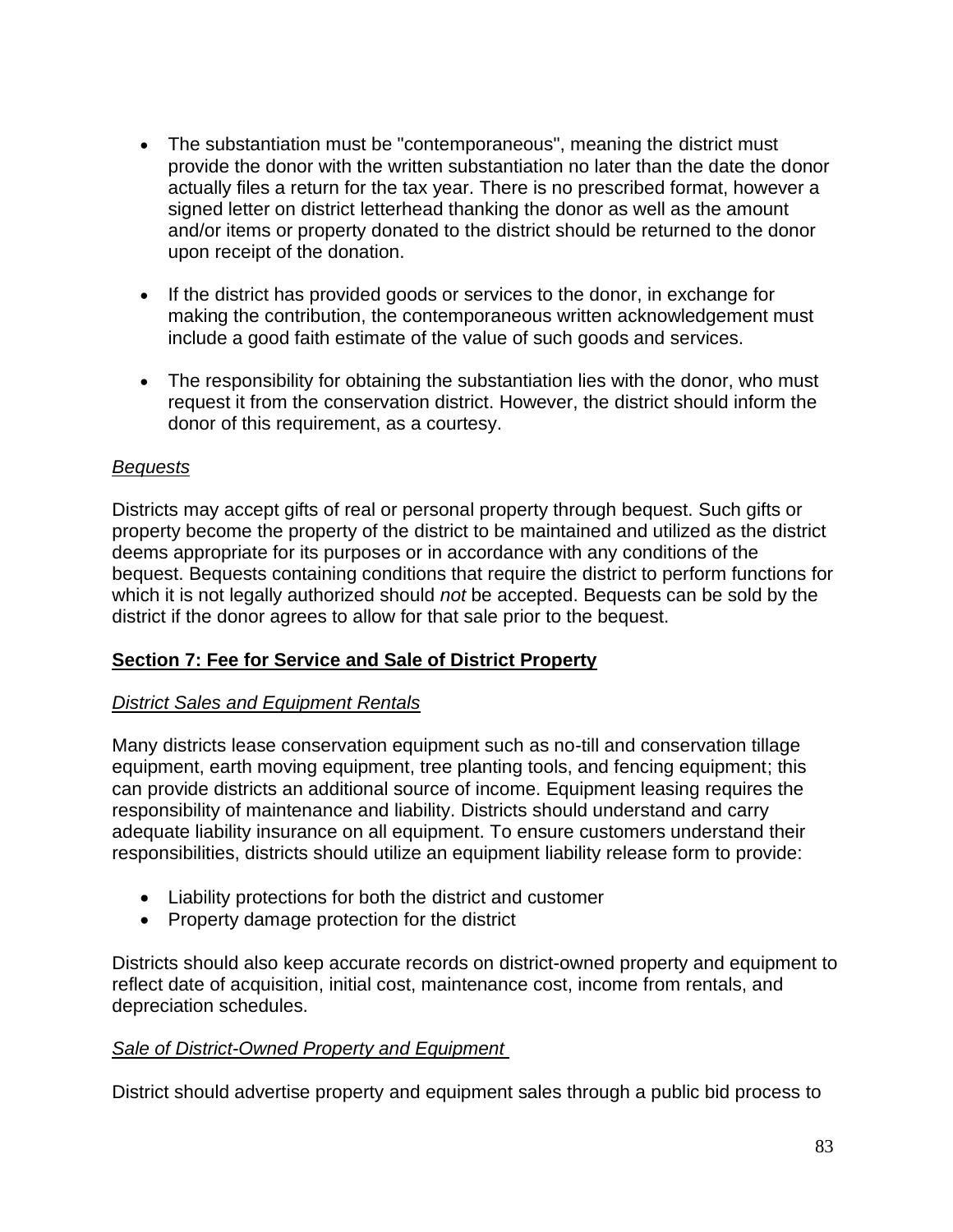ensure a fair market value as well as transparency and fairness. If the equipment or property was obtained through a grant, any additional grant requirements should be checked to ensure that there are no stipulations regarding the sale or disposal of the item.

# *Pesticide Applicator License*

Many districts have a pesticide applicator's business license (PABL) through MDARD, which requires an annual \$100 fee for renewal. This license is not required of districts who conduct pesticide applications only for grant deliverables. However, many districts keep this license active in order to provide a fee for service to customers or to work outside of a grant agreement. Commercial applicators or businesses that intend to apply pesticides for hire must also obtain a commercial pesticide applicator license.

Many district staff are commercial pesticide applicators; this certification is intended for use by individuals who apply a pesticide in the course of their employment or other business activity. In order to qualify, individuals must:

- Be 18 years of age or older
- Submit appropriate fee (\$75) and completed application
- Pass the commercial core exam and a minimum of one category exam, with a score of 70% or higher

## Study materials can be downloaded from

[https://www.canr.msu.edu/ipm/pesticide\\_education\\_safety/training\\_manuals/](https://www.canr.msu.edu/ipm/pesticide_education_safety/training_manuals/) or purchased from the local MSU Extension office. Exams are offered statewide with online scheduling at [https://www2.mda.state.mi.us/OPES/.](https://www2.mda.state.mi.us/OPES/) Certifications expire December 31<sup>st</sup> every third year with a renewal notice and information pertaining to requirements for renewal mailed approximately three months prior to the expiration date.

MDARD and MSU Extension developed a program to provide applicators with an optional method of renewing their certification (rather than testing); during the three year certification period, individuals may obtain credits towards their certification by attending pre-approved pesticide applicator training meetings, which can be found at [https://www2.mda.state.mi.us/schedule/schedule.html.](https://www2.mda.state.mi.us/schedule/schedule.html)

## **Section 8: Fund Investment**

The Investments of Surplus Funds of Political Subdivisions Act (see Chapter Thirteen, Section 9) allows governing bodies to invest funds into a multitude of investment options. This allows a district to create a 'rainy day fund' and/or accrue interest revenue. District boards are encouraged to seek safe investments.

# **Section 9: Tree Sales**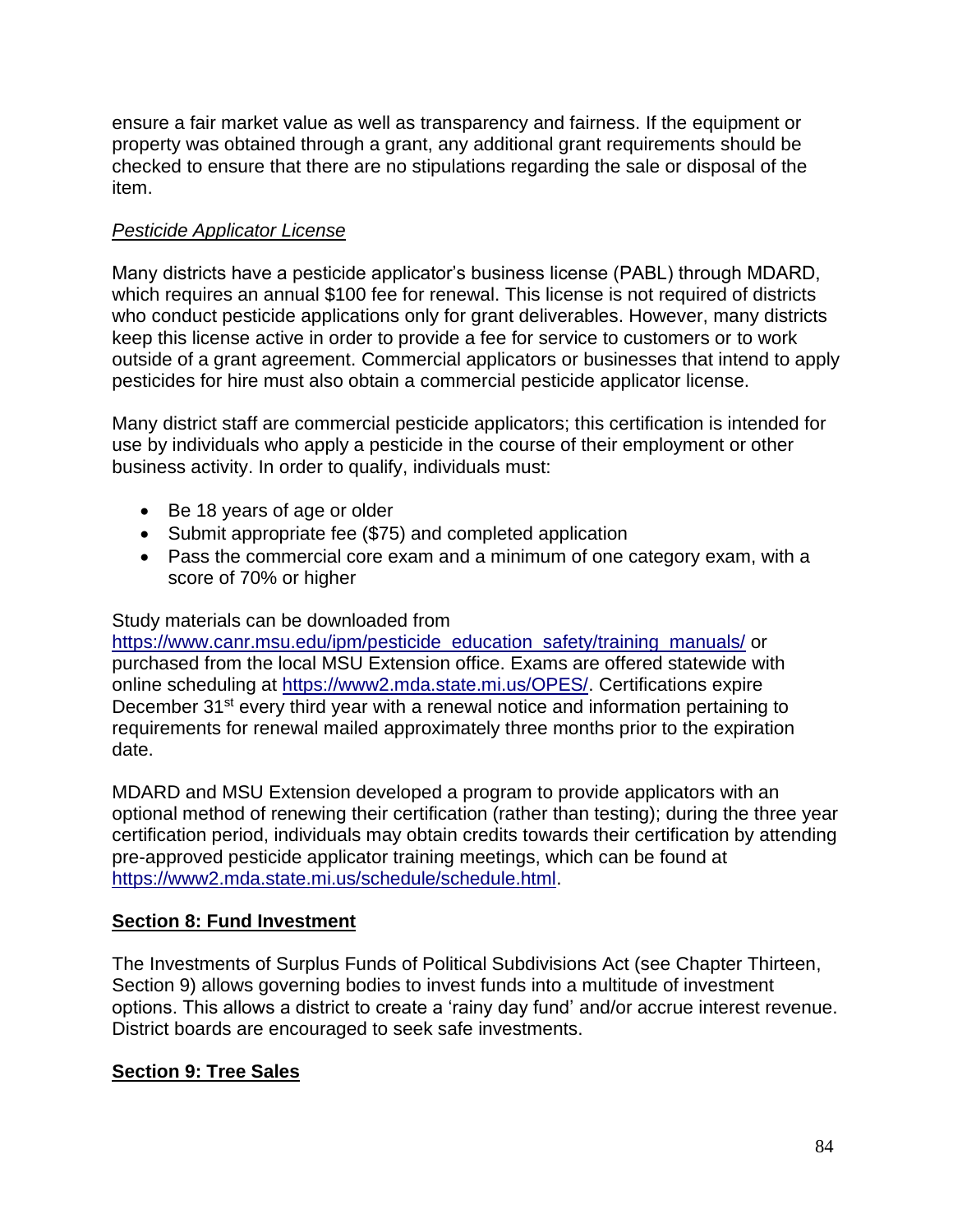Each spring and, sometimes, fall, Michigan's conservation districts conduct a conservation plant sale to offer a variety of high-quality, native seedlings, plugs, flowers and grasses, for erosion control, wildlife habitat, reforestation, windbreaks, and many other conservation purposes. Varieties generally include shrubs, deciduous and coniferous trees, aquatic plants, grasses, ground covers and wildflowers. Profits from these tree sales are an important revenue source for district operations.

## *Statutory Requirements*

The sale and distribution of nursery stock, plants, and plant products in Michigan is regulated by MDARD's Pesticide and Plant Pest Management (PPPM) Division under 'The Insect Pest and Plant Disease Act' (see Chapter 13, Section 17). The Act's provisions apply to conservation districts operating a nursery and those reselling nursery stock. Following are the minimum requirements:

# 1. Districts Owning and Operating Nurseries

All nursery stock produced in Michigan must be certified by PPPM prior to its sale or movement. A certificate of inspection will be issued for nursery stock that meets inspection requirements, including freedom from insect pests, plant diseases, and regulated weeds. The timing of inspections will be based on the species of nursery stock grown and the life cycle of pests that are known to attack the plants. Growers must arrange for an inspection of their nursery stock, including herbaceous perennials, by contacting MDARD's Nursery Specialist. All nursery growers and dealers that purchase nursery stock must keep copies of shipping documents, including invoices and certificates of inspection, for a period of 36 months from the date of receipt.

## 2. Districts Reselling Nursery Stock to Landowners

Districts that sell nursery stock must apply for, and renew, a dealer or registered dealer license and pay an annual fee through PPPM. PPPM will mail a license renewal form in late September/early October each year as licenses expire on October 31<sup>st</sup>. The nursery dealer fee, \$100, applies to portions of stock that are not Michigan grown. The registered nursery dealer fee, \$35, applies to stock that is 100% Michigan grown.

## *Sales Tax*

Tree seedlings sold for reforestation, erosion control, windbreaks, or wildlife are considered real estate improvements. Tree seedlings sold for those purposes are subject to Michigan sales tax. See Chapter 14, Section 2, for more information.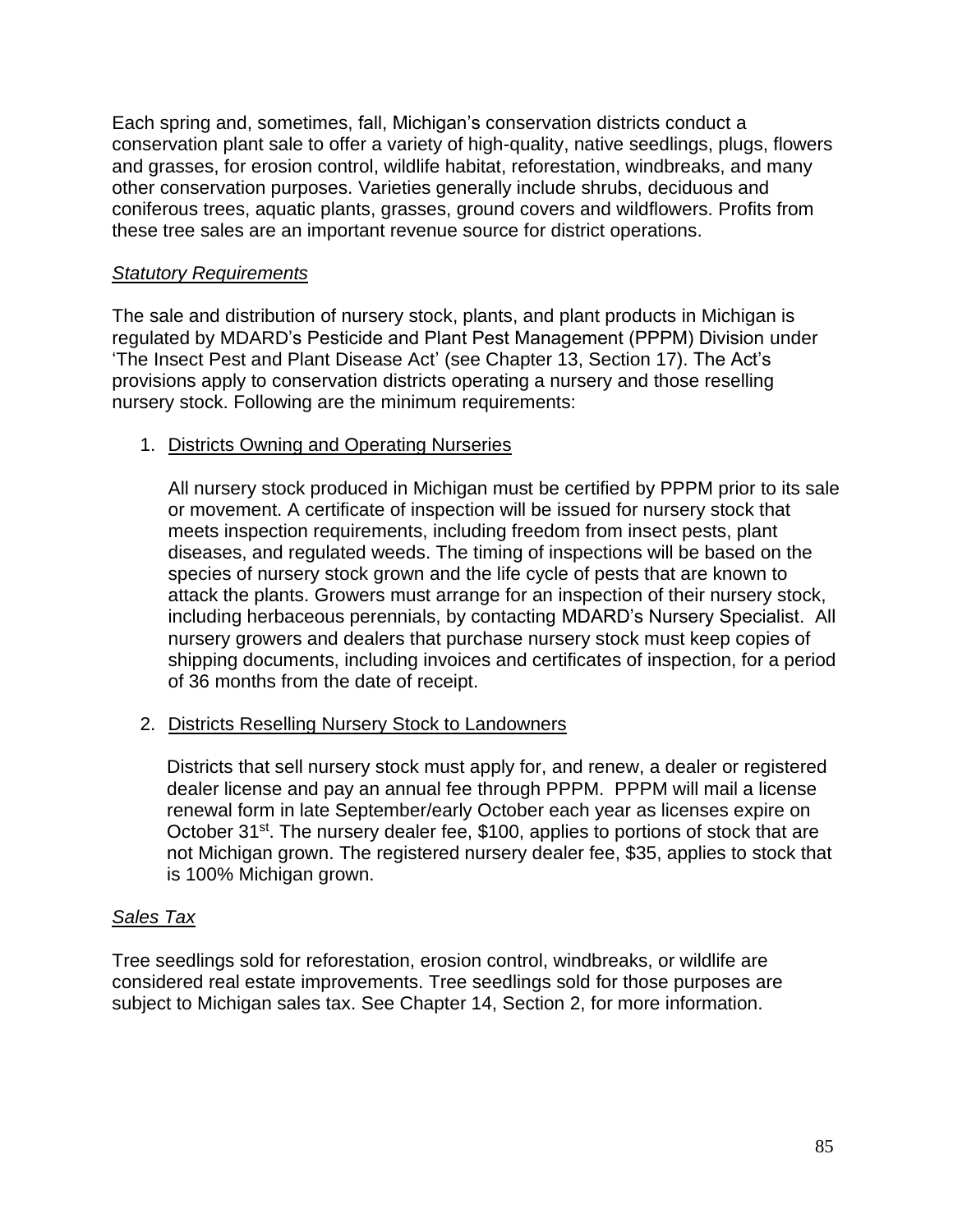# **CHAPTER SEVENTEEN TECHNOLOGY INFORMATION FOR DISTRICTS**

# **Section 1: The Common Computing Environment**

In 2000, congressional appropriations allowed for the technological modernization of USDA service center offices across the country. The central fund, referred to as the Common Computing Environment (CCE), provided for common computers and software, high speed internet connections, common email, and a shared local office computer network in USDA Natural Resources Conservation Service (NRCS) offices.

District offices that are co-located with NRCS are provided with the opportunity to access USDA workstations and the USDA computer network. Districts with computers on the USDA network benefit from a number of advantages that the network offers, including access to:

- USDA IT staff for computer technical support
- USDA developed AgLearn training courses
- USDA developed or licensed software, including Microsoft Office programs

Districts that are not co-located with a USDA service center may have their compatible computers joined to the CCE network and use the benefits listed above using a VPN encrypted connection through a cable modem, DSL or other high-speed Internet connection. Requests for use of a VPN connection may be forwarded to the NRCS state office by your NRCS District Conservationist.

## **Section 2: Purchasing Computers**

Districts that purchase USDA computers with the intention of accessing the network are strongly recommended by the USDA to purchase machines from a vendor whose products are fully guaranteed to be compatible with USDA network specifications. More information on purchases can be found at [https://www.nacdnet.org/membership](https://www.nacdnet.org/membership-resources/computers-for-districts/)[resources/computers-for-districts/.](https://www.nacdnet.org/membership-resources/computers-for-districts/)

If a district chooses to purchase a non-USDA computer, USDA may or may not provide technical support to that PC or the support could be limited if the machine is incompatible with software specifications. In addition, any hardware failures would be subject to the manufacturer's warranty only, and not be eligible for USDA technical support. The USDA helpdesk is equipped to handle any issue for USDA-purchased PC's.

It is also important to note that since 2007, Congress has not appropriated a separate central fund to continue the financial support of the USDA network infrastructure. Although NRCS has continued to support existing computers - including those assigned to district employees - these arrangements vary by state and by individual conservation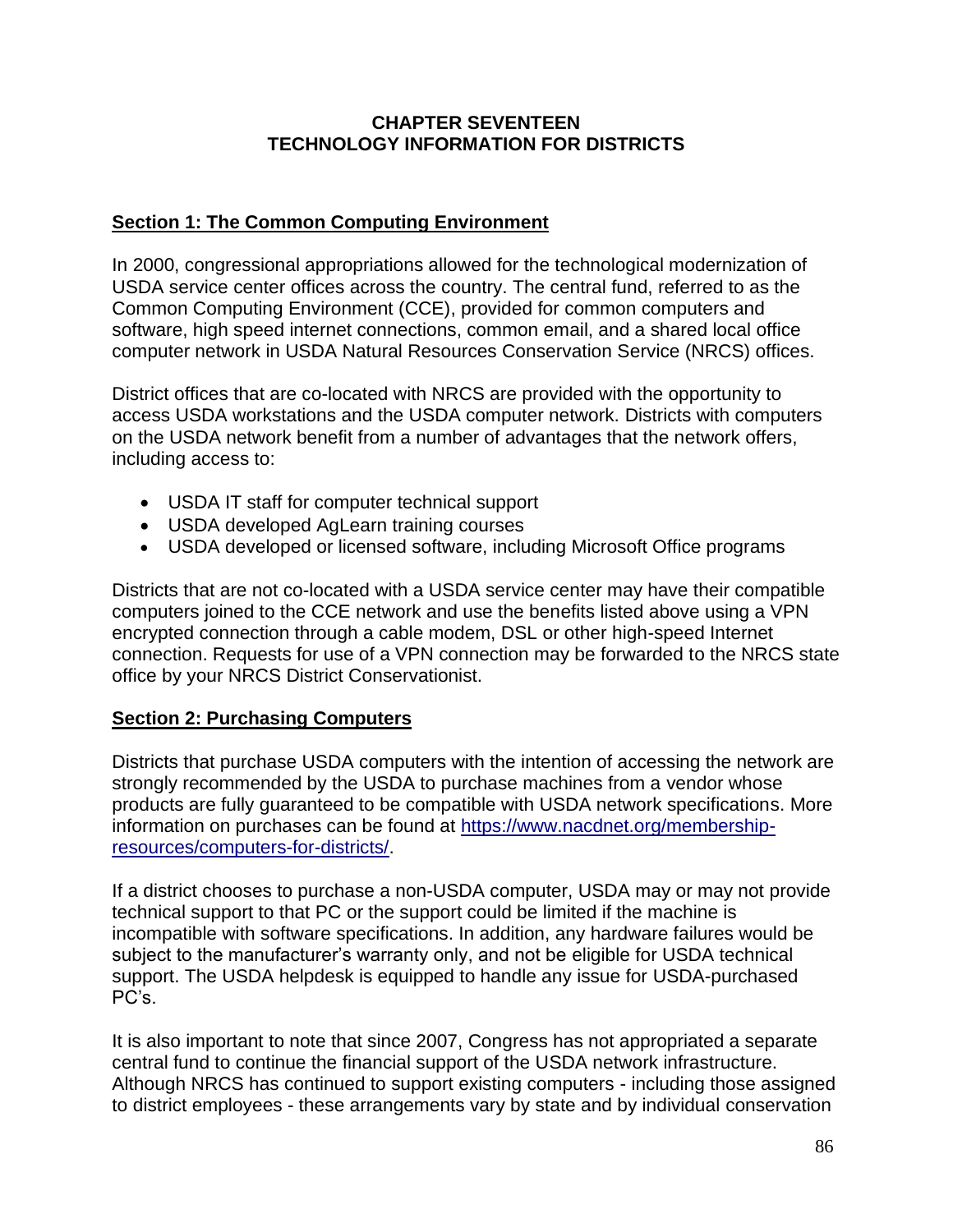district needs.

Additional questions may be directed to the NRCS District Conservationist (DC) or to the NRCS Michigan State Office IT Specialist at (517) 324-5164.

## **Section 3: Obtaining Access to the USDA Network**

District personnel who wish to connect their computer to the USDA network need to first complete a background investigation before gaining access; the cost of the security background investigation is the responsibility of the district.

Additionally, district staff must complete the Information Systems Security Awareness Training (ISSA) and assessment prior to being allowed access. Assessments must be submitted along with the security background investigation materials. New users must also register for a level two (2) eAuthentication account and an AgLearn account. Once completed, the new user will be issued a System Authorization Accept Request (SAAR) ticket for a computer login and an email account.

Requests to obtain access to the USDA network for conservation district staff are to be forwarded to the Michigan USDA-NRCS State Office by the local DC.

Questions may be directed to the NRCS Michigan's ISSA Point of Contact (IPOC), Jessica Modert, Human Resources Specialist, at:

USDA-NRCS Michigan State Office 3001 Coolidge Road East Lansing, MI 48823 Phone: (517) 324-5238 Email: jessica.modert@mi.usda.gov

## **Section 4: MACD e-mail**

Conservation districts may set up e-mail accounts for directors and staff through the Michigan Association of Conservation Districts (MACD) by emailing their executive director.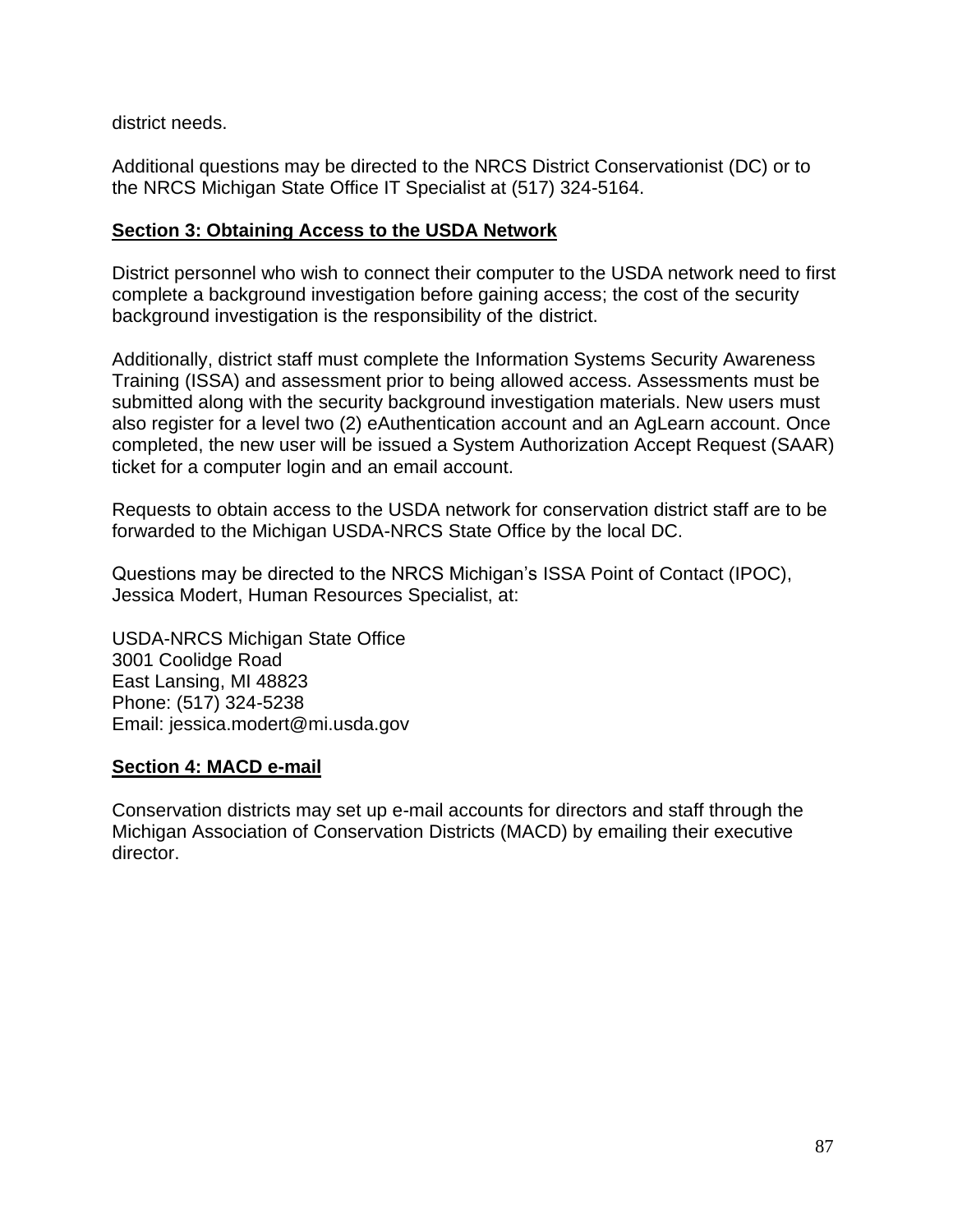# **REFERENCES**

Michigan Municipal League - <http://www.mml.org/home.html>

• Open Meetings Act, FOIA, and other pertinent laws/resources

Department of Attorney General - [https://www.michigan.gov/ag/0,4534,7-359-](https://www.michigan.gov/ag/0,4534,7-359-81903_20988_18160---,00.html) [81903\\_20988\\_18160---,00.html](https://www.michigan.gov/ag/0,4534,7-359-81903_20988_18160---,00.html)

• Open Meetings Act and FOIA handbooks

History of NRCS -

[https://www.nrcs.usda.gov/wps/portal/nrcs/detail/national/about/history/?cid=nrcs143\\_0](https://www.nrcs.usda.gov/wps/portal/nrcs/detail/national/about/history/?cid=nrcs143_021392) [21392](https://www.nrcs.usda.gov/wps/portal/nrcs/detail/national/about/history/?cid=nrcs143_021392)

• Hugh Hammond Bennett

MiDeal Extended Purchasing Program - [https://www.michigan.gov/dtmb/0,5552,7-358-](https://www.michigan.gov/dtmb/0,5552,7-358-82550_85753---,00.html) [82550\\_85753---,00.html](https://www.michigan.gov/dtmb/0,5552,7-358-82550_85753---,00.html)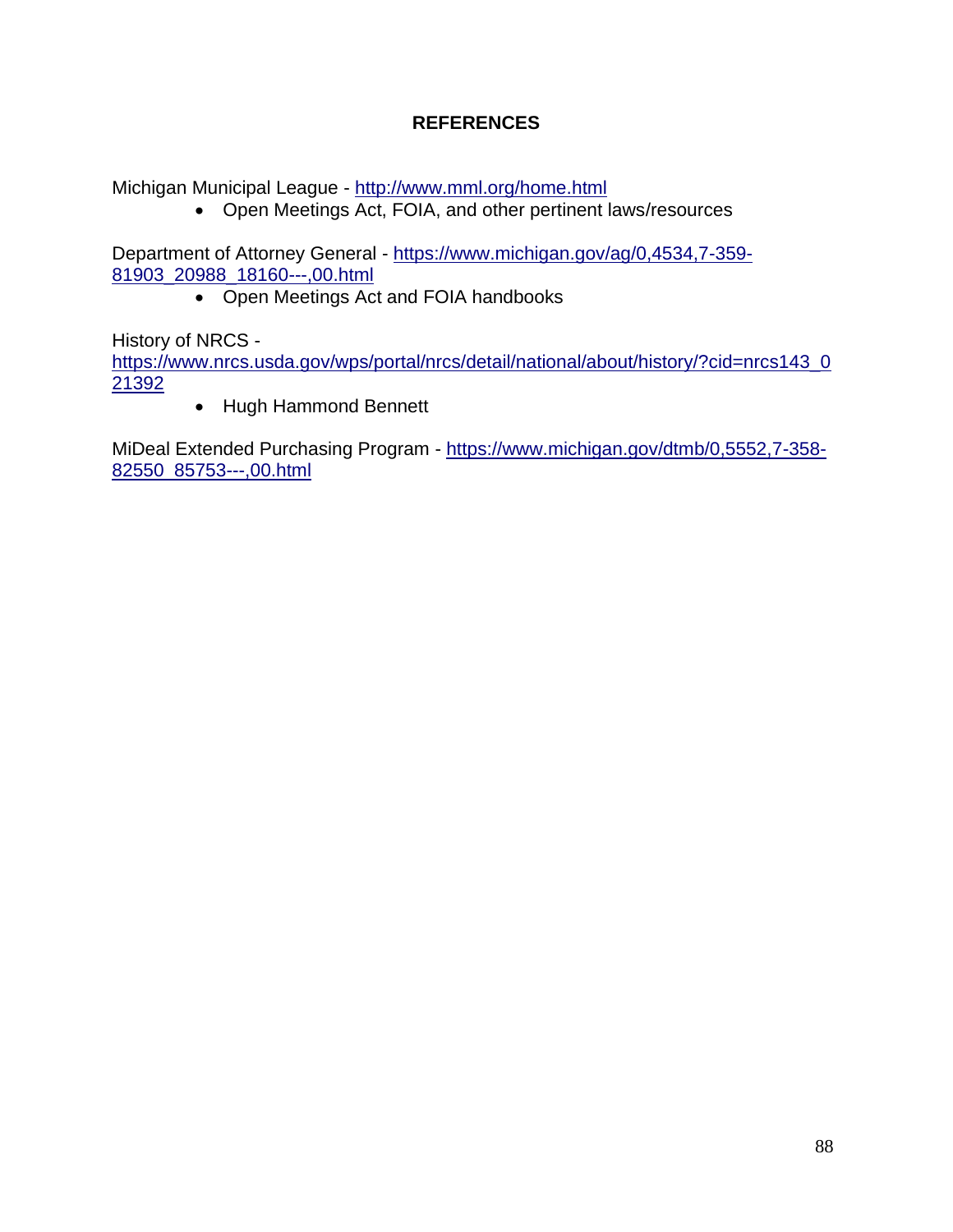### **APPENDIX A CONSERVATION DISTRICT LAW**

CONSERVATION DISTRICT LAW Act 463 of 1998

STATE OF MICHIGAN 97TH LEGISLATURE REGULAR SESSION OF 2013

Introduced by Senator Booher

### ENROLLED SENATE BILL No. 56

AN ACT to amend 1994 PA 451, entitled "An act to protect the environment and natural resources of the state; to codify, revise, consolidate, and classify laws relating to the environment and natural resources of the state; to regulate the discharge of certain substances into the environment; to regulate the use of certain lands, waters, and other natural resources of the state; to protect the people's right to hunt and fish; to prescribe the powers and duties of certain state and local agencies and officials; to provide for certain charges, fees, assessments, and donations; to provide certain appropriations; to prescribe penalties and provide remedies; and to repeal acts and parts of acts," by amending sections 9301, 9302, 9304, 9307, 9308, and 9310 (MCL 324.9301, 324.9302, 324.9304, 324.9307, 324.9308, and 324.9310), sections 9301, 9302, 9304, 9308, and 9310 as amended by 1998 PA 463 and section 9307 as amended by 2004 PA 439, and by adding sections 51301, 51302, 51305, and

51306; and to repeal acts and parts of acts. Public Act No 114 of 2013 to repeal acts and parts of acts" by amending section 9307 (MCL 324.9307), as amended by 2013 PA 45.

The People of the State of Michigan enact:

### (i) **324.9301 Definitions.**

Sec. 9301.

As used in this part:

(a) "Agency of this state" includes the government of this state and any subdivision, agency,

or instrumentality, corporate or otherwise, of the government of this state.

(b) "Board" or "conservation district board" means the governing body of a conservation district.

(c) "Compliance assistance agent" means an individual who provides technical assistance to individuals, organizations, agencies, or others to aid them in complying with federal and state laws and local conservation ordinances.

(d) "Conservation species" means those plant species beneficial for conservation practices as included on the list prepared under section 9304a by the conservation species advisory panel.

(e) "Conservation species advisory panel" means the conservation species advisory panel created in section 9304a.

(f) "Department" means the department of agriculture and rural development.

(g) "Director" means 1 of the members of the conservation district board, elected or appointed in accordance with this part.

(h) "District" or "conservation district" means a governmental subdivision of this state, and a public body corporate and politic, organized in accordance with this part, for the purposes, with the powers, and subject to the restrictions set forth in this part.

(i) "Government" or "governmental" includes the government of this state, the government of the United States, and any subdivision, agency, or instrumentality, corporate or otherwise, of either of them.

(j) "Landowner" includes any person who holds title to or has contracted to purchase any land lying within a district organized under this part or former 1937 PA 297.

(k) "Person" means an individual, partnership, or corporation.

(l) "Plant rescue" means to physically move native conservation species of plants from 1 location in Michigan to another location in Michigan for the purpose of reestablishing the native conservation species.

(m) "Qualified forester" means that term as defined in section 51301.

(n) "Resident" means a person who is of legal age to vote and can demonstrate residency in the district with 1 piece of identification.

(o) "State" means this state.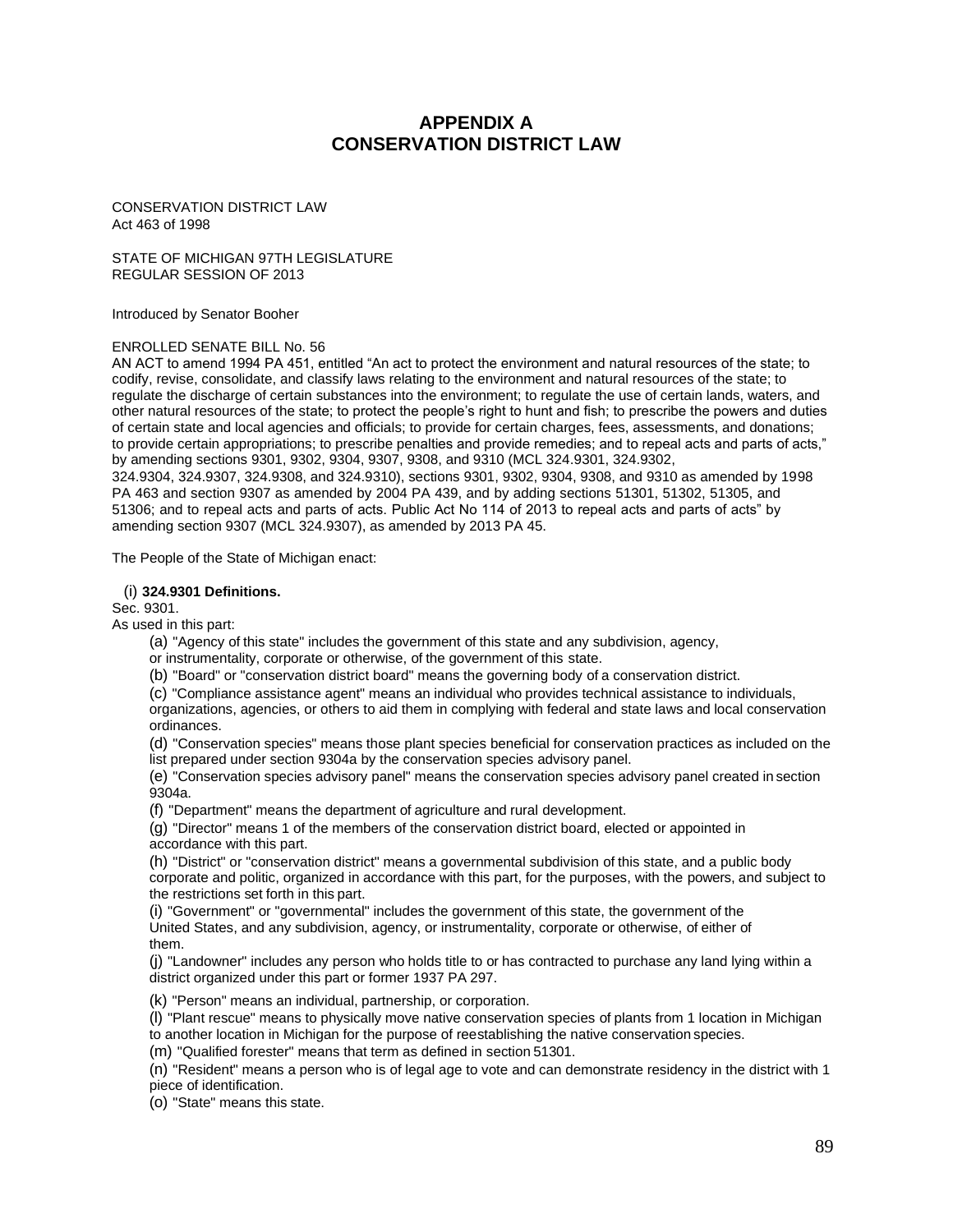(p) "United States" or "agencies of the United States" includes the United States of America, the natural resources conservation service of the United States department of agriculture, and any other agency or instrumentality, corporate or otherwise, of the United States of America.

**History:** Add. 1995, Act 60, Imd. Eff. May 24, 1995 ;-- Am. 1998, Act 463, Imd. Eff. Jan. 4, 1999 ;-- Am. 2013, Act 45, Imd. Eff. June 6, 2013

### (ii)**324.9302 Declaration of policy.**

### Sec. 9302.

It is the policy of the legislature to provide for the conservation of the natural resources of the state, including soil, water, farmland, forestland, and other natural resources, and to provide for the control and prevention of soil erosion, and thereby to conserve the natural resources of this state, control floods, prevent impairment of dams and reservoirs, assist in maintaining the navigability of rivers and harbors, preserve wildlife, protect the tax base, protect public lands, and protect and promote the health, safety, and general welfare of the people of this state.

**History:** Add. 1995, Act 60, Imd. Eff. May 24, 1995 ;-- Am. 1998, Act 463, Imd. Eff. Jan. 4, 1999 ;-- Am. 2013, Act 45, Imd. Eff. June 6, 2013

### (iii) **324.9303 Conducting business at public meeting; notice; availability of writings to public.** Sec. 9303.

(1) The business that a conservation district board may perform shall be conducted at a public meeting of the board held in compliance with the open meetings act, 1976 PA 267, MCL 15.261 to 15.275. Public notice of the time, date, and place of the meeting shall be given in the manner required by the open meetings act, 1976 PA 267, MCL 15.261 to 15.275, in addition to any other notice prescribed in this part.

(2) A writing prepared, owned, used, in the possession of, or retained by a conservation district board in the performance of an official function shall be made available to the public in compliance with the freedom of information act, 1976 PA 442, MCL 15.231 to 15.246.

History: Add. 1995, Act 60, Imd. Eff. May 24, 1995 ;-- Am. 1998, Act 463, Imd. Eff. Jan. 4, 1999 324.9304 Additional duties and powers of department.

Sec. 9304.

In addition to the other duties and powers conferred upon the department under this part, the department has the following duties and powers:

(a) To offer such assistance as may be appropriate to the directors of conservation districts in implementing any of their responsibilities under this part and as otherwise provided by law.

(b) To keep the directors of each of the districts informed of the activities and experience of all other districts and to facilitate cooperation and sharing of advice and experience between the districts.

(c) To approve and coordinate the programs of all conservation districts.

(d) To secure the cooperation and assistance of the United States and any of its agencies, and the state and any of its agencies, in the work of the districts, and to formulate policies and procedures as the department considers necessary for the extension of aid in any form from federal or state agencies to the districts.

(e) To disseminate information throughout the state concerning the activities and programs of the conservation districts and to encourage the formation of districts in areas where their organization is desirable.

(f) To review district budgets and financial information, including audit reports.

**History:** Add. 1995, Act 60, Imd. Eff. May 24, 1995 ;-- Am. 1998, Act 463, Imd. Eff. Jan. 4, 1999 ;-- Am. 2013, Act 45, Imd. Eff. June 6, 2013

### (iv) **324.9304a Conservation species advisory panel; creation; membership; establishment of conservation species list.**

Sec. 9304a.

(1) The conservation species advisory panel is created within the department. The conservation species advisory panel shall consist of the following members selected by the director of the department and approved by the commission of agriculture:

- (a) Two representatives of the department as follows:
- (i) One individual from the pesticide and plant management division or its successor agency.
- (ii) One individual from the environmental division or its successor agency.
- (b) One individual representing the department of natural resources.
- (c) One individual representing the natural resource conservation service.
- (d) Two representatives from Michigan state university as follows:
- (i) One individual from the department of horticulture or its successor department.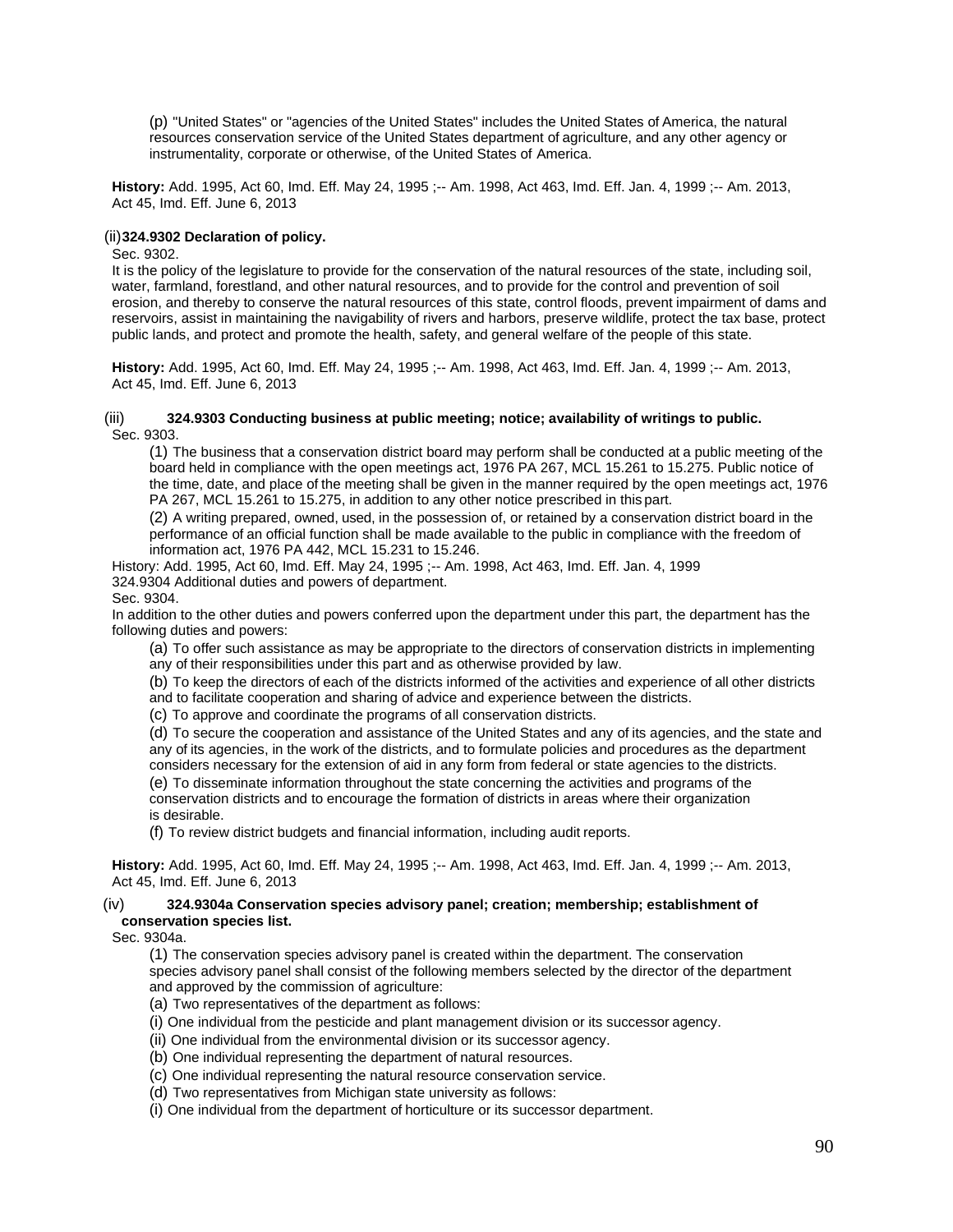(ii) One individual from the department of forestry or its successor department.

(e) One individual representing conservation districts.

(f) One individual from a statewide organization representing nursery and landscaping interests in the state.

(g) One individual from a statewide organization representing seedling growers' interests in the state.

(2) By December 1 of each year, the conservation species advisory panel shall establish a list of conservation species for the following calendar year that may be propagated, planted, harvested, sold, or rescued as part of a plant rescue operation. However, conservation species on this list that are propagated, planted, or rescued during that calendar year may be sold, removed, or reestablished in subsequent years even if the species is removed from the list in a subsequent year.

**History:** Add. 1998, Act 463, Imd. Eff. Jan. 4, 1999

### (v)**324.9305 Boundaries; petition to change district's name.**

Sec. 9305.

(1) Boundaries of conservation districts shall include cities, townships, and incorporated villages.

(2) A conservation district's board may petition the department to change the district's name. The petition form shall be provided by the department. The department shall give due consideration to the petition and, if the request is determined to be needed and practical, shall approve the change in name and request the secretary of state to enter the new name in the secretary of state's official records of the district.

**History:** Add. 1995, Act 60, Imd. Eff. May 24, 1995 ;-- Am. 1998, Act 463, Imd. Eff. Jan. 4,1999

(vi) **324.9307 Conservation district board; directors; chairperson; terms; annual meeting; election; notice; vacancies; certification; special election; quorum; expenses; employees; legal services; delegation of powers and duties; copies of documents; duties of board; eligibility for grant; duties of professional forester; rules; duties of conservation district; removal of director; designation and function of legislative representative.**

Sec. 9307.

(1) A conservation district board shall consist of 5 directors elected or appointed as provided in this part. The board shall designate a chairperson annually.

(2) Except as provided in subsection (6), the term of office of each director is 4 years. Except as otherwise provided in this section, all directors shall be elected at an annual meeting by residents of the district. The election shall be nonpartisan and the directors shall be elected by the residents of the district at large. To become a candidate for director, at least 60 days prior to the annual meeting, an individual shall file at the district office a petition signed by 5 residents of the district. A candidate must be a resident of the district. The annual meeting shall be held at a date determined by the board. Notice of the annual meeting shall be published in the official newspaper of record for the area in which the district is located at least 45 days prior to the date of the annual meeting. This notice shall include the date, time, and location of the annual meeting, an agenda of items to be considered at the meeting, and a list of all candidates for directors of the district. A resident of a district who is unable to attend the annual meeting may vote for the directors of the district by absentee ballot as follows:

(a) In person at the district office, during regular business hours of the district office, at any time after publication of the notice and prior to the annual meeting.

(b) By mail received at the district office at any time after publication of the notice and prior to the annual meeting.

(3) Following the annual meeting, director elections shall be certified by the department. A director shall hold office until a successor has been elected and qualified. Vacancies shall be filled by appointment by the board until the next annual meeting.

(4) The department shall notify the district of its determination on election certification within 90 days after the election. If the department does not certify the director election, the board shall call a special election. The procedures for the special election shall be the same as those for an election at the annual meeting. However, if the board received notification that the department would not be able to certify the director elections from a special election at least 120 days before the next annual meeting, the vacancies shall be filled at the next annual meeting.

(5) A majority of the directors constitutes a quorum of the board, and the concurrence of a majority in any matter within their duties is required for the board's determination. A director is entitled to expenses, including traveling expenses necessarily incurred in the discharge of his or her duties. A director may be paid a per diem for time spent undertaking his or her duties as a director.

(6) If at any time the board has an insufficient number of directors to constitute a quorum, the department shall appoint directors to fill the vacancies on the board. The appointed directors shall serve until new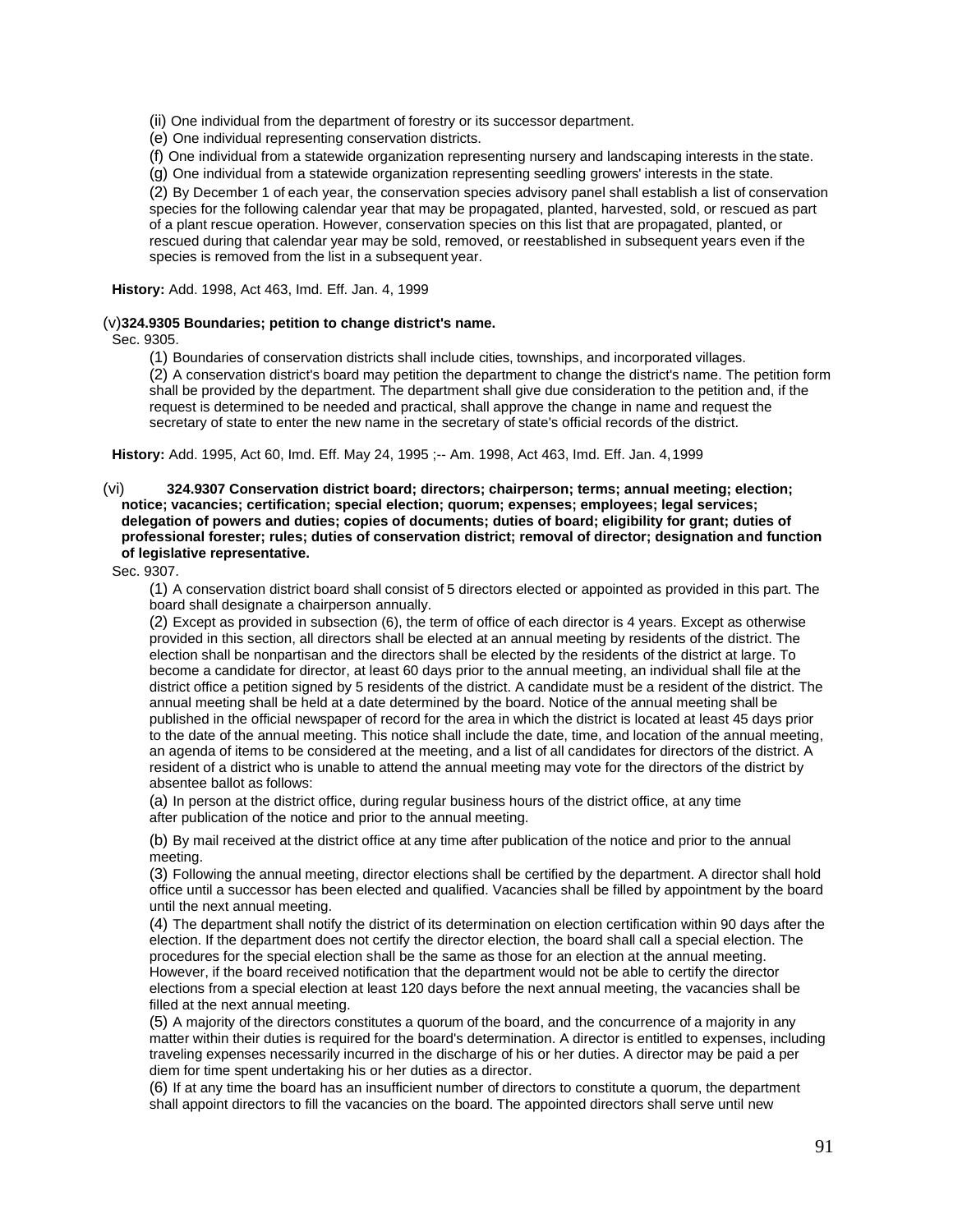directors are elected as provided for in this section at the next annual meeting and the election is certified by the department. However, new directors who are elected to fill vacancies shall serve for the remainder of the vacated terms.

(7) The board may employ a secretary, technical experts, and such other officers, agents, and employees, permanent and temporary, as the board may require, and shall determine their qualifications, duties, and compensation. Upon request of the board, the attorney general may, at his or her discretion, provide legal services to the district. The board may delegate to its chairperson, to 1 or more directors, or to 1 or more agents or employees any powers and duties that the board considers proper. The board shall furnish to the department, upon request, copies of ordinances, rules, regulations, orders, contracts, forms, and other documents that the board adopts or utilizes and any other information concerning the board's activities that the department may require in the performance of its duties under this part.

(8) The board shall do all of the following:

(a) Provide for the execution of surety bonds for all district employees and officers who are entrusted with funds or property.

(b) Provide for the keeping of a full and accurate record of all proceedings and of all resolutions, regulations, and orders issued or adopted.

(c) Determine the fiscal year of the district.

(9) To be eligible for a grant of \$50,000.00 or more from the department, a district shall do all of the following: (a) Annually submit to the department a budget setting forth the purpose and amount of the expenses expected to be incurred and the source and amount of revenue expected to be received during the ensuing fiscal year.

(b) Maintain accurate financial records of receipts and disbursements and uniform accounting in accordance with generally accepted accounting principles under procedures prescribed by the department.

(c) Provide for a biennial independent certified audit by a certified public accountant of the financial records, accounts, and procedures of the district. The audit report shall show profits and losses and the financial condition of the district.

(d) Agree to comply with subsection (10), and agree to return any grant funds received if subsection (10) is violated.

(10) A professional forester employed under a grant described in subsection (9) shall not use his or her position to do either or both of the following:

(a) Compete with a private sector business.

(b) Develop a client base for forestry consultation during hours when he or she is not employed by the district.

(11) The department may promulgate rules to implement subsection (9). However, rules promulgated under this subsection shall remain in effect not later than June 11, 2016.

(12) The board is responsible for the exercise of the powers and the performance of the duties of a conservation district under this part.

(13) Any director may be removed by the department upon notice and hearing for neglect of duty or malfeasance in office, but for no other reason.

(14) The board may invite the legislative body of any municipality or county located near the territory comprised within the district to designate a representative to advise and consult with the board on all questions of program and policy that may affect the property, water supply, or other interests of the municipality or county.

**History:** Add. 1995, Act 60, Imd. Eff. May 24, 1995 ;-- Am. 1998, Act 463, Eff. June 1, 1999 ;-- Am. 2002, Act 107, Imd. Eff. Mar. 27, 2002 ;-- Am. 2004, Act 439, Imd. Eff. Dec. 21, 2004 ;-- Am. 2013, Act 45, Imd. Eff. June 6, 2013 ;-- Am. 2013, Act 114, Imd. Eff. Sept. 24, 2013

### (vii) **324.9308 Powers of district and board generally; restrictions.**

### Sec. 9308.

(1) A conservation district organized under this part constitutes a governmental subdivision of this state and a public body corporate and politic, exercising public powers, and a conservation district and the conservation district board has all of the following powers, in addition to powers otherwise granted in this part: (a) To conduct surveys, investigations, and research relating to the conservation of farmland, forestland, and natural resources, to publish the results of the surveys, investigations, or research, and to disseminate that information upon obtaining the consent of the landowner or the necessary rights or interest in the lands. In order to avoid duplication of research activities, a district shall not initiate any research program except in cooperation with the government of this state or any of its agencies or with the United States.

(b) To conduct demonstrational projects within the district on lands owned or controlled by this state or any of its agencies, with the cooperation of the agency administering and having jurisdiction of the lands, and on any other lands within the district upon obtaining the consent of the owner of the lands or the necessary rights or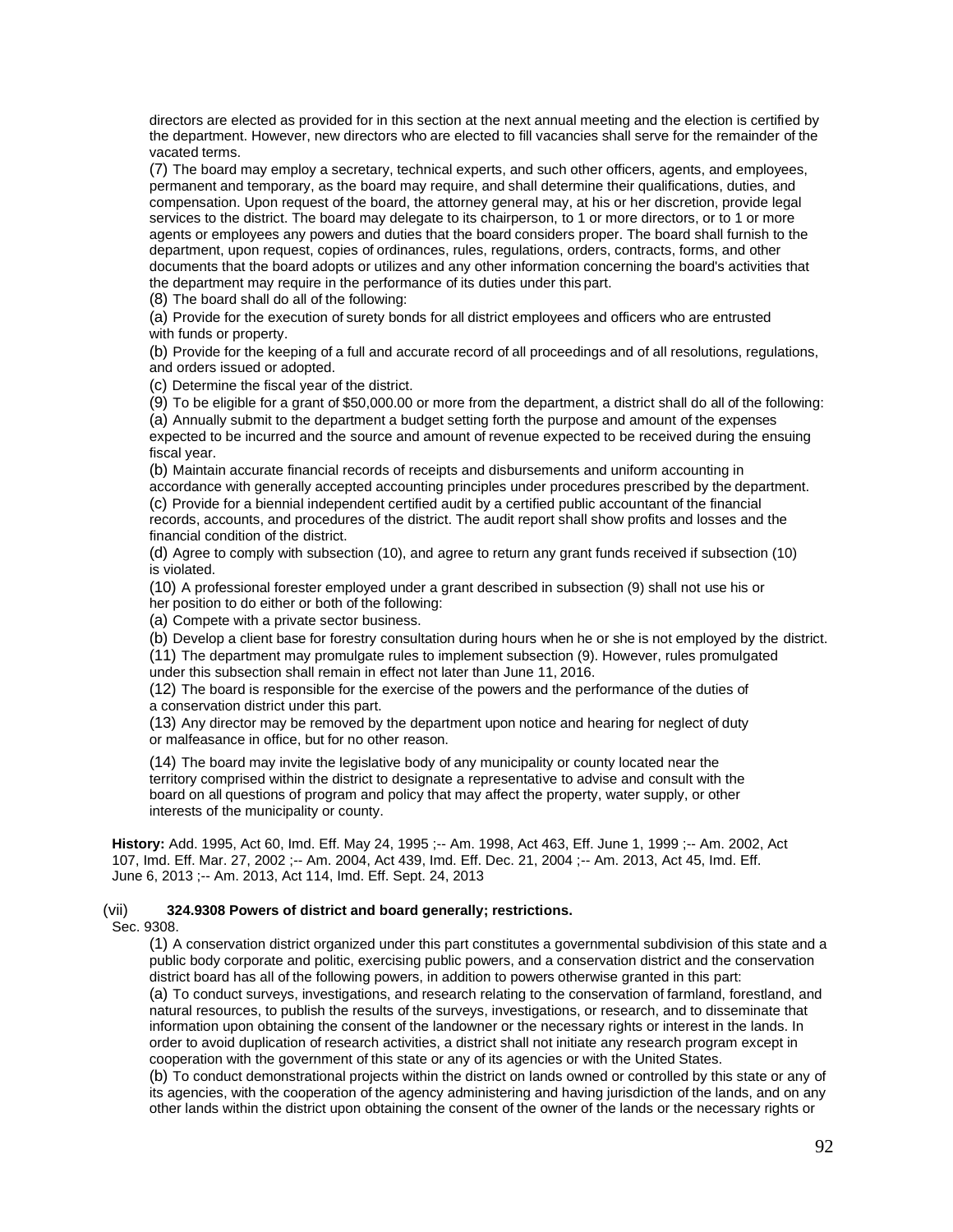interest in the lands, to demonstrate by example the means, methods, and measures by which farmland, forestland, and natural resources may be conserved and soil erosion in the form of soil blowing and soil washing may be prevented and controlled.

(c) To carry out preventive and control measures within the district including, but not limited to, engineering operations, methods of cultivation, the growing of vegetation, changes in use of land, and other measures to achieve purposes listed in declaration of policy, on lands owned or controlled by this state or any of its agencies, with the cooperation of the agency administering and having jurisdiction of the lands, and on any other lands within the district upon obtaining the consent of the landowners or the necessary rights or interests in the lands.

(d) To cooperate or enter into agreements with and, within the limits of appropriations made available to it by law, to furnish financial or other aid to any agency, governmental or otherwise, or any landowner within the district or his or her designated representative, in the conducting of erosion-control and prevention operations within the district, subject to conditions as the directors consider necessary to advance the purposes of this part.

(e) To obtain options upon and to acquire, by purchase, exchange, lease, gift, grant, bequest, devise, or otherwise, any property, real or personal, or rights or interests in property; to maintain, administer, and improve any properties acquired, to receive income from the properties, and to expend income in carrying out the purposes and provisions of this part; and to sell, lease, or otherwise dispose of any of its property or interests in property in furtherance of the purposes and provisions of this part.

(f) To make available, on the terms it prescribes, to landowners or their designated representatives within the district and to other conservation districts, agricultural and engineering machinery and equipment, fertilizer, seeds, and seedlings, and other material or equipment that will assist landowners or their designated representatives to carry on operations upon their lands for the conservation of farmland, forestland, and natural resources and for the prevention and control of soil erosion.

(g) To engage in plant rescue operations and to propagate, plant, harvest, and, subject to section 9304a, sell only conservation species. A conservation district that violates this subdivision is subject to a civil fine of not more than \$100.00 per day of violation. An action to enforce this subdivision may be brought by the state or a county in the circuit court for the county in which the conservation district is located or in which the violation occurred.

(h) To provide technical assistance to other conservation districts.

(i) To construct, improve, and maintain structures as may be necessary or convenient for the performance of any of the operations authorized in this part.

(j) To develop comprehensive plans for the conservation of farmland, forestland, and natural resources and for the control and prevention of soil erosion within the district or other conservation districts. The plans shall

specify, in such detail as is possible, the acts, procedures, performances, and avoidances that are necessary or desirable for the effectuation of the plans, including the specification of engineering operations, methods of cultivation, the growing of vegetation, cropping programs, tillage practices, and changes in use of land; and to publish the plans and information described in this subdivision and bring them to the attention of residents of the district.

(k) To take over, by purchase, lease, or otherwise, and to administer any farmland, forestland, or natural resource conservation project located within its boundaries undertaken by the United States or any of its agencies or by this state or any of its agencies; to manage, as agent of the United States or any of its agencies or of this state or any of its agencies, any farmland, forestland, or natural resource conservation project within its boundaries; to act as agent for the United States or any of its agencies or for this state or any of its agencies in connection with the acquisition, construction, operation, or administration of any farmland, forestland, or natural resource conservation project within its boundaries; to accept donations, gifts, and contributions in money, services, materials, or otherwise, from the United States or any of its agencies or from this state or any of its agencies, and to use or expend the money, services, materials, or other contributions in carrying on its operations; and to accept money, gifts, and donations from any other source not specified in this subdivision.

(l) To sue and be sued in the name of the district; to have a seal that is judicially noticed; to have perpetual succession unless terminated as provided in this part; to make and execute contracts and other instruments necessary or convenient to the exercise of its powers; and to make, and from time to time amend and repeal, rules and regulations in a manner that is not inconsistent with this part to carry into effect its purposes and powers.

(m) To borrow money for facilities or equipment for conservation purposes and pledge the assets of the district as collateral against loans. Any money borrowed shall be solely the obligation of the conservation district and not the obligation of the state or any other public entity in the state.

(n) As a condition to the extension of any benefit under this part to, or the performance of work upon, any lands not owned or controlled by this state or any of its agencies, the directors may require contributions in money, services, materials, or otherwise to any operation conferring the benefits, and may require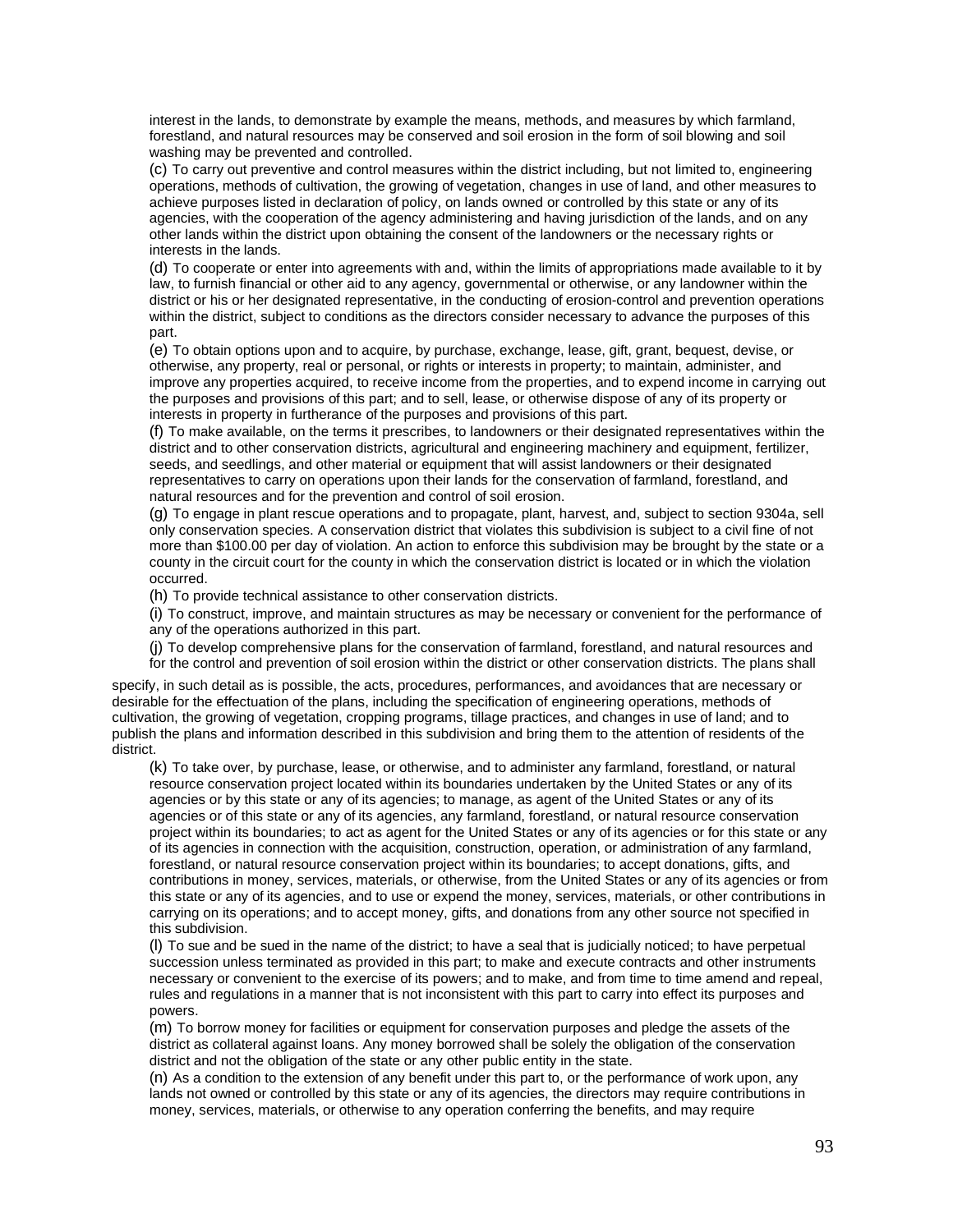landowners to enter into and perform agreements or covenants as to the permanent use of the lands that will tend to prevent or control erosion on those lands.

(o) To act as a compliance assistance agent for other federal, state, and county laws.

(p) To act as the enforcing agency for a county if designated under section 9105.

(q) To collaborate with the department in reviewing applications for exemption as qualified forest

property under section 7jj of the general property tax act, 1893 PA 206, MCL 211.7jj[1].

(r) Subject to subsection (2), in cooperation with the department, to evaluate nonindustrial privateforestlands.

(s) Subject to subsection (3), to provide landowners any of the following:

(i) Technical assistance regarding potential environmental, ecological, and economic benefits of

forestry, wildlife habitat, and wetland development and restoration.

(ii) Contact information for qualified foresters.

(iii) Contact information for other forest resource professionals that may have voluntarily provided information to the department.

(2) Except as otherwise provided in this subsection, a conservation district shall not develop management plans for nonindustrial private forestlands. A district shall provide a landowner upon request with a list of qualified foresters to develop management plans. The list shall be developed and maintained by the department. If requested by a landowner, the conservation district shall post on its website notice that the landowner is seeking forest management plan preparation; timber harvesting, marketing, or thinning; or similar services. If, after the notice is posted for at least 30 days on the conservation district's website, a landowner is unable to identify a private forester willing to develop a forest management plan, the conservation district may, upon approval by the department, prepare a forest management plan for the landowner.

(3) The exercise of powers under subsection (1)(s) does not affect the regulatory authority of any state department.

(4) Unless authorized by the county board of commissioners of each county in which a conservation district is located, a conservation district shall not enforce state or federal laws.

(5) Unless otherwise specifically provided by law, provisions with respect to the acquisition, operation,

or disposition of property by other public bodies are not applicable to a district organized under this part.

**History:** Add. 1995, Act 60, Imd. Eff. May 24, 1995 ;-- Am. 1998, Act 463, Imd. Eff. Jan. 4, 1999 ;-- Am. 2013, Act 45, Imd. Eff. June 6, 2013

### (viii) **324.9309 Cooperation between districts.**

Sec. 9309.

The directors of any 2 or more districts organized under this part may cooperate with one another in the exercise of any or all powers conferred in this part.

**History:** Add. 1995, Act 60, Imd. Eff. May 24, 1995

#### (ix) **324.9310 Cooperation of state agencies; agreements.**

Sec. 9310.

(1) Agencies of this state that have jurisdiction over, or are charged with the administration of, any state owned lands, and agencies of any county or other governmental subdivision of the state that have jurisdiction over, or are charged with the administration of, any county owned or other publicly owned lands, lying within the boundaries of any conservation district, shall cooperate to the fullest extent with the district in the effectuation of programs and operations undertaken by the district under this part. Agents of the district shall be given free access to enter and perform work upon such publicly owned lands.

(2) A conservation district may cooperate with and enter into agreements with a county, township, municipality, or other subdivision of state government in implementing soil, water, forestland, and related land-use projects. A county, township, municipality, or other subdivision of state government through its governing body may cooperate with and enter into agreement with a conservation district in carrying out this part and may assist a district by providing it with such materials, equipment, money, personnel, and other services.

**History:** Add. 1995, Act 60, Imd. Eff. May 24, 1995 ;-- Am. 1998, Act 463, Imd. Eff. Jan. 4, 1999 ;-- Am. 2013, Act 45, Imd. Eff. June 6, 2013

### (x)**324.9312 Revision of boundaries; procedure.**

Sec. 9312.

(1) One or more conservation districts may petition the department for a revision in the boundaries of 1 or more conservation districts. The department shall not take action on the petition unless it is signed by a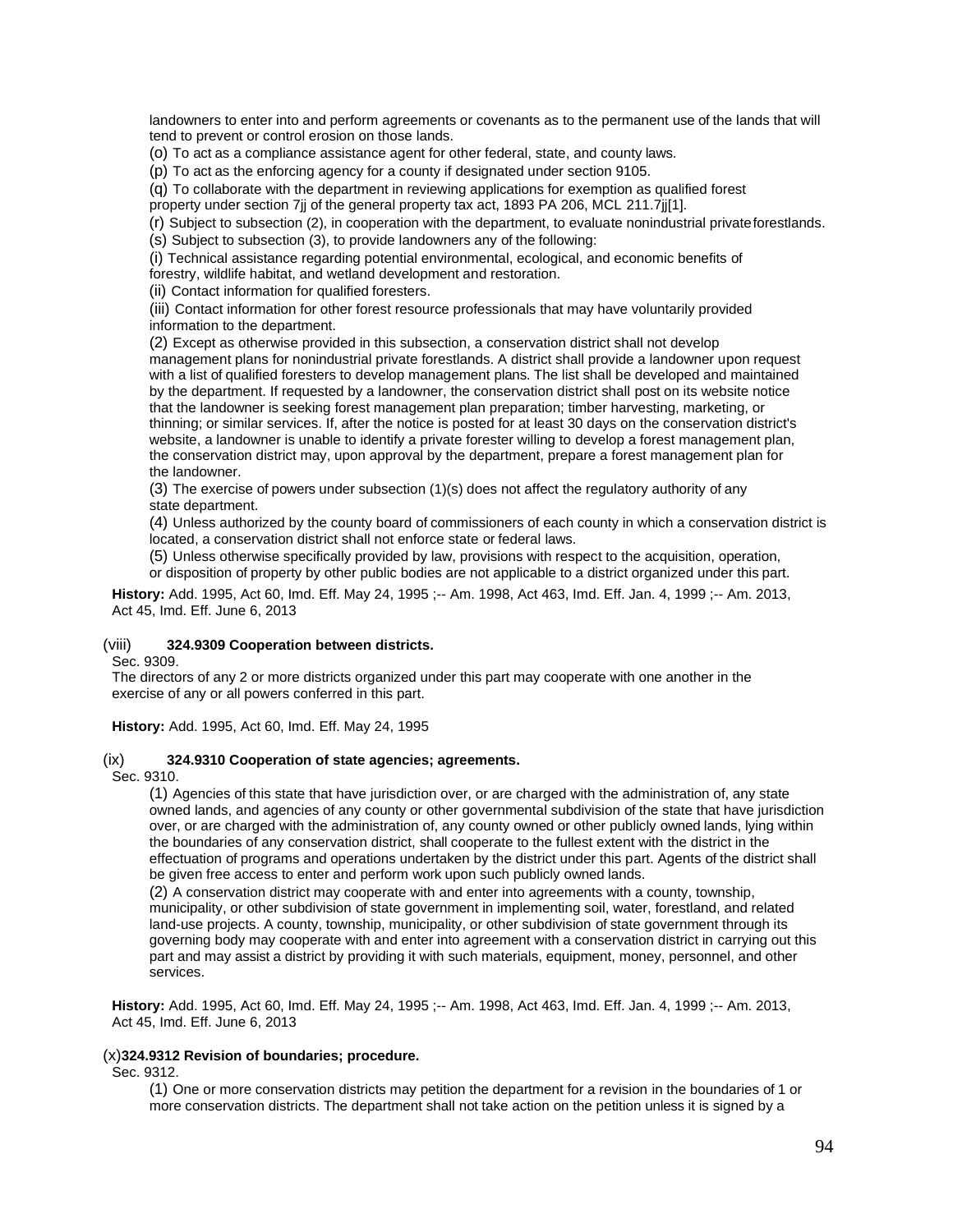majority of the directors of each of the districts involved in the proposed revision. Within 30 days after receipt of a proper petition, the department shall cause notice of hearing to be given to the residents in the area or areas affected by the proposed revision as identified by the directors of a district and within 60 days hold a hearing to receive comments relative to the proposed change.

(2) The department shall determine if the proposed revision as petitioned for is desirable. If it finds in the affirmative, the department shall issue an order that states that the boundaries of the districts are to be moved, merged, consolidated, or separated at a date specified in the order and includes the name and the revision of the boundaries of the revised district or districts.

(3) Upon transmission of the order to the secretary of state, a certificate of due organization under seal of the state shall issue, if necessary, to the directors of the district as provided in this part. The revised district or districts shall have the same powers, duties, and functions as other districts organized under this part.

(4) The department shall appoint the first board of directors of the revised district, 1 of whom shall be appointed for a term of 1 year, 2 for a term of 2 years, and 2 for a term of 3 years. Thereafter, directors shall be elected as provided in section 9307.

(5) All assets, liabilities, records, documents, writings, or other property of whatever kind of the districts of which the consolidated district is composed shall become the property of the consolidated district, and all agreements made by, and obligations of, the former districts shall be binding upon and enforceable by the consolidated district. At the date specified in the department's order, the districts of which the consolidated district is composed shall cease to exist, and their powers and duties shall cease after that date. The consolidated district shall be governed by this part.

**History:** Add. 1995, Act 60, Imd. Eff. May 24, 1995 ;-- Am. 1998, Act 463, Imd. Eff. Jan. 4, 1999

### (xi) **324.9313 Appropriations.**

Sec. 9313.

The necessary expenses of any conservation districts shall be made from appropriations made for those purposes.

**History:** Add. 1995, Act 60, Imd. Eff. May 24, 1995 ;-- Am. 1998, Act 463, Imd. Eff. Jan. 4, 1999

### (xii) **324.51301 Definitions.**

Sec. 51301.

As used in this part:

(a) "Conservation district" means that term as it is defined in section 9301.

(b) "Demonstration project" means a forest improvement project designed to illustrate the implementation and impact of alternate forest practices.

(c) "Commission" means the commission of agriculture and rural development.

(d) "Department" means the department of agriculture and rural development.

(e) "Director" means the director of the department or his or her designee.

(f) "Follow-up work" means forest practices to promote the survival of seeds or seedlings or the protection or enhancement of other work previously undertaken under this part.

(g) "Forest improvement project" means any of the following:

(i) Production, processing, handling, storage, marketing, or transportation of forest resources, including sawmills, hardboard mills, power stations, warehouses, air and water pollution control equipment, and solid waste disposal facilities.

(ii) Forest practice or follow-up work.

(iii) Study, planning, or other work intended to improve forestlands or forest resources or to

demonstrate means of improving forestlands or forest resources.

(h) "Forest management plan" means that term as it is defined in section 7jj of the general property tax act, 1893 PA 206, MCL 211.7jj[1].

(i) "Forest practice" means that term as it is defined in section 7jj of the general property tax act, 1893 PA 206, MCL 211.7jj[1].

(j) "Forest resources" means those products, uses, and values associated with forestland, including recreation and aesthetics, fish, forage, soil, timber, watershed, wilderness, and wildlife.

(k) "Forestland" means a tract of land that may include nonproductive land that is intermixed with productive land that is an integral part of a managed forest and the owner of which agrees to develop, maintain, and actively manage the land as a private forest through planting, natural reproduction, or other silvicultural practices. Forestland includes land from which forest tree species have been removed and have not been restocked, but does not include land converted to uses other than the growing of forest tree species or land currently zoned for uses incompatible with forest practices.

(l) "Fund" means the private forestland enhancement fund created in section 51305.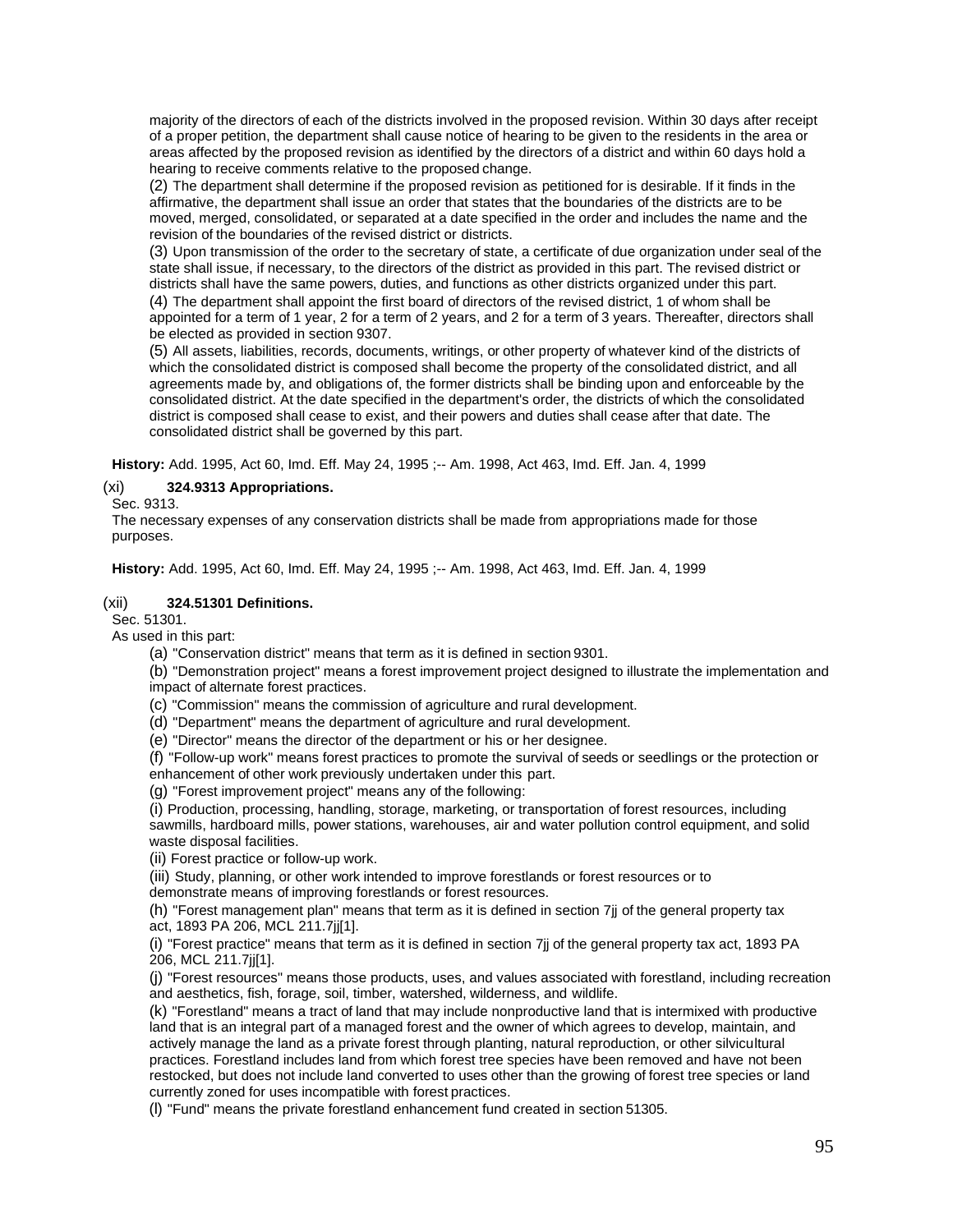(m) "Harvest" means that term as it is defined in section 7jj of the general property tax act, 1893 PA 206, MCL 211.7jj[1].

(n) "Landowner" means a person who holds an ownership interest in nonindustrial private forestland.

(o) "Nonindustrial private forestland" means a privately owned tract of land consisting of 20 or more acres, or the timber rights in the land if the timber rights have been severed, that has the productive capacity to grow on average not less than 20 cubic feet per acre per year and that meets either of the following conditions: (i) For a tract of land that contains less than 40 acres, at least 80% of the land is occupied by forest

tree species.

(ii) For a tract of land that contains 40 or more acres, at least 50% of the land is occupied by forest tree species.

(p) "Qualified forester" means that term as it is defined in section 7jj of the general property tax act, 1893 PA 206, MCL 211.7jj[1].

(q) "Technical assistance" means direct on-site assistance provided to individuals.

(r) "Timber" means wood growth, mature or immature, growing or dead, standing or down. Timber does not include any of the following:

(i) Christmas trees and associated greens.

(ii) Material harvested from an individual's own land and used on that land for the construction of fences or buildings or for other personal use.

(s) "Timber owner" means a person who holds an ownership interest in species of forest trees on forestland. An ownership interest includes a license or other right to harvest timber on state lands.

#### **History:** Add. 2013, Act 45, Imd. Eff. June 6, 2013

Compiler's Notes: Former MCL 324.51301, which pertained to designation of tract of land as private forest reservation, was repealed by Act 378 of 2006, Eff. Sept. 1, 2007.

### (xiii) **324.51302 Management and utilization of private forestland and private forest resources; purpose and intent of part.**

Sec. 51302.

(1) This part is intended to stimulate improved management and utilization of private forestland and private forest resources within this state. Economic and community development opportunities based on the private forest resource will be enhanced by ensuring adequate future high-quality timber supplies, increased employment opportunities, a diversified economy, and other economic benefits and the conservation, maintenance, and enhancement of a productive and stable forest resource system for the public benefit of present and future generations.

(2) The primary purpose of this part is to assist private landowners in understanding the value of forest resources and the potential threats to forest resources and to provide management guidance.

(3) The department may enter into cooperative agreements with the federal agencies that have been given authority by act of congress for the management of forestlands to assist landowners in management of their nonindustrial private forestlands.

**History:** Add. 2013, Act 45, Imd. Eff. June 6, 2013

Compiler's Notes: Former MCL 324.51302, which pertained to number of trees planted on acre of land as subject to part, was repealed by Act 378 of 2006, Eff. Sept. 1, 2007.

### (xiv) **324.51305 Private forestland enhancement fund.**

Sec. 51305.

(1) The private forestland enhancement fund is created within the state treasury.

(2) The state treasurer may receive money or other assets from any source for deposit into the fund, including general fund/general purpose appropriations, gifts, grants, and bequests. The state treasurer shall direct the investment of the fund. The state treasurer shall credit to the fund interest and earnings from fund investments.

(3) Money in the fund at the close of the fiscal year shall remain in the fund and shall not lapse to the general fund.

(4) The department shall be the administrator of the fund for auditing purposes.

(5) The department shall expend money from the fund, upon appropriation, only for 1 or more of the following purposes:

- (a) Direct assistance.
- (b) Indirect assistance.

(c) Administrative costs.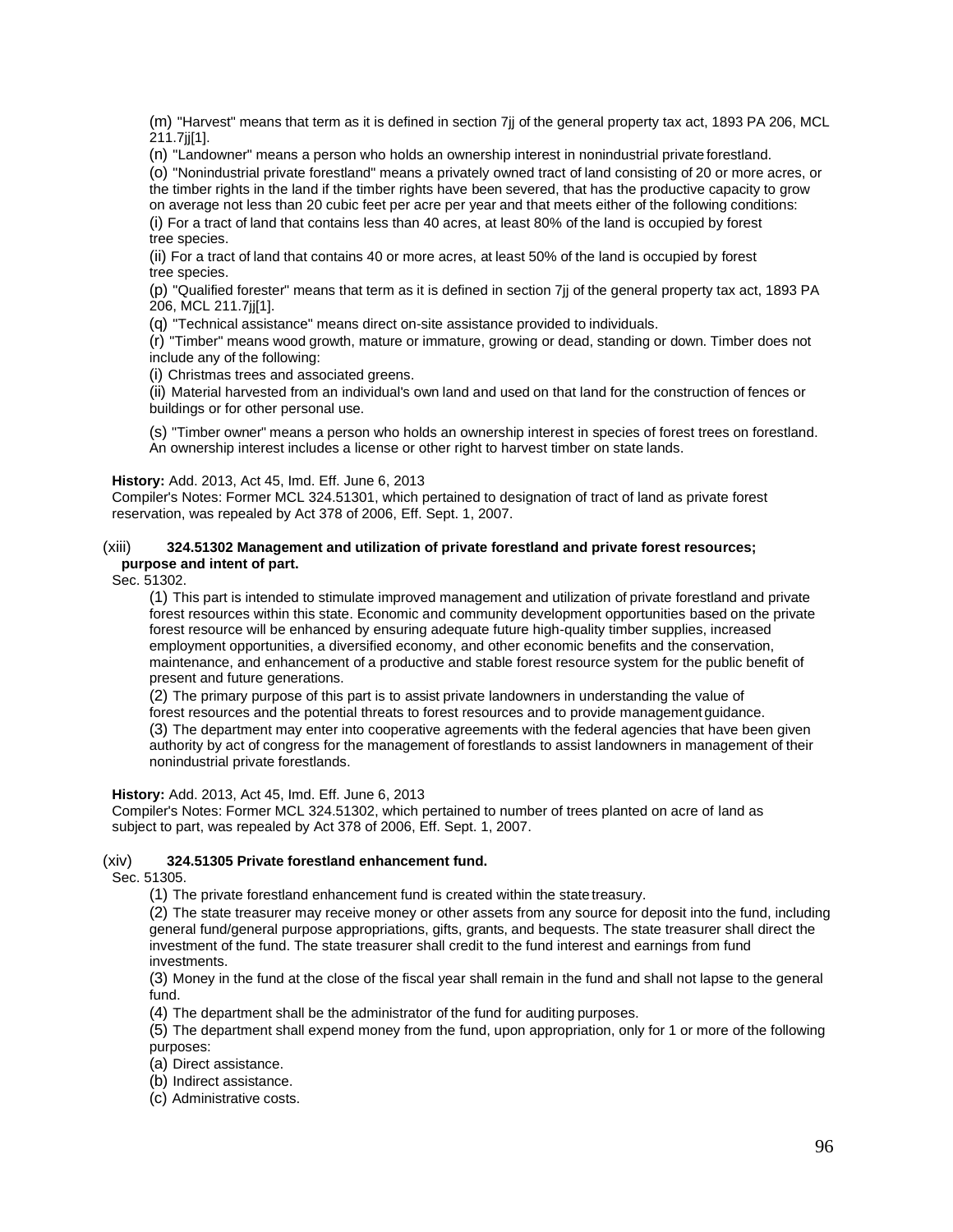(6) The department shall establish criteria and procedures for approving proposed expenditures from the fund.

(7) The department of treasury shall, before November 1 of each year, notify the department of the balance in the fund at the close of the preceding fiscal year.

(8) As used in this section:

(a) "Administrative costs" includes, but is not limited to, costs incurred in administering the qualified forest program developed in section 7jj of the general property tax act, 1893 PA 206, MCL 211.7jj[1].

(b) "Direct assistance" includes, but is not limited to, programs that will provide for any of the following:

(xv) Programs devoted to nonindustrial private forestland to encourage the judicious management

of forestlands to maximize economic and ecological value.

(xvi) Incentive and cost-share programs to assist landowners.

(xvii) Programs that enhance investment of private and federal funds in sustainable forest management.

(xviii) Other programs established pursuant to this part.

(c) "Indirect assistance" includes, but is not limited to, programs that will provide for any of the following:

(i) Public education and demonstration programs on sustainable management of private forestland

for increasing value for wildlife habitat or timber management, or both.

(ii) Educational programs.

(iii) Technical assistance programs.

(iv) The promotion of on-site evaluation systems and management practices.

**History:** Add. 2013, Act 45, Imd. Eff. June 6, 2013

Compiler's Notes: Former MCL 324.51305, which pertained to stocking forest trees under rules of department, was repealed by Act 378 of 2006, Eff. Sept. 1, 2007.

### (xix) **324.51306 List of qualified foresters; preparation; maintenance; registration; removal; publication on department's website.**

Sec. 51306.

(1) The department shall prepare and maintain a list of qualified foresters in the state.

(2) An individual who wishes to be included on the list of qualified foresters shall submit a registration to the department on a form prepared by the department. The registration form shall include all of the following:

(a) The category of qualified forester for which the individual meets the necessary requirements.

(b) The continuing education required for the individual to maintain his or her status as a qualified

forester, including the date on which the continuing education is required to be completed.

(c) A place for an individual to certify with his or her signature that he or she meets the requirements of a qualified forester and is current with any continuing education that is required.

(d) A place to designate whether the individual is submitting a new registration or a renewal of registration.

(3) An individual may update his or her registration at any time by submitting a renewal of registration.

(4) An individual who no longer meets the requirements to be considered a qualified forester shall notify

the department in writing, and the department shall remove the individual from the list of qualified foresters.

(5) The department shall publish the list of qualified foresters on the department's website.

**History:** Add. 2013, Act 45, Imd. Eff. June 6, 2013

Compiler's Notes: Former MCL 324.51306, which pertained to complete restocking of private forest reservation with forest trees, was repealed by Act 378 of 2006, Eff. Sept. 1, 2007.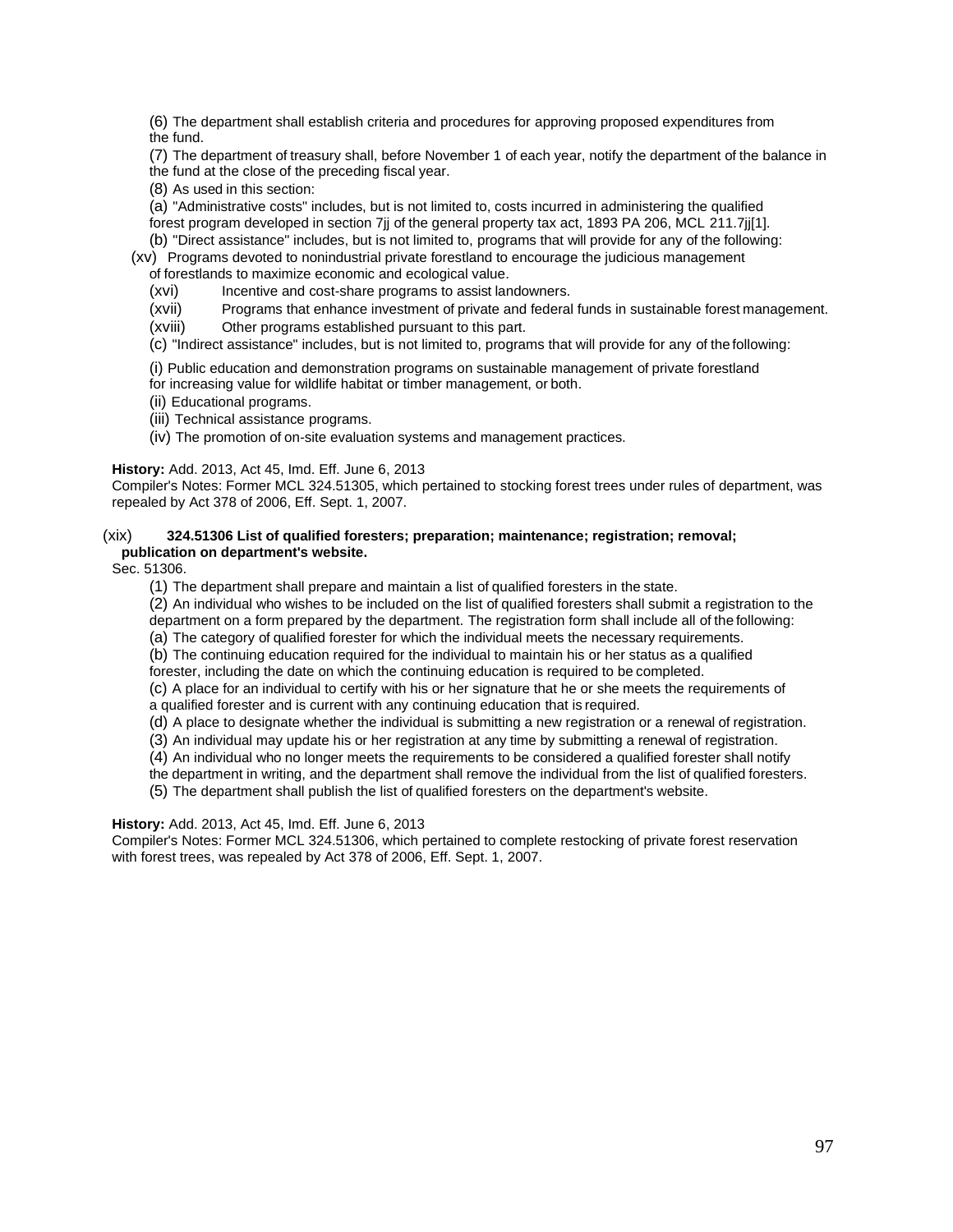# **APPENDIX B CONSERVATION DISTRICT ACRONYMS**

| <b>AC</b>    | (NRCS) Area Conservationist                                 |
|--------------|-------------------------------------------------------------|
| <b>CD</b>    | <b>Conservation District</b>                                |
| <b>CDEM</b>  | <b>Conservation District Employees of Michigan</b>          |
| <b>CISMA</b> | Cooperative Invasive Species Management Area                |
| <b>CREP</b>  | <b>Conservation Reserve Enhancement Program</b>             |
| <b>CSP</b>   | <b>Conservation Stewardship Program</b>                     |
| <b>CTAI</b>  | <b>Conservation Technical Assistance Initiative</b>         |
| <b>CWA</b>   | <b>Cooperative Working Agreement</b>                        |
| DC           | (NRCS) District Conservationist                             |
| <b>EGLE</b>  | (MI Dept. of) Environment, Great Lakes, and Energy          |
| <b>EPA</b>   | <b>Environmental Protection Agency</b>                      |
| <b>EQIP</b>  | <b>Environmental Quality Incentives Program</b>             |
| <b>ESD</b>   | <b>Environmental Stewardship Division</b>                   |
| <b>FAP</b>   | <b>Forestry Assistance Program</b>                          |
| <b>FOIA</b>  | Freedom of Information Act                                  |
| <b>FSA</b>   | <b>Farm Service Agency</b>                                  |
| <b>GIS</b>   | Geographic Information System                               |
| <b>GLRI</b>  | <b>Great Lakes Restoration Initiative</b>                   |
| <b>HAP</b>   | <b>Hunting Access Program</b>                               |
| <b>MACD</b>  | Michigan Association of Conservation Districts              |
| <b>MAEAP</b> | Michigan Agriculture Environmental Assurance Program        |
| <b>MDARD</b> | Michigan Department of Agriculture & Rural Development      |
| <b>MDNR</b>  | Michigan Department of Natural Resources                    |
| <b>MDOT</b>  | Michigan Department of Transportation                       |
| <b>MOU</b>   | Memorandum of Understanding                                 |
| <b>MSUE</b>  | <b>Michigan State University Extension</b>                  |
| <b>NACD</b>  | <b>National Association of Conservation Districts</b>       |
| <b>NASCA</b> | National Association of State Conservation Agencies         |
| <b>NCDEA</b> | <b>National Conservation District Employees Association</b> |
| <b>NCPP</b>  | <b>National Conservation Planning Partnership</b>           |
| <b>NRCS</b>  | <b>Natural Resources Conservation Service</b>               |
| <b>OMA</b>   | Open Meetings Act                                           |
|              |                                                             |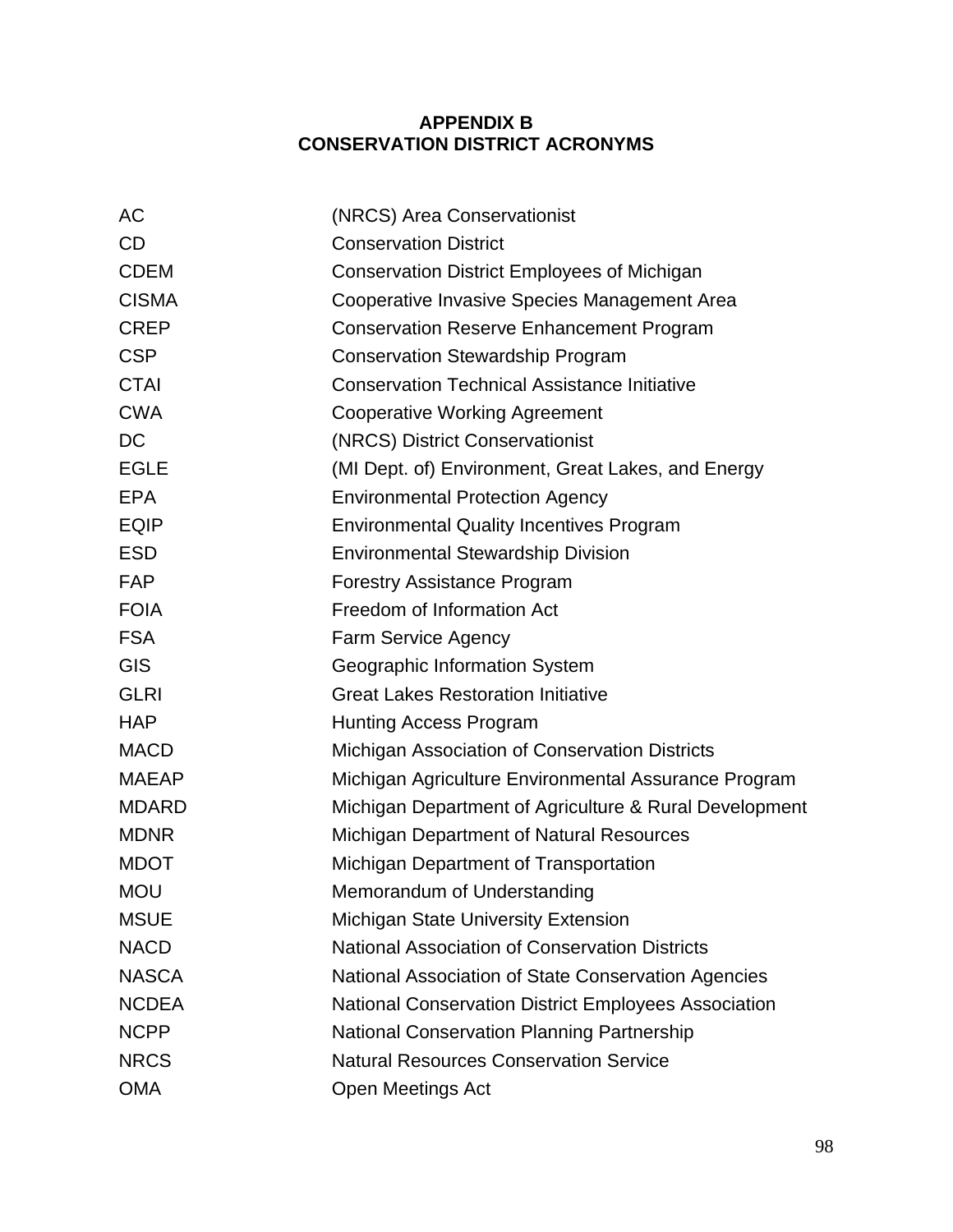| QFP          | <b>Qualified Forest Program</b>                  |
|--------------|--------------------------------------------------|
| <b>RC</b>    | (MDARD) Regional Coordinator                     |
| <b>RCPP</b>  | <b>Regional Conservation Partnership Program</b> |
| <b>SC</b>    | (NRCS) State Conservationist                     |
| <b>USDA</b>  | United States Department of Agriculture          |
| <b>USFWS</b> | United States Fish & Wildlife Service            |
| <b>USFS</b>  | <b>United States Forest Service</b>              |
| <b>USGS</b>  | <b>United States Geological Survey</b>           |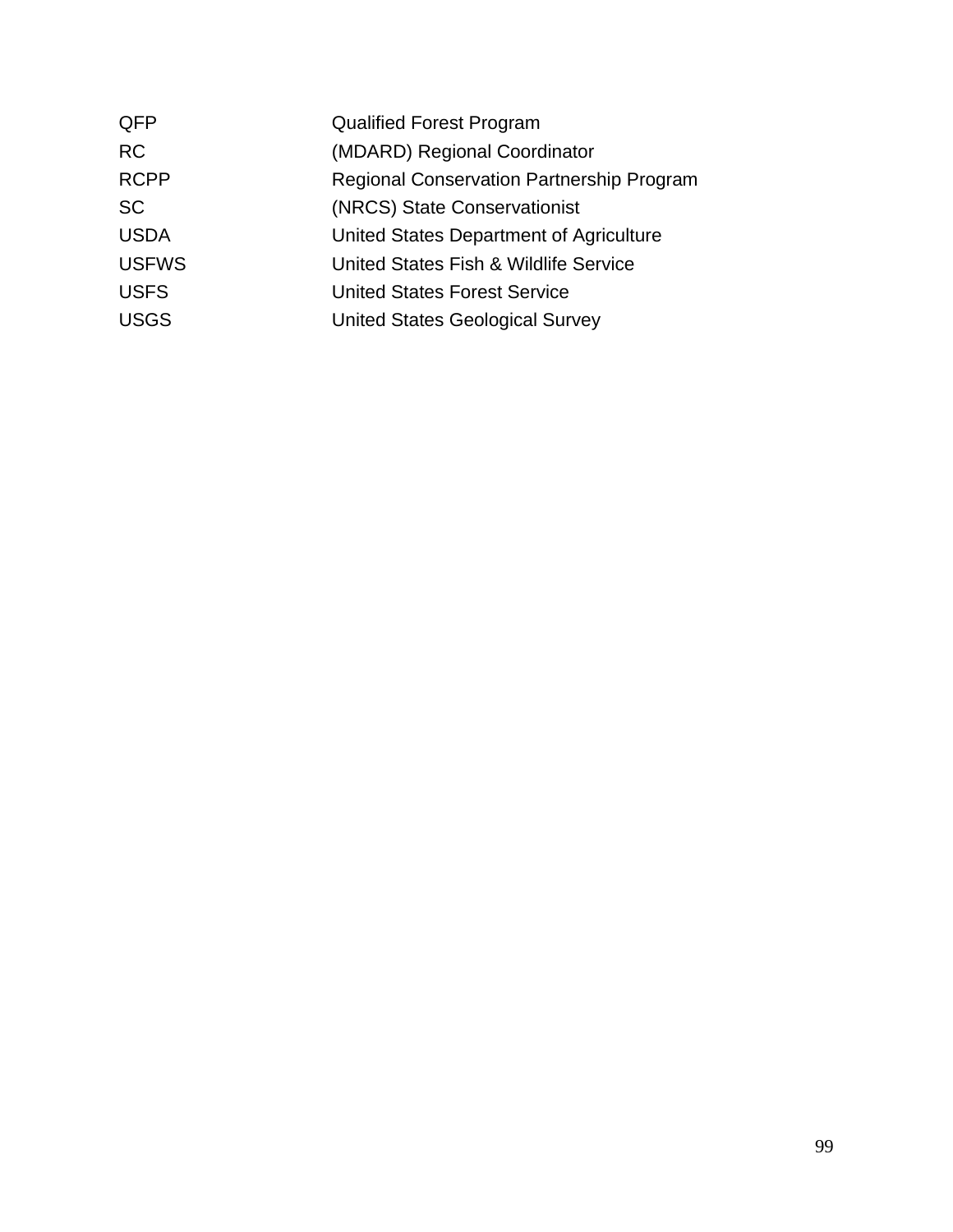## **APPENDIX C SAMPLE MEMORANDUM OF UNDERSTANDING BETWEEN CONSERVATION DISTRICTS**

## CONSERVATION RESERVE ENHANCEMENT PROGRAM (CREP) TECHNICAL ASSISTANCE PROJECT GRANT CONTRACT BETWEEN THE ARENAC CONSERVATION DISTRICT (hereafter referred to as the Grantee) AND SHIAWASSEE CONSERVATION DISTRICT (hereafter referred to the Grantor)

# Statement of Purpose

The purpose of this grant is to further the goals and objectives of the Conservation Reserve Enhancement Program (CREP) through Conservation Districts in the following areas:

- 1. Provide funding for the establishment and implementation of CREP
- 2. Improve citizen access to natural resource management assistance
- 3. Increase the capacity of Conservation Districts to deliver natural resource management assistance
- 4. Engage stakeholders in natural resource management
- 5. Develop and implement a long-range strategy for improving the management of natural resources within the District

# Contract Period

Upon signature by the Shiawassee Conservation District, the Contract shall be effective from October 1, 2007 through September 30, 2008. The Shiawassee Conservation District shall have no responsibility to provide funding to the Grantee for project work performed except between the above stated dates. Expenditures made by the Grantee prior to the start date or after the end date of this Contract are not eligible for payment under this Contract.

## **Statement of Work**

The CREP Technician(s) will be extensively trained on the planning, design, installation, and maintenance of various types of CREP practices. The CREP Technician(s) will pro-actively seek landowner participation in the targeted sub-watersheds for the service area. The targeted sub-watersheds have been selected using Michigan Department of Environmental Quality (MDEQ) water quality information and/or a local technical advisory committee. The CREP Technician(s) will contact landowners, complete site reviews to determine eligibility, develop conservation plans, assist in the installation of conservation practices and associated BMPs, evaluate completed projects, and conduct status reviews.

The following is a list of activities that will be performed by the CREP Technician(s)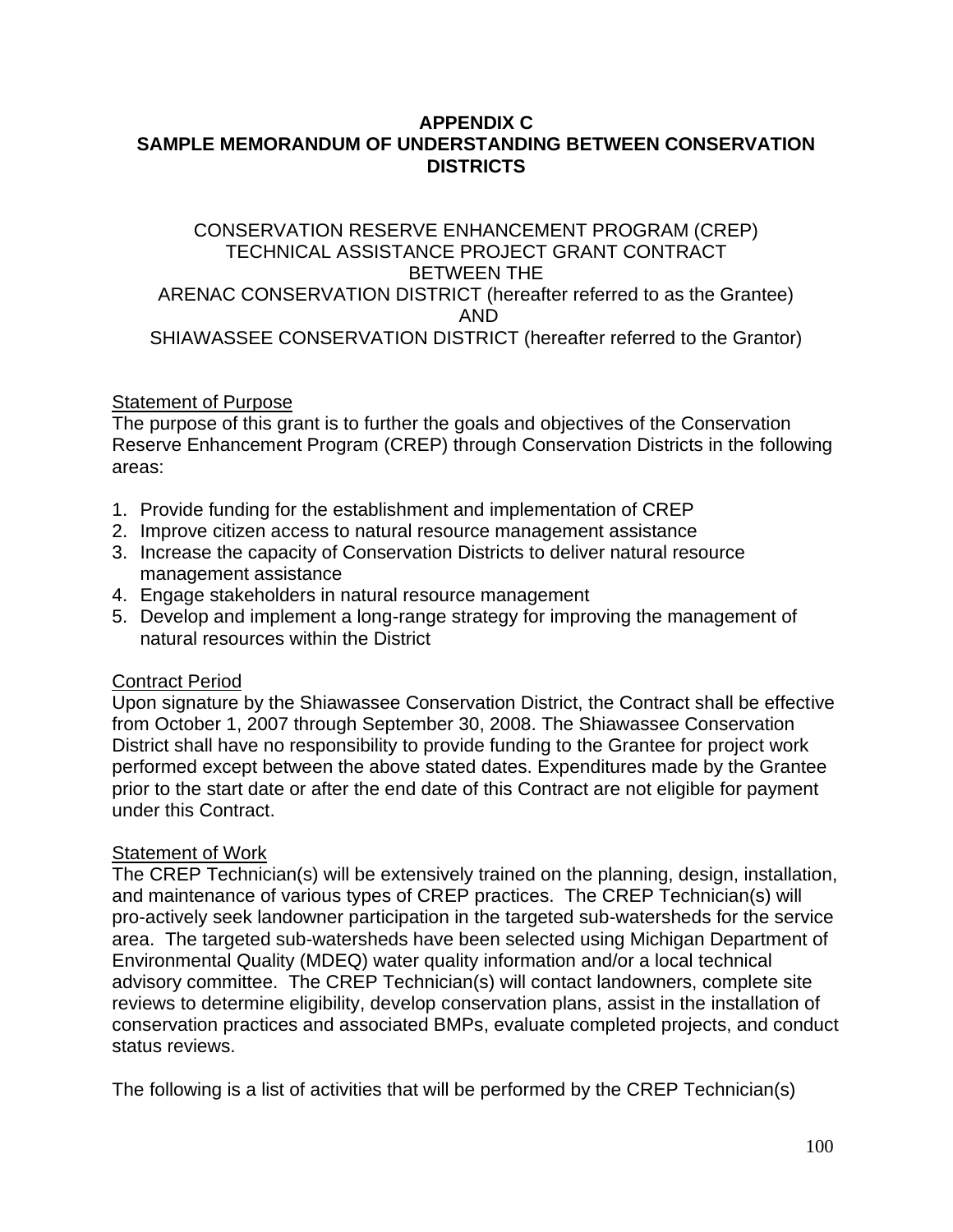employed under this grant:

- 1. Promote the CREP practices in the service area and targeted watersheds to assist in the demonstration of program success and effectiveness in addressing non-point source pollution. Water quality monitoring will be conducted by MDEQ staff in these watersheds.
- 2. Identify sub-watershed boundaries and landowners within targeted watershed. Collect maps delineating watershed boundaries and waterways, including county drains. Collect and develop mailing lists of local landowners within targeted areas.
- 3. Coordinate the development of a Technical Advisory Committee (TAC). The TAC shall meet quarterly and should minimally consist of the CREP Technician(s), Natural Resources Conservation Service (NRCS), Farm Service Agency (FSA), Michigan State University Extension (MSUE), Michigan Department of Agriculture (MDA), Michigan Department of Environmental Quality (MDEQ), Michigan Department of Natural Resources (MDNR), County Drain Commissioner, other local agencies and landowners. The TAC will help identify local resource concerns and provide the CREP Technician(s) with guidance in the resolution of issues identified as barriers to the implementation of CREP. The TAC shall meet quarterly to accomplish these activities and can serve as a sounding board for promotion, implementation, and evaluation of the CREP activities and the position(s).
- 4. Advertise the CREP program within the service area and targeted sub-watersheds. Determine local media contacts. Develop advertisements to promote the program.
- 5. Contact other local and county publications such as the FSA Newsletter to include articles on the CREP program.
- 6. Develop information packets and mail directly to landowners in the targeted subwatersheds.
- 7. Meet one-on-one with landowners to discuss the CREP program and benefits to water quality and wildlife habitat. Proactively seek participants in targeted areas and meet with them. Follow up on any questions and pursue the development of a conservation plan. Discuss various CREP practices, conservation easements, livestock access practices, and the financial incentives for participating in CREP.
- 8. Draft conservation plans working with participating landowners and other partners such as the MDNR, Forestry Assistance Program (FAP) positions, and NRCS for technical supervision. Plans should consider the landowners' objectives as well as water quality and wildlife habitat objectives. Review CREP practices and financial incentives with landowners.
- 9. Plans must include a maintenance component and meet NRCS Standards and Specifications. The Grantee should follow USDA policies, procedures, and technical guidelines in respect to implementing the CREP program.
- 10.Finalize the plan with the landowner. Submit the plan for NRCS review as needed and to FSA for payment. Assist with required USDA forms and paperwork to secure conservation practice funding and landowner financial incentives.
- 11.Assist landowners in obtaining seed, plant materials, equipment, and other materials within the service area. Work with landowners and contractors to ensure the practices are installed correctly.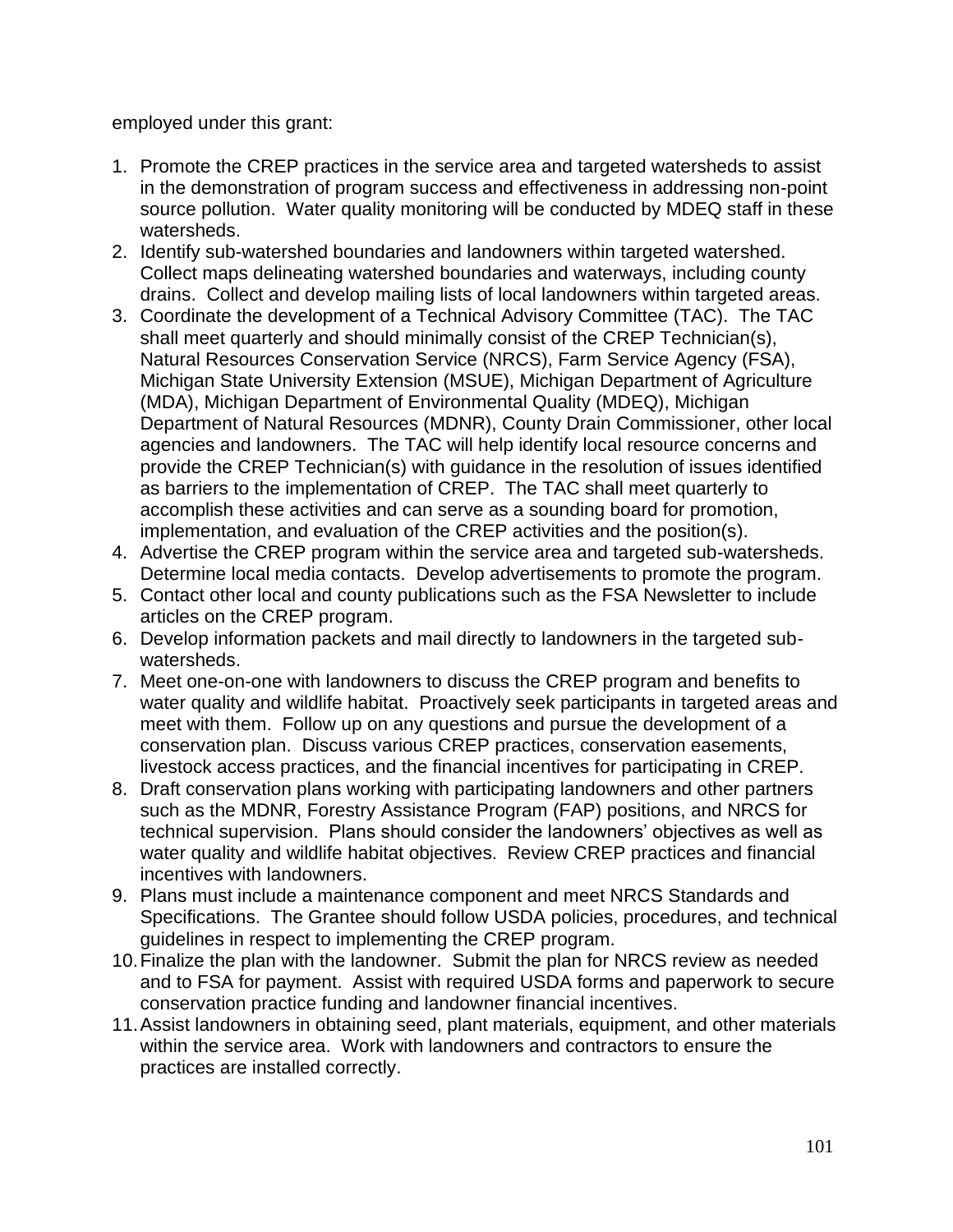- 12.Follow-up on previously installed practices to ensure good establishment of vegetative cover. Contact landowner if corrections are needed. Contact FSA if practices are not meeting CREP contract obligations.
- 13.Report accomplishments and barriers to the Technical Advisory Committee.
- 14.Complete the NRCS Certified Planner training and pursue certification as a conservation planner.
- 15.Attend other applicable training offered by NRCS, MDEQ, MDNR, Michigan Association of Conservation Districts (MACD), FSA, and MDA related to the CREP program. Buffer training courses and other classes related to filter strip and wetland restorations are encouraged.
- 16.Coordinate process and communication with FSA and NRCS agencies regarding program implementation and funding allocations.
- 17.Track and document project promotional activities, TAC meeting minutes, landowner contracts, plans developed and implemented, and training courses attended.
- 18.Develop an annual work plan with input from the TAC. The plan should identify program deliverables for the year.
- 19.Provide assistance to NRCS in conducting status reviews on established CREP practices.
- 20.Conduct measurement services as requested by NRCS to expedite the enrollment process.
- 21.Update the CREP GIS layer with all CREP contracts within the service area, according to the established protocol.

## **Budget**

This is a cost reimbursement grant funded by Clean Michigan Initiative Non-point source funds through a contract with the Michigan Department of Environmental Quality.

| Salary and Fringe Benefits: no less than 80 % | \$48,000.00 |
|-----------------------------------------------|-------------|
| Indirect Costs: not to exceed 20%             | \$12,000.00 |
| Total                                         | \$60,000.00 |

NOTE: The indirect costs include program administrative support, supervision, payroll, office space/equipment, liability and/or errors and omissions insurance, computer, email and Internet access, training, mileage, and materials.

The Shiawassee Conservation District will pay the Grantee a total amount of expenses incurred and not to exceed, the amount of \$60,000.

Expenses incurred by the Grantee prior to the Start Date of October 1, 2007 or after the End Date of September 30, 2008 of this Contract are not allowed under the Contract.

The Shiawassee Conservation District will approve payment requests after approval of reports and related documentation as required pursuant to the Statement of Work section.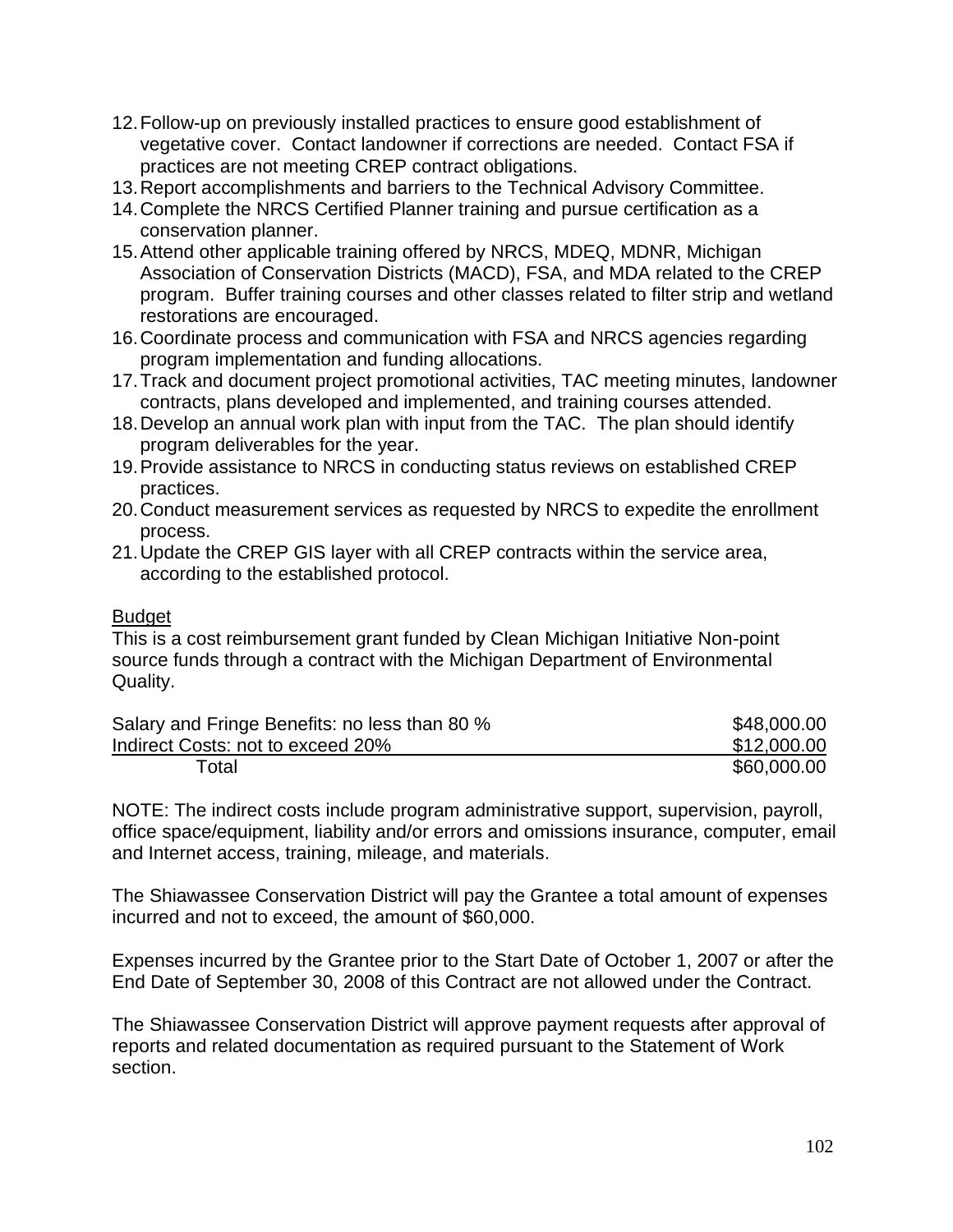The Shiawassee Conservation District reserves the right to request additional information before approving a payment.

## Payment Schedule

The total amount of payments will be based on actual expenditures for the grant period. Payments will be made available based on the following schedule:

First: 45 days after January 30, 2008 Second: 45 days after April 30, 2008 Third: 45 days after July 30, 2008 Fourth: 45 days after October 30, 2008

Total \$60,000.00

Grant payments will not be made until reports are filed as stated in Reporting Requirements.

### Audit

The project will be subject to audit by the State who may review the adequacy of the financial management/reporting system during, or at any time subsequent to, the award.

### Reporting Requirements

The Grantor will supply the Quarterly Progress Reports narrative (QPR) and financial spreadsheet and invoices for services rendered. The QPR and Financial spreadsheet and invoices shall be submitted to the Grant Administrator according to the following schedule:

| First: January 7, 2008 | Period 10/1/07 through 12/31/07              |
|------------------------|----------------------------------------------|
| Second: April 7, 2008  | Period 1/1/08 through 3/31/08                |
| Third: July 7, 2008    | Period 4/1/08 through 6/30/08                |
| Final: October 7, 2008 | Period 7/01/00-9/30/08 Plus the Final Report |
|                        | summarizing the entire grant period          |

The First payment will be made upon receipt of the following:

- Quarterly Progress Report narrative and financial spreadsheet for October, November, and December 2007.
- **EXEDENT Invoice for total services rendered for months October, November, and December.**

The Second payment will be made upon receipt of the following:

- Quarterly Progress Report narrative and financial spreadsheet for January, February, and March 2008.
- Invoice for total services rendered for months January, February, and March 2008.

The Third payment will be made upon receipt of the following:

- Quarterly Progress Report narrative and financial spreadsheet for April, May, and June 2008.
- Invoice for total services rendered for months April, May, and June 2008.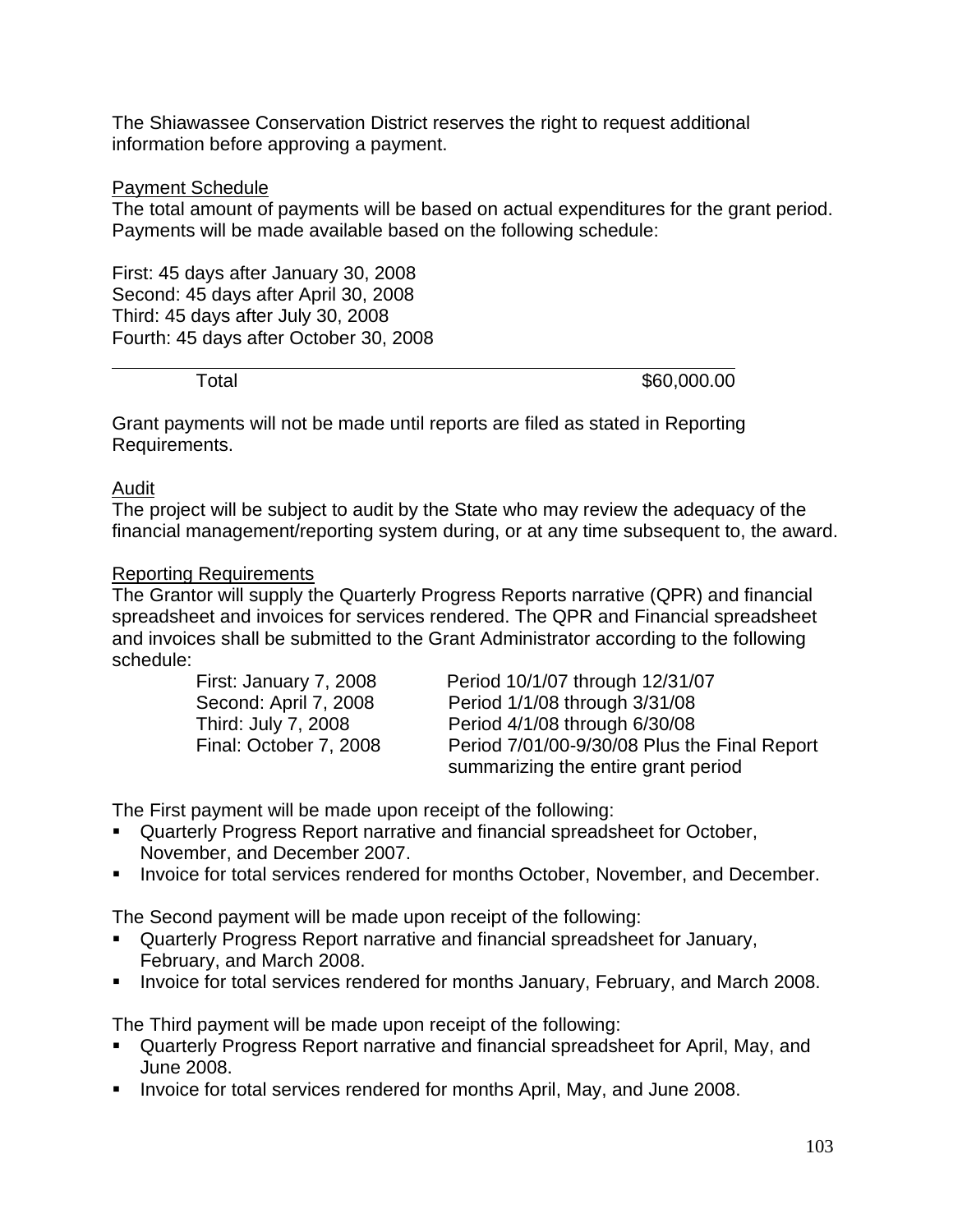The Fourth payment will be made upon receipt of the following:

- Quarterly Progress Report narrative and financial spreadsheet for July, August, and September 2008.
- **EXEDENT Invoice for total services rendered for months July, August, and September 2008.**

# Sub-recipient Relationship

Accepting this grant sub-award constitutes a sub-recipient relationship with the Shiawassee Conservation District. With the sub-recipient relationship come many responsibilities that you are bound to as the sub-recipient.

# Grantee Responsibilities

- 1. The Grantee agrees to abide by all local, state, and federal laws, rules, ordinances and regulations in the performance of this grant.
- 2. All local, state, and federal permits, if required, are the responsibility of the Grantee. Award of this grant is not a guarantee of permit approval by the State.
- 3. The Grantee shall be solely responsible to pay all taxes, if any, that arise from the Grantee's receipt of this grant.
- 4. The Grantee is responsible for the professional quality, technical accuracy, timely completion, and coordination of all designs, drawings, specifications, reports, and other services furnished by the Grantee or its subcontractor under this Contract. The Grantee or its subcontractor shall, without additional compensation, correct or revise any errors, omissions, or other deficiencies in designs, drawings, specifications, reports, or other services.
- 5. The State's approval of drawings, designs, specifications, reports, and incidental work or materials furnished hereunder shall not in any way relieve the Grantee of responsibility for technical adequacy of the work. The State's review, approval, acceptance, or payment for any of the services shall not be construed as a waiver of any rights under this Contract or of any cause of actions arising out of the performance of this Contract.
- 6. The Grantee acknowledges that it is a crime to knowingly and willingly file false information with the State for the purpose of obtaining this Contract or any payment under the Contract, and that any such filing may subject the Grantee, its agents, and/or employees to criminal and civil prosecution and/or termination of the grant.

## Assignability

The Grantee shall not assign this Contract or assign or delegate any of its duties or obligations under this Contract to any other party without the prior written consent of the Shiawassee Conservation District. The Shiawassee Conservation District does not assume responsibility regarding the contractual relationships between the Grantee and any subcontractor.

## Non-discrimination

The Grantee shall comply with the Elliott Larsen Civil Rights Act, 1976 PA 453, as amended, MCL 37.2101 et seq, the Persons with Disabilities Civil rights Act, 1976 PA 220, as amended, MCL 37.1101 et seq, and all other federal, state and local fair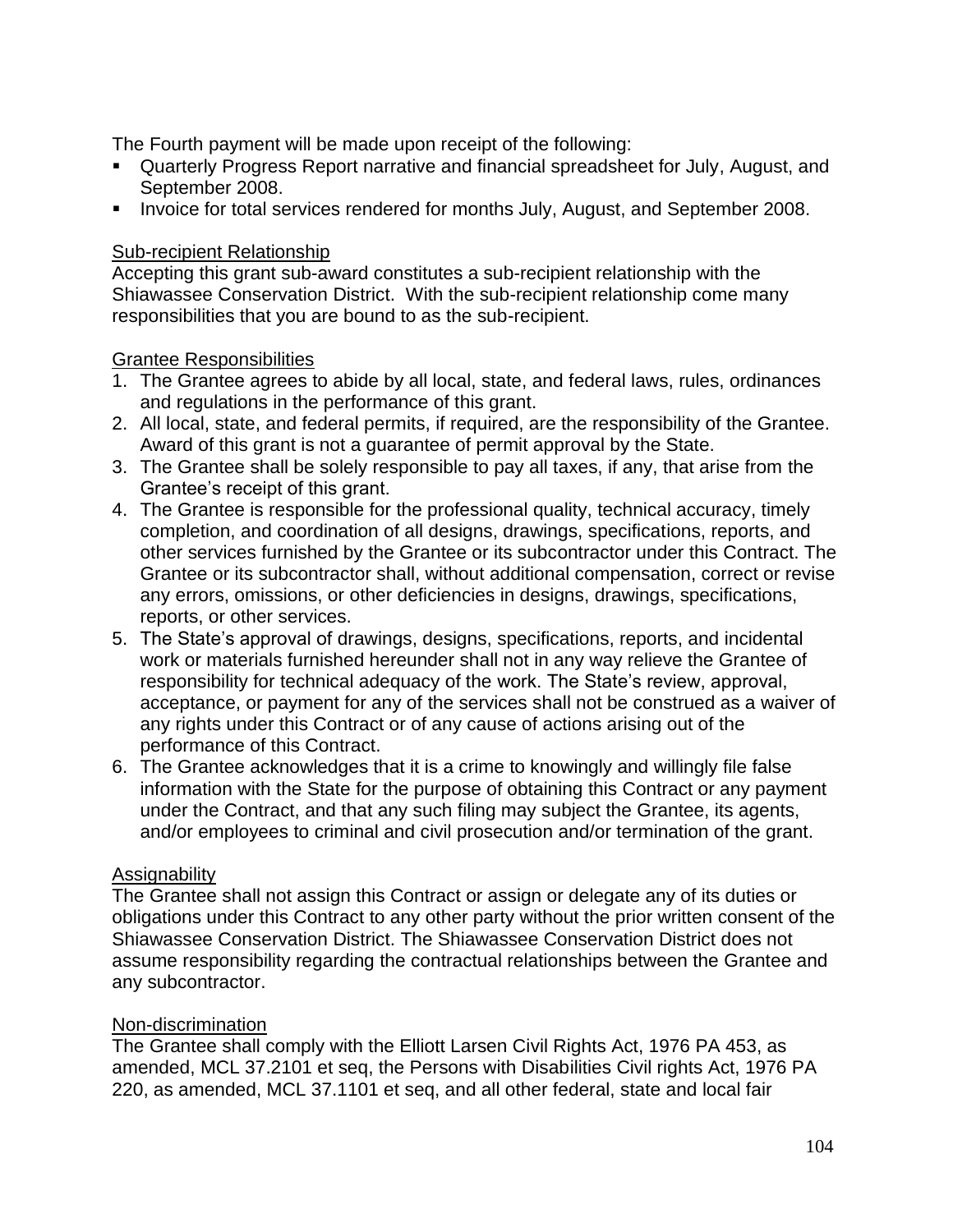employment practices and equal opportunity laws and covenants that it shall not discriminate against any employee or applicant for employment, to be employed in the performance of this Contract, with respect to his or her hire, tenure, terms, conditions, or privileges of employment, or any matter directly or indirectly related to employment, because of his or her race, religion, color, national origin, age, sex, height, weight, marital status, or physical or mental disability that is unrelated to the individual's ability to perform the duties of a particular job or position.

## Unfair Labor Practices

The Grantee shall comply with the Employers Engaging in Unfair Labor Practices Act, 1980 PA 278, as amended, MCL 423.321 et seq.

# **Liability**

- 1. The Grantee, not the Shiawassee Conservation District, is responsible for all liabilities as a result of claims, judgments, or costs arising out of activities to be carried out by the Grantee under this Contract, if the liability is caused by the Grantee, any subcontractor, or anyone employed by the Grantee.
- 2. In the event that liability arises as a result of activities conducted jointly by the Grantee and the Shiawassee Conservation District in fulfillment of their responsibilities under this Contract, such liability is held by the Grantee and the Shiawassee Conservation District in relation to each party's responsibilities under these joint activities, provided that nothing herein is construed as a waiver of any governmental immunity by the Grantee, the Shiawassee Conservation District, its agencies, or their employees, respectively as provided by statute or court decisions.

## Conflict of Interest

No government employee, or member of the legislative, judicial, or executive branches, or member of the Grantee's Board of Directors, its employees, partner agencies or their families shall benefit financially from any part of this Contract.

# Anti-Lobbying

The Grantee shall not use any of the grant funds awarded in this contract for the purpose of lobbying as defined in the State of Michigan's lobbying statue, MCL 4.415(2). "'Lobbying' means communicating directly with an official of the executive branch of state government or an official in the legislative branch of state government of the purpose of influencing legislative or administrative action." The Grantee shall not use any of the grant funds awarded in this contract for the purpose of litigation against the State.

## Debarment and Suspension

By signing this contract, the Grantee certifies to the best of its knowledge and belief that it, its agents, and its subcontractors:

1. Are not presently debarred, suspended, proposed for debarment, and declared ineligible or voluntarily excluded from covered transactions by any federal department or the state.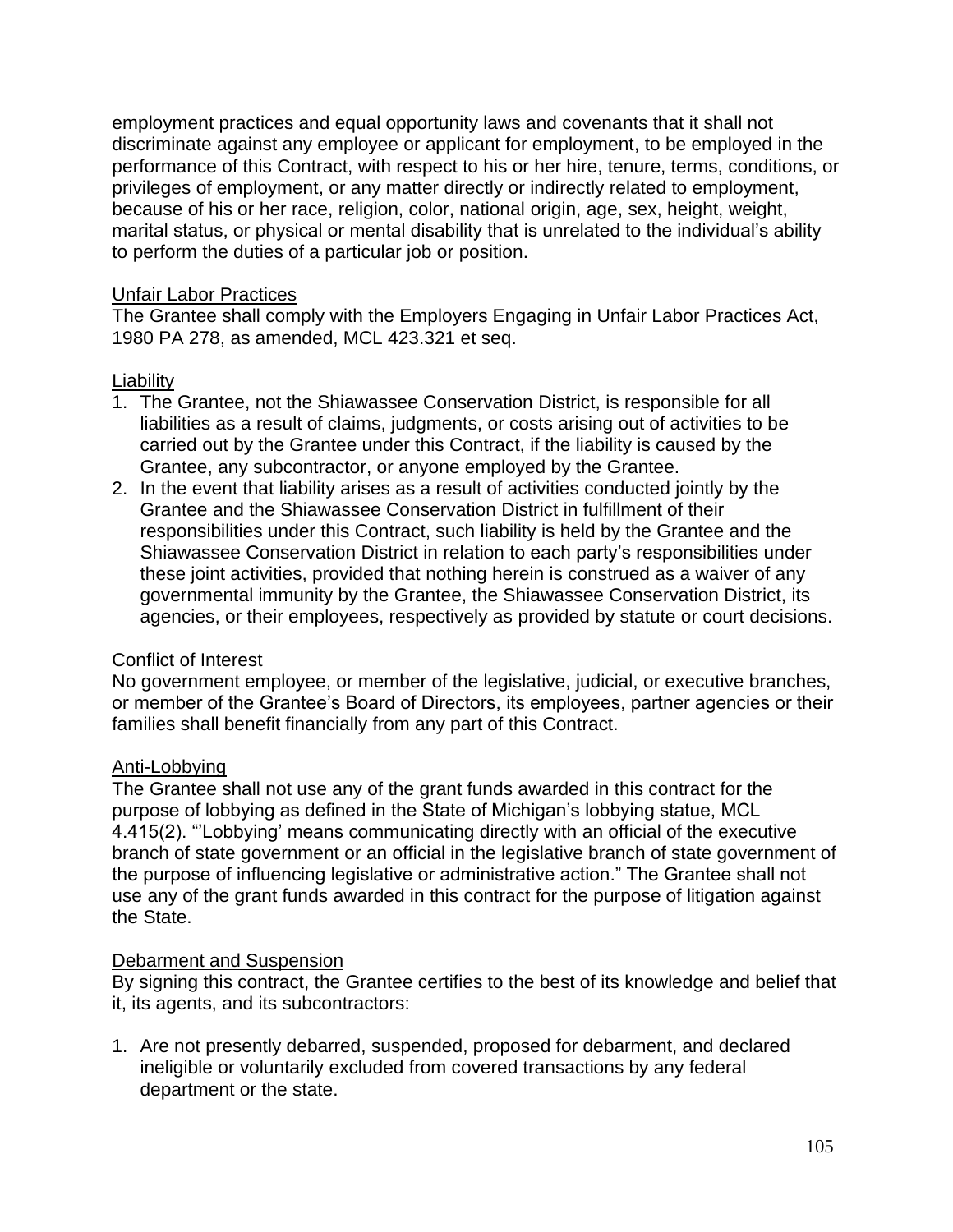- 2. Have not within a three-year period preceding this contract been convicted of or had a civil judgment rendered against them for commission of fraud or a criminal offense in connection with obtaining, attempting to obtain, or performing a public (federal, state, or local) transaction or contract under a public transaction, as defined in 45CFR1185; violation of federal or state antitrust statues or commission of embezzlement, theft, forgery, bribery, falsification or destruction of records, making false statements, or receiving stolen property.
- 3. Are not presently indicted or otherwise criminally or civilly charged by a government entity (federal, state, or local) with commission of any of the offenses enumerated in subsection (2).
- 4. Have not within a three-year period preceding this Contract had one or more public transaction (federal, state, or local: terminated for cause or default.
- 5. Will comply with all applicable requirements of all other state or federal laws, executive orders, regulations, and policies governing this program.

# Audit and Access To Records

The Shiawassee Conservation District reserves the right to conduct a programmatic and financial audit of the project, and the Shiawassee Conservation District may withhold payment until the audit is satisfactorily completed. The Grantee will be required to maintain all pertinent records and evidence pertaining to the grant contract, including grant and any required matching funds, in accordance with generally accepted accounting principles and other procedures specified by the State. All records must be maintained for a minimum of five (5) years after the final payment has been issued to the Grantee by the Shiawassee Conservation District.

# Insurance

The Grantee must maintain insurance that will protect it from claims that may arise from the Grantee's actions under this Contract or from the actions of others for whom the Grantee may be held liable.

The Grantee must comply with applicable workers' compensation laws while engaging in activities authorized under this Contract.

# Fees and Other sources of Funding

The Grantee shall not seek nor obtain funding through fees or charges to any client receiving services for which the State reimburses the Grantee under this Contract. The Grantee guarantees that any claims made to the State under this Contract must not be financed by any source other than the State under the terms of this Contract. If funding is received through any other source, the Grantee agrees to delete from Grantee's billings, or to immediately refund to the State, the total amount representing such duplication of funding.

# **Closeout**

Upon issuance of final payment from the Shiawassee Conservation District, the Grantee releases the Shiawassee Conservation District of all claims against the Shiawassee Conservation District arising under this Contract.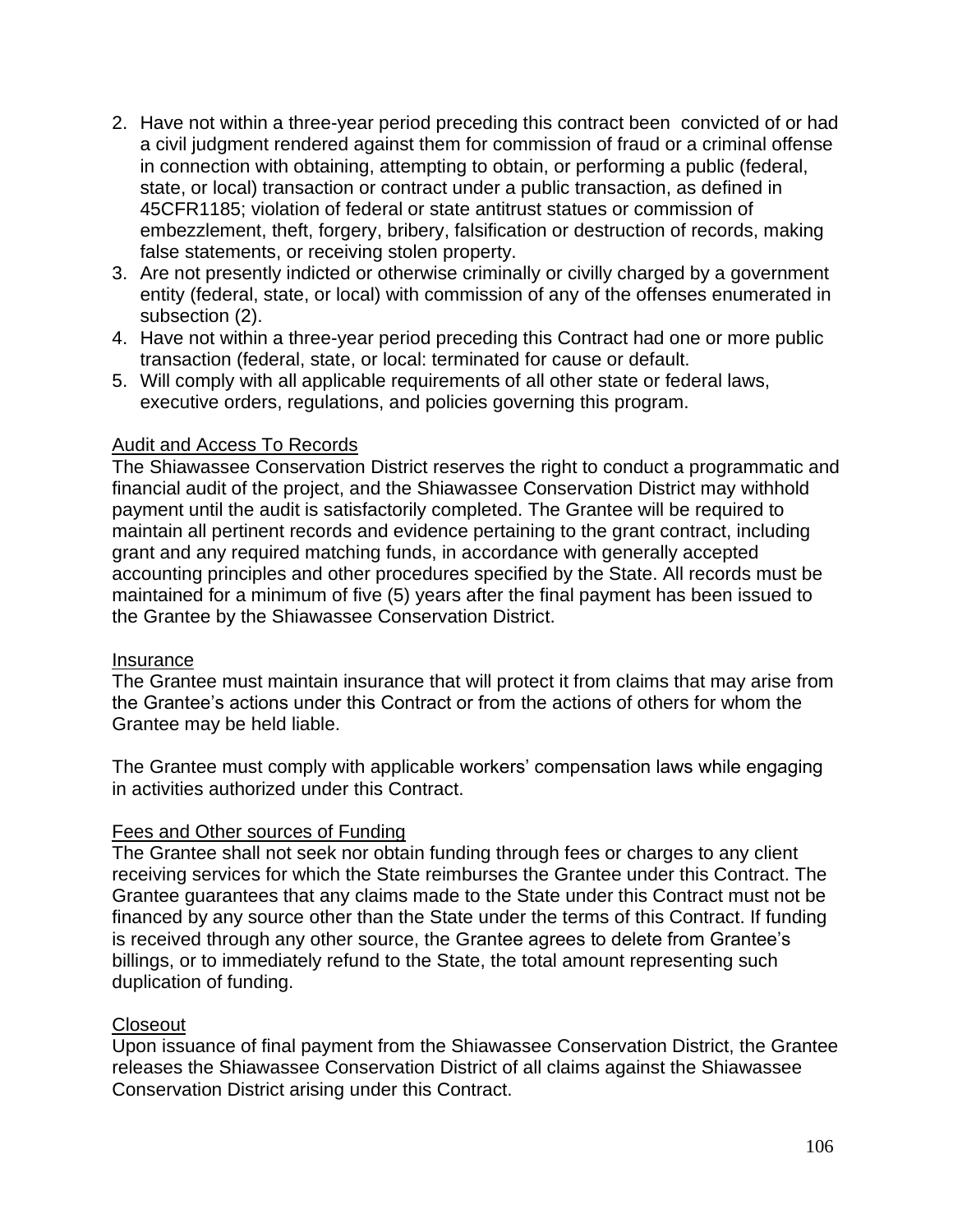The Grantee shall immediately refund to the Shiawassee Conservation District any payments in excess of the costs allowed by this Contract.

# **Cancellation**

This Contract may be canceled by the Shiawassee Conservation District, upon 30 days written notice, due to Executive Order, budgetary reduction, other lack of funding, upon request by the Grantee, or upon mutual agreement by the Shiawassee Conservation District and the Grantee.

# **Termination**

This Contract may be terminated by the Shiawassee Conservation District as follows.

- 1. If the Grantee fails to comply with the terms and conditions of the Contract.
- 2. If the Grantee knowingly and willingly presents false information to the Shiawassee Conservation District for the purpose of obtaining this Contract or any payment under this Contract.
- 3. If the Grantee engages in unfair labor practices that is compiled by the Department of Labor & Economic Growth or its successor.

Immediately and without further liability to the Shiawassee Conservation District if the Grantee, or any agent of the Grantee, or any agent of any subcontract is:

- 1. Convicted of a criminal offense incident to the application for or performance of a State, public, or private contract or subcontract.
- 2. Convicted of a criminal offense, including but not limited to any of the following: embezzlement, theft, forgery, bribery, falsification or destruction of records, receiving stolen property, or attempting to influence a public employee to breach the ethical conduct standards for State of Michigan employees
- 3. convicted under State or federal antitrust statues; or
- 4. Convicted of any other criminal offense which, in the sole discretion of the State, reflects on the Grantee's business integrity.
- 5. Added to the federal or state Suspension and Debarment list.

If the grant is terminated, the Shiawassee Conservation District reserves the right to require the Grantee to repay all or a portion of funds received under this Contract.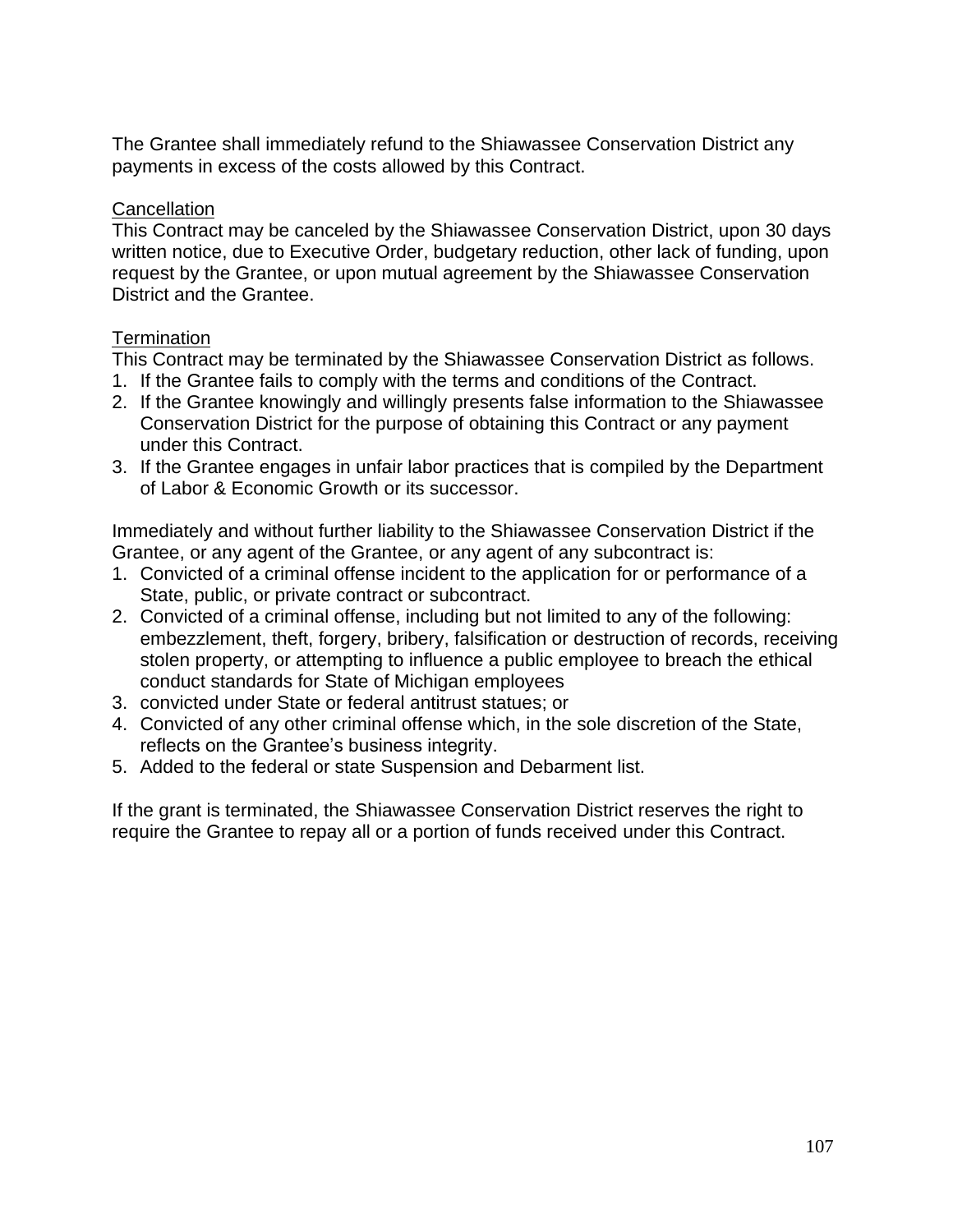# CONSERVATION RESERVE ENHANCEMENT PROGRAM (CREP) TECHNICAL ASSISTANCE GRANT CONTRACT

This Grant Contract ("Contract") is made between the Shiawassee Conservation District ("Grantor") and the Arenac Conservation District ("Grantee").

The purpose of this Contract is to provide funding in exchange for work to be performed for the project named below.

Project Name: Conservation Reserve Enhancement Program (CREP) Technical Assistance

Amount of grant: \$60,000

Start Date: October 1, 2007 GRANTEE CONTACT: GRANTOR CONTACT:

| Name/Title     | Name/Title     |
|----------------|----------------|
| Organization   | Organization   |
| Address        | Address        |
| Address        | Address        |
| Phone          | Phone          |
| E-mail Address | E-mail Address |
|                |                |

Federal ID number

The individuals signing below certify by their signatures that they are authorized to sign this Grant contract on behalf of their agencies, and that the parties will fulfill the terms of this Contract, including the attached appendices, and used only as set forth herein.

| FOR THE GRANTEE: |      |
|------------------|------|
| Signature        | Date |
| Name/Title       |      |
| FOR THE GRANTOR: |      |
| Signature        | Date |
| Name/Title       |      |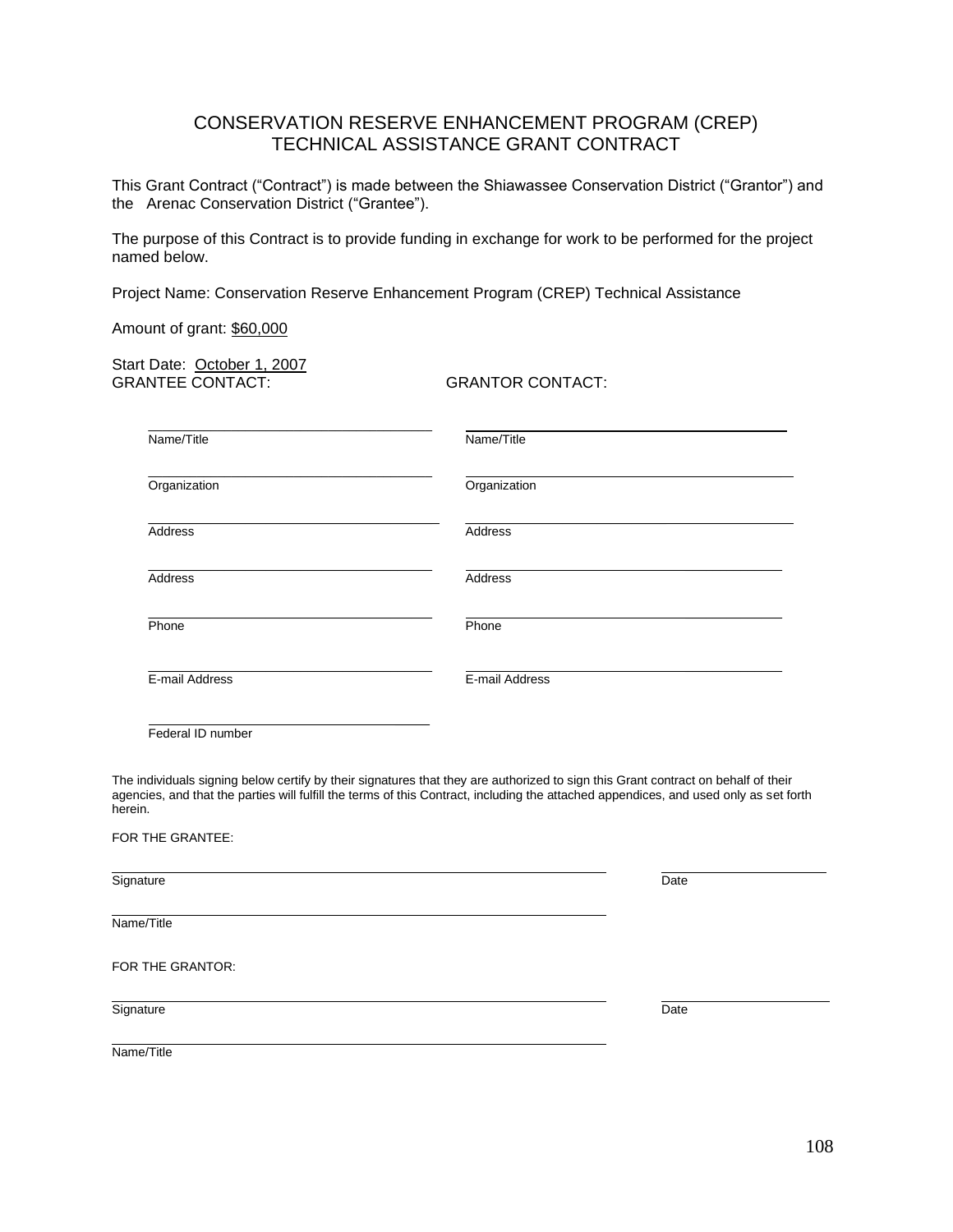# **APPENDIX D SAMPLE BOARD MEETING MINUTES**

### (NAME) CONSERVATION DISTRICT 100 Main Street, City, Michigan 48888 Telephone: 222-555-1234

The regular monthly meeting of the board of directors of (Name) Conservation district was called to order at 7:30 p.m. on May 18, 2018 by Chairman Taylor.

**Directors Present**: David Taylor; Brian Price; Amy Larson; Elizabeth Rivers.

**Others Present:** Chuck Smith, County Board Liaison; Jessica Summer, District Manager; Scott Fall, District Forester; Eric Spring, NRCS District Conservationist.

**Approval of Agenda**: Summer asked that the board consider amending an agreement with Wayne Reid (placed under Item "F" of Current Business). By consensus, the agenda was approved as amended.

**Guest Reports.** Chuck Smith reported that:

- The District had an article in the County Seat Press regarding timber sales;
- The MDNR inspected the natural Education Reserve and was very complimentary about the improvements the District has facilitated there; and
- The County Board has established a new fee schedule for Loon Lake Camp.

**Consent Calendar**. Action: (Items of a routine nature to be voted on with one motion no discussion - directors and staff may remove an item and place it elsewhere on the agenda for discussion.)

RECOMMENDATION: Approval

- 1. Minutes of February Regular Board Meeting
- 2. Bills paid in February, March list of bills
- 3. Terms of employment for Ann Winter
- 4. Recommendation: Receive and File

Moved by Price, supported by Rivers, to approve above items of the Consent Calendar; Carried.

# **Current Business:**

• Energy Transfer Grant Agreement with MDARD - The board referred this item to staff and suggested that they use the grant to sponsor the Pasture Walk meeting this spring.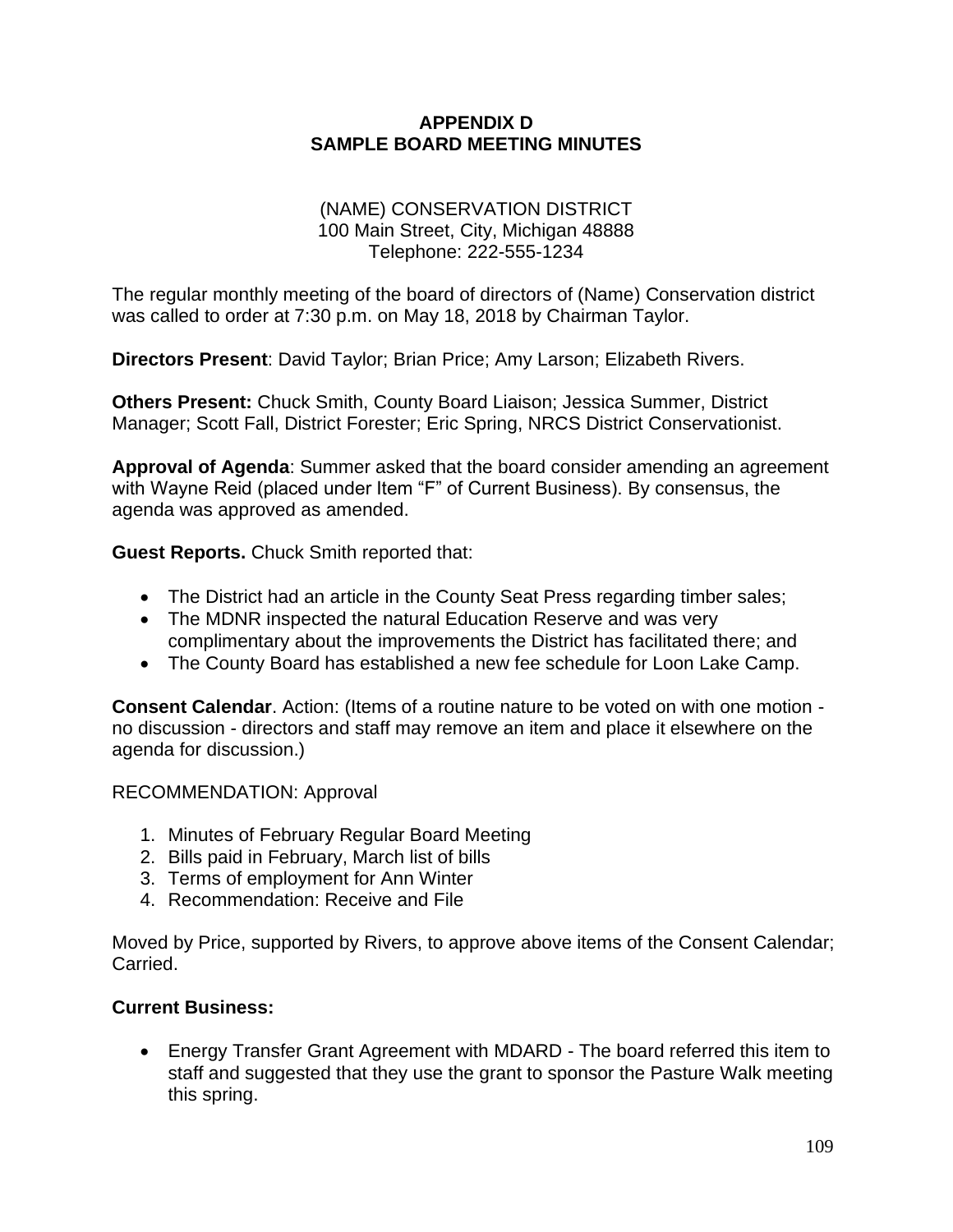- 1998 Seedling Sale Report the board reviewed the information regarding the 1998 sale and suggested that staff consider offering other items instead of just conifers to boost up sales. The board also suggested inserting the order form in the Review, County Seat Press, and District Newsletter.
- Annual Meeting Update The board discussed the upcoming meeting and reaffirmed that staff would be making the award presentations.
- Amendment of Agreement with Wayne Reid Moved by Larson, supported by Rivers, to increase the current amount of the agreement with Reid to \$2,000 and to amend the scope of work by adding the coordination of three more focus groups; motion carried.

# **Staff Reports:**

Jessica Summer, District Manager, reported that:

- The Groundwater Program is going well, but it could use the assistance of the board members to promote the program in their communities. Taylor indicated he would be glad to pitch the program at the annual meeting; and
- Her activities were covered in the written report included in the agenda packet.

Scott Fall, District Forester, reported that:

- The Inter-District Forestry Committee met last week to discuss the forestry program;
- Tree sale orders are still coming in, and it looks like it will be a record year for the tree sale program. This is primarily due to the District meeting the needs of its customers by offering small quantity stock and wildflower seed packets; and
- The District's windbreak program is gaining popularity with landowners, as Fall is contracted to plant 550 acres of windbreaks this spring.

Eric Spring, NRCS, reported that:

- He completed EQIP plans and, due to the open winter, some farmers have been able to take soil samples to prepare for the implementation of the plans;
- He will attend a Grazing Conference in Gaylord tomorrow; and
- NRCS budget has been cut across the nation and there is a \$1.6 million shortfall in Michigan.

**Information and Correspondence:** Summer briefly reviewed the materials included in the agenda packet.

**General Discussion and Director Reports:** None offered. **Adjournment:** Taylor adjourned the meeting at 9:05 p.m.

THESE MINUTES STAND TO BE APPROVED. Respectfully submitted by: *Jessica Summer* Signature of Secretary upon approval: \_\_\_\_\_\_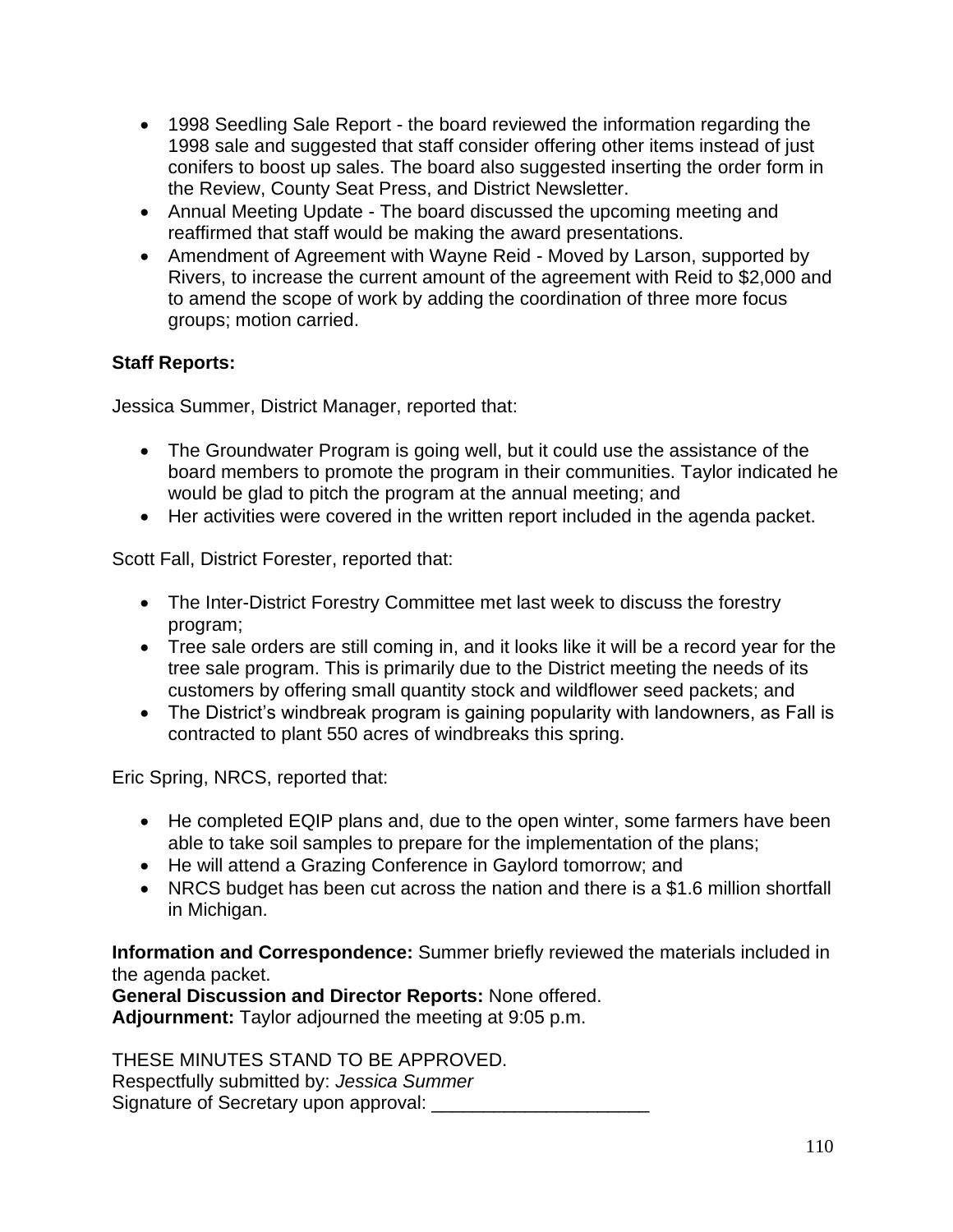# **APPENDIX E ROBERT'S RULES OF ORDER FOR BEGINNERS**

# **Call to Order**

This occurs at the beginning of the meeting, once quorum has been attained. Quorum for GRC is at least 50% of all members, excluding the Speaker and any vacant positions. Quorum for General Meetings is fifty Active Members.

# **Motions**

Business is resolved at meetings by voting on propositions put forward by members. Such propositions are called motions. Any person who is eligible to vote at a meeting may make a motion. Depending on the type of motion, another member is usually needed to second the motion. Motions are then debated and voted upon. No member may speak more than once to any motion (although the Speaker may choose not to enforce this rule if s/he deems it appropriate.) A member must raise his/her hand. A speaker's list is kept acknowledging individuals in the order in which they have raised their hands.

# **Amendments**

A motion may be amended by a subsequent motion. If the mover and seconder of the original motion consent to the amendment, the amendment is deemed "friendly" and it does not require a seconder and is not subject to debate. If an amendment is not deemed friendly, it does require a seconder. Such a motion must then be debated and voted upon before the debate resumes on the original motion.

# **Motions which take Precedence**

Normally, a motion cannot be made while another motion is being debated. There are, however, certain types of motions that take precedence over "normal" motions…

- 1. **Motion to Amend** (as above)
- 2. **Motion to Table** This is a motion to defer further debate on the main motion until some future time. The motion requires a seconder and is debatable only as to the length of time that the main motion will remain tabled.
- 3. **Motion to Refer** This is similar to a Motion to Table, except that instead of deferring a motion for a specific amount of time, it is deferred until advice can be sought from another body.
- 4. **Motion to Call the Question** This is a motion to cease debate and proceed to the vote on the main motion. If there is an objection to the motion, the motion requires a seconder and must pass by a two-thirds vote. The motion is not debatable.
- 5. **Motion to Reconsider** This is a motion to re-open debate on a motion that has already been voted upon earlier in the same meeting. This motion requires a seconder.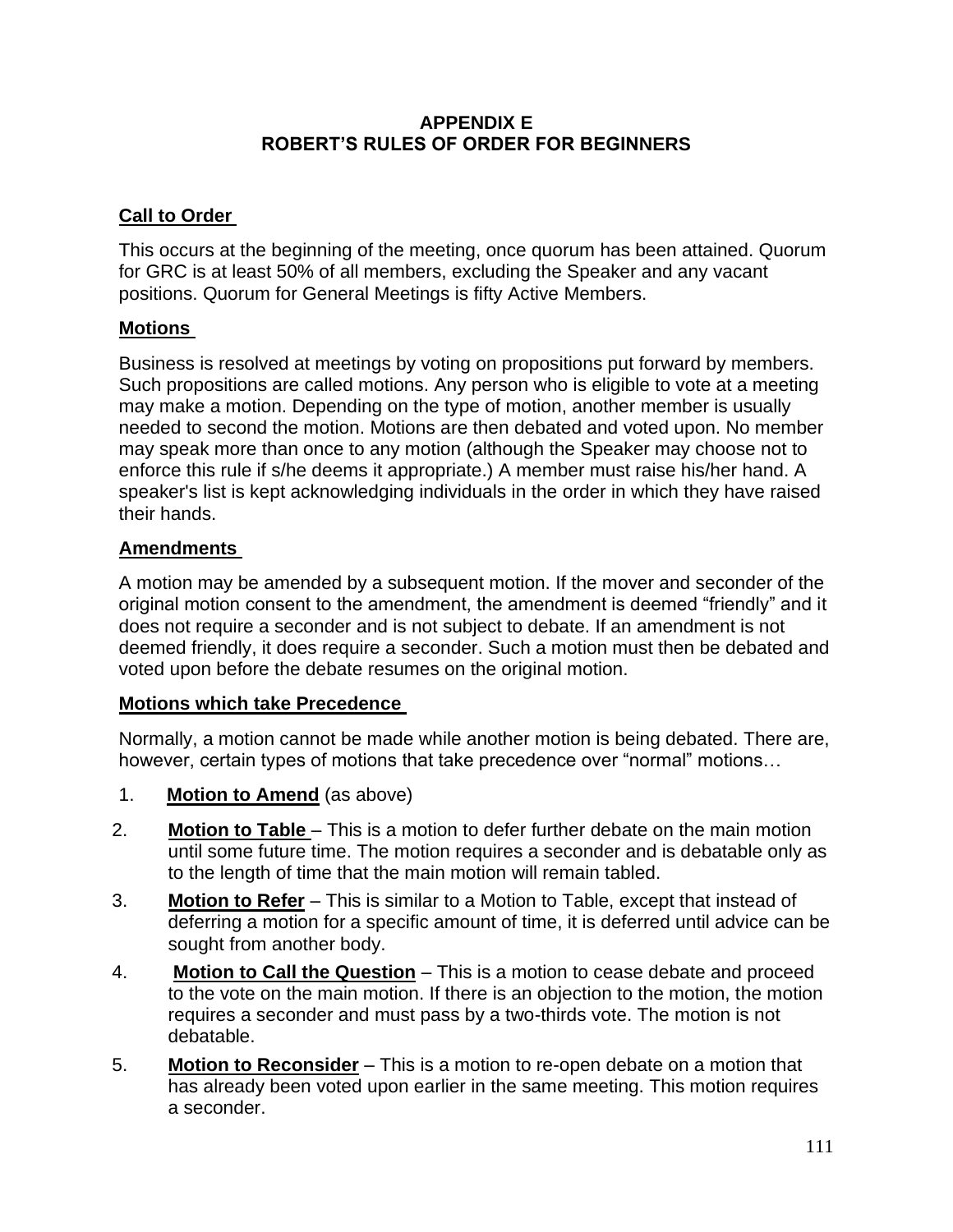6. **Motion to Adjourn** – A motion to end the meeting. Requires a seconder and is not debatable.

# **Points**

There are several special motions called "Points" that have priority over all other motions or discussion. Points are considered serious enough that a speaker may be interrupted by another individual who wished to make a Point. Points do not require a seconder.

- 1. **Point of Order** An individual may raise on a point of order if they feel that business is proceeding incorrectly. The speaker must either agree or disagree with the point raised. An individual may also use this point if they do not understand the proceedings and/or wish to have a clarification made on a specific ruling.
- 2. **Point of Privilege** Individuals may raise Points of Privilege if it is felt that their rights as members of the assembly have been violated. This Point can also be used if an individual is unable to participate in the discussion due to an inability to hear the speaker, because the room is too hot or cold, or because s/he is unclear on matters of procedure. **If you do not understand what is happening, you can interrupt the speaker and request clarification on a Point of Privilege.**
- 3. **Point of Information** This point is the most misused one in the book. This Point is used to **ASK** for information that you feel is essential to your understanding of the debate. **It may not be used to give information**. The member may decide not to answer the question by refusing to yield the floor. Again, it is not in order to give someone information on a point of information.
- 4. **Challenge to the Speaker** This Point is used when an individual disagrees with the Speaker's ruling. The mover must state why he or she disagrees with the ruling. The Speaker may then give the reasoning behind the ruling. A vote is then taken to affirm the Speaker's ruling.

# **Voting**

Voting on motions normally requires a simple majority. Voting is normally done by a show of hands, however, anyone eligible to vote has the right to demand a vote by roll call. Voting by secret ballot normally occurs only when an election to fill a position is required, and the assembly does not desire to conduct the election by a show of hands.

# **To Ensure Smooth Discussion**

- 1) **Raise your hand if you wish to speak**. The Speaker will take note and ask you to speak at the appropriate time.
- 2) **State your name and department before speaking to the topic at hand**.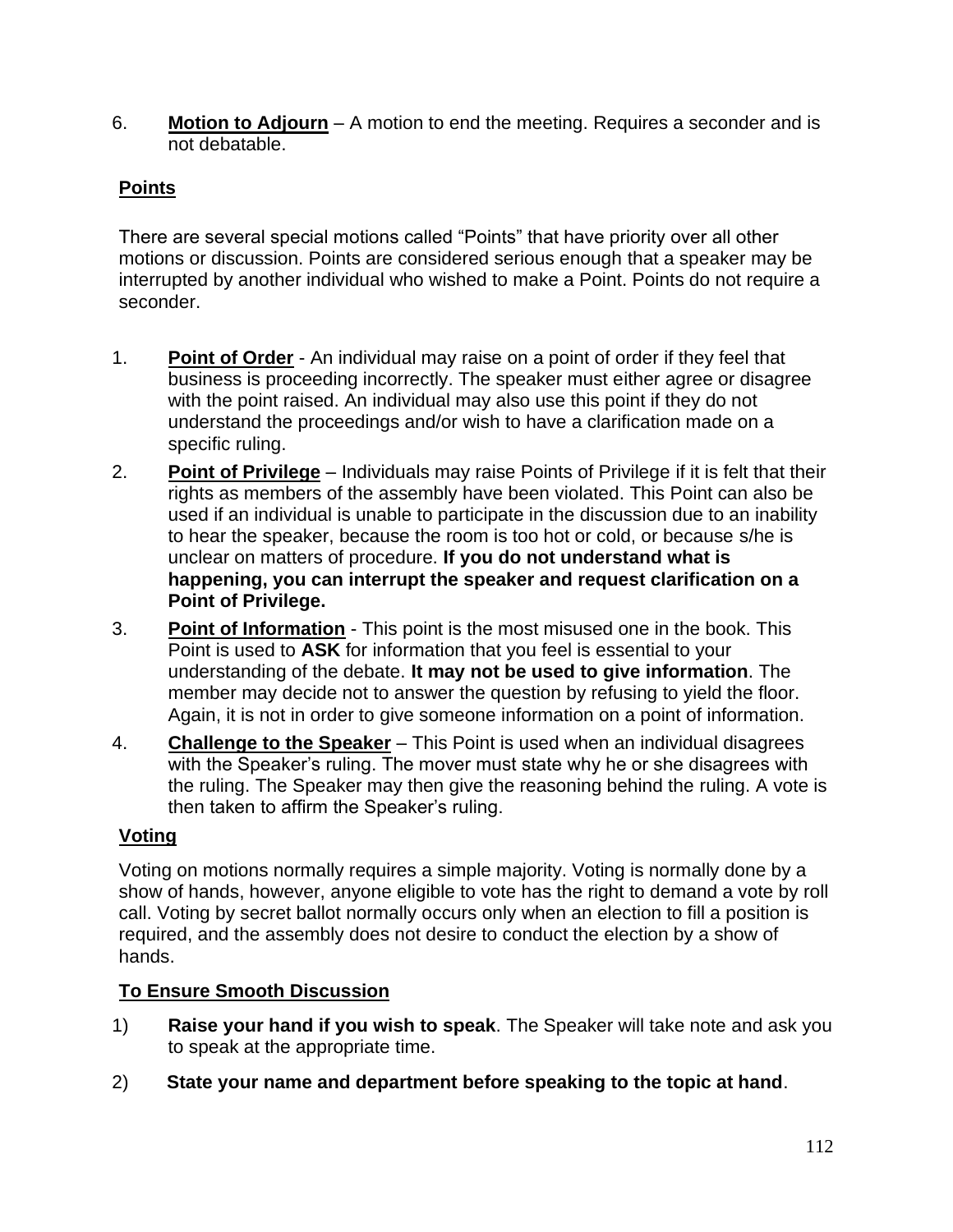- 3) **Speak to the topic or motion at hand!** If you wish to raise something not on the agenda, there are always the "Question Period" or "New Business" agenda items.
- 4) **If you wish to make a suggestion regarding the motion on the floor, form it in terms of an amendment.** Your amendment will need seconding, after which it will become the current item on the floor.
- 5) **Try not to repeat points other people have already made** unless you have something new to add to the point.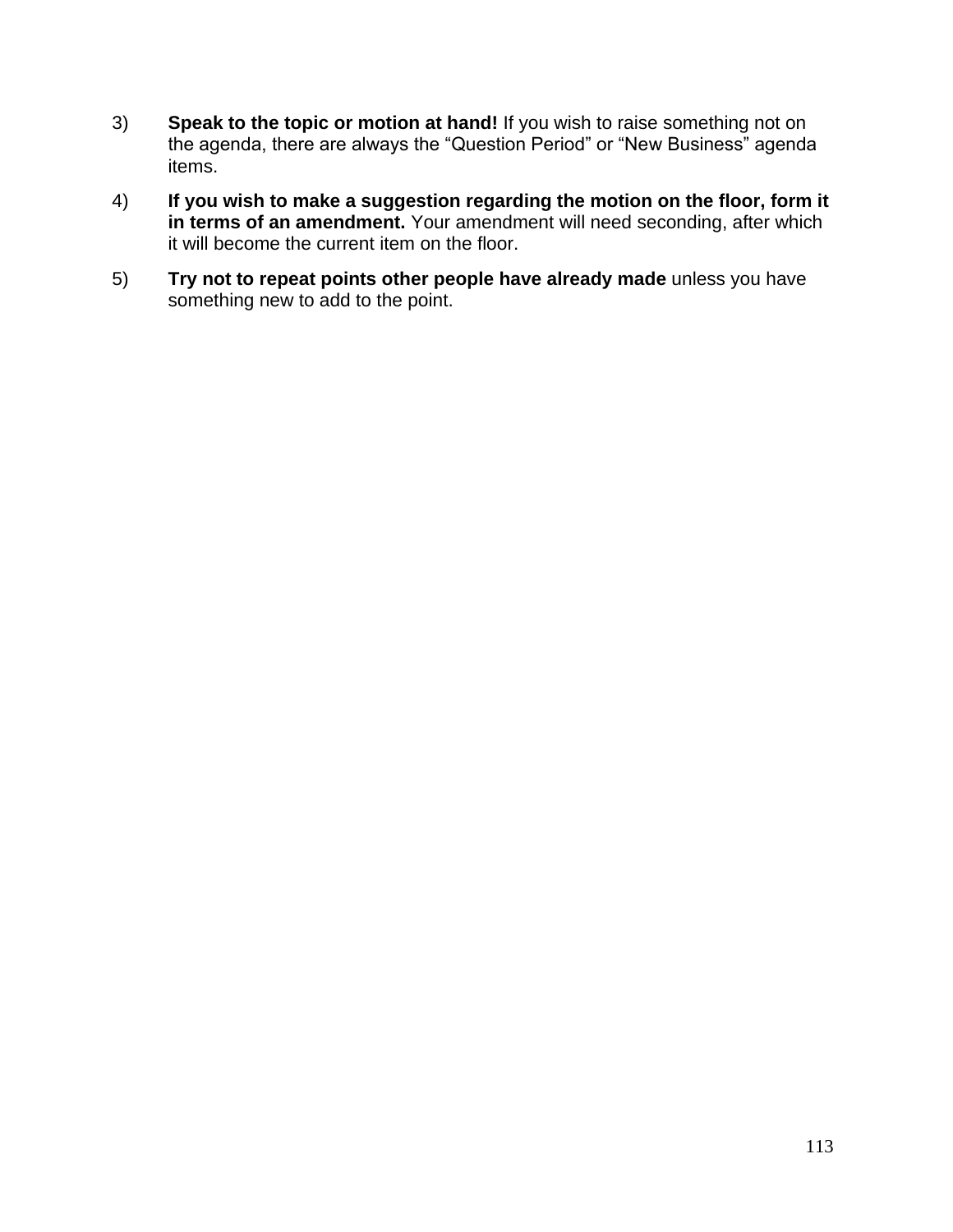## **APPENDIX F ACCOUNTING TERMS FOR CONSERVATION DISTRICT DIRECTORS**

Accounts Payable (AP) - Accounts Payable include all the expenses a business has incurred but has not yet paid. This account is recorded as a liability on the Balance Sheet as it is a debt owed by the conservation district.

Accounting Period - An Accounting Period is designated in all Financial Statements (Income Statement, Balance Sheet, and Statement of Cash Flows). The period communicates the span of time that is reported in the statements.

Accounts Receivable (AR) - Accounts Receivable include all the revenue (sales) a conservation district has provided but has not yet collected payment on. This account is on the Balance Sheet, recorded as an asset that will likely convert to cash in the short-term.

Accrued Expense - An expense that been incurred but hasn't been paid is described by the term Accrued Expense.

Allocation - The term Allocation describes the procedure of assigning funds to various accounts or periods. For example, a cost can be Allocated over multiple months (like in the case of insurance) or Allocated over multiple departments (as is often done with administrative costs for companies with multiple divisions).

Asset (A) - Anything the conservation district owns that has monetary value. These are listed in order of liquidity, from cash (the most liquid) to land (least liquid).

Balance Sheet (BS) - A financial statement that reports on all of a conservation district's assets, liabilities, and equity. As suggested by its name, a balance sheet abides by the equation <Assets = Liabilities + Equity>.

Certified Public Accountant (CPA) - CPA is a professional designation that an accountant can earn by passing the CPA exam and fulfilling the requirements for both education and work experience, which vary by state.

Credit - A credit is an increase in a liability or equity account or a decrease in an asset or expense account.

Debit - A debit is an increase in an asset or expense account or a decrease in a liability or equity account.

Depreciation (Dep) - Depreciation is the term that accounts for the loss of value in an asset over time. Generally, an asset must have substantial value in order to warrant depreciating it. Common assets to be depreciated are automobiles and equipment. Depreciation appears on the Income Statement as an expense and is often categorized as a "Non-Cash Expense" since it doesn't have a direct impact on a conservation district's cash position.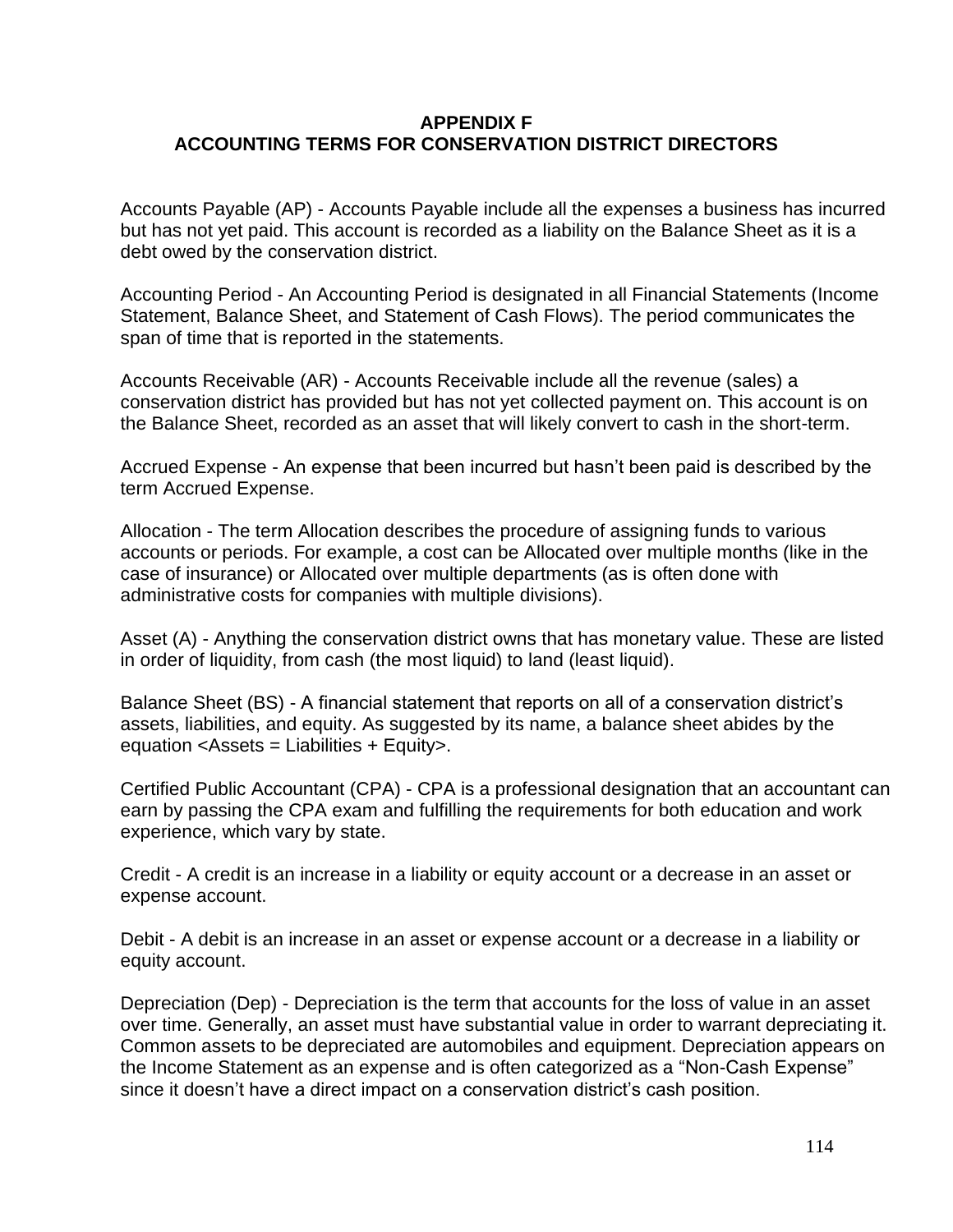Equity (E) - Equity denotes the value left over after liabilities have been removed. Recall the equation Assets = Liabilities + Equity. If you take your Assets and subtract your Liabilities, you are left with Equity.

Expense (Cost) - An Expense is any cost incurred by the business.

Fiscal Year (FY) – A *fiscal year* is a 12-month period that an organization uses to report its finances.

Fixed Cost (FC) - A Fixed Cost is one that does not change with the volume of sales. For example, rent and salaries won't change if a conservation district sells more. The opposite of a Fixed Cost is a Variable Cost.

General Ledger (GL) - A General Ledger is the complete record of a conservation district's financial transactions. The GL is used to prepare all the Financial Statements.

Generally Accepted Accounting Principles (GAAP) - These are the rules that all accountants abide by when performing the act of accounting.

Generally Accepted Account Standards Audit (GAAS) – GAAS audit is conducted by an independent auditor who plans, conducts, and reports the results of an audit in accordance with generally accepted auditing standards (GAAS).

Income Statement (Profit and Loss) (IS or P&L) - The Income Statement (often referred to as a Profit and Loss, or P&L) is the financial statement that shows the revenues, expenses, and profits over a given time period. Revenue earned is shown at the top of the report and various costs (expenses) are subtracted from it until all costs are accounted for; the result being Net Income.

Interest - Interest is the amount paid on a loan or line of credit that exceeds the repayment of the principal balance.

Inventory - Inventory is the term used to classify the assets a conservation district has purchased to sell to its customers that remain unsold. As these items are sold to customers, the inventory account will lower.

Journal Entry (JE) - Journal Entries are how updates and changes are made to a conservation district's books. Every Journal Entry must consist of a unique identifier (to record the entry), a date, a debit/credit, an amount, and an account code (that determines which account is altered).

Liability (L) - All debts that a conservation district has yet to pay are referred to as Liabilities. Common liabilities include Accounts Payable, Payroll, and Loans.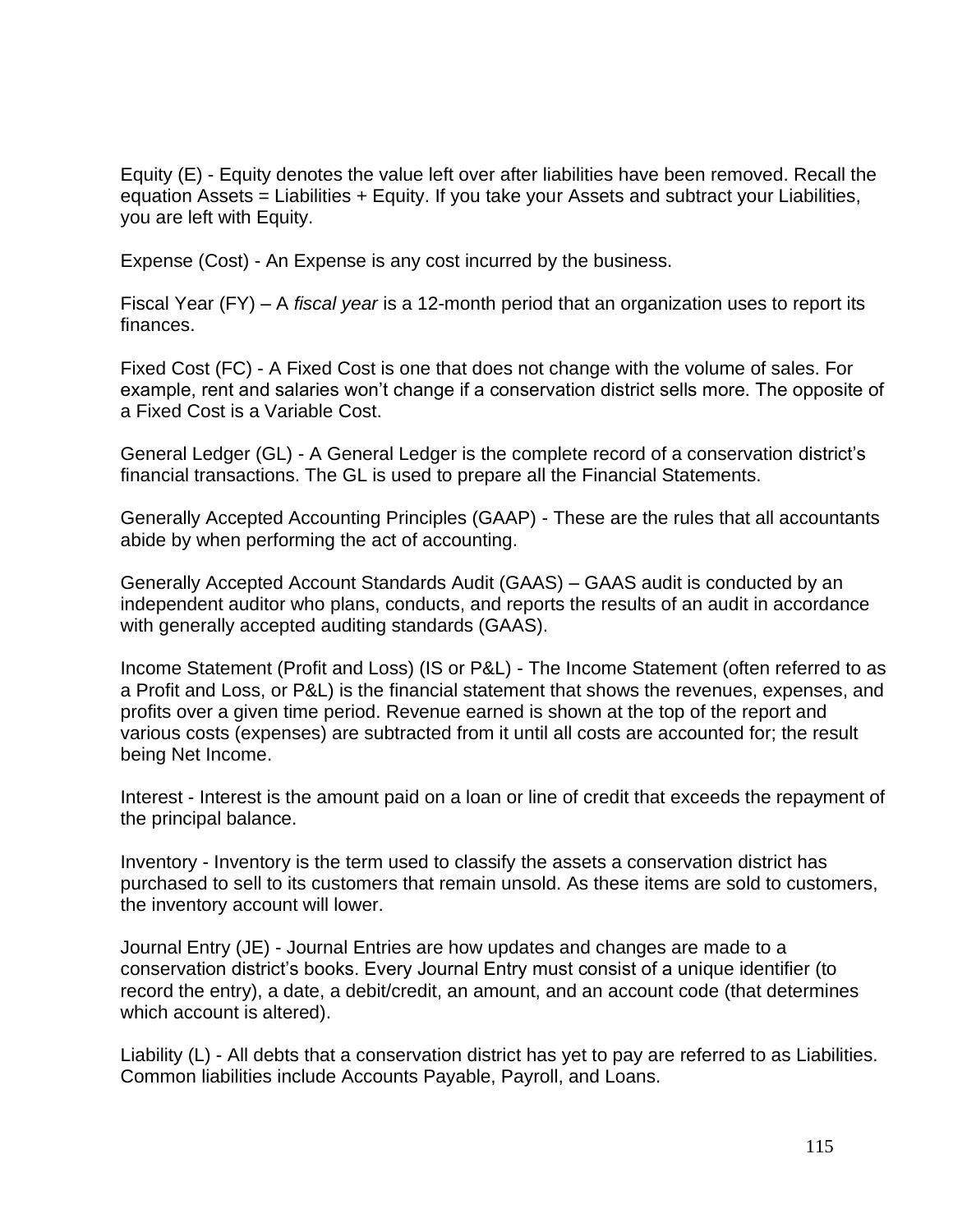Material - Material is the term that refers to whether information influences decisions. For example, if a conservation district has revenue in the millions of dollars, an amount of \$0.50 is hardly material. GAAP requires that all Material considerations must be disclosed.

Net Income - Net Income is the dollar amount that is earned in profits. It is calculated by taking Revenue and subtracting all the Expenses in a given period, including Cost of Goods Sold (COGS), Overhead, Depreciation, and Taxes.

Payroll - Payroll is the account that shows payments to employee salaries, wages, bonuses, and deductions. Often this will appear on the Balance Sheet as a Liability that the conservation district owes if there is accrued vacation pay or any unpaid wages.

Receipts - A Receipt is a document that proves the payment was made. A business produces receipts when it provides its product or service and it receives receipts when it pays for goods and services from other businesses. Received Receipts should be saved and cataloged so that a conservation district can prove that its incurred expenses are accurate.

Revenue (Sales) (Rev) - Revenue is any money earned by the business.

Trial Balance (TB) - Trial Balance is a listing of all accounts in General Ledger with their balance amount (either debit or credit). The total debits must equal the total credits, hence the balance.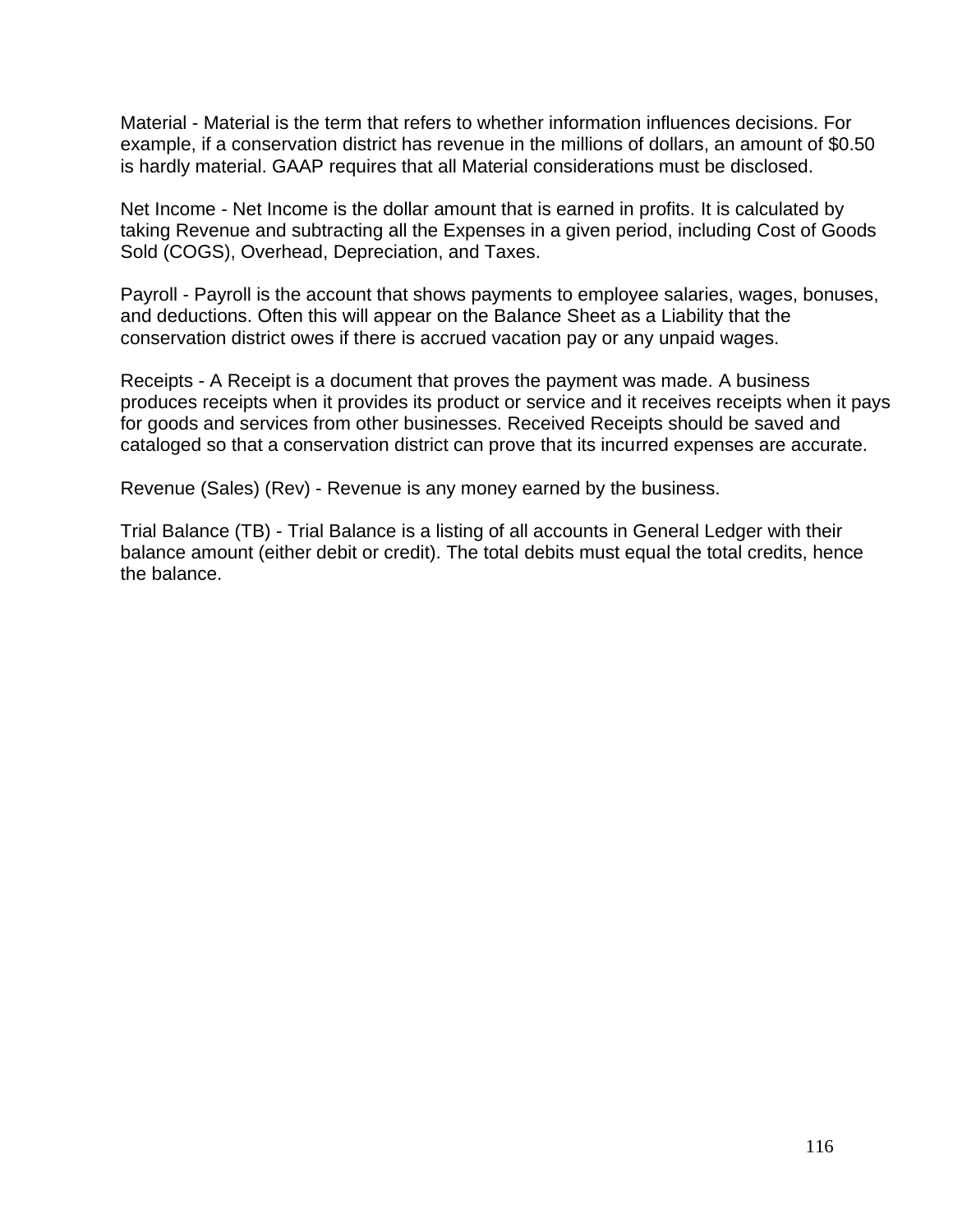# **APPENDIX G MDARD'S CONSERVATION DISTRICT DIRECTOR ELECTION DOCUMENTS**

### **CONSERVATION DISTRICT DIRECTOR NOMINATING PETITION (NON-PARTISAN)**

| We, the undersigned, residents of the                           | Conservation District, in the County(ies) of                                                                                | State of                                            |
|-----------------------------------------------------------------|-----------------------------------------------------------------------------------------------------------------------------|-----------------------------------------------------|
| Michigan, hereby nominate                                       | whose mailing address is                                                                                                    | Michigan, as                                        |
|                                                                 | candidate for the office of District Director to be voted for at the Conservation District Annual Meeting to be held on the | dav of                                              |
| This Petition is due to the Conservation District Office by the | dav of                                                                                                                      | and the length of the term of office is _<br>years. |

#### *WARNING:* **FIVE NOMINATING SIGNATURES REQUIRED. NOMINATIONS MUST BE FROM RESIDENTS OF THE DISTRICT WHO ARE AT LEAST 18 YEARS OF AGE. A PERSON SHALL NOT KNOWINGLY SIGN MORE THAN ONE NOMINATING PETITION PER OPEN SEAT FOR THIS ELECTION. A PERSON SHALL NOT SIGN A NAME OTHER THAN HIS/HER OWN OR SIGN WITH MULTIPLE NAMES.**

| <b>Signature</b> | <b>Printed Name</b> | <b>Street Address or Rural Route</b> | <b>Zip Code</b> | <b>Signature</b><br><b>Date</b> |
|------------------|---------------------|--------------------------------------|-----------------|---------------------------------|
|                  |                     |                                      |                 |                                 |
|                  |                     |                                      |                 |                                 |
|                  |                     |                                      |                 |                                 |
|                  |                     |                                      |                 |                                 |
|                  |                     |                                      |                 |                                 |

#### **CERTIFICATE OF CIRCULATOR** *DO NOT SIGN OR DATE CERTIFICATE UNTIL AFTER CIRCULATING PETITION*

The undersigned circulator of the above petition asserts that he/she is 18 years of age and a resident of the county(ies) and that each nominating signature is the genuine signature of the person purporting to sign the petition, the person signing was, at the time of signing, a resident of the district listed in the hearing of the petition, and the nominator was at least 18 years of age. Failure to follow these requirements will disqualify the circulator from running in the district election.

#### *WARNING***: A CIRCULATOR SHALL NOT MAKE A FALSE STATEMENT IN THE ABOVE CERTIFICATE OR SIGN A NAME OTHER THAN HIS/HER OWN AS THE CIRCULATOR.**

Signature of Circulator **Date Date Date Date Date Date Date Date Date Date Date Date Date Date Date Date Date Date Date Date Date Date Date Date Date Date Date Date D** 

Printed Name of Circulator

Complete Address of Circulator

Received on: By: By:  $V21, 117$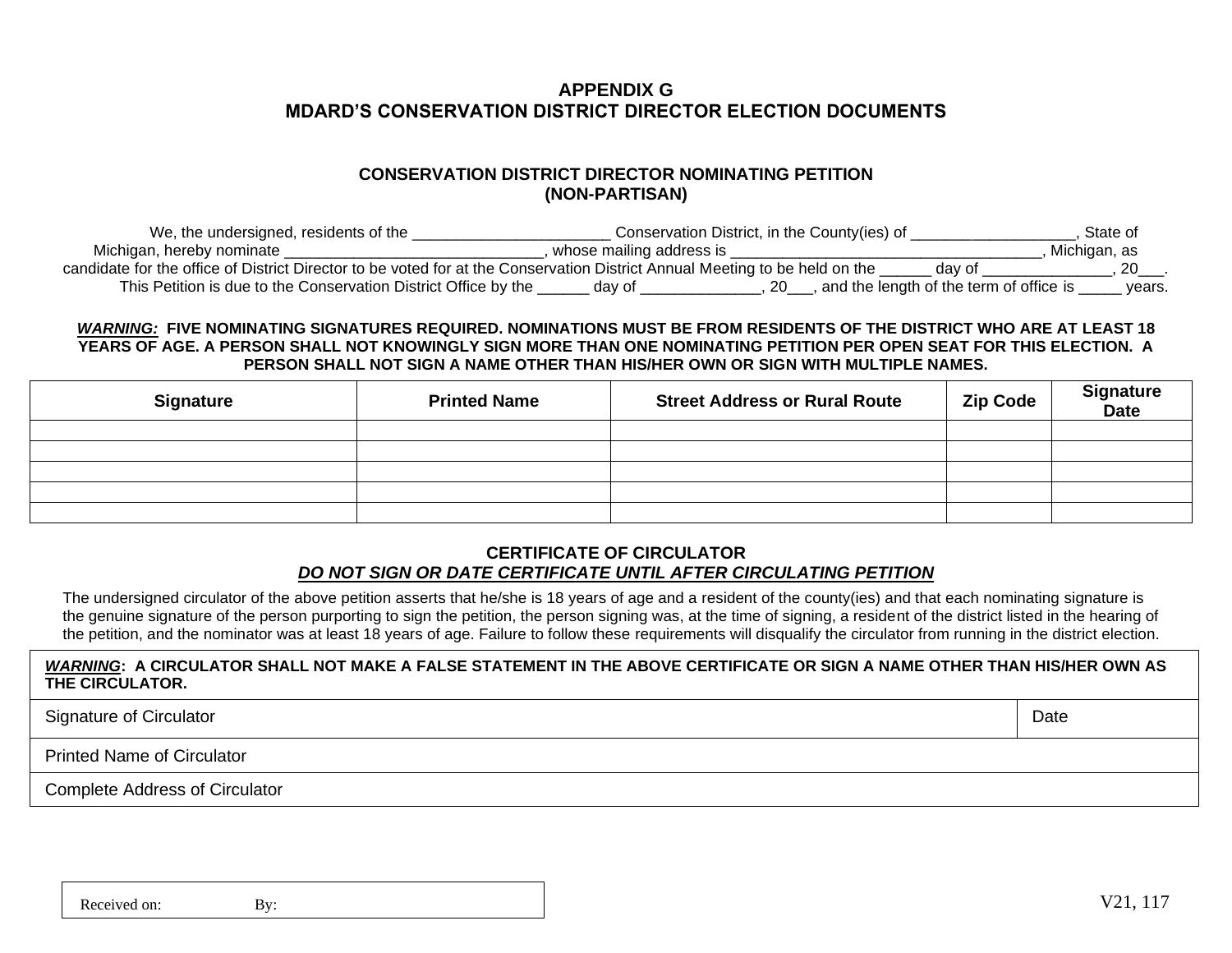### **VOTER REGISTRATION AND QUALIFICATION FORM**

### **(To be used for both absentee ballots voting and voting that takes place during the annual meeting)**

| In accordance with the laws of the State of Michigan, persons who are of legal age and a resident |                                                |                 |  |  |
|---------------------------------------------------------------------------------------------------|------------------------------------------------|-----------------|--|--|
|                                                                                                   | Conservation District, and who can demonstrate |                 |  |  |
| residency by one (1) piece of identification, are eligible to vote in this election.              |                                                |                 |  |  |
|                                                                                                   |                                                |                 |  |  |
| (Please Print Name)                                                                               |                                                |                 |  |  |
| this District and have not previously voted in this election.                                     |                                                |                 |  |  |
| Signature of Voter                                                                                |                                                |                 |  |  |
| <b>Street Address</b>                                                                             | City                                           | <b>Zip Code</b> |  |  |

# **VOTER REGISTRATION AND QUALIFICATION FORM**

**(To be used for both absentee ballots voting and voting that takes place during the annual meeting)**

In accordance with the laws of the State of Michigan, persons who are of legal age and a resident

\_\_\_\_\_\_\_\_\_\_\_\_\_\_\_\_\_\_\_\_\_\_\_\_\_\_\_\_\_\_\_\_\_\_\_\_\_\_\_\_\_\_\_\_\_\_\_\_\_\_\_\_\_\_\_\_\_\_\_\_\_\_\_\_\_\_\_\_\_\_\_\_\_\_\_\_\_

of the \_\_\_\_\_\_\_\_\_\_\_\_\_\_\_\_\_\_\_\_\_\_\_\_\_\_\_ Conservation District, and who can demonstrate

residency by one (1) piece of identification, are eligible to vote in this election.

I, \_\_\_\_\_\_\_\_\_\_\_\_\_\_\_\_\_\_\_\_\_\_\_\_\_\_\_\_\_\_\_\_\_\_, do hereby certify that I am a resident of

(Please Print Name)

this District and have not previously voted in this election.

Signature of Voter

Street Address **City** City **City City City Zip Code** 

Dated:

V21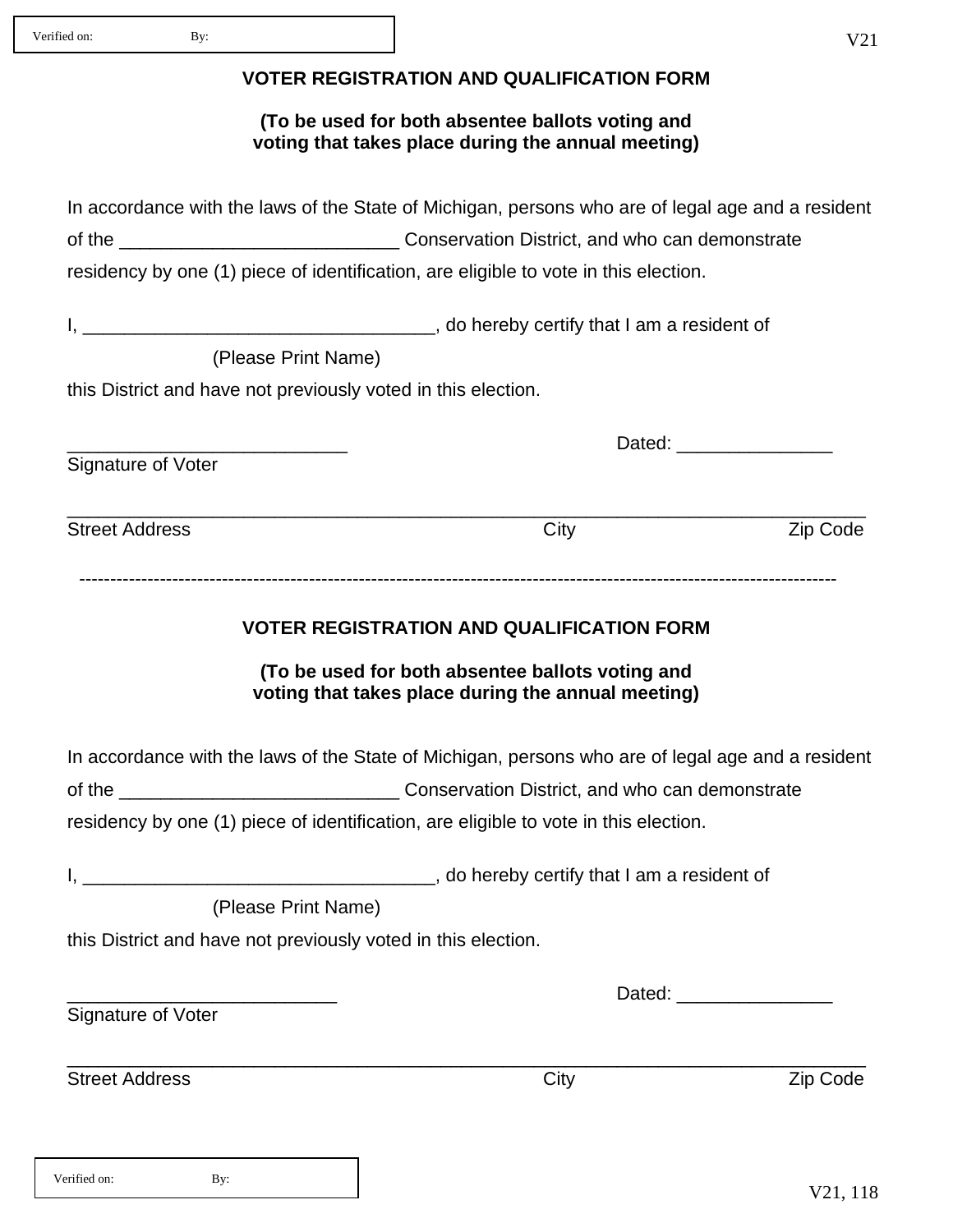\_\_ \_\_ **Conservation District BALLOT**

Conservation District Director election for \_\_\_\_ year term

Vote for no more than \_\_\_\_ Director(s)

- □ John Does
- □ Jane Gray
- □ Mary Hill
- □ Max Smelt

Conservation District Director election for \_\_\_\_ year term

Vote for no more than \_\_\_\_ Director(s)

- □ John Didn't
- □ Jane Tan
- □ Mary Valley
- □ Max Shiner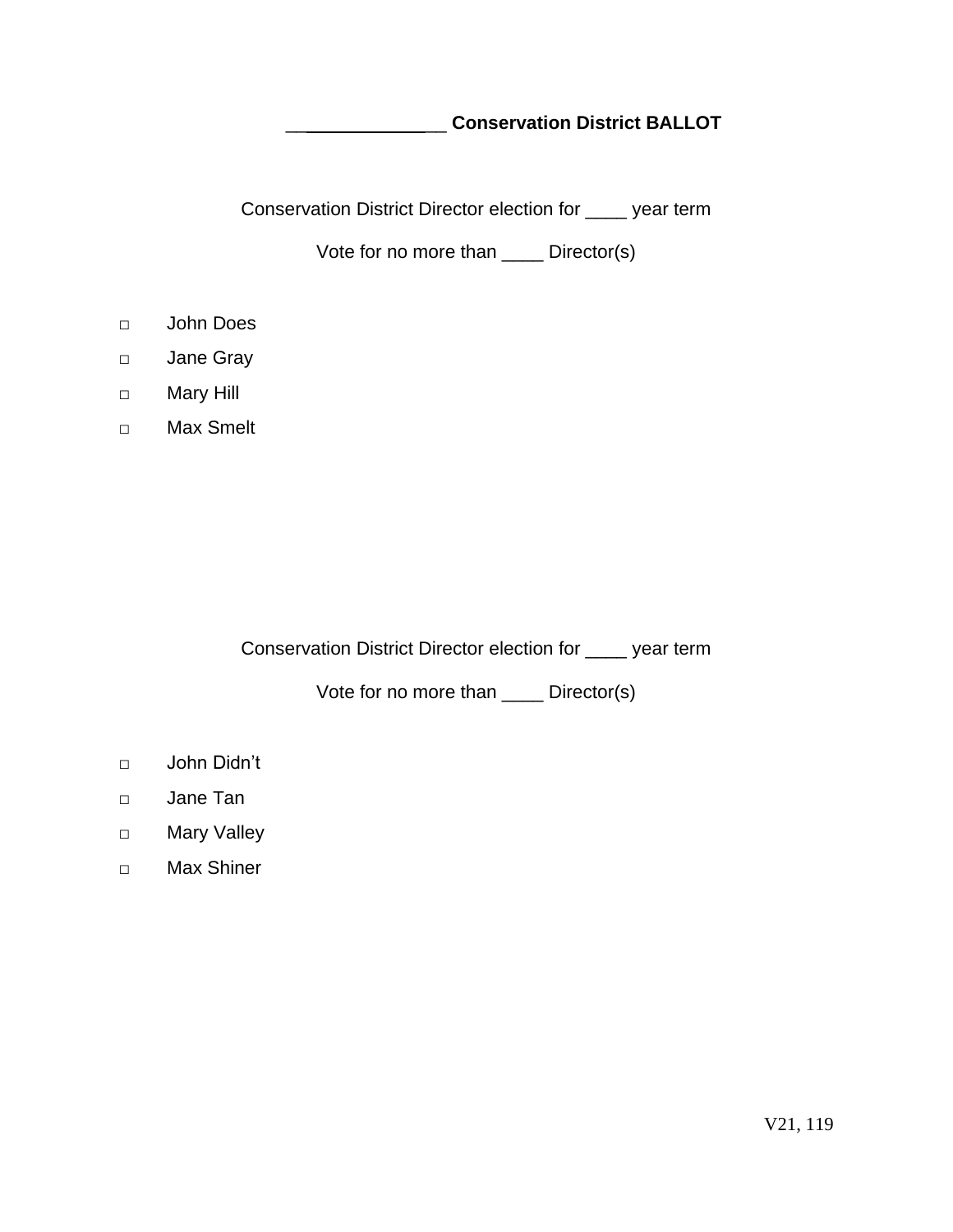### **CONSERVATION DISTRICT DIRECTOR OATH OF OFFICE**

(In accordance with Part 93, PA 451 of 1994, as amended)

(PLEASE PRINT)

CONSERVATION DISTRICT NAME

I, \_\_\_\_\_\_\_\_\_\_\_\_\_\_\_\_\_\_\_\_\_\_\_\_\_\_\_\_\_\_\_\_\_, do solemnly swear/affirm that I will support the Constitution of the United States and the Constitution of the State of Michigan, and that I will faithfully discharge the duties of the Office of a Conservation District Director, that includes upholding Conservation District Law, according to the best of my ability.

Check one of the following:

□ I am an elected new director, replacing \_\_\_\_\_\_\_\_\_\_\_\_\_\_\_\_\_\_\_\_\_\_\_ Exp. Date: \_\_\_\_\_\_

□ I am an appointed director, until the next annual meeting, replacing

□ I am a re-elected director, Exp. Date: \_\_\_\_\_\_

\_\_\_\_\_\_\_\_\_\_\_\_\_\_\_\_\_\_\_\_\_\_\_\_, whose term expires: \_\_\_\_\_\_\_

(THE FOLLOWING TO BE COMPLETED IN FRONT OF NOTARY PUBLIC)

\_\_\_\_\_\_\_\_\_\_\_\_\_\_\_\_\_\_\_\_\_\_\_\_\_\_\_\_\_\_\_\_\_\_\_\_ DIRECTOR'S SIGNATURE

STREET ADDRESS CITY CONTROLLER THE STREET ADDRESS

\_\_\_\_\_\_\_\_\_\_\_\_\_\_\_\_\_\_\_\_\_\_\_\_\_\_\_\_\_\_\_\_\_\_\_\_\_\_, \_\_\_\_\_\_\_\_\_\_\_\_\_\_\_\_\_\_\_\_\_\_\_ \_\_\_\_\_\_\_

 $($   $)$ 

PHONE NUMBER EMAIL ADDRESS

On this \_\_\_\_\_ day of \_\_\_\_\_\_\_\_\_\_\_\_\_\_\_\_\_\_\_\_\_, 20\_\_\_, \_\_\_\_\_\_\_\_\_\_\_\_\_\_\_\_\_\_\_\_\_\_\_\_ appeared before me, a Notary Public, in and for said County, and is the same person who executed the above Oath of Office, and who acknowledged the same to be his/her free act and deed.

> \_\_\_\_\_\_\_\_\_\_\_\_\_\_\_\_\_\_\_\_\_\_\_\_\_\_\_\_\_\_\_\_ Notary Public **Example 2** County, Michigan My Commission Expires: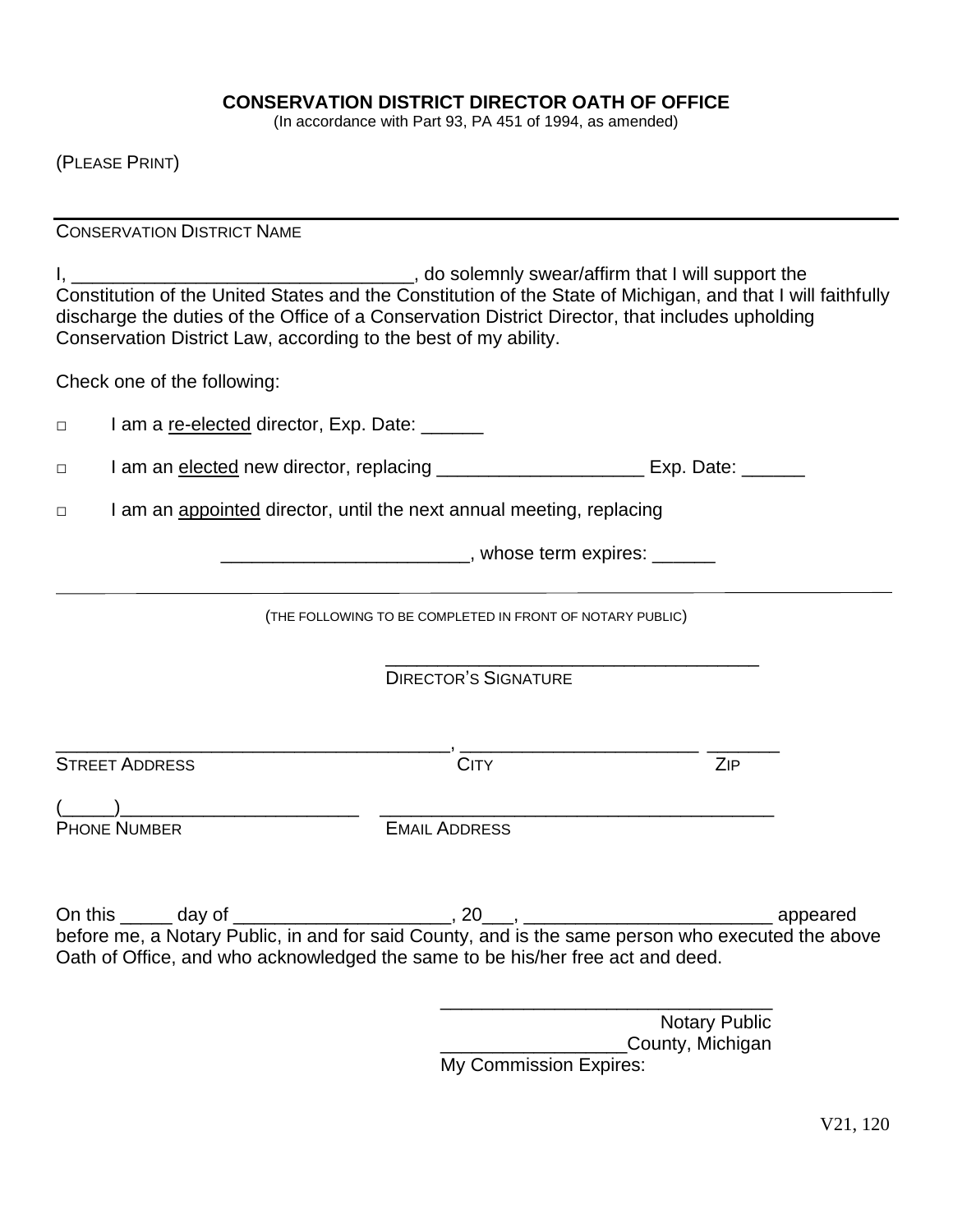# **CERTIFICATE OF DIRECTORS ELECTION RESULTS**

(In accordance with Part 93, PA 451 of 1994, as amended)

(PLEASE PRINT)

CONSERVATION DISTRICT NAME

#### **ELECTION INFORMATION:**

| <b>DATE</b> | LOCATION | <b>NUMBER OF</b>                         |
|-------------|----------|------------------------------------------|
|             |          | <b>DIRECTORS</b><br><b>TO BE ELECTED</b> |

We hereby certify that the following individuals were nominated for director(s) of the above referenced Conservation District and that each nominee received the indicated number of votes.  **VOTES**

| <b>NAME</b>                  | <b>ADDRESS</b>                                                                                                                                                                                                                                                                                                                                                                                                                                                                | VOTES<br><b>REC'D</b>       |
|------------------------------|-------------------------------------------------------------------------------------------------------------------------------------------------------------------------------------------------------------------------------------------------------------------------------------------------------------------------------------------------------------------------------------------------------------------------------------------------------------------------------|-----------------------------|
|                              |                                                                                                                                                                                                                                                                                                                                                                                                                                                                               |                             |
|                              |                                                                                                                                                                                                                                                                                                                                                                                                                                                                               |                             |
| 3                            |                                                                                                                                                                                                                                                                                                                                                                                                                                                                               |                             |
|                              |                                                                                                                                                                                                                                                                                                                                                                                                                                                                               |                             |
|                              |                                                                                                                                                                                                                                                                                                                                                                                                                                                                               |                             |
| 6                            |                                                                                                                                                                                                                                                                                                                                                                                                                                                                               |                             |
|                              | We further certify that there were _____ ballots cast in the election. There were ____ void ballots.                                                                                                                                                                                                                                                                                                                                                                          |                             |
|                              | We further certify that the following were elected for the number of years indicated:                                                                                                                                                                                                                                                                                                                                                                                         |                             |
| <b>NAME</b>                  | <b>LENGTH OF TERM</b>                                                                                                                                                                                                                                                                                                                                                                                                                                                         | <b>EXPIRES</b><br><b>ON</b> |
|                              |                                                                                                                                                                                                                                                                                                                                                                                                                                                                               |                             |
|                              |                                                                                                                                                                                                                                                                                                                                                                                                                                                                               |                             |
|                              |                                                                                                                                                                                                                                                                                                                                                                                                                                                                               |                             |
|                              | $\overline{4}$ $\overline{\phantom{a}}$ $\overline{\phantom{a}}$ $\overline{\phantom{a}}$ $\overline{\phantom{a}}$ $\overline{\phantom{a}}$ $\overline{\phantom{a}}$ $\overline{\phantom{a}}$ $\overline{\phantom{a}}$ $\overline{\phantom{a}}$ $\overline{\phantom{a}}$ $\overline{\phantom{a}}$ $\overline{\phantom{a}}$ $\overline{\phantom{a}}$ $\overline{\phantom{a}}$ $\overline{\phantom{a}}$ $\overline{\phantom{a}}$ $\overline{\phantom{a}}$ $\overline{\phantom{$ |                             |
| 5.                           | <u> 2000 - Andrea State Barbara, Amerikaansk politiker (d. 1982)</u>                                                                                                                                                                                                                                                                                                                                                                                                          |                             |
| Total in attendance: _______ | Method used for tie vote (if applicable): ______                                                                                                                                                                                                                                                                                                                                                                                                                              |                             |
| <b>Polling Officials:</b>    |                                                                                                                                                                                                                                                                                                                                                                                                                                                                               |                             |
| <b>PRINTED NAME</b>          | <b>SIGNATURE</b>                                                                                                                                                                                                                                                                                                                                                                                                                                                              | <b>DATE</b>                 |
| $\mathbf 1$                  | <u> 1989 - Jan Bernard Bernard, menyebat berketapan berketapan berketapan berketapan berketapan berketapan berke</u>                                                                                                                                                                                                                                                                                                                                                          |                             |
|                              |                                                                                                                                                                                                                                                                                                                                                                                                                                                                               |                             |
|                              |                                                                                                                                                                                                                                                                                                                                                                                                                                                                               |                             |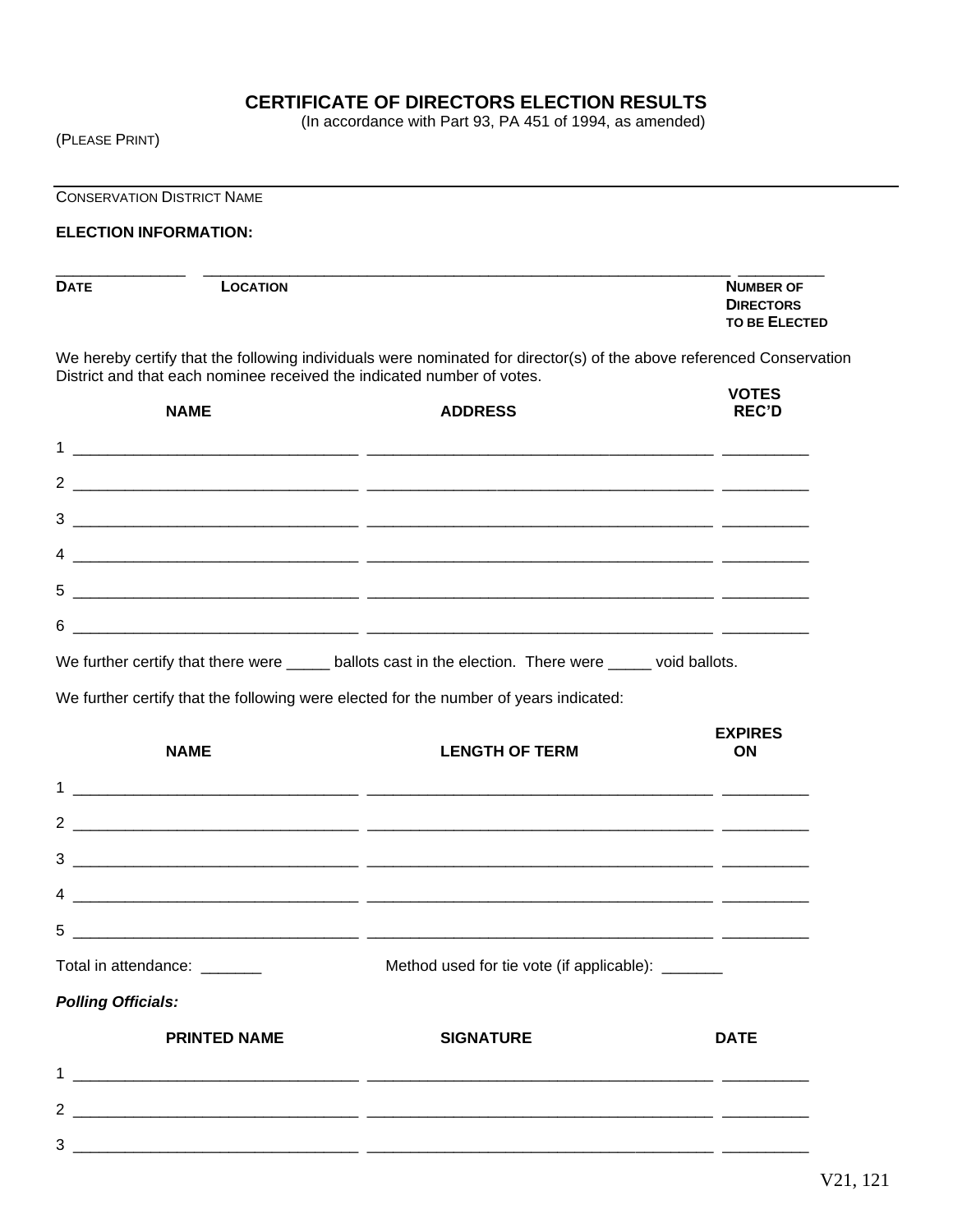# **APPENDIX H MDARD'S BOARD GOVERNANCE ELEMENT**

| <b>Board Recruitment, Vacancy Filling, and Development</b> |                                                                                                                                                                                                                                                           |                                                                                                                                              |                                                                                                                                                                            |                 |  |
|------------------------------------------------------------|-----------------------------------------------------------------------------------------------------------------------------------------------------------------------------------------------------------------------------------------------------------|----------------------------------------------------------------------------------------------------------------------------------------------|----------------------------------------------------------------------------------------------------------------------------------------------------------------------------|-----------------|--|
| <b>Board Capacity</b>                                      | <b>A. Baseline Expectations</b>                                                                                                                                                                                                                           | <b>B. Effective Practices</b>                                                                                                                | <b>C. Attributes for High</b><br><b>Performance</b>                                                                                                                        | <b>Response</b> |  |
| Succession and<br>Recruitment                              | Board maintains an up-to-<br>date list of board members,<br>with contact information,<br>date elected/appointed and<br>end of term.                                                                                                                       | Board has an intentional<br>recruitment strategy<br>including an Associate<br>Director program.                                              | Board recruits' new<br>directors based on skills<br>needed to fulfil the<br>districts mission. When<br>possible, associate<br>directors' transition to<br>board directors. |                 |  |
| Onboarding                                                 | New directors are given a<br>packet of introductory<br>materials that includes the<br><b>MACD Conservation</b><br><b>District Director's</b><br>Handbook, Conservation<br><b>District Operations</b><br>Handbook and<br><b>Conservation District Law.</b> | Board uses the MDARD<br>onboarding checklist to<br>prepare new board<br>members for their role<br>with the district.                         | Board regularly<br>schedules time in<br>meeting agendas to<br>discuss board<br>performance and ways to<br>be more effective.                                               |                 |  |
| Development                                                | Directors have participated<br>in online training provided<br>by MACD.                                                                                                                                                                                    | At least one director has<br>attended one or more<br>MACD/NACD workshop,<br>and or/MACD Summer<br>Conference or Fall<br>Convention annually. | District budget includes a<br>specific line item for<br>board development, and<br>all directors attend some<br>form of conservation-<br>related training each<br>year.     |                 |  |
| <b>Board</b><br>Performance                                | Directors complete a self-<br>assessment every two<br>years using the Board<br>Governance Element.                                                                                                                                                        | Directors prioritize areas<br>of improvement based<br>on five-year long-range<br>plan.                                                       | Board demonstrates a<br>culture of learning,<br>engages in positive<br>appreciation, and takes<br>appropriate action for<br>high performance.                              |                 |  |
| <b>Board</b><br>Organization                               | Board designates a board<br>chair, annually.                                                                                                                                                                                                              | Board designates a full<br>suite of director positions<br>(vice-chair, treasurer,<br>secretary, etc.)                                        | Board positions are<br>rotated on a regular<br>basis, with intention, and<br>appropriate preparation<br>for incoming replacement                                           |                 |  |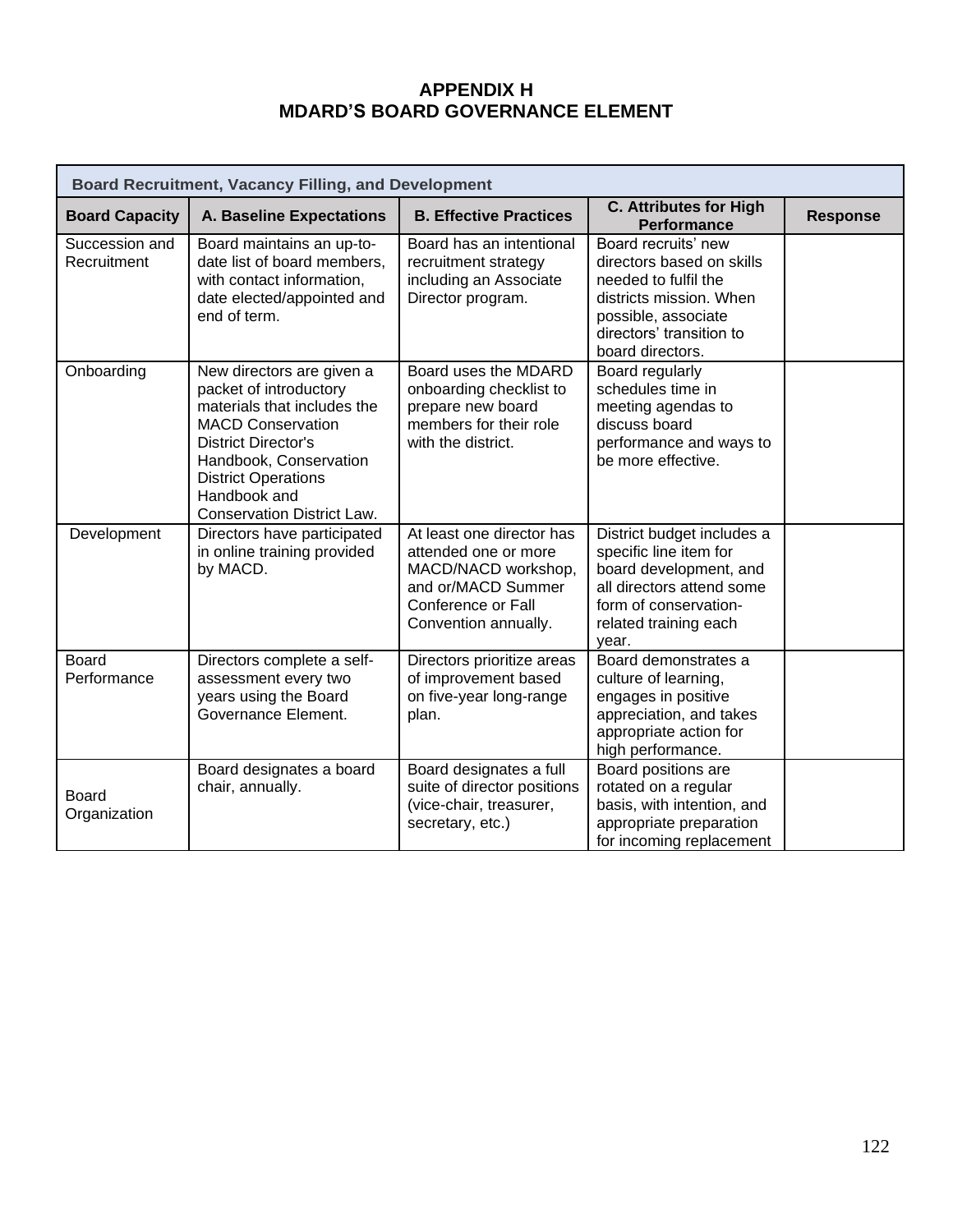| <b>Financial Responsibilities</b>               |                                                                                                                                                         |                                                                                                                                                 |                                                                                                                                                                        |                 |  |
|-------------------------------------------------|---------------------------------------------------------------------------------------------------------------------------------------------------------|-------------------------------------------------------------------------------------------------------------------------------------------------|------------------------------------------------------------------------------------------------------------------------------------------------------------------------|-----------------|--|
| <b>Category</b>                                 | <b>A. Baseline Expectations</b>                                                                                                                         | <b>B. Effective Practices</b>                                                                                                                   | C. Attributes for High<br><b>Performance</b>                                                                                                                           | <b>Response</b> |  |
| Financial<br>Oversight                          | <b>Treasurer reviews financial</b><br>statements prior to each<br>meeting and directors<br>provide guidance on<br>financial dealings.                   | Directors review and<br>understand district<br>financial statements and<br>audit report.                                                        | District employs a<br>dedicated bookkeeper or<br>financial manager to<br>provide an additional<br>level of segregation of<br>duties.                                   |                 |  |
| Grants                                          | Directors possess general<br>knowledge and<br>understanding of grant<br>agreement requirements.                                                         | All grant guidelines,<br>outcomes and reporting<br>requirements are<br>followed/completed in a<br>timely manner.                                | Directors review grant<br>outcomes and identify<br>future funding sources.                                                                                             |                 |  |
| <b>Effective Board Meetings</b>                 |                                                                                                                                                         |                                                                                                                                                 |                                                                                                                                                                        |                 |  |
| Category                                        | <b>A. Baseline Expectations</b>                                                                                                                         | <b>B.</b> Effective<br><b>Practices</b>                                                                                                         | C. Attributes for High<br><b>Performance</b>                                                                                                                           | <b>Response</b> |  |
| <b>Board Meeting</b><br>Accountability          | At a minimum, the board<br>meets four times per year<br>with a quorum present.                                                                          | Board meets monthly,<br>meetings are rarely<br>cancelled.                                                                                       | Board acts on the<br>recommendations of<br>committees.                                                                                                                 |                 |  |
| Effective<br>Meetings                           | Meeting materials are<br>distributed to directors<br>seven days in advance to<br>contribute to an effective<br>meeting.                                 | Meetings start and<br>end on time and<br>ideally are less than<br>2 hours except<br>under special<br>circumstances.                             | Board meetings are future-<br>oriented, with regular review<br>and evaluation of business<br>plan strategies and actions.                                              |                 |  |
| Committees                                      | Committees with no more<br>than 2 board members<br>exist.                                                                                               | Committees have<br>clear purpose and<br>structure.                                                                                              | Committees plan for and<br>accomplish annual goals and<br>activities.                                                                                                  |                 |  |
| Transparency<br>and Open<br><b>Meetings Act</b> | All decisions and actions of<br>the board are discussed<br>and decided during<br>meetings open to the<br>public and recorded in the<br>meeting minutes. | Accurate agendas,<br>minutes and<br>financial statements<br>are maintained and<br>available to the<br>public upon request.                      | Directors and staff willingly<br>and openly recuse<br>themselves from any<br>decisions or activities that<br>may conflict with their<br>personal lives or endeavors.   |                 |  |
| <b>Human Resources</b>                          |                                                                                                                                                         |                                                                                                                                                 |                                                                                                                                                                        |                 |  |
| <b>Category</b>                                 | <b>A. Baseline Expectations</b>                                                                                                                         | <b>B.</b> Effective<br><b>Practices</b>                                                                                                         | C. Attributes for High<br><b>Performance</b>                                                                                                                           | <b>Response</b> |  |
| <b>District Manager</b>                         | District employs a manager<br>whose position description<br>provides clear expectations<br>of job duties.                                               | Board conducts a<br>performance<br>evaluation of the<br>district manager<br>annually, using<br>objective,<br>measurable and<br>realistic goals. | Board delineates clear roles<br>and responsibilities between<br>the directors and the district<br>manager, including a chain<br>of command.                            |                 |  |
| Personnel<br>Management                         | Board approves and<br>reviews a personnel policy<br>annually.                                                                                           | Board establishes a<br>personnel committee<br>to work with staff and<br>provide guidance on<br>employment issues to<br>the full board.          | Board designates one<br>director to serve as the<br>liaison for district employees.<br>Liaison keeps board<br>apprised of employee needs<br>and employment situations. |                 |  |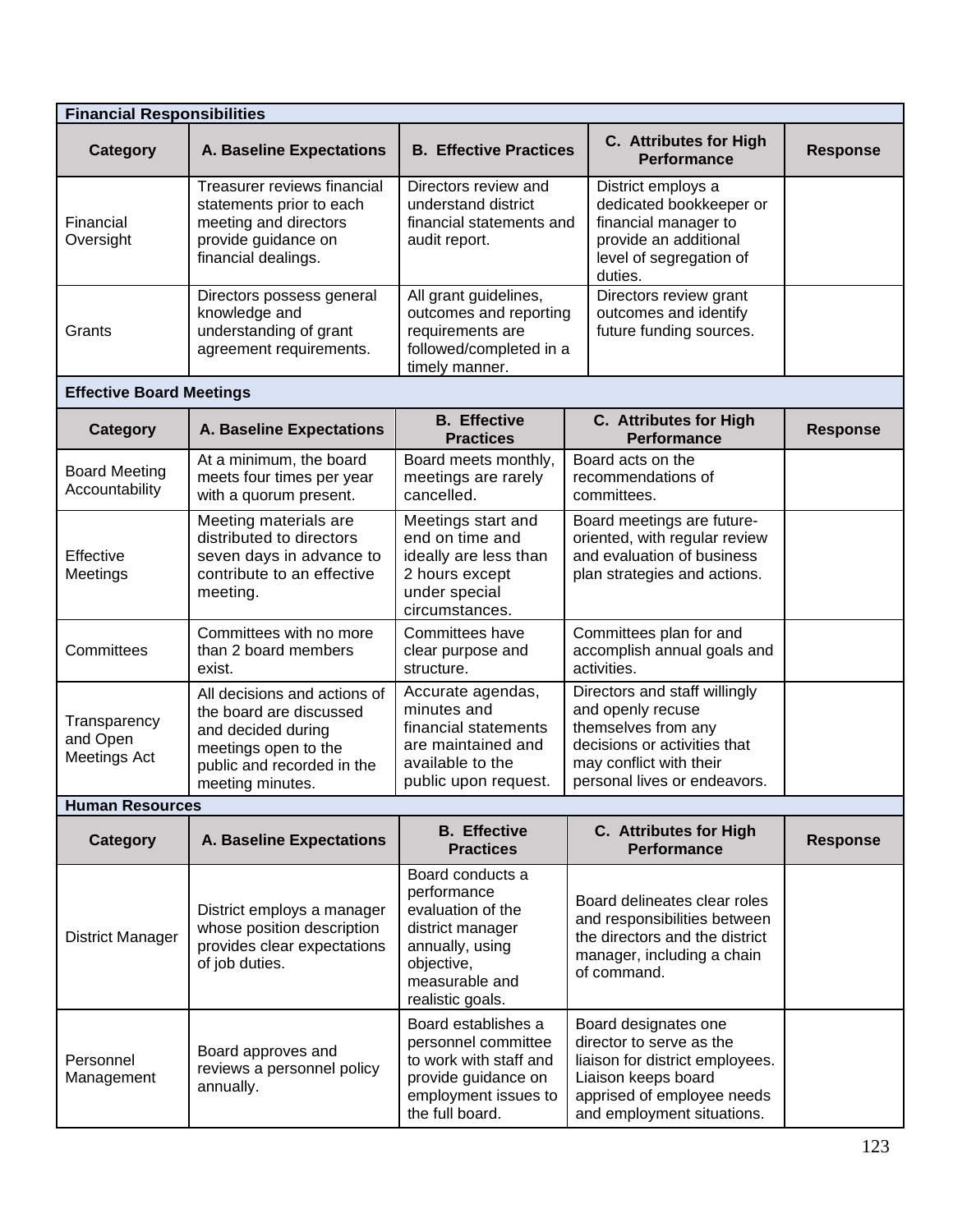# **APPENDIX I FREQUENTLY ASKED QUESTIONS TAX EXEMPTION AND ACCEPTING CHARITABLE CONTRIBUTIONS**

# **Are Conservation Districts a unit of government?**

**Yes**, Conservation District (CD) Law - Natural Resources and Environmental Protection Act (NREPA) - Public Act 451 section 9302 defines a "district" or "conservation district" as a governmental subdivision of this state, and a public body corporate and politic.

# **As a unit of government, are Conservation Districts Sales and Use Tax Exempt?**

**Yes**, section 4 of the Michigan General Sales Tax Act [MCL 205.54(7)] and section 4 of the Use Tax Act [MCL 205.94(1)(g)] state that sales to the United States government, the State of Michigan, and its political subdivisions, departments, and institutions are not subject to tax, as long as the sales are paid for directly to the seller by warrant using government funds.

### **Does Michigan issue tax-exempt numbers? If not, how do I claim an exemption from sales or use tax?**

**No**, the Michigan Department of Treasury does **not** issue tax-exempt numbers. To claim an exemption from sales or use tax, a purchaser must provide valid documentation of the exemption to the vendor by completing a Michigan Sales and Use Tax Certificate of Exemption [Form 3372.](https://www.michigan.gov/documents/taxes/3372_216612_7.pdf)

# **Do I have to prove to the supplier/vendor I am tax deductible?**

**No**, legally, you only must supply the vendor with a Michigan Sales and Use Tax Certificate of Exemption Form 3372. On occasion, a vendor will ask for proof of your tax-deductible status; while a nonprofit requires a determination letter from the IRS to secure tax-exempt status, a government entity does not.

However, as a service to government entities, the IRS will issue a Governmental Information Letter 4076C documenting Federal Tax Status of Governmental Entity. Letter 4076C is available to government entities free of charge. Letter 4076C summarizes the law regarding the tax-exempt status of state and local governments under Internal Revenue Code section 170(c)(1). The letter provides the federal income tax status of an entity that performs essential government services and explains the conditions that must be met for governmental organizations to qualify for federal income tax exemption. To obtain a Governmental Information Letter 4076C, call the IRS Tax Exempt and Government Entities **customer assistance line at 1-877-829-5500**. You will need your employer identification number, or EIN, and the district's legal name and address as it appears on IRS records. The person calling must be able to assert that they are legally authorized to receive the letter.

# **What are my responsibilities as a supplier/vendor?**

Businesses that sell tangible personal property to the final consumer need a sales tax license; most districts already have this license and should display it in the view of the public. Districts that sell tangible personal property (field guides, trees, etc.) to the final consumer are required to remit a 6% sales tax on the total price (which includes shipping and handling charges) of their taxable retail sales to the Michigan Department of Treasury. Districts remit their SUW taxes using Form 5080 (via the mail) or Michigan Treasury Online (MTO) on their required schedule. Additionally, Form 5081, Sales, Use and Withholding Taxes Annual Return, must be submitted to the Michigan Department of Treasury by February 28th each year.